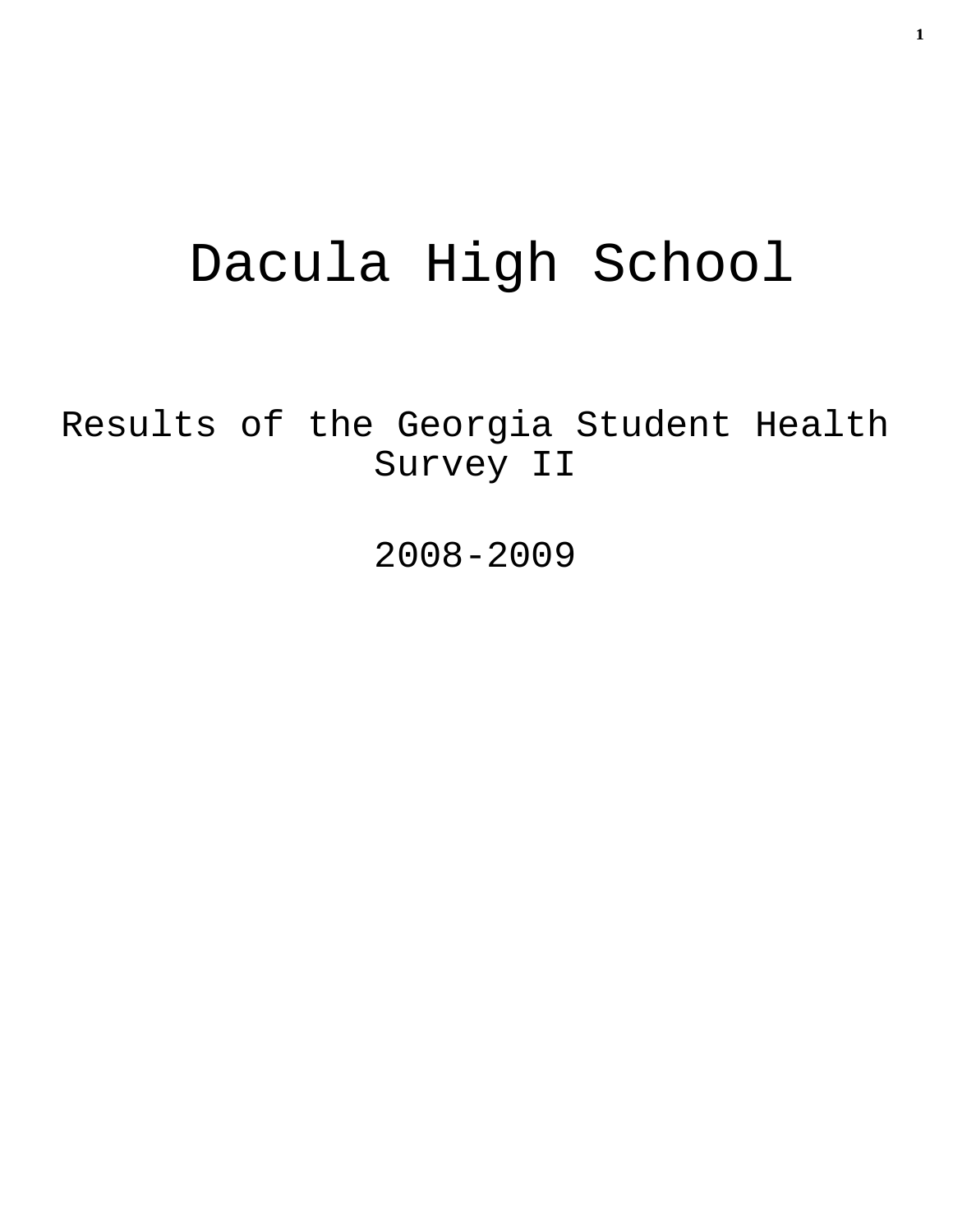# *Demographics* **2**

| Grade                    |     |  |  |
|--------------------------|-----|--|--|
| <b>Grade   Frequency</b> |     |  |  |
| 10                       | 329 |  |  |
| 12                       | 203 |  |  |

| Frequency      | <b>Table of Gender by Grade</b> |              |              |              |  |
|----------------|---------------------------------|--------------|--------------|--------------|--|
| <b>Col Pct</b> |                                 | Grade(Grade) |              |              |  |
|                | Gender(Gender)                  | 10           | 12           | <b>Total</b> |  |
|                | <b>Female</b>                   | 174<br>52.89 | 105<br>51.72 | 279          |  |
|                | <b>Male</b>                     | 155<br>47.11 | 98<br>48.28  | 253          |  |
|                | <b>Total</b>                    | 329          | 203          | 532          |  |

| Frequency<br>Col Pct |
|----------------------|
|                      |

| <b>Table of Ethnicity by Grade</b> |              |              |              |  |  |  |
|------------------------------------|--------------|--------------|--------------|--|--|--|
|                                    | Grade(Grade) |              |              |  |  |  |
| <b>Ethnicity</b> (Ethnicity)       | 10           | 12           | <b>Total</b> |  |  |  |
| <b>Black</b>                       | 70<br>21.28  | 57<br>28.08  | 127          |  |  |  |
| <b>Hispanic</b>                    | 60<br>18.24  | 22<br>10.84  | 82           |  |  |  |
| White                              | 157<br>47.72 | 106<br>52.22 | 263          |  |  |  |
| <b>Asian</b>                       | 11<br>3.34   | 6<br>2.96    | 17           |  |  |  |
| <b>Other</b>                       | 31<br>9.42   | 12<br>5.91   | 43           |  |  |  |
| <b>Total</b>                       | 329          | 203          | 532          |  |  |  |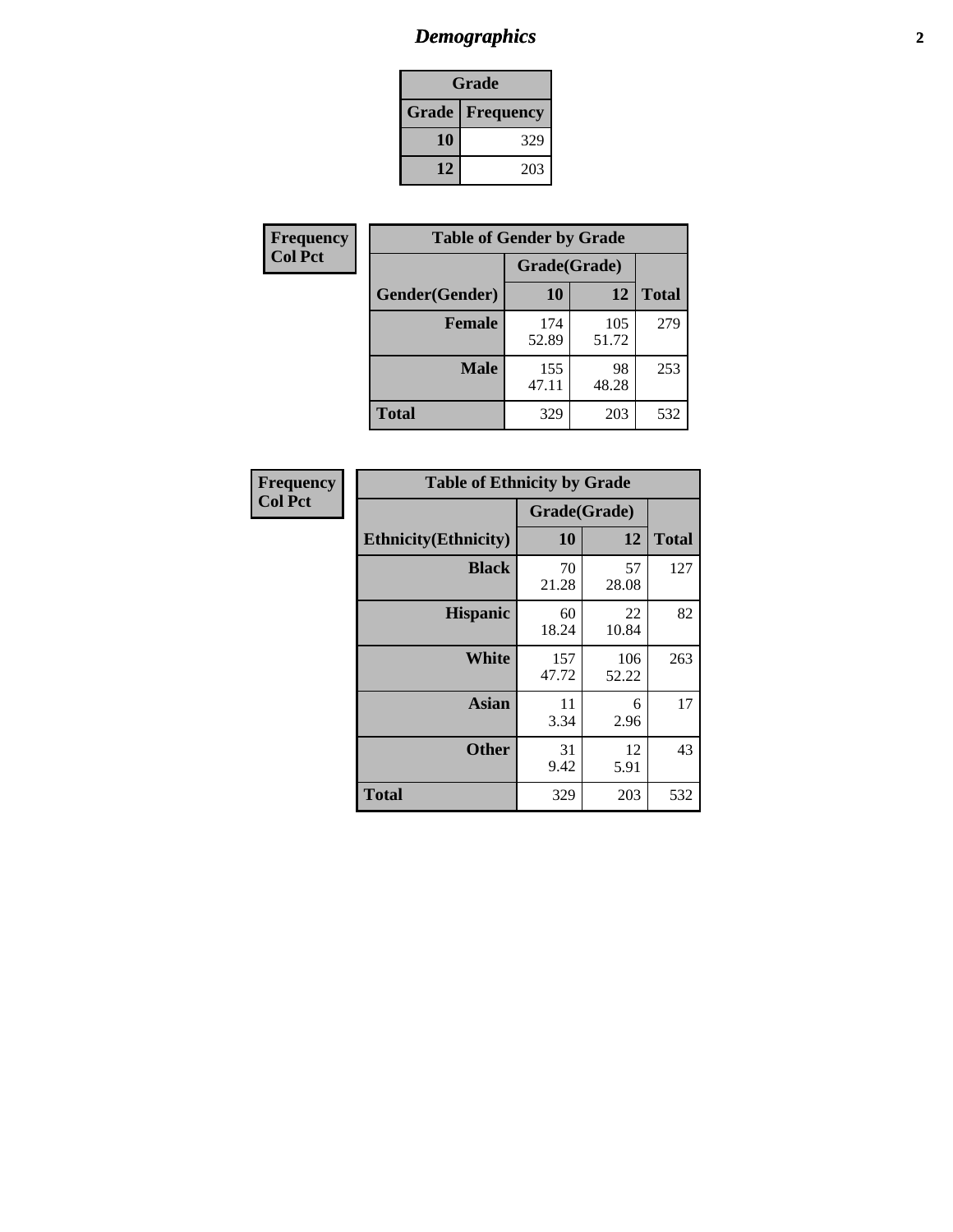#### *Title IV, Part A, Schedule A* **3** *Goal 1: Ensure that all schools are drug-free Baseline Data: Year 2008-2009 Prevalence of Drug Use*

| Frequency<br><b>Col Pct</b> | <b>Table of AlcoholAlt by Grade</b> |              |              |              |  |  |
|-----------------------------|-------------------------------------|--------------|--------------|--------------|--|--|
|                             | AlcoholAlt(Alcohol                  | Grade(Grade) |              |              |  |  |
|                             | use, past 30 days)                  | 10           | 12           | <b>Total</b> |  |  |
|                             | Yes                                 | 67<br>20.36  | 58<br>28.57  | 125          |  |  |
|                             | N <sub>0</sub>                      | 262<br>79.64 | 145<br>71.43 | 407          |  |  |
|                             | <b>Total</b>                        | 329          | 203          | 532          |  |  |

| Frequency      | <b>Table of TobaccoAny by Grade</b> |              |              |              |  |
|----------------|-------------------------------------|--------------|--------------|--------------|--|
| <b>Col Pct</b> | <b>TobaccoAny(Tobacco</b>           | Grade(Grade) |              |              |  |
|                | use, past 30 days)                  | 10           | 12           | <b>Total</b> |  |
|                | Yes                                 | 41<br>12.46  | 47<br>23.15  | 88           |  |
|                | N <sub>0</sub>                      | 288<br>87.54 | 156<br>76.85 | 444          |  |
|                | <b>Total</b>                        | 329          | 203          | 532          |  |

| Frequency<br><b>Col Pct</b> | <b>Table of MarijuanaAlt by Grade</b> |              |              |              |  |  |
|-----------------------------|---------------------------------------|--------------|--------------|--------------|--|--|
|                             | MarijuanaAlt(Marijuana                | Grade(Grade) |              |              |  |  |
|                             | use, past 30 days)                    | <b>10</b>    | 12           | <b>Total</b> |  |  |
|                             | <b>Yes</b>                            | 36<br>10.94  | 27<br>13.30  | 63           |  |  |
|                             | N <sub>0</sub>                        | 293<br>89.06 | 176<br>86.70 | 469          |  |  |
|                             | <b>Total</b>                          | 329          | 203          | 532          |  |  |

| Frequency      | <b>Table of OtherDrugAny by Grade</b>  |              |              |              |  |
|----------------|----------------------------------------|--------------|--------------|--------------|--|
| <b>Col Pct</b> | <b>OtherDrugAny(Other</b><br>drug use, | Grade(Grade) |              |              |  |
|                | past 30 days)                          | 10           | 12           | <b>Total</b> |  |
|                | Yes                                    | 30<br>9.12   | 13<br>6.40   | 43           |  |
|                | N <sub>0</sub>                         | 299<br>90.88 | 190<br>93.60 | 489          |  |
|                | <b>Total</b>                           | 329          | 203          | 532          |  |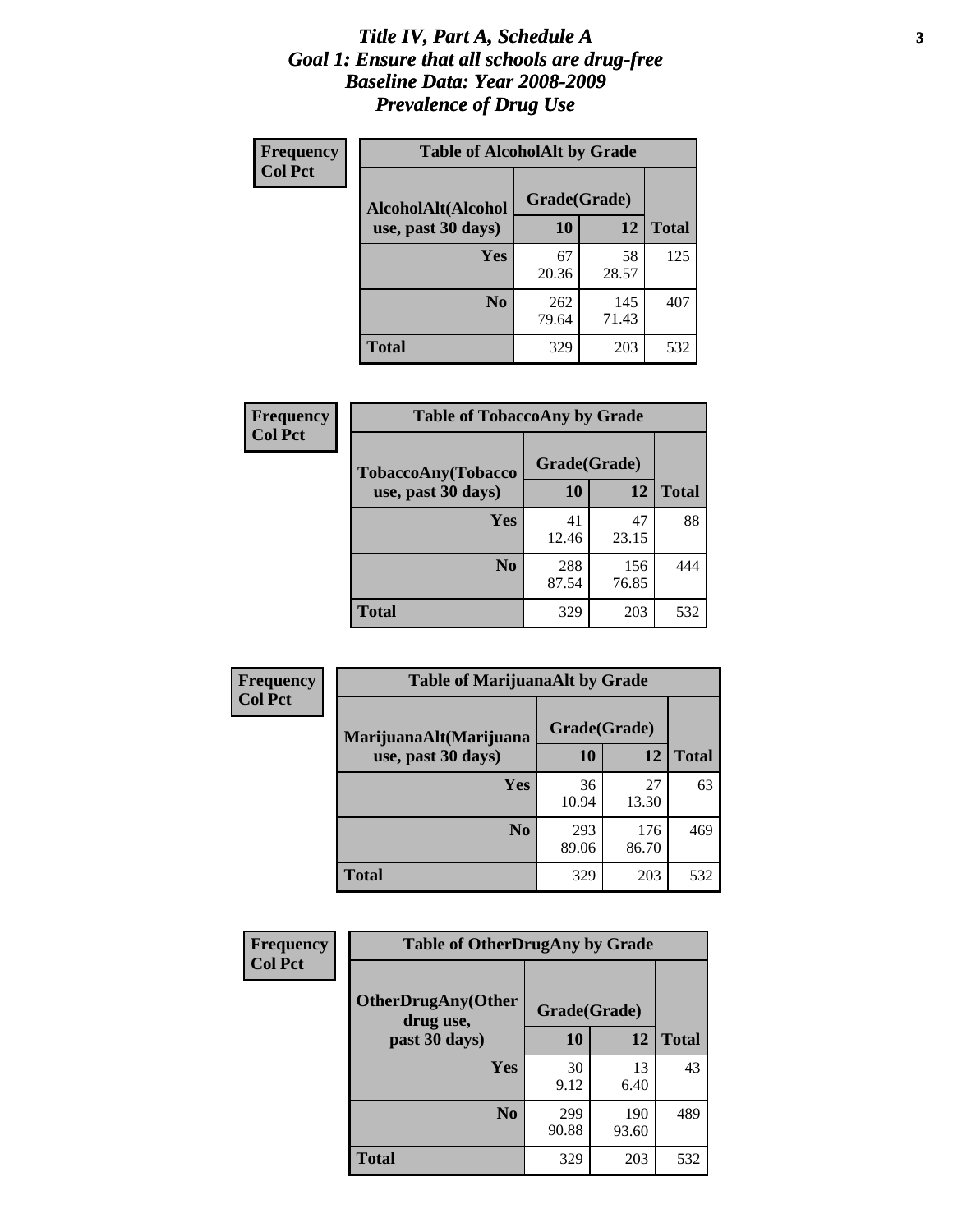#### *Average Age of Onset of Use* **4** *Results for "Average Age of Onset of Use" questions exclude students who said they did not use that substance*

| <b>Variable</b>    | Label                                                              | <b>Mean</b> |
|--------------------|--------------------------------------------------------------------|-------------|
| Alcoholinit2       | I started using alcohol when I was                                 | 13.86       |
| Cigarettesinit2    | I started smoking tobacco when I was                               | 14.27       |
| Smokelessinit2     | I started chewing tobacco when I was                               | 13.95       |
| Marijuanainit2     | I started using marijuana when I was                               | 14.22       |
| Cocaineinit2       | I started using cocaine when I was                                 | 13.00       |
| Inhalantsinit2     | I started using inhalants when I was                               | 11.33       |
| Steroidsinit2      | I started using steroids when I was                                | 12.11       |
| Ecstasyinit2       | I started using ecstasy when I was                                 | 13.89       |
| Methinit2          | I started using methamphetamines when I was                        | 11.70       |
| Hallucinogensinit2 | I started using hallucinogens when I was                           | 12.69       |
| Prescriptioninit2  | I started using prescription drugs not prescribed to me when I was | 13.26       |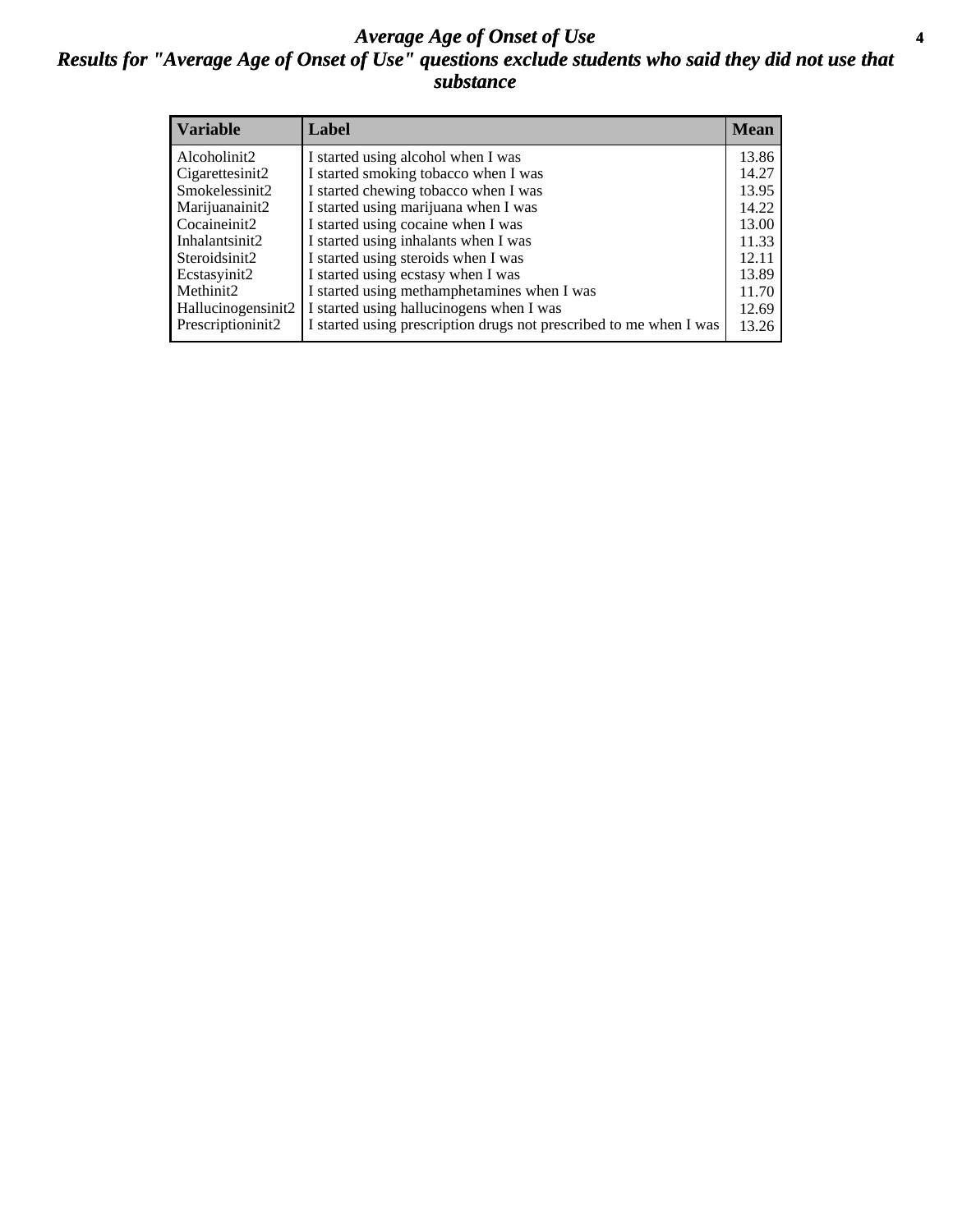# *Perception of Health Risk* **5**

| Frequency      | <b>Table of Alcoholharmdich by Grade</b> |              |              |              |
|----------------|------------------------------------------|--------------|--------------|--------------|
| <b>Col Pct</b> | Alcoholharmdich(I<br>think alcohol is    | Grade(Grade) |              |              |
|                | harmful)                                 | 10           | 12           | <b>Total</b> |
|                | <b>Yes</b>                               | 261<br>79.33 | 154<br>75.86 | 415          |
|                | N <sub>0</sub>                           | 68<br>20.67  | 49<br>24.14  | 117          |
|                | <b>Total</b>                             | 329          | 203          | 532          |

| Frequency      | <b>Table of Tobaccoharmdich by Grade</b> |              |              |              |  |
|----------------|------------------------------------------|--------------|--------------|--------------|--|
| <b>Col Pct</b> | Tobaccoharmdich(I<br>think tobacco is    | Grade(Grade) |              |              |  |
|                | harmful)                                 | 10           | 12           | <b>Total</b> |  |
|                | <b>Yes</b>                               | 311<br>94.53 | 195<br>96.06 | 506          |  |
|                | N <sub>0</sub>                           | 18<br>5.47   | 8<br>3.94    | 26           |  |
|                | <b>Total</b>                             | 329          | 203          | 532          |  |

| Frequency      | <b>Table of Marijuanaharmdich by Grade</b> |              |              |              |  |  |
|----------------|--------------------------------------------|--------------|--------------|--------------|--|--|
| <b>Col Pct</b> | Marijuanaharmdich(I<br>think marijuana is  | Grade(Grade) |              |              |  |  |
|                | harmful)                                   | 10           | 12           | <b>Total</b> |  |  |
|                | Yes                                        | 265<br>80.55 | 144<br>70.94 | 409          |  |  |
|                | N <sub>0</sub>                             | 64<br>19.45  | 59<br>29.06  | 123          |  |  |
|                | <b>Total</b>                               | 329          | 203          | 532          |  |  |

| Frequency      | <b>Table of Otherdrugharmdich by Grade</b>   |              |              |              |  |  |  |
|----------------|----------------------------------------------|--------------|--------------|--------------|--|--|--|
| <b>Col Pct</b> | Otherdrugharmdich(I<br>think other drugs are | Grade(Grade) |              |              |  |  |  |
|                | harmful)                                     | 10           | 12           | <b>Total</b> |  |  |  |
|                | Yes                                          | 313<br>95.14 | 197<br>97.04 | 510          |  |  |  |
|                | N <sub>0</sub>                               | 16<br>4.86   | 6<br>2.96    | 22           |  |  |  |
|                | <b>Total</b>                                 | 329          | 203          | 532          |  |  |  |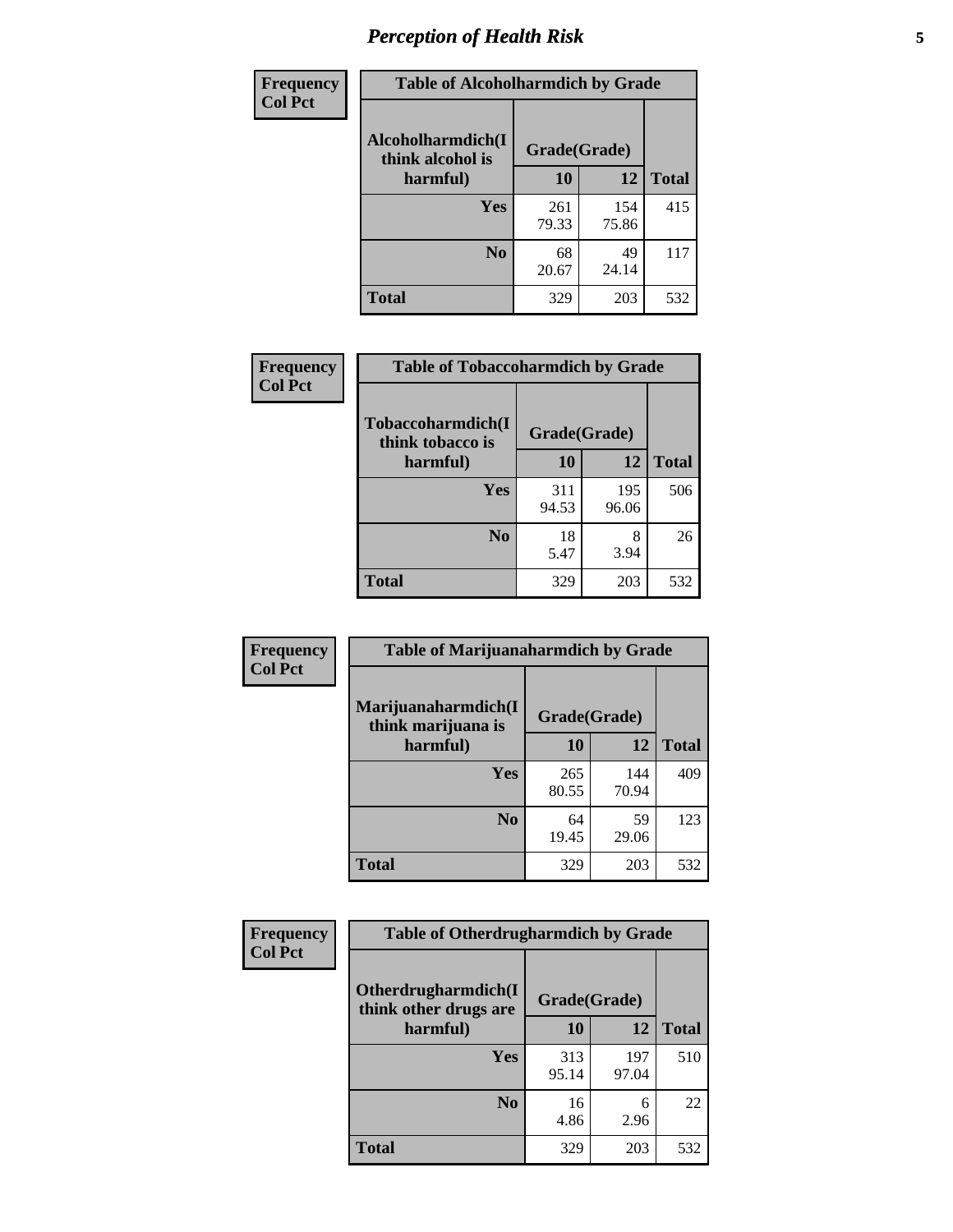# *Social Disapproval* **6**

| Frequency      | <b>Table of Alcoholpeerdich by Grade</b>                    |              |              |              |
|----------------|-------------------------------------------------------------|--------------|--------------|--------------|
| <b>Col Pct</b> | Alcoholpeerdich(My<br>friends would<br>disapprove if I used | Grade(Grade) |              |              |
|                | alcohol)                                                    | 10           | 12           | <b>Total</b> |
|                | <b>Yes</b>                                                  | 186<br>56.53 | 84<br>41.38  | 270          |
|                | N <sub>0</sub>                                              | 143<br>43.47 | 119<br>58.62 | 262          |
|                | <b>Total</b>                                                | 329          | 203          | 532          |

| <b>Frequency</b> |
|------------------|
| <b>Col Pct</b>   |

| <b>Table of Tobaccopeerdich by Grade</b>                            |              |              |              |  |  |  |
|---------------------------------------------------------------------|--------------|--------------|--------------|--|--|--|
| <b>Tobaccopeerdich</b> (My<br>friends would<br>disapprove if I used | Grade(Grade) |              |              |  |  |  |
| tobacco)                                                            | 10           | 12           | <b>Total</b> |  |  |  |
| Yes                                                                 | 233<br>70.82 | 119<br>58.62 | 352          |  |  |  |
| N <sub>0</sub>                                                      | 96<br>29.18  | 84<br>41.38  | 180          |  |  |  |
| <b>Total</b>                                                        | 329          | 203          | 532          |  |  |  |

| <b>Frequency</b> | <b>Table of Marijuanapeerdich by Grade</b>                    |              |              |              |  |  |  |  |
|------------------|---------------------------------------------------------------|--------------|--------------|--------------|--|--|--|--|
| <b>Col Pct</b>   | Marijuanapeerdich(My<br>friends would<br>disapprove if I used | Grade(Grade) |              |              |  |  |  |  |
|                  | marijuana)                                                    | 10           | 12           | <b>Total</b> |  |  |  |  |
|                  | <b>Yes</b>                                                    | 219<br>66.57 | 110<br>54.19 | 329          |  |  |  |  |
|                  | N <sub>0</sub>                                                | 110<br>33.43 | 93<br>45.81  | 203          |  |  |  |  |
|                  | <b>Total</b>                                                  | 329          | 203          | 532          |  |  |  |  |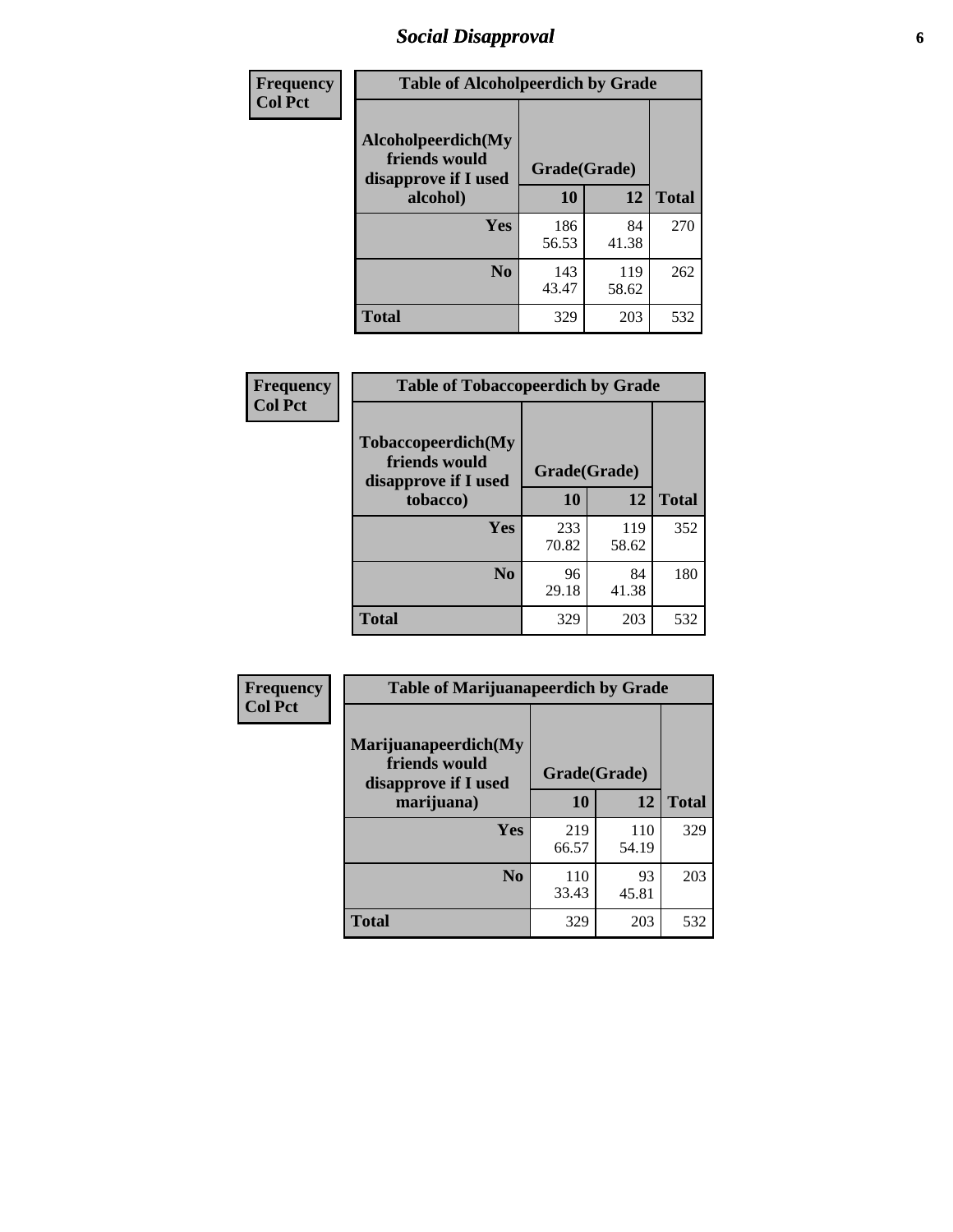# *Social Disapproval* **7**

| Frequency      | <b>Table of Otherdrugpeerdich by Grade</b>                    |              |              |              |  |  |  |  |
|----------------|---------------------------------------------------------------|--------------|--------------|--------------|--|--|--|--|
| <b>Col Pct</b> | Otherdrugpeerdich(My<br>friends would<br>disapprove if I used | Grade(Grade) |              |              |  |  |  |  |
|                | other drugs)                                                  | 10           | 12           | <b>Total</b> |  |  |  |  |
|                | Yes                                                           | 260<br>79.03 | 163<br>80.30 | 423          |  |  |  |  |
|                | N <sub>0</sub>                                                | 69<br>20.97  | 40<br>19.70  | 109          |  |  |  |  |
|                | <b>Total</b>                                                  | 329          | 203          | 532          |  |  |  |  |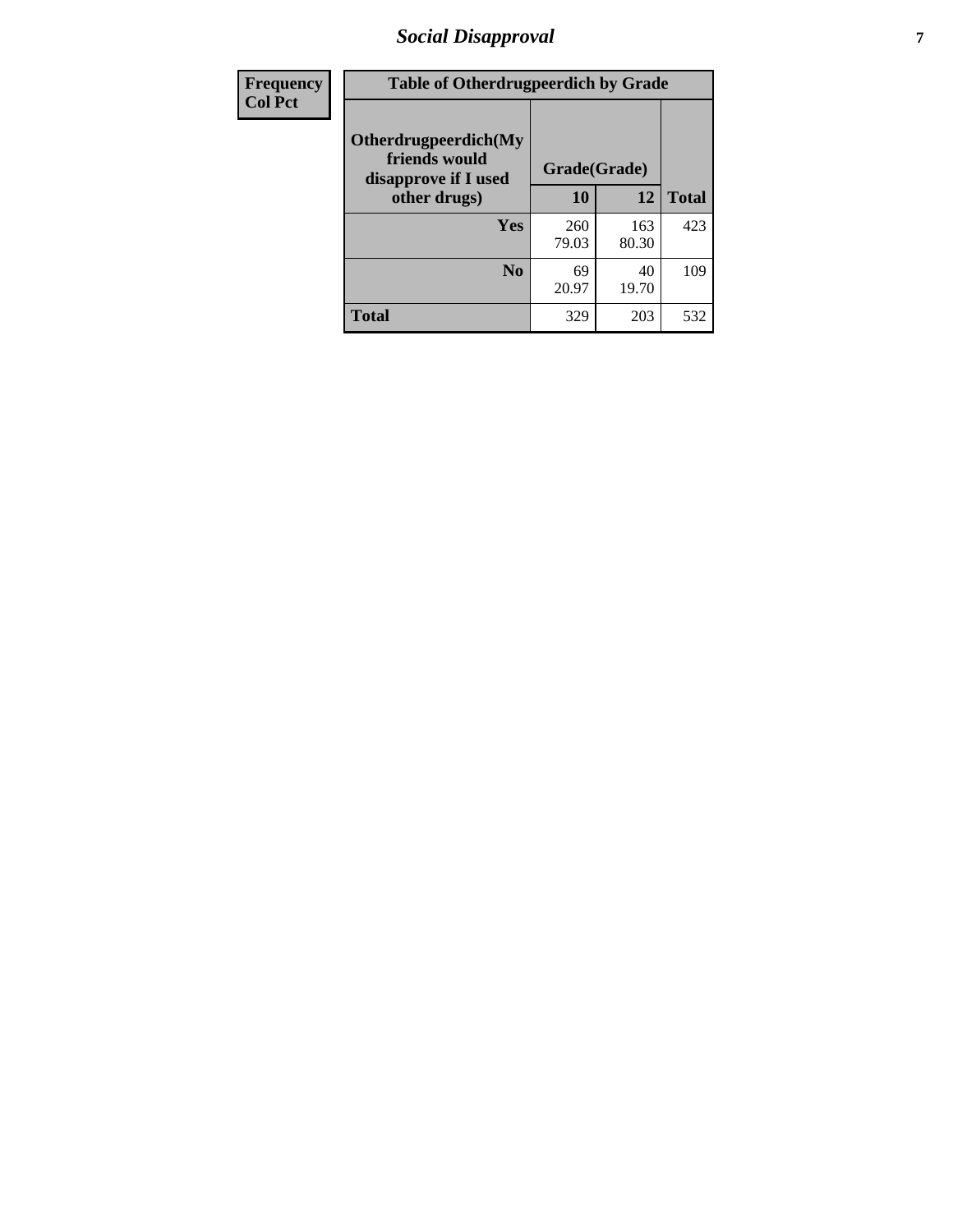### Title IV, Part A, Schedule A **8** *Goal 2: To help ensure that all schools are safe and disciplined Baseline Data: Year 2008-2009 Student Involvement in Gang Activity*

| Frequency      |                                                                                                   | <b>Table of Gangself by Grade</b> |              |              |
|----------------|---------------------------------------------------------------------------------------------------|-----------------------------------|--------------|--------------|
| <b>Col Pct</b> | Gangself(I<br>have<br>participated<br>in illegal<br>gang<br>activities in<br>the past 30<br>days) | Grade(Grade)<br>10                | 12           | <b>Total</b> |
|                | Yes                                                                                               | 17<br>5.17                        | 1<br>0.49    | 18           |
|                | N <sub>0</sub>                                                                                    | 312<br>94.83                      | 202<br>99.51 | 514          |
|                | <b>Total</b>                                                                                      | 329                               | 203          | 532          |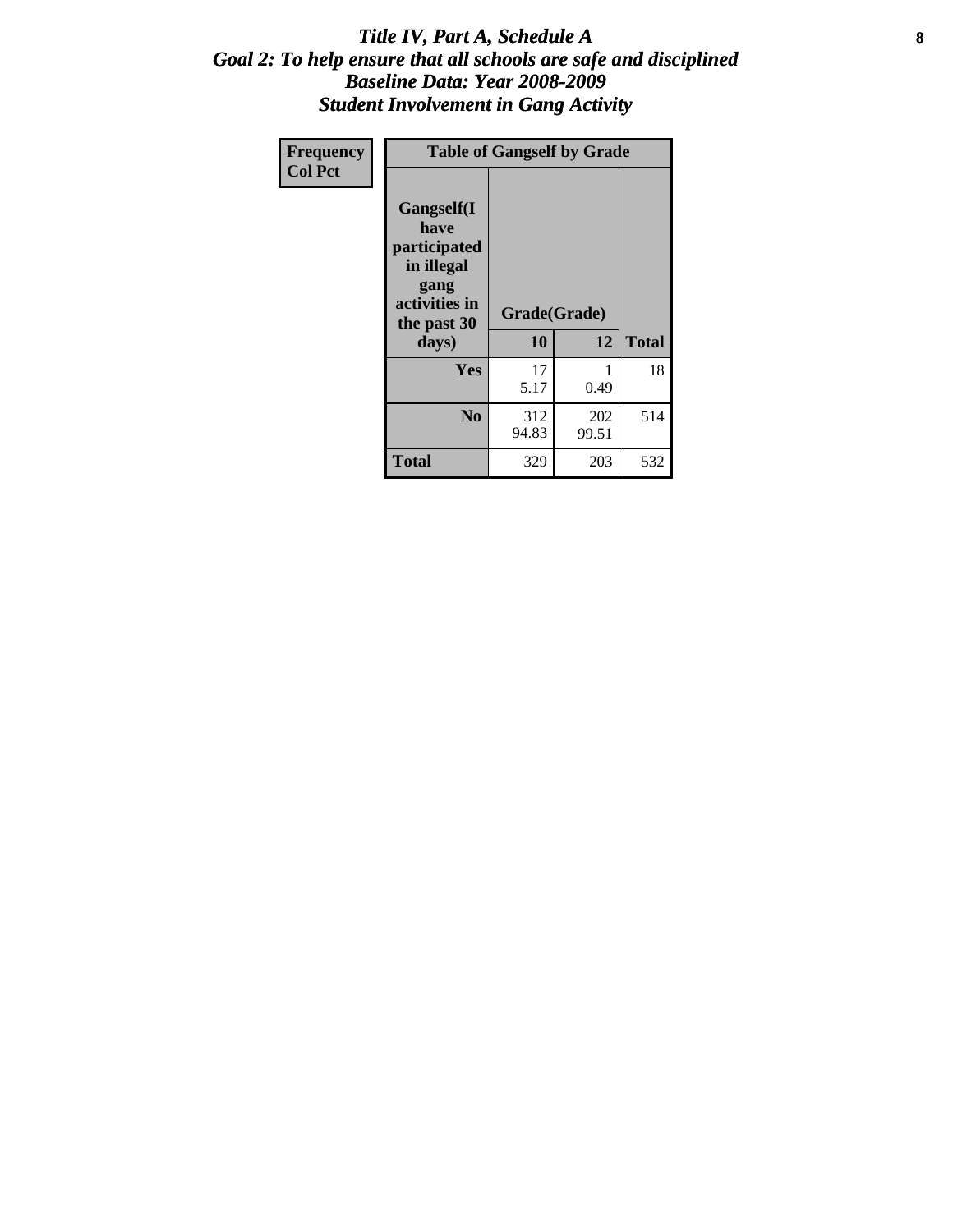# *Student Perception of School Safety* **9**

| <b>Frequency</b><br>Row Pct |
|-----------------------------|
|                             |

| <b>Table of Grade by Safeschool</b> |                                                        |              |                               |                                    |              |  |  |
|-------------------------------------|--------------------------------------------------------|--------------|-------------------------------|------------------------------------|--------------|--|--|
|                                     | Safeschool (School is a place at which I feel<br>safe) |              |                               |                                    |              |  |  |
| Grade(Grade)                        | <b>Strongly</b><br>Agree                               | Agree        | Somewhat Somewhat<br>Disagree | <b>Strongly</b><br><b>Disagree</b> | <b>Total</b> |  |  |
| 10                                  | 53<br>16.11                                            | 190<br>57.75 | 55<br>16.72                   | 31<br>9.42                         | 329          |  |  |
| 12                                  | 33<br>16.26                                            | 124<br>61.08 | 35<br>17.24                   | 11<br>5.42                         | 203          |  |  |
| <b>Total</b>                        | 86                                                     | 314          | 90                            | 42                                 | 532          |  |  |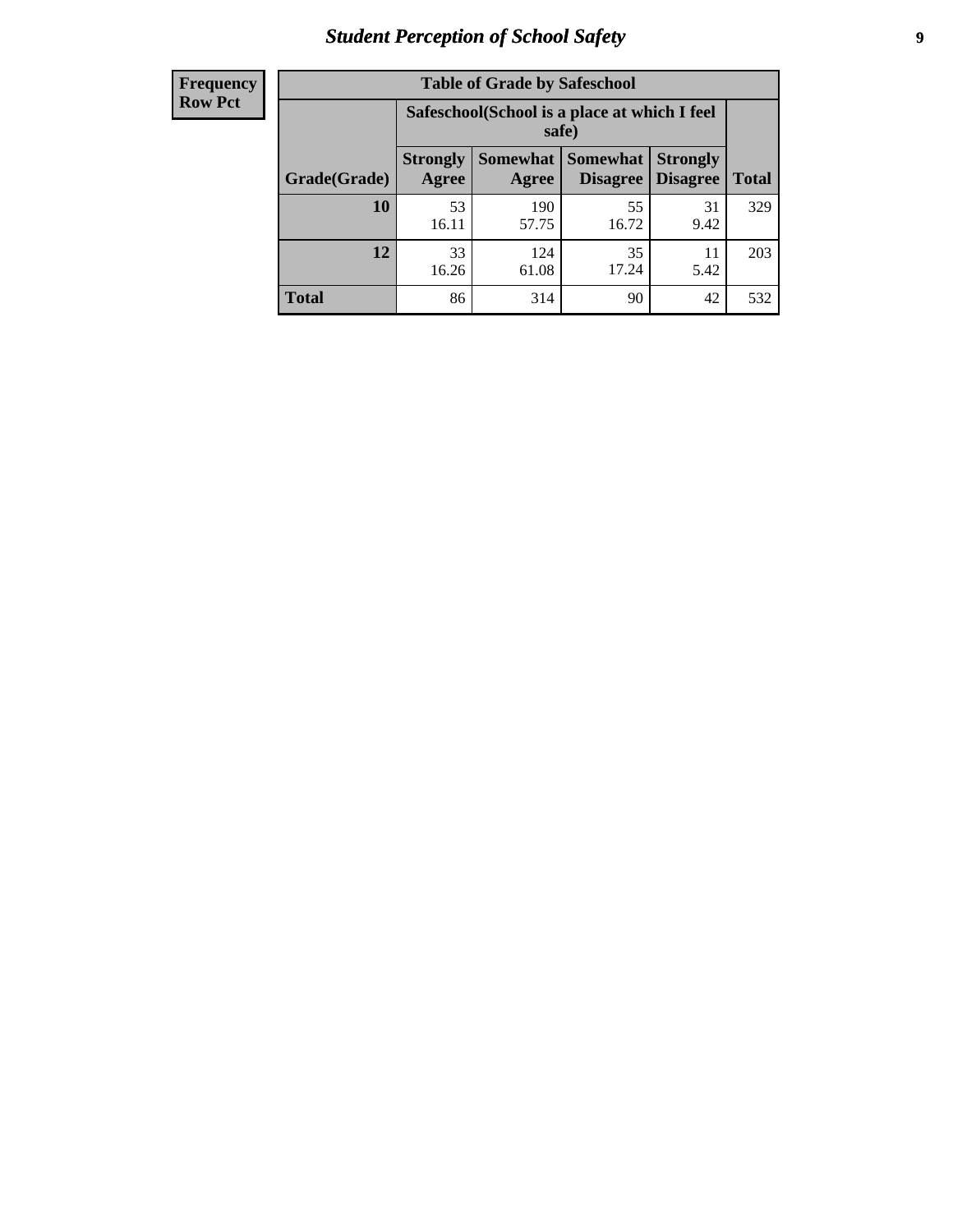### *Students Who Have Been Bullied* **10**

#### **Frequency Row Pct**

| <b>Table of Grade by Bullied</b> |              |                                                                               |                              |                   |                        |                        |                   |              |
|----------------------------------|--------------|-------------------------------------------------------------------------------|------------------------------|-------------------|------------------------|------------------------|-------------------|--------------|
|                                  |              | <b>Bullied</b> (I have been bullied by other<br>students in the past 30 days) |                              |                   |                        |                        |                   |              |
| Grade(Grade)                     | 0<br>  Davs  | 1 or<br>2<br>days                                                             | 3 <sub>to</sub><br>5<br>days | 6 to<br>9<br>days | 10<br>to<br>19<br>days | 20<br>to<br>29<br>days | All<br>30<br>days | <b>Total</b> |
| 10                               | 296<br>89.97 | 12<br>3.65                                                                    | 3<br>0.91                    | 5<br>1.52         | $\overline{2}$<br>0.61 | 8<br>2.43              | 3<br>0.91         | 329          |
| 12                               | 191<br>94.09 | 3<br>1.48                                                                     | 3<br>1.48                    | 2<br>0.99         | 3<br>1.48              | $\theta$<br>0.00       | 0.49              | 203          |
| <b>Total</b>                     | 487          | 15                                                                            | 6                            | 7                 | 5                      | 8                      | 4                 | 532          |

 $\blacksquare$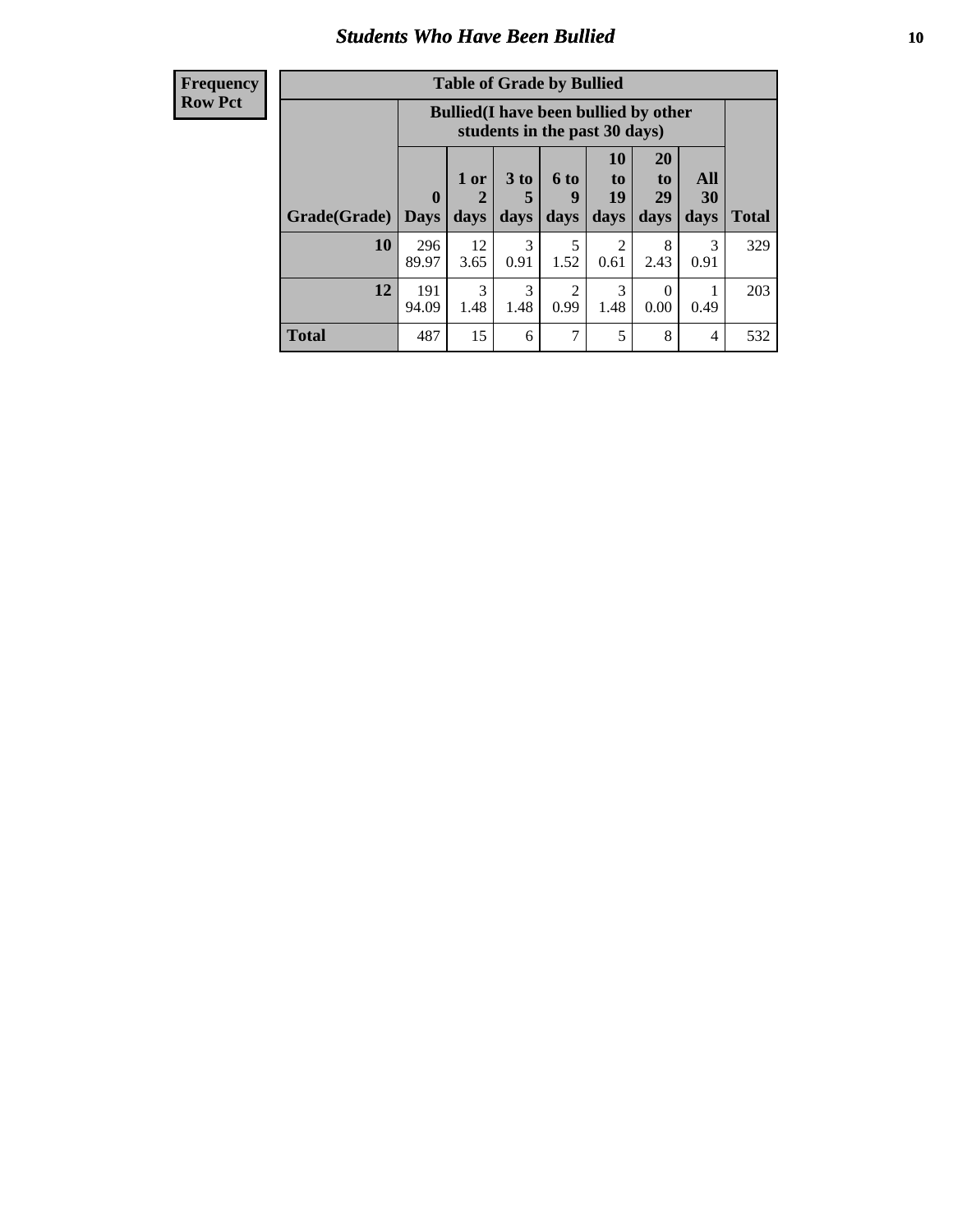### *School Climate* **11**

| Frequency      | <b>Table of SchoolClimate1 by Grade</b> |                    |              |              |  |  |
|----------------|-----------------------------------------|--------------------|--------------|--------------|--|--|
| <b>Col Pct</b> | SchoolClimate1(I<br>like school)        | Grade(Grade)<br>10 | 12           | <b>Total</b> |  |  |
|                | <b>Strongly Agree</b>                   | 24<br>7.29         | 19<br>9.36   | 43           |  |  |
|                | <b>Somewhat Agree</b>                   | 203<br>61.70       | 129<br>63.55 | 332          |  |  |
|                | <b>Somewhat Disagree</b>                | 53<br>16.11        | 39<br>19.21  | 92           |  |  |
|                | <b>Strongly Disagree</b>                | 49<br>14.89        | 16<br>7.88   | 65           |  |  |
|                | Total                                   | 329                | 203          | 532          |  |  |

| <b>Frequency</b> |  |
|------------------|--|
| <b>Col Pct</b>   |  |

| <b>Table of SchoolClimate2 by Grade</b>           |                    |              |              |  |
|---------------------------------------------------|--------------------|--------------|--------------|--|
| SchoolClimate2(I<br>feel successful at<br>school) | Grade(Grade)<br>10 | 12           | <b>Total</b> |  |
| <b>Strongly Agree</b>                             | 51<br>15.50        | 46<br>22.66  | 97           |  |
| <b>Somewhat Agree</b>                             | 207<br>62.92       | 121<br>59.61 | 328          |  |
| <b>Somewhat Disagree</b>                          | 48<br>14.59        | 27<br>13.30  | 75           |  |
| <b>Strongly Disagree</b>                          | 23<br>6.99         | 9<br>4.43    | 32           |  |
| <b>Total</b>                                      | 329                | 203          | 532          |  |

| Frequency      | <b>Table of SchoolClimate3 by Grade</b>               |              |              |              |  |
|----------------|-------------------------------------------------------|--------------|--------------|--------------|--|
| <b>Col Pct</b> | SchoolClimate3(My<br>school has high<br>standards for | Grade(Grade) |              |              |  |
|                | achievement)                                          | <b>10</b>    | 12           | <b>Total</b> |  |
|                | <b>Strongly Agree</b>                                 | 102<br>31.00 | 52<br>25.62  | 154          |  |
|                | <b>Somewhat Agree</b>                                 | 162<br>49.24 | 114<br>56.16 | 276          |  |
|                | <b>Somewhat Disagree</b>                              | 40<br>12.16  | 33<br>16.26  | 73           |  |
|                | <b>Strongly Disagree</b>                              | 25<br>7.60   | 4<br>1.97    | 29           |  |
|                | <b>Total</b>                                          | 329          | 203          | 532          |  |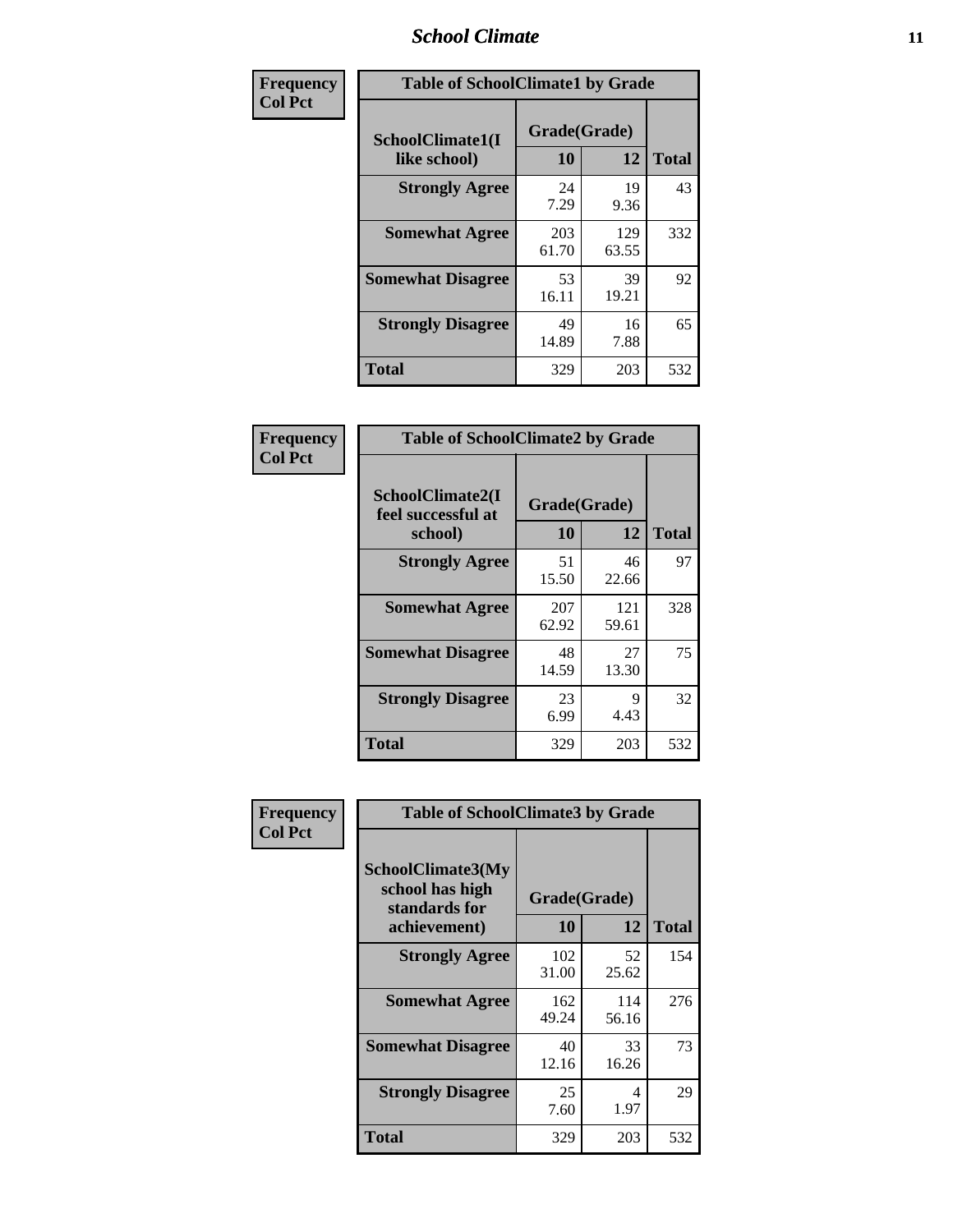### *School Climate* **12**

| Frequency      | <b>Table of SchoolClimate4 by Grade</b>                              |                    |              |              |
|----------------|----------------------------------------------------------------------|--------------------|--------------|--------------|
| <b>Col Pct</b> | <b>SchoolClimate4(My</b><br>school sets clear<br>rules for behavior) | Grade(Grade)<br>10 | 12           | <b>Total</b> |
|                | <b>Strongly Agree</b>                                                | 142<br>43.16       | 79<br>38.92  | 221          |
|                | <b>Somewhat Agree</b>                                                | 144<br>43.77       | 100<br>49.26 | 244          |
|                | <b>Somewhat Disagree</b>                                             | 25<br>7.60         | 20<br>9.85   | 45           |
|                | <b>Strongly Disagree</b>                                             | 18<br>5.47         | 4<br>1.97    | 22           |
|                | <b>Total</b>                                                         | 329                | 203          | 532          |

| <b>Table of SchoolClimate5 by Grade</b>                              |                    |              |     |  |
|----------------------------------------------------------------------|--------------------|--------------|-----|--|
| SchoolClimate5(I<br>know what to do in<br>an emergency at<br>school) | Grade(Grade)<br>10 | <b>Total</b> |     |  |
| <b>Strongly Agree</b>                                                | 129<br>39.21       | 83<br>40.89  | 212 |  |
| <b>Somewhat Agree</b>                                                | 153<br>46.50       | 89<br>43.84  | 242 |  |
| <b>Somewhat Disagree</b>                                             | 32<br>9.73         | 25<br>12.32  | 57  |  |
| <b>Strongly Disagree</b>                                             | 15<br>4.56         | 6<br>2.96    | 21  |  |
| <b>Total</b>                                                         | 329                | 203          | 532 |  |

| Frequency<br><b>Col Pct</b>                              | <b>Table of SchoolClimate6 by Grade</b> |              |              |     |
|----------------------------------------------------------|-----------------------------------------|--------------|--------------|-----|
| <b>SchoolClimate6(Teachers</b><br>treat me with respect) | Grade(Grade)<br>10                      | 12           | <b>Total</b> |     |
|                                                          | <b>Strongly Agree</b>                   | 66<br>20.06  | 42<br>20.69  | 108 |
|                                                          | <b>Somewhat Agree</b>                   | 172<br>52.28 | 116<br>57.14 | 288 |
|                                                          | <b>Somewhat Disagree</b>                | 59<br>17.93  | 36<br>17.73  | 95  |
|                                                          | <b>Strongly Disagree</b>                | 32<br>9.73   | 9<br>4.43    | 41  |
|                                                          | <b>Total</b>                            | 329          | 203          | 532 |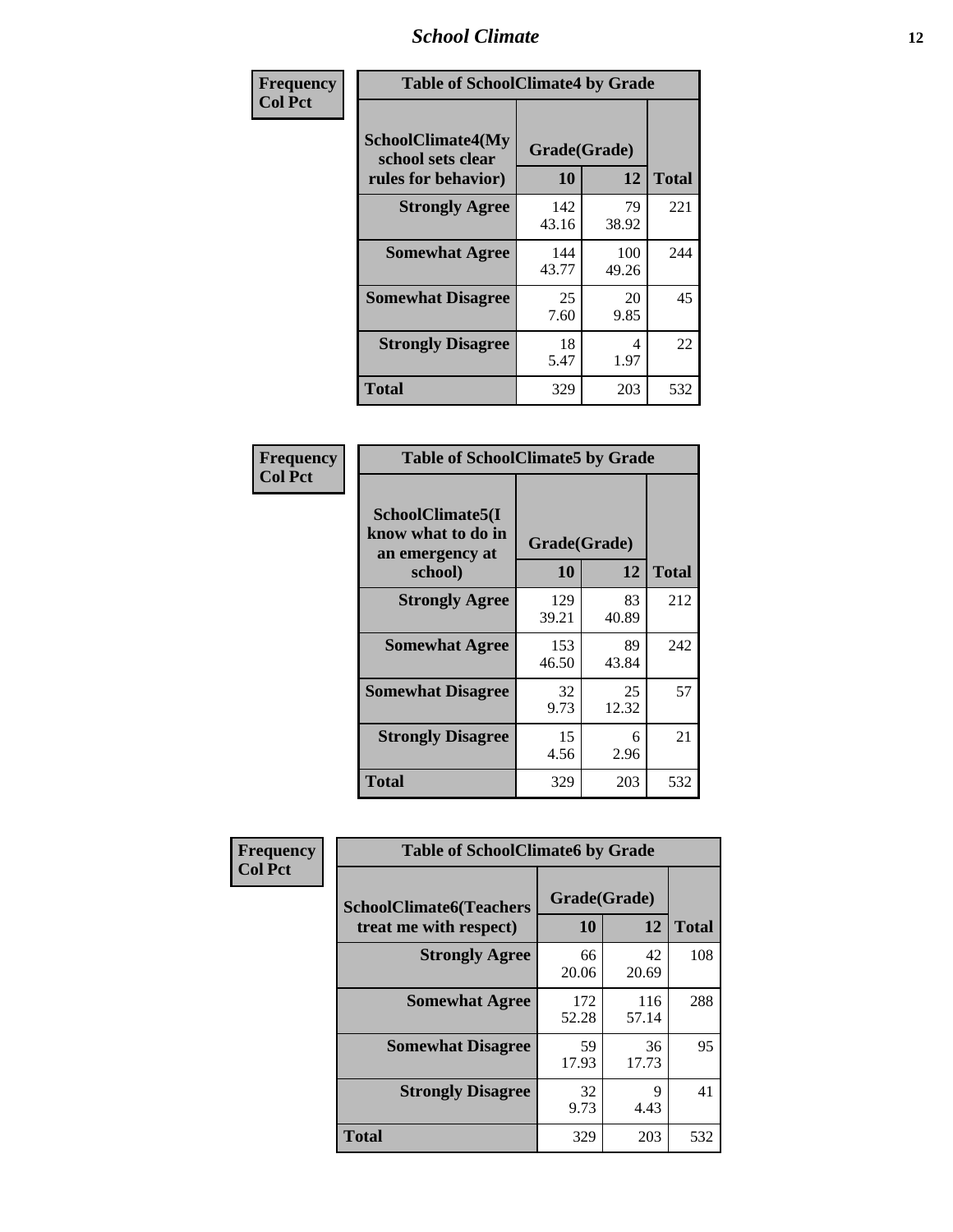### *School Climate* **13**

| Frequency      | <b>Table of SchoolClimate7 by Grade</b>                                       |                           |              |              |
|----------------|-------------------------------------------------------------------------------|---------------------------|--------------|--------------|
| <b>Col Pct</b> | <b>SchoolClimate7(Behaviors</b><br>in my class allow the<br>teacher to teach) | Grade(Grade)<br><b>10</b> | 12           | <b>Total</b> |
|                | <b>Strongly Agree</b>                                                         | 63<br>19.15               | 33<br>16.26  | 96           |
|                | <b>Somewhat Agree</b>                                                         | 159<br>48.33              | 115<br>56.65 | 274          |
|                | <b>Somewhat Disagree</b>                                                      | 76<br>23.10               | 47<br>23.15  | 123          |
|                | <b>Strongly Disagree</b>                                                      | 31<br>9.42                | 8<br>3.94    | 39           |
|                | <b>Total</b>                                                                  | 329                       | 203          | 532          |

| Frequency      | <b>Table of SchoolClimate8 by Grade</b>                                              |                    |             |              |
|----------------|--------------------------------------------------------------------------------------|--------------------|-------------|--------------|
| <b>Col Pct</b> | <b>SchoolClimate8(Students</b><br>are frequently<br>recognized for good<br>behavior) | Grade(Grade)<br>10 | 12          | <b>Total</b> |
|                | <b>Strongly Agree</b>                                                                | 25<br>7.60         | 19<br>9.36  | 44           |
|                | <b>Somewhat Agree</b>                                                                | 155<br>47.11       | 91<br>44.83 | 246          |
|                | <b>Somewhat Disagree</b>                                                             | 85<br>25.84        | 65<br>32.02 | 150          |
|                | <b>Strongly Disagree</b>                                                             | 64<br>19.45        | 28<br>13.79 | 92           |
|                | <b>Total</b>                                                                         | 329                | 203         | 532          |

| Frequency      | <b>Table of SchoolClimate9 by Grade</b>                                           |                    |             |              |
|----------------|-----------------------------------------------------------------------------------|--------------------|-------------|--------------|
| <b>Col Pct</b> | SchoolClimate9(School<br>counselor would be<br>helpful if I needed<br>assistance) | Grade(Grade)<br>10 | 12          | <b>Total</b> |
|                | <b>Strongly Agree</b>                                                             | 80<br>24.32        | 72<br>35.47 | 152          |
|                | <b>Somewhat Agree</b>                                                             | 160<br>48.63       | 78<br>38.42 | 238          |
|                | <b>Somewhat Disagree</b>                                                          | 45<br>13.68        | 32<br>15.76 | 77           |
|                | <b>Strongly Disagree</b>                                                          | 44<br>13.37        | 21<br>10.34 | 65           |
|                | <b>Total</b>                                                                      | 329                | 203         | 532          |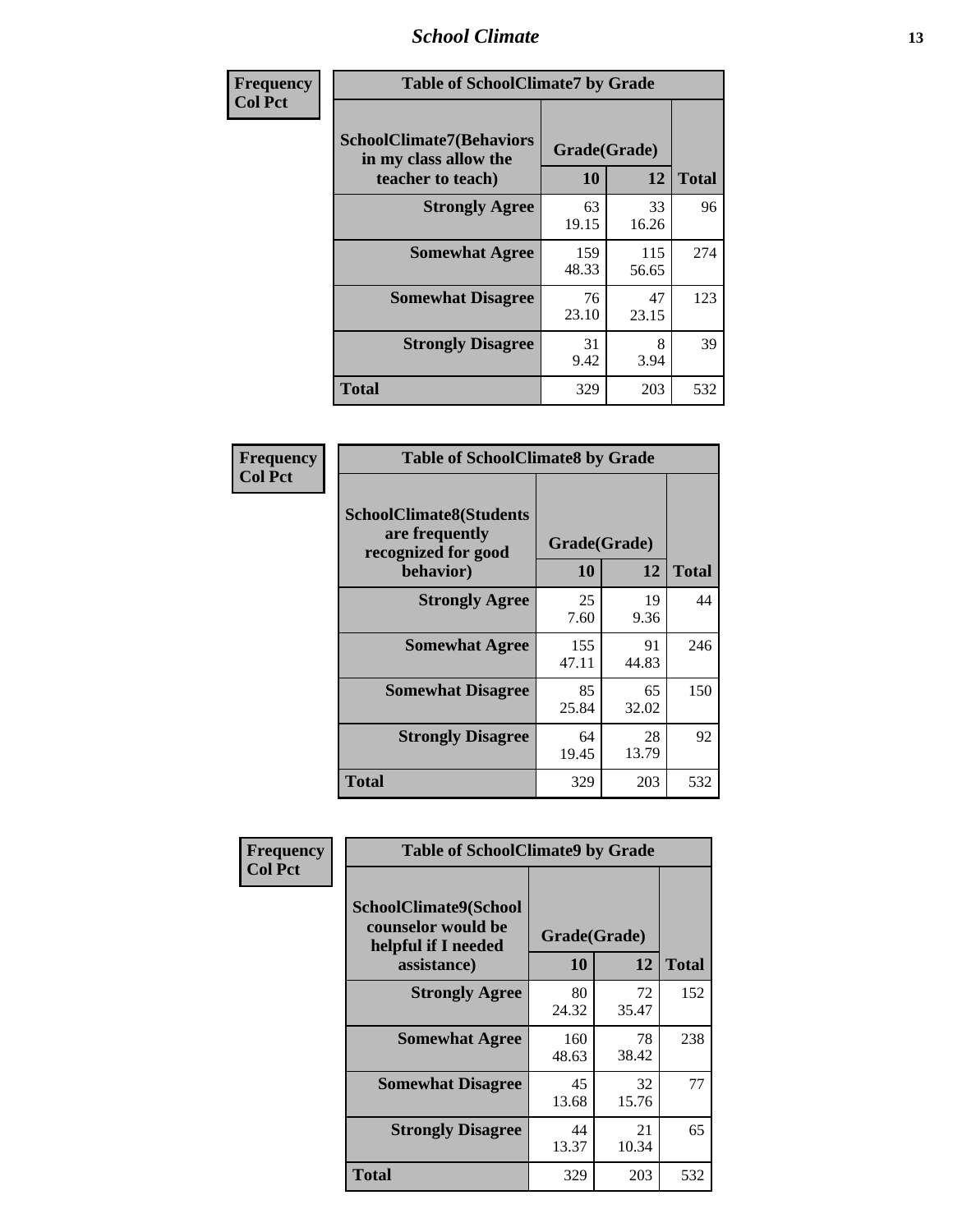### *Reasons for Dropping Out* **14**

| Frequency      | <b>Table of Dropoutreason by Grade</b>                                   |                    |              |              |
|----------------|--------------------------------------------------------------------------|--------------------|--------------|--------------|
| <b>Col Pct</b> | Dropoutreason(If<br>I dropped out the<br>reason would<br>most likely be) | Grade(Grade)<br>10 | 12           | <b>Total</b> |
|                | Won't Drop out                                                           | 192<br>58.36       | 135<br>66.50 | 327          |
|                | <b>Bored</b>                                                             | 63<br>19.15        | 33<br>16.26  | 96           |
|                | <b>Family Reasons</b>                                                    | 22<br>6.69         | 10<br>4.93   | 32           |
|                | <b>Being Bullied</b>                                                     | 3<br>0.91          | 0<br>0.00    | 3            |
|                | <b>Other</b>                                                             | 49<br>14.89        | 25<br>12.32  | 74           |
|                | <b>Total</b>                                                             | 329                | 203          | 532          |

| Frequency      | <b>Table of Dropout by Grade</b>                                       |                    |              |              |  |
|----------------|------------------------------------------------------------------------|--------------------|--------------|--------------|--|
| <b>Col Pct</b> | Dropout(I<br>have<br>thought<br>about<br>dropping<br>out of<br>school) | Grade(Grade)<br>10 | 12           | <b>Total</b> |  |
|                | Yes                                                                    | 84<br>25.53        | 49<br>24.14  | 133          |  |
|                | N <sub>0</sub>                                                         | 245<br>74.47       | 154<br>75.86 | 399          |  |
|                | <b>Total</b>                                                           | 329                | 203          | 532          |  |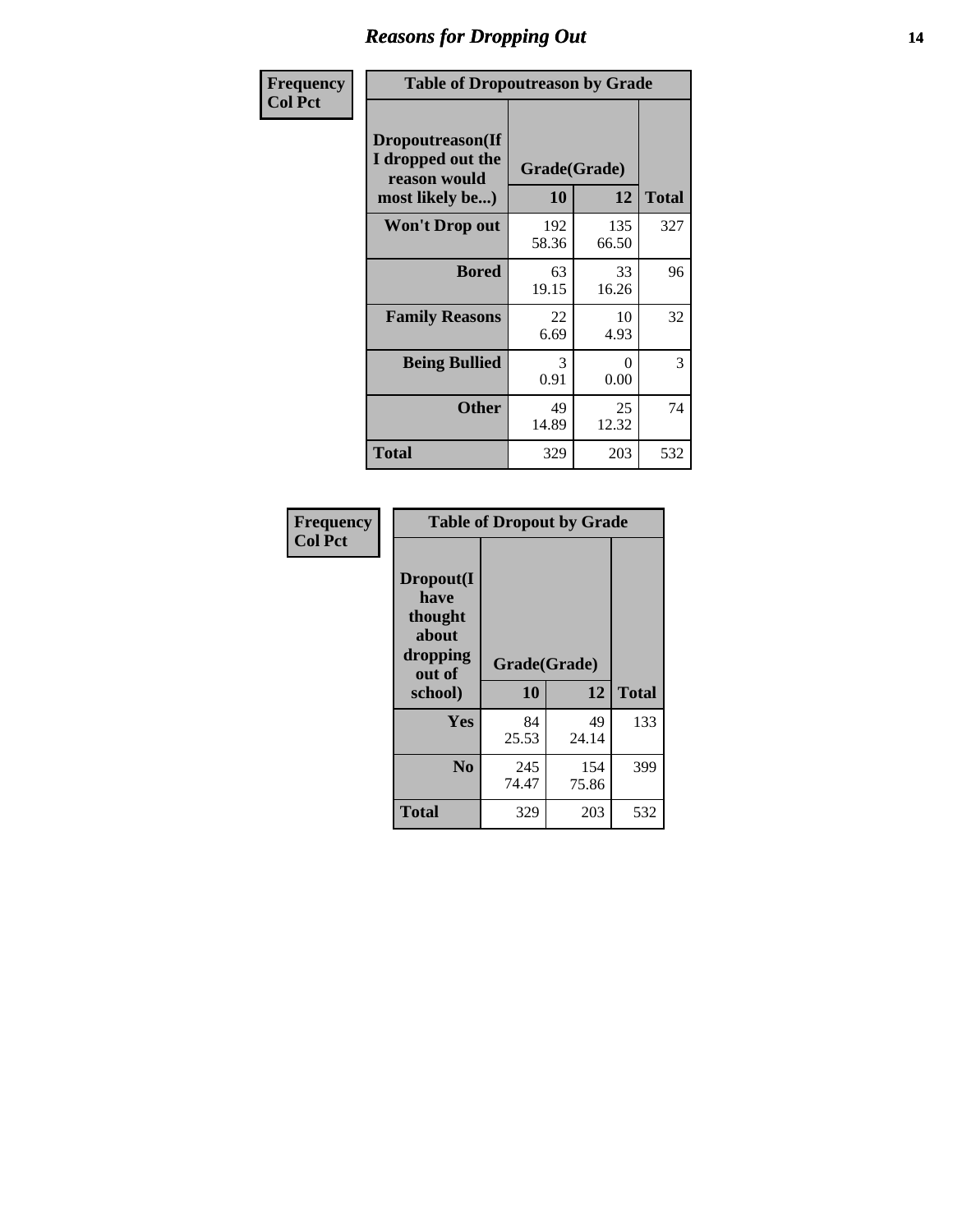*School Safety* **15**

| Frequency      | <b>Table of Gangself by Grade</b>                                                                 |                    |              |              |
|----------------|---------------------------------------------------------------------------------------------------|--------------------|--------------|--------------|
| <b>Col Pct</b> | Gangself(I<br>have<br>participated<br>in illegal<br>gang<br>activities in<br>the past 30<br>days) | Grade(Grade)<br>10 | 12           | <b>Total</b> |
|                | Yes                                                                                               | 17                 | 1            | 18           |
|                |                                                                                                   | 5.17               | 0.49         |              |
|                | N <sub>0</sub>                                                                                    | 312<br>94.83       | 202<br>99.51 | 514          |
|                | <b>Total</b>                                                                                      | 329                | 203          | 532          |

| Frequency<br><b>Col Pct</b> | <b>Table of Gangpeers by Grade</b>                                                                                             |                    |              |              |
|-----------------------------|--------------------------------------------------------------------------------------------------------------------------------|--------------------|--------------|--------------|
|                             | <b>Gangpeers</b> (I<br>have friends<br>who have<br>participated<br>in illegal<br>gang<br>activities in<br>the past 30<br>days) | Grade(Grade)<br>10 | 12           | <b>Total</b> |
|                             | <b>Yes</b>                                                                                                                     | 80<br>24.32        | 28<br>13.79  | 108          |
|                             | N <sub>0</sub>                                                                                                                 | 249<br>75.68       | 175<br>86.21 | 424          |
|                             | Total                                                                                                                          | 329                | 203          | 532          |

| Frequency      |                                                                                         | <b>Table of Pickedon by Grade</b> |              |    |  |  |  |  |  |  |
|----------------|-----------------------------------------------------------------------------------------|-----------------------------------|--------------|----|--|--|--|--|--|--|
| <b>Col Pct</b> | <b>Pickedon(I have</b><br>been picked on or<br>teased at school in<br>the past 30 days) | Grade(Grade)<br><b>10</b>         | <b>Total</b> |    |  |  |  |  |  |  |
|                | <b>Strongly Agree</b>                                                                   | 31<br>9.42                        | 3.45         | 38 |  |  |  |  |  |  |
|                | <b>Somewhat Agree</b>                                                                   | 34<br>10.33                       | 27<br>13.30  | 61 |  |  |  |  |  |  |
|                | <b>Somewhat Disagree</b>                                                                | 54<br>16.41                       | 31<br>15.27  | 85 |  |  |  |  |  |  |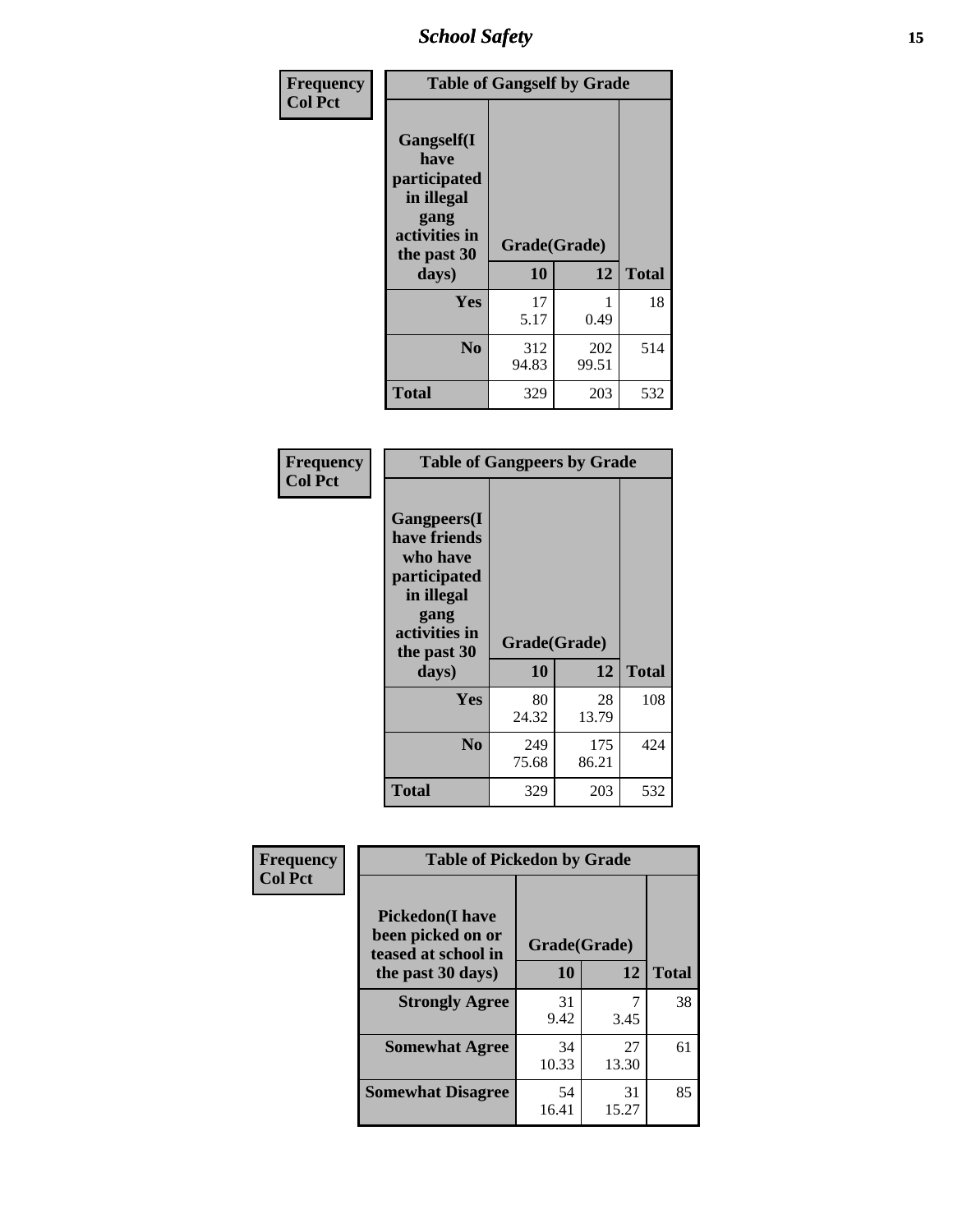# *School Safety* **16**

| Frequency      | <b>Table of Pickedon by Grade</b>                                                        |                    |              |     |
|----------------|------------------------------------------------------------------------------------------|--------------------|--------------|-----|
| <b>Col Pct</b> | <b>Pickedon</b> (I have<br>been picked on or<br>teased at school in<br>the past 30 days) | Grade(Grade)<br>10 | <b>Total</b> |     |
|                | <b>Strongly Disagree</b>                                                                 | 210<br>63.83       | 138<br>67.98 | 348 |
|                | Total                                                                                    | 329                | 203          | 532 |

| Frequency      | <b>Table of Safeschool by Grade</b>                      |                    |              |     |
|----------------|----------------------------------------------------------|--------------------|--------------|-----|
| <b>Col Pct</b> | Safeschool(School<br>is a place at which I<br>feel safe) | Grade(Grade)<br>10 | <b>Total</b> |     |
|                | <b>Strongly Agree</b>                                    | 53<br>16.11        | 33<br>16.26  | 86  |
|                | <b>Somewhat Agree</b>                                    | 190<br>57.75       | 124<br>61.08 | 314 |
|                | <b>Somewhat Disagree</b>                                 | 55<br>16.72        | 35<br>17.24  | 90  |
|                | <b>Strongly Disagree</b>                                 | 31<br>9.42         | 11<br>5.42   | 42  |
|                | <b>Total</b>                                             | 329                | 203          | 532 |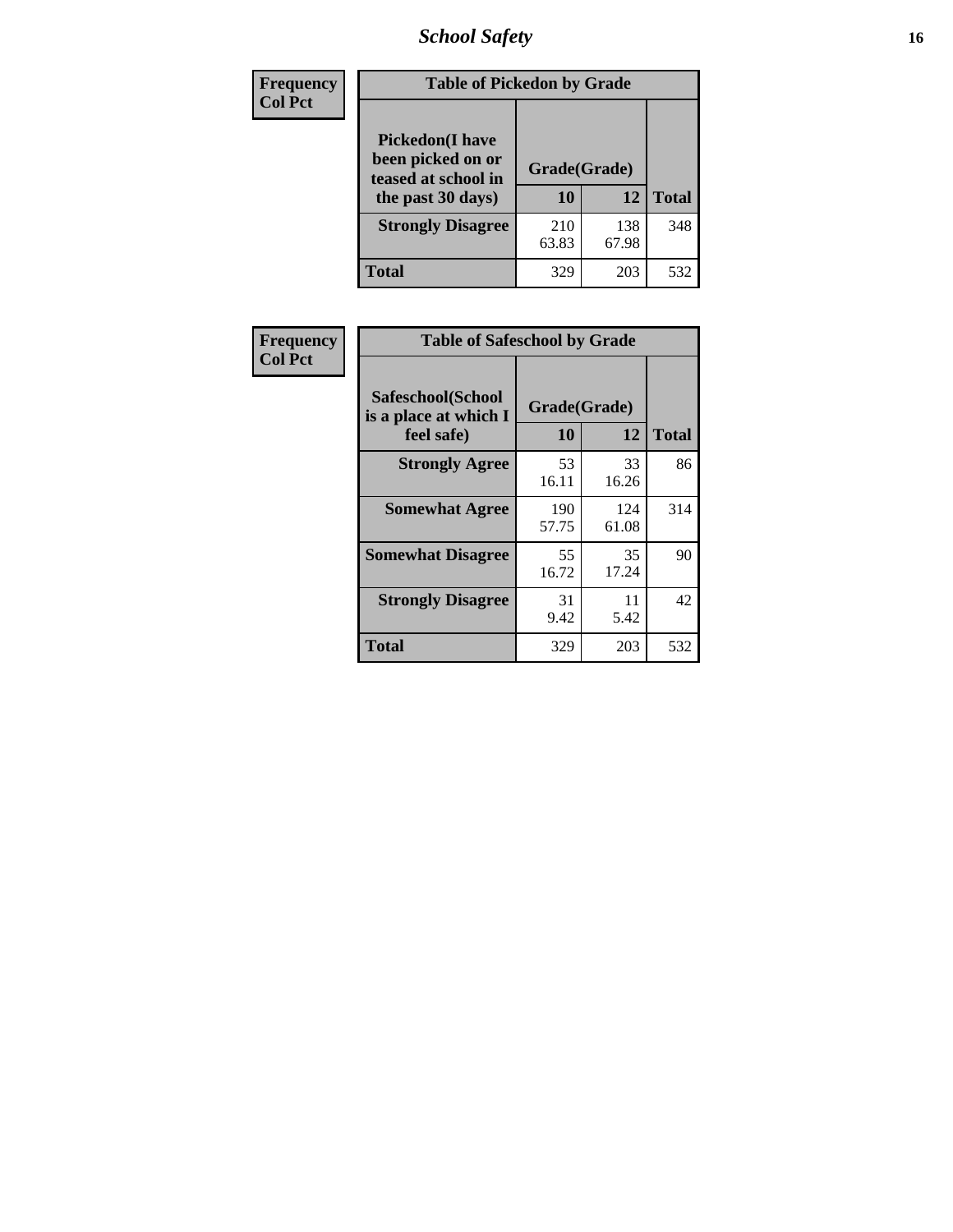*School Safety* **17**

| Frequency      |
|----------------|
| <b>Row Pct</b> |

**r** 

| <b>Table of Grade by Bullied</b> |                         |                                                                               |                              |                        |                        |                        |                   |              |  |  |  |
|----------------------------------|-------------------------|-------------------------------------------------------------------------------|------------------------------|------------------------|------------------------|------------------------|-------------------|--------------|--|--|--|
|                                  |                         | <b>Bullied</b> (I have been bullied by other<br>students in the past 30 days) |                              |                        |                        |                        |                   |              |  |  |  |
| Grade(Grade)                     | $\bf{0}$<br><b>Days</b> | $1$ or<br>days                                                                | 3 <sub>to</sub><br>5<br>days | 6 to<br>9<br>days      | 10<br>to<br>19<br>days | 20<br>to<br>29<br>days | All<br>30<br>days | <b>Total</b> |  |  |  |
| 10                               | 296<br>89.97            | 12<br>3.65                                                                    | 3<br>0.91                    | 5<br>1.52              | $\mathfrak{D}$<br>0.61 | 8<br>2.43              | 3<br>0.91         | 329          |  |  |  |
| 12                               | 191<br>94.09            | $\mathcal{F}$<br>1.48                                                         | 3<br>1.48                    | $\mathfrak{D}$<br>0.99 | 3<br>1.48              | $\Omega$<br>0.00       | 0.49              | 203          |  |  |  |
| <b>Total</b>                     | 487                     | 15                                                                            | 6                            | 7                      | 5                      | 8                      | 4                 | 532          |  |  |  |

| <b>Frequency</b> |  |
|------------------|--|
| <b>Row Pct</b>   |  |

| <b>Table of Grade by Bulliedothers</b> |                             |                                                                |                              |                   |                               |                               |                   |              |  |  |  |
|----------------------------------------|-----------------------------|----------------------------------------------------------------|------------------------------|-------------------|-------------------------------|-------------------------------|-------------------|--------------|--|--|--|
|                                        |                             | <b>Bulliedothers</b> (I bullied others in the past<br>30 days) |                              |                   |                               |                               |                   |              |  |  |  |
| Grade(Grade)                           | $\mathbf{0}$<br><b>Days</b> | 1 or<br>2<br>days                                              | 3 <sub>to</sub><br>5<br>days | 6 to<br>9<br>days | <b>10</b><br>to<br>19<br>days | <b>20</b><br>to<br>29<br>days | All<br>30<br>days | <b>Total</b> |  |  |  |
| 10                                     | 299<br>90.88                | 10<br>3.04                                                     | 5<br>1.52                    | 3<br>0.91         | 2<br>0.61                     | 9<br>2.74                     | 0.30              | 329          |  |  |  |
| 12                                     | 194<br>95.57                | 0.49                                                           | 0.49                         | 3<br>1.48         | 3<br>1.48                     | 0.49                          | 0<br>0.00         | 203          |  |  |  |
| <b>Total</b>                           | 493                         | 11                                                             | 6                            | 6                 | 5                             | 10                            |                   | 532          |  |  |  |

| <b>Frequency</b> | <b>Table of Grade by Weaponschool</b> |                                                                    |                                     |              |                        |                                           |                   |              |  |
|------------------|---------------------------------------|--------------------------------------------------------------------|-------------------------------------|--------------|------------------------|-------------------------------------------|-------------------|--------------|--|
| <b>Row Pct</b>   |                                       | Weaponschool (I brought a weapon<br>to school in the past 30 days) |                                     |              |                        |                                           |                   |              |  |
|                  | Grade(Grade)                          | $\mathbf 0$<br><b>Days</b>                                         | 1 or<br>days                        | 3 to<br>days | 10<br>to<br>19<br>days | <b>20</b><br>t <sub>0</sub><br>29<br>days | All<br>30<br>days | <b>Total</b> |  |
|                  | 10                                    | 314<br>95.44                                                       | 4<br>1.22                           | 0.30         | 0.30                   | 8<br>2.43                                 | 0.30              | 329          |  |
|                  | 12                                    | 201<br>99.01                                                       | $\mathcal{D}_{\mathcal{L}}$<br>0.99 | ∩<br>0.00    | 0<br>0.00              | $\Omega$<br>0.00                          | $\Omega$<br>0.00  | 203          |  |
|                  | <b>Total</b>                          | 515                                                                | 6                                   |              |                        | 8                                         |                   | 532          |  |

 $\blacksquare$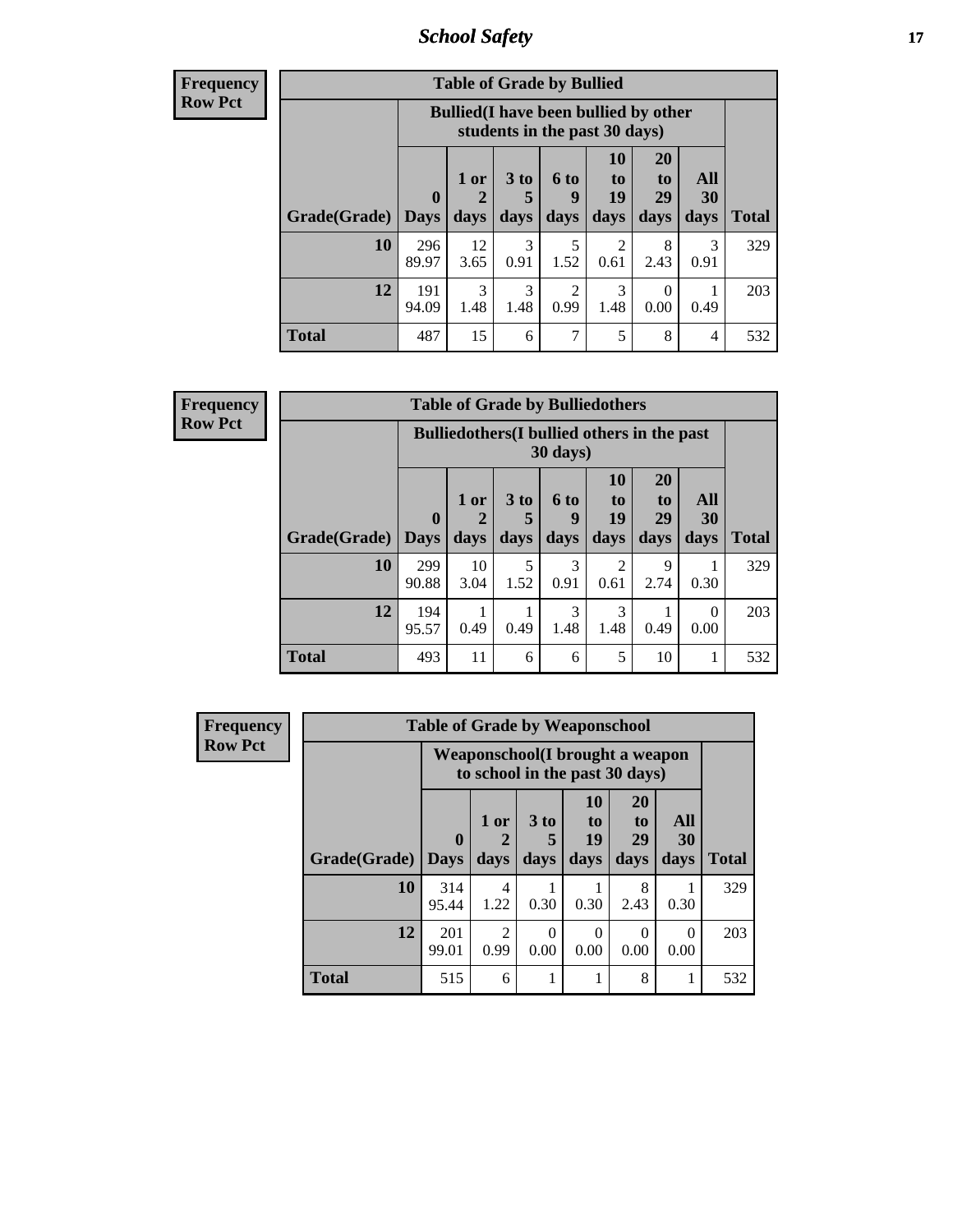*School Safety* **18**

| <b>Frequency</b> | <b>Table of Grade by Absentunsafe</b> |                             |                                                                                    |              |                                     |                               |                                    |              |  |  |  |
|------------------|---------------------------------------|-----------------------------|------------------------------------------------------------------------------------|--------------|-------------------------------------|-------------------------------|------------------------------------|--------------|--|--|--|
| <b>Row Pct</b>   |                                       |                             | Absentunsafe(I have missed school<br>because I felt unsafe in the past 30<br>days) |              |                                     |                               |                                    |              |  |  |  |
|                  | Grade(Grade)                          | $\mathbf{0}$<br><b>Days</b> | $1$ or<br>2<br>days                                                                | 3 to<br>days | $6$ to<br>9<br>days                 | <b>10</b><br>to<br>19<br>days | 20<br>t <sub>0</sub><br>29<br>days | <b>Total</b> |  |  |  |
|                  | 10                                    | 309<br>93.92                | 7<br>2.13                                                                          | 3<br>0.91    | $\mathcal{D}_{\mathcal{L}}$<br>0.61 | 0.30                          | 2.13                               | 329          |  |  |  |
|                  | 12                                    | 203<br>100.00               | $\Omega$<br>0.00                                                                   | 0<br>0.00    | $\Omega$<br>0.00                    | $\Omega$<br>0.00              | $\Omega$<br>0.00                   | 203          |  |  |  |
|                  | <b>Total</b>                          | 512                         | 7                                                                                  | 3            | $\overline{2}$                      |                               | 7                                  | 532          |  |  |  |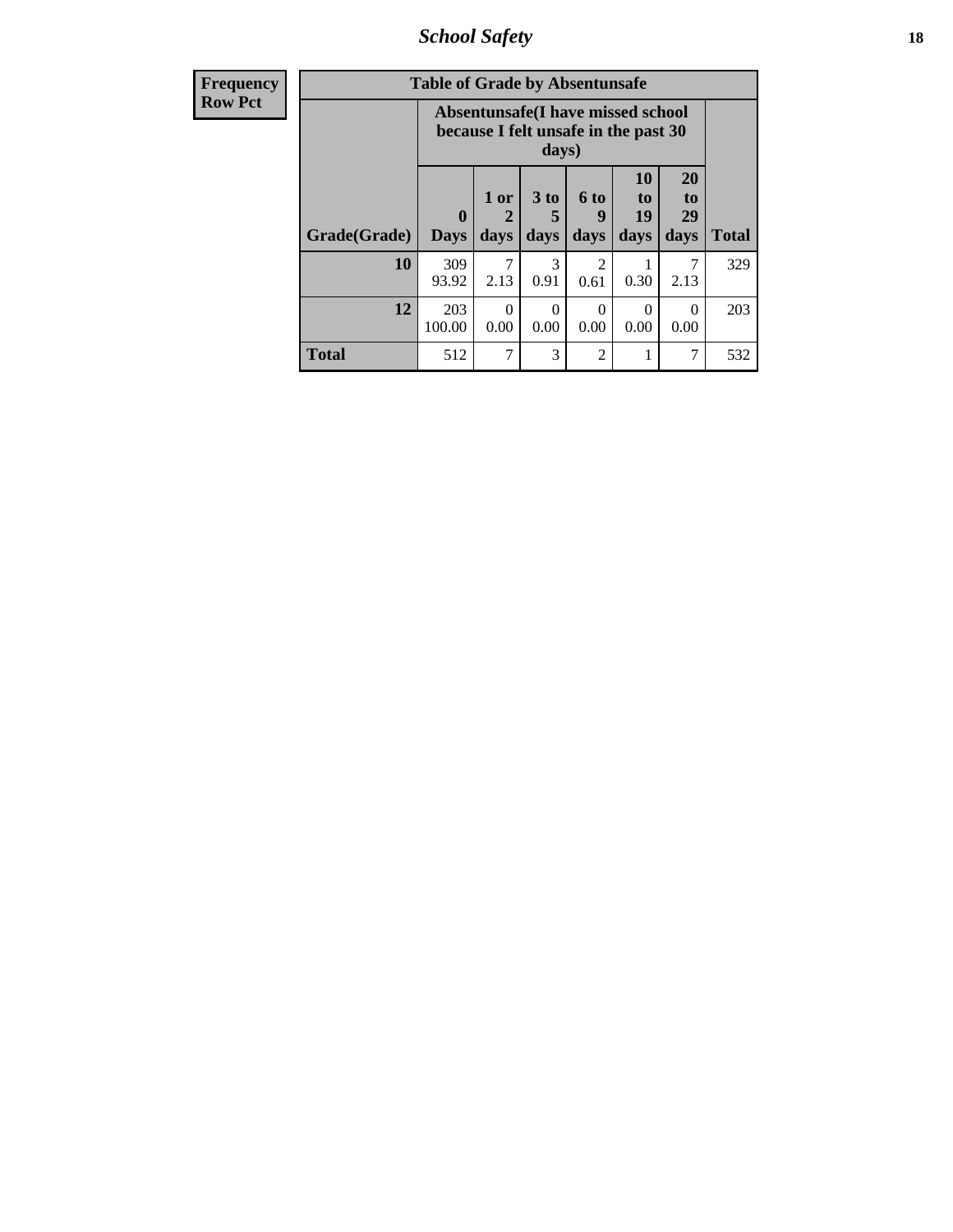# *Drug Use During Last 30 Days* **19**

#### **Frequency Row Pct**

| <b>Table of Grade by Alcohol</b> |                                 |                                     |                 |               |                 |               |                     |       |  |  |  |
|----------------------------------|---------------------------------|-------------------------------------|-----------------|---------------|-----------------|---------------|---------------------|-------|--|--|--|
|                                  |                                 | Alcohol (Alcohol use, past 30 days) |                 |               |                 |               |                     |       |  |  |  |
| Grade(Grade)                     | <b>Did</b><br>not<br><b>use</b> | $1 - 2$<br>days                     | $3 - 5$<br>days | $6-9$<br>days | $10-19$<br>days | 20-29<br>days | <b>Every</b><br>day | Total |  |  |  |
| 10                               | 262<br>79.64                    | 24<br>7.29                          | 11<br>3.34      | 5<br>1.52     | 7<br>2.13       | 11<br>3.34    | 9<br>2.74           | 329   |  |  |  |
| 12                               | 145<br>71.43                    | 21<br>10.34                         | 15<br>7.39      | 3<br>1.48     | 11<br>5.42      | 0.49          | 7<br>3.45           | 203   |  |  |  |
| <b>Total</b>                     | 407                             | 45                                  | 26              | 8             | 18              | 12            | 16                  | 532   |  |  |  |

#### **Frequency Row Pct**

| <b>Table of Grade by Cigarettes</b> |                                                                                                                                                   |                                                          |           |                  |           |            |           |              |  |  |  |
|-------------------------------------|---------------------------------------------------------------------------------------------------------------------------------------------------|----------------------------------------------------------|-----------|------------------|-----------|------------|-----------|--------------|--|--|--|
|                                     |                                                                                                                                                   | <b>Cigarettes (Smoking tobacco use,</b><br>past 30 days) |           |                  |           |            |           |              |  |  |  |
| Grade(Grade)                        | <b>Did</b><br>$6-9$<br>$10-19$<br>20-29<br>$3 - 5$<br>$1 - 2$<br><b>Every</b><br>not<br>days<br>days<br>day<br>days<br>days<br>days<br><b>use</b> |                                                          |           |                  |           |            |           | <b>Total</b> |  |  |  |
| 10                                  | 289<br>87.84                                                                                                                                      | 13<br>3.95                                               | 7<br>2.13 | $\Omega$<br>0.00 | 3<br>0.91 | 10<br>3.04 | 7<br>2.13 | 329          |  |  |  |
| 12                                  | 163<br>80.30                                                                                                                                      | 16<br>7.88                                               | 5<br>2.46 | 2<br>0.99        | 5<br>2.46 | 6<br>2.96  | 6<br>2.96 | 203          |  |  |  |
| <b>Total</b>                        | 452                                                                                                                                               | 29                                                       | 12        | $\overline{c}$   | 8         | 16         | 13        | 532          |  |  |  |

| <b>Table of Grade by Smokeless</b> |                                 |                                                        |                 |                        |                 |                 |              |              |  |  |  |
|------------------------------------|---------------------------------|--------------------------------------------------------|-----------------|------------------------|-----------------|-----------------|--------------|--------------|--|--|--|
|                                    |                                 | <b>Smokeless</b> (Chewing tobaccouse,<br>past 30 days) |                 |                        |                 |                 |              |              |  |  |  |
| Grade(Grade)                       | <b>Did</b><br>not<br><b>use</b> | $1 - 2$<br>days                                        | $3 - 5$<br>days | $6-9$<br>days          | $10-19$<br>days | $20-29$<br>days | Every<br>day | <b>Total</b> |  |  |  |
| 10                                 | 315<br>95.74                    | 0<br>0.00                                              | 0<br>0.00       | $\overline{c}$<br>0.61 | 0.30            | 8<br>2.43       | 3<br>0.91    | 329          |  |  |  |
| 12                                 | 189<br>93.10                    | 2<br>0.99                                              | 0.49            | 0<br>0.00              | 4<br>1.97       | 4<br>1.97       | 3<br>1.48    | 203          |  |  |  |
| <b>Total</b>                       | 504                             | 2                                                      | 1               | $\overline{2}$         | 5               | 12              | 6            | 532          |  |  |  |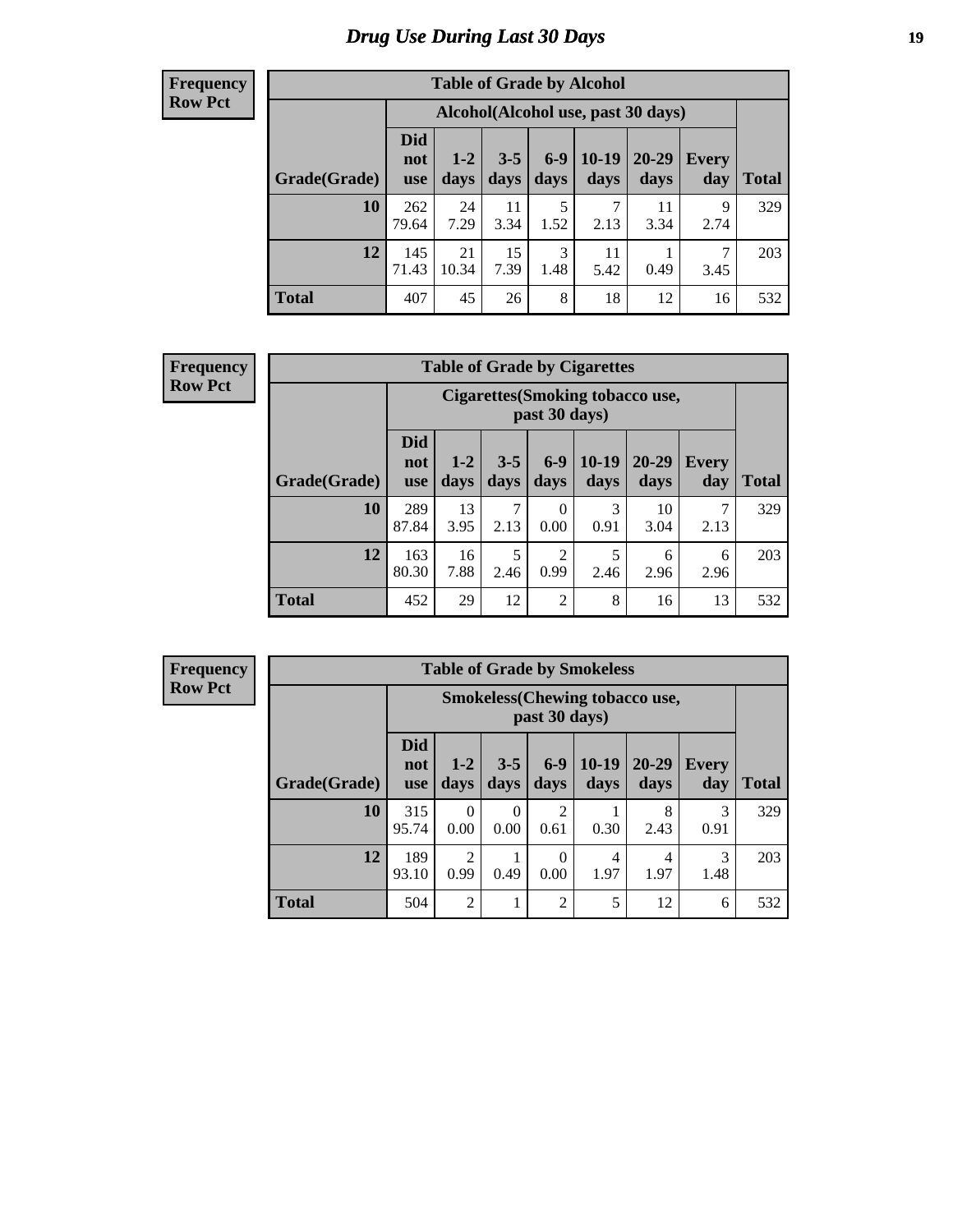#### **Frequency Row Pct**

| <b>Table of Grade by Marijuana</b> |                                 |                                         |                 |                        |                 |               |              |       |  |  |
|------------------------------------|---------------------------------|-----------------------------------------|-----------------|------------------------|-----------------|---------------|--------------|-------|--|--|
|                                    |                                 | Marijuana (Marijuana use, past 30 days) |                 |                        |                 |               |              |       |  |  |
| Grade(Grade)                       | <b>Did</b><br>not<br><b>use</b> | $1-2$<br>days                           | $3 - 5$<br>days | $6-9$<br>days          | $10-19$<br>days | 20-29<br>days | Every<br>day | Total |  |  |
| 10                                 | 293<br>89.06                    | 11<br>3.34                              | 3<br>0.91       | $\overline{c}$<br>0.61 | 5<br>1.52       | 9<br>2.74     | 6<br>1.82    | 329   |  |  |
| 12                                 | 176<br>86.70                    | 8<br>3.94                               | 3<br>1.48       | $\overline{c}$<br>0.99 | 7<br>3.45       | 3<br>1.48     | 4<br>1.97    | 203   |  |  |
| <b>Total</b>                       | 469                             | 19                                      | 6               | $\overline{4}$         | 12              | 12            | 10           | 532   |  |  |

| <b>Frequency</b> |                                     | <b>Table of Grade by Cocaine</b> |                       |                 |                  |                   |                     |              |  |
|------------------|-------------------------------------|----------------------------------|-----------------------|-----------------|------------------|-------------------|---------------------|--------------|--|
| <b>Row Pct</b>   | Cocaine (Cocaine use, past 30 days) |                                  |                       |                 |                  |                   |                     |              |  |
|                  | Grade(Grade)                        | <b>Did</b><br>not<br>use         | $1 - 2$<br>days       | $3 - 5$<br>days | $10-19$<br>days  | $20 - 29$<br>days | <b>Every</b><br>day | <b>Total</b> |  |
|                  | 10                                  | 319<br>96.96                     | $\mathcal{D}$<br>0.61 | 0<br>0.00       | 3<br>0.91        | 4<br>1.22         | 0.30                | 329          |  |
|                  | 12                                  | 201<br>99.01                     | $\Omega$<br>0.00      | 0.49            | $\Omega$<br>0.00 | 0.00              | 0.49                | 203          |  |
|                  | <b>Total</b>                        | 520                              | $\overline{2}$        |                 | 3                | 4                 | $\overline{2}$      | 532          |  |

| <b>Table of Grade by Inhalants</b> |                                        |                        |                  |               |                       |                        |                     |       |  |  |
|------------------------------------|----------------------------------------|------------------------|------------------|---------------|-----------------------|------------------------|---------------------|-------|--|--|
|                                    | Inhalants (Inhalant use, past 30 days) |                        |                  |               |                       |                        |                     |       |  |  |
| Grade(Grade)                       | <b>Did</b><br>not<br><b>use</b>        | $1 - 2$<br>days        | $3 - 5$<br>days  | $6-9$<br>days | $10-19$<br>days       | $20 - 29$<br>days      | <b>Every</b><br>day | Total |  |  |
| 10                                 | 314<br>95.44                           | 3<br>0.91              | 0.30             | 0.30          | $\mathcal{D}$<br>0.61 | 1.52                   | 3<br>0.91           | 329   |  |  |
| 12                                 | 199<br>98.03                           | $\overline{2}$<br>0.99 | $\Omega$<br>0.00 | 0<br>0.00     | 0<br>0.00             | $\overline{2}$<br>0.99 | 0<br>0.00           | 203   |  |  |
| <b>Total</b>                       | 513                                    | 5                      |                  |               | $\overline{2}$        | 7                      | 3                   | 532   |  |  |

| <b>Frequency</b> | <b>Table of Grade by Steroids</b> |                                 |                 |                 |                   |                        |              |  |
|------------------|-----------------------------------|---------------------------------|-----------------|-----------------|-------------------|------------------------|--------------|--|
| <b>Row Pct</b>   |                                   |                                 |                 |                 |                   |                        |              |  |
|                  | Grade(Grade)                      | <b>Did</b><br>not<br><b>use</b> | $1 - 2$<br>days | $10-19$<br>days | $20 - 29$<br>days | <b>Every</b><br>day    | <b>Total</b> |  |
|                  | 10                                | 321<br>97.57                    | 0.30            | 0<br>0.00       | 5<br>1.52         | $\overline{2}$<br>0.61 | 329          |  |
|                  | 12                                | 202<br>99.51                    | 0<br>0.00       | 0.49            | 0<br>0.00         | 0<br>0.00              | 203          |  |
|                  | <b>Total</b>                      | 523                             | 1               |                 | 5                 | $\overline{2}$         | 532          |  |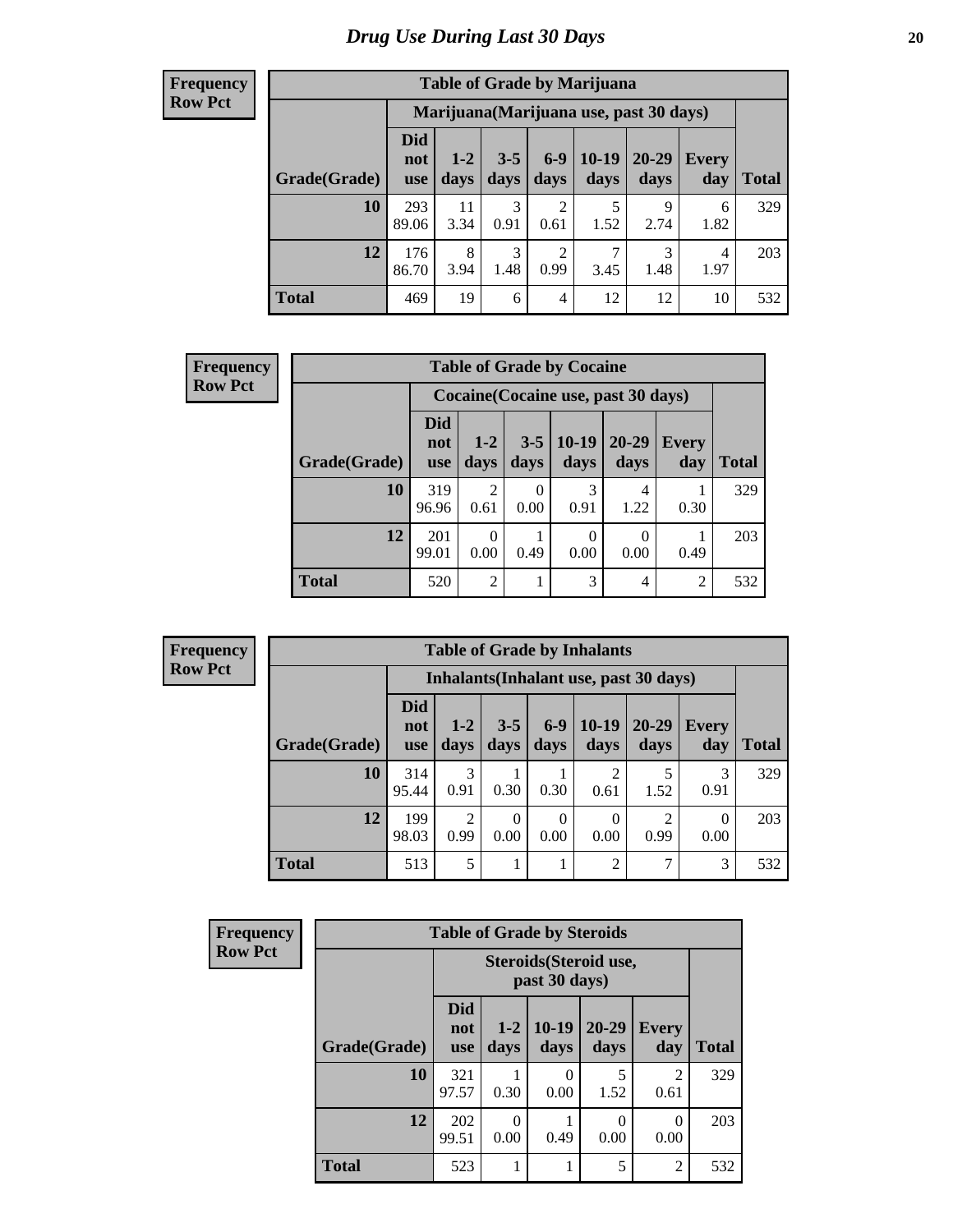| <b>Table of Grade by Ecstasy</b>                                                                                                                             |              |                                     |           |           |                  |           |                |     |  |  |
|--------------------------------------------------------------------------------------------------------------------------------------------------------------|--------------|-------------------------------------|-----------|-----------|------------------|-----------|----------------|-----|--|--|
|                                                                                                                                                              |              | Ecstasy (Ecstasy use, past 30 days) |           |           |                  |           |                |     |  |  |
| <b>Did</b><br>$6 - 9$<br>$10-19$<br>20-29<br>$3 - 5$<br>$1 - 2$<br>Every<br>not<br>Grade(Grade)<br>days<br>days<br>days<br>day<br>days<br>days<br><b>use</b> |              |                                     |           |           |                  |           | <b>Total</b>   |     |  |  |
| 10                                                                                                                                                           | 318<br>96.66 | $\overline{2}$<br>0.61              | 0.30      | 0<br>0.00 | 2<br>0.61        | 5<br>1.52 | 0.30           | 329 |  |  |
| 12                                                                                                                                                           | 199<br>98.03 | $\overline{2}$<br>0.99              | 0<br>0.00 | 0.49      | $\Omega$<br>0.00 | 0.00      | 0.49           | 203 |  |  |
| <b>Total</b>                                                                                                                                                 | 517          | $\overline{4}$                      |           | 1         | 2                | 5         | $\overline{2}$ | 532 |  |  |

| <b>Frequency</b> | <b>Table of Grade by Meth</b> |                       |                                                    |                     |              |  |  |  |  |
|------------------|-------------------------------|-----------------------|----------------------------------------------------|---------------------|--------------|--|--|--|--|
| <b>Row Pct</b>   |                               |                       | <b>Meth</b> (Methamphetamine<br>use, past 30 days) |                     |              |  |  |  |  |
|                  | Grade(Grade)                  | Did not<br><b>use</b> | $20 - 29$<br>days                                  | <b>Every</b><br>day | <b>Total</b> |  |  |  |  |
|                  | 10                            | 323<br>98.18          | 1.52                                               | 0.30                | 329          |  |  |  |  |
|                  | 12                            | 203<br>100.00         | 0.00                                               | $\theta$<br>0.00    | 203          |  |  |  |  |
|                  | <b>Total</b>                  | 526                   | 5                                                  |                     | 532          |  |  |  |  |

| Frequency      |              |                                 |                                                   |                  | <b>Table of Grade by Hallucinogens</b> |                   |                     |              |  |
|----------------|--------------|---------------------------------|---------------------------------------------------|------------------|----------------------------------------|-------------------|---------------------|--------------|--|
| <b>Row Pct</b> |              |                                 | Hallucinogens (Hallucinogen use,<br>past 30 days) |                  |                                        |                   |                     |              |  |
|                | Grade(Grade) | <b>Did</b><br>not<br><b>use</b> | $1 - 2$<br>days                                   | $3 - 5$<br>days  | $10-19$<br>days                        | $20 - 29$<br>days | <b>Every</b><br>day | <b>Total</b> |  |
|                | 10           | 320<br>97.26                    | 0.30                                              | 0.30             | 0.30                                   | 1.52              | 0.30                | 329          |  |
|                | 12           | 201<br>99.01                    | 0<br>0.00                                         | $\theta$<br>0.00 | 0<br>0.00                              | 0.49              | 0.49                | 203          |  |
|                | <b>Total</b> | 521                             |                                                   |                  |                                        | 6                 | $\overline{2}$      | 532          |  |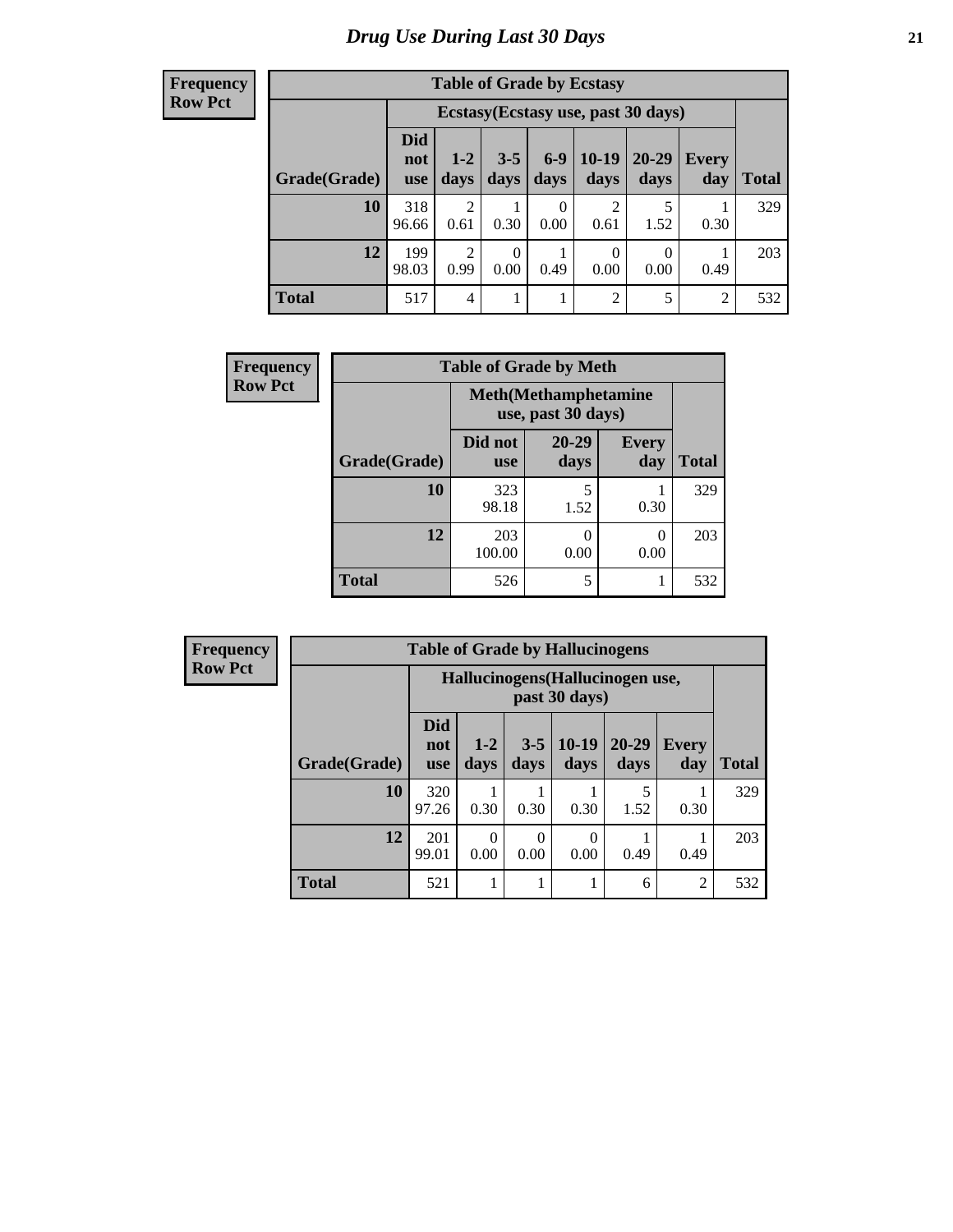| <b>Table of Grade by Prescription</b> |                                 |                                                                                                                        |           |           |           |      |                        |     |  |
|---------------------------------------|---------------------------------|------------------------------------------------------------------------------------------------------------------------|-----------|-----------|-----------|------|------------------------|-----|--|
|                                       |                                 | <b>Prescription</b> (Prescription drugs not<br>prescribed to me, past 30 days)                                         |           |           |           |      |                        |     |  |
| Grade(Grade)                          | <b>Did</b><br>not<br><b>use</b> | $6 - 9$<br>$10-19$<br>$3 - 5$<br>$20 - 29$<br>$1 - 2$<br>Every<br>days<br>Total<br>days<br>days<br>day<br>days<br>days |           |           |           |      |                        |     |  |
| 10                                    | 307<br>93.31                    | 6<br>1.82                                                                                                              | 3<br>0.91 | 0.30      | 2<br>0.61 | 2.13 | 3<br>0.91              | 329 |  |
| 12                                    | 197<br>97.04                    | $\overline{2}$<br>0.99                                                                                                 | 0.49      | 0<br>0.00 | 0.49      | 0.00 | $\mathfrak{D}$<br>0.99 | 203 |  |
| <b>Total</b>                          | 504                             | 8                                                                                                                      | 4         | 1         | 3         | ┑    | 5                      | 532 |  |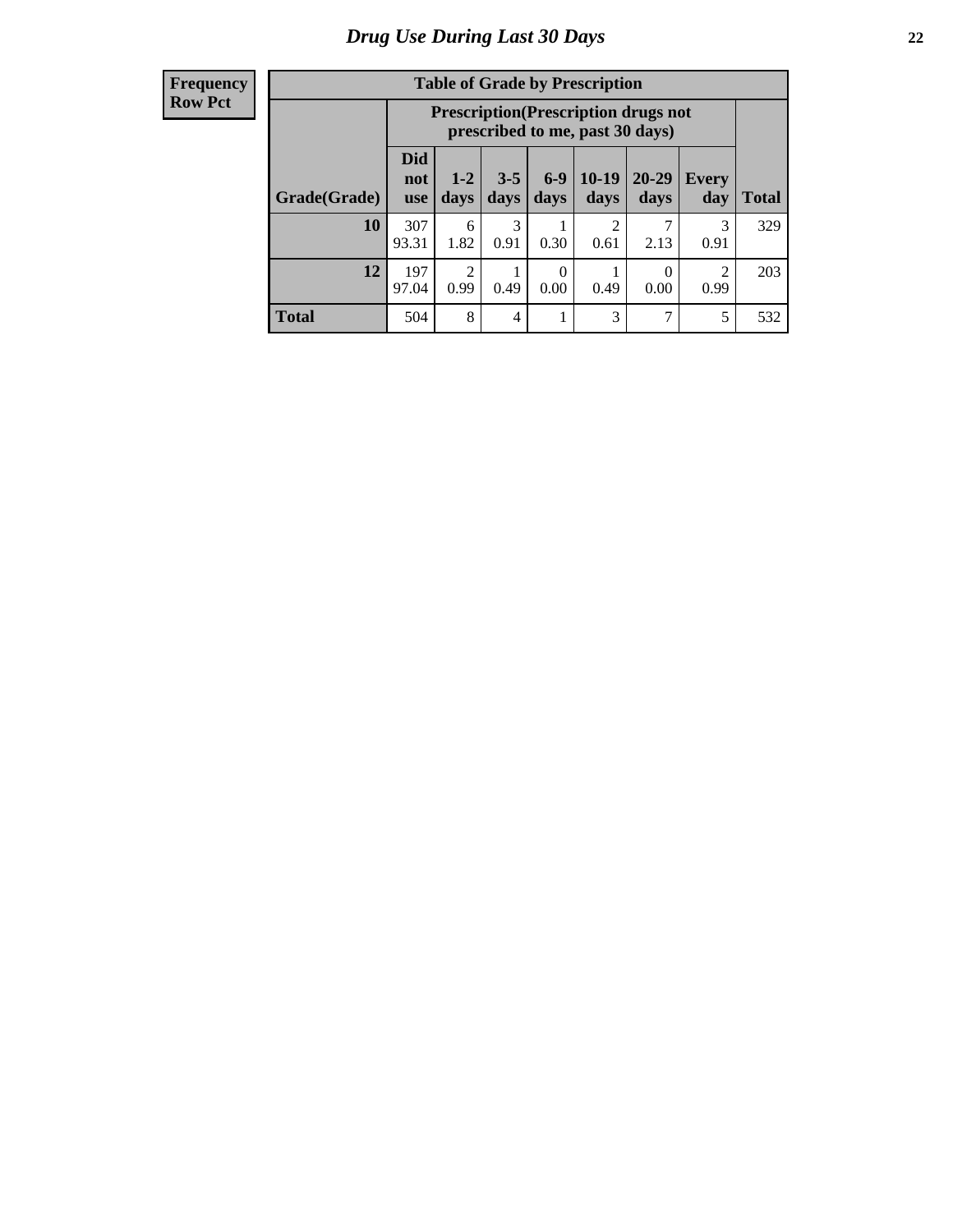| Frequency      | <b>Table of Alcoholease by Grade</b>              |                    |             |              |  |  |  |  |
|----------------|---------------------------------------------------|--------------------|-------------|--------------|--|--|--|--|
| <b>Col Pct</b> | <b>Alcoholease</b> (It is<br>easy to get alcohol) | Grade(Grade)<br>10 | 12          | <b>Total</b> |  |  |  |  |
|                | <b>Strongly Agree</b>                             | 138<br>41.95       | 95<br>46.80 | 233          |  |  |  |  |
|                | <b>Somewhat Agree</b>                             | 103<br>31.31       | 70<br>34.48 | 173          |  |  |  |  |
|                | <b>Somewhat Disagree</b>                          | 45<br>13.68        | 17<br>8.37  | 62           |  |  |  |  |
|                | <b>Strongly Disagree</b>                          | 43<br>13.07        | 21<br>10.34 | 64           |  |  |  |  |
|                | <b>Total</b>                                      | 329                | 203         | 532          |  |  |  |  |

| Frequency<br>Col Pct |
|----------------------|

| <b>Table of Cigarettesease by Grade</b>                 |                    |              |              |  |  |  |  |
|---------------------------------------------------------|--------------------|--------------|--------------|--|--|--|--|
| Cigarettesease(It is<br>easy to get smoking<br>tobacco) | Grade(Grade)<br>10 | 12           | <b>Total</b> |  |  |  |  |
| <b>Strongly Agree</b>                                   | 125<br>37.99       | 115<br>56.65 | 240          |  |  |  |  |
| <b>Somewhat Agree</b>                                   | 86<br>26.14        | 48<br>23.65  | 134          |  |  |  |  |
| <b>Somewhat Disagree</b>                                | 41<br>12.46        | 16<br>7.88   | 57           |  |  |  |  |
| <b>Strongly Disagree</b>                                | 77<br>23.40        | 24<br>11.82  | 101          |  |  |  |  |
| <b>Total</b>                                            | 329                | 203          | 532          |  |  |  |  |

| Frequency      | <b>Table of Smokelessease by Grade</b>                         |                    |              |     |
|----------------|----------------------------------------------------------------|--------------------|--------------|-----|
| <b>Col Pct</b> | <b>Smokelessease</b> (It is<br>easy to get chewing<br>tobacco) | Grade(Grade)<br>10 | <b>Total</b> |     |
|                | <b>Strongly Agree</b>                                          | 90<br>27.36        | 98<br>48.28  | 188 |
|                | <b>Somewhat Agree</b>                                          | 74<br>22.49        | 44<br>21.67  | 118 |
|                | <b>Somewhat Disagree</b>                                       | 68<br>20.67        | 27<br>13.30  | 95  |
|                | <b>Strongly Disagree</b>                                       | 97<br>29.48        | 34<br>16.75  | 131 |
|                | <b>Total</b>                                                   | 329                | 203          | 532 |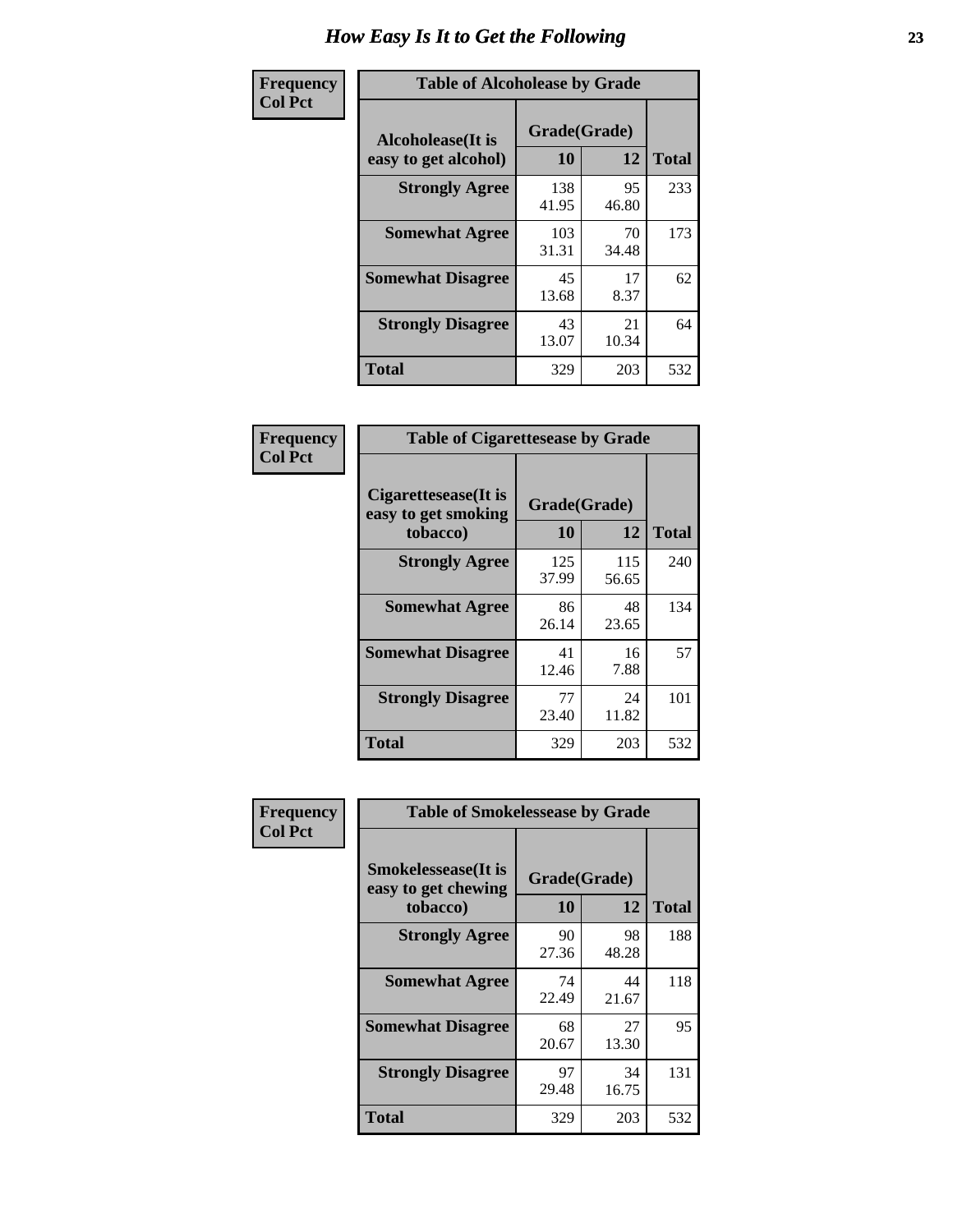| Frequency      | <b>Table of Marijuanaease by Grade</b>           |                    |             |              |  |  |  |  |  |  |
|----------------|--------------------------------------------------|--------------------|-------------|--------------|--|--|--|--|--|--|
| <b>Col Pct</b> | Marijuanaease(It is<br>easy to get<br>marijuana) | Grade(Grade)<br>10 | 12          | <b>Total</b> |  |  |  |  |  |  |
|                | <b>Strongly Agree</b>                            | 126<br>38.30       | 93<br>45.81 | 219          |  |  |  |  |  |  |
|                | <b>Somewhat Agree</b>                            | 88<br>26.75        | 62<br>30.54 | 150          |  |  |  |  |  |  |
|                | <b>Somewhat Disagree</b>                         | 36<br>10.94        | 23<br>11.33 | 59           |  |  |  |  |  |  |
|                | <b>Strongly Disagree</b>                         | 79<br>24.01        | 25<br>12.32 | 104          |  |  |  |  |  |  |
|                | <b>Total</b>                                     | 329                | 203         | 532          |  |  |  |  |  |  |

| <b>Table of Cocaineease by Grade</b> |              |              |              |  |  |  |  |  |  |  |
|--------------------------------------|--------------|--------------|--------------|--|--|--|--|--|--|--|
| <b>Cocaineease</b> (It is            |              | Grade(Grade) |              |  |  |  |  |  |  |  |
| easy to get cocaine)                 | 10           | 12           | <b>Total</b> |  |  |  |  |  |  |  |
| <b>Strongly Agree</b>                | 45<br>13.68  | 19<br>9.36   | 64           |  |  |  |  |  |  |  |
| <b>Somewhat Agree</b>                | 65<br>19.76  | 50<br>24.63  | 115          |  |  |  |  |  |  |  |
| <b>Somewhat Disagree</b>             | 83<br>25.23  | 71<br>34.98  | 154          |  |  |  |  |  |  |  |
| <b>Strongly Disagree</b>             | 136<br>41.34 | 63<br>31.03  | 199          |  |  |  |  |  |  |  |
| <b>Total</b>                         | 329          | 203          | 532          |  |  |  |  |  |  |  |

| Frequency      | <b>Table of Inhalantsease by Grade</b>     |              |             |              |  |  |  |  |  |  |
|----------------|--------------------------------------------|--------------|-------------|--------------|--|--|--|--|--|--|
| <b>Col Pct</b> | <b>Inhalantsease</b> (It is<br>easy to get | Grade(Grade) |             |              |  |  |  |  |  |  |
|                | inhalants)                                 | 10           | 12          | <b>Total</b> |  |  |  |  |  |  |
|                | <b>Strongly Agree</b>                      | 126<br>38.30 | 80<br>39.41 | 206          |  |  |  |  |  |  |
|                | <b>Somewhat Agree</b>                      | 71<br>21.58  | 48<br>23.65 | 119          |  |  |  |  |  |  |
|                | <b>Somewhat Disagree</b>                   | 43<br>13.07  | 28<br>13.79 | 71           |  |  |  |  |  |  |
|                | <b>Strongly Disagree</b>                   | 89<br>27.05  | 47<br>23.15 | 136          |  |  |  |  |  |  |
|                | <b>Total</b>                               | 329          | 203         | 532          |  |  |  |  |  |  |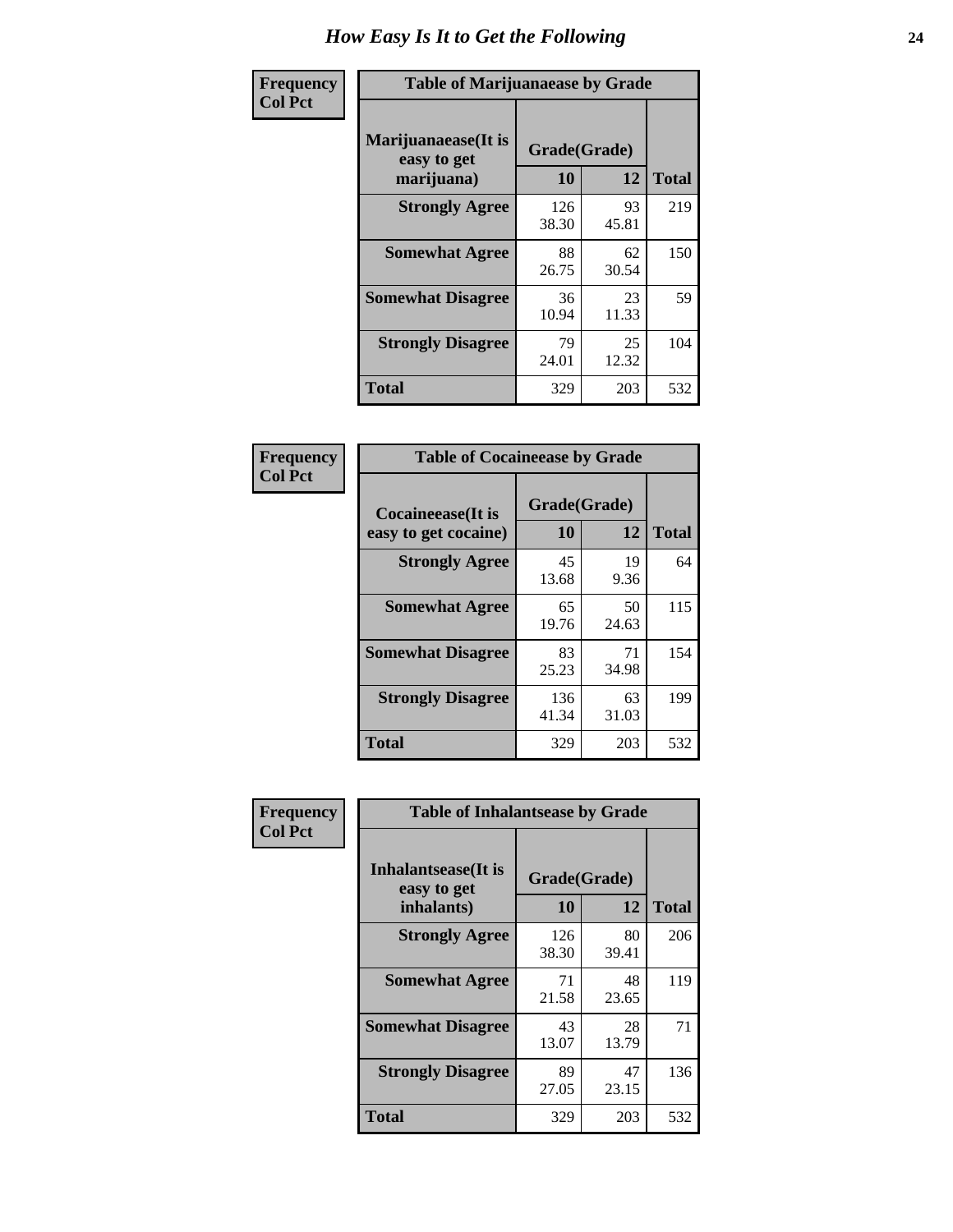| Frequency      | <b>Table of Steroidsease by Grade</b>               |                    |             |              |  |  |  |  |  |  |
|----------------|-----------------------------------------------------|--------------------|-------------|--------------|--|--|--|--|--|--|
| <b>Col Pct</b> | <b>Steroidsease</b> (It is<br>easy to get steroids) | Grade(Grade)<br>10 | 12          | <b>Total</b> |  |  |  |  |  |  |
|                | <b>Strongly Agree</b>                               | 48<br>14.59        | 75          |              |  |  |  |  |  |  |
|                | <b>Somewhat Agree</b>                               | 53<br>16.11        | 57<br>28.08 | 110          |  |  |  |  |  |  |
|                | <b>Somewhat Disagree</b>                            | 97<br>29.48        | 64<br>31.53 | 161          |  |  |  |  |  |  |
|                | <b>Strongly Disagree</b>                            | 131<br>39.82       | 55<br>27.09 | 186          |  |  |  |  |  |  |
|                | <b>Total</b>                                        | 329                | 203         | 532          |  |  |  |  |  |  |

| Frequency      | <b>Table of Ecstasyease by Grade</b>              |                    |             |              |
|----------------|---------------------------------------------------|--------------------|-------------|--------------|
| <b>Col Pct</b> | <b>Ecstasyease</b> (It is<br>easy to get ecstasy) | Grade(Grade)<br>10 | 12          | <b>Total</b> |
|                | <b>Strongly Agree</b>                             | 52<br>15.81        | 26<br>12.81 | 78           |
|                | <b>Somewhat Agree</b>                             | 59<br>17.93        | 47<br>23.15 | 106          |
|                | <b>Somewhat Disagree</b>                          | 69<br>20.97        | 68<br>33.50 | 137          |
|                | <b>Strongly Disagree</b>                          | 149<br>45.29       | 62<br>30.54 | 211          |
|                | Total                                             | 329                | 203         | 532          |

| Frequency      | <b>Table of Methease by Grade</b>                          |                    |             |              |
|----------------|------------------------------------------------------------|--------------------|-------------|--------------|
| <b>Col Pct</b> | <b>Methease</b> (It is easy<br>to get<br>methamphetamines) | Grade(Grade)<br>10 | 12          | <b>Total</b> |
|                | <b>Strongly Agree</b>                                      | 40<br>12.16        | 18<br>8.87  | 58           |
|                | <b>Somewhat Agree</b>                                      | 49<br>14.89        | 37<br>18.23 | 86           |
|                | <b>Somewhat Disagree</b>                                   | 80<br>24.32        | 70<br>34.48 | 150          |
|                | <b>Strongly Disagree</b>                                   | 160<br>48.63       | 78<br>38.42 | 238          |
|                | <b>Total</b>                                               | 329                | 203         | 532          |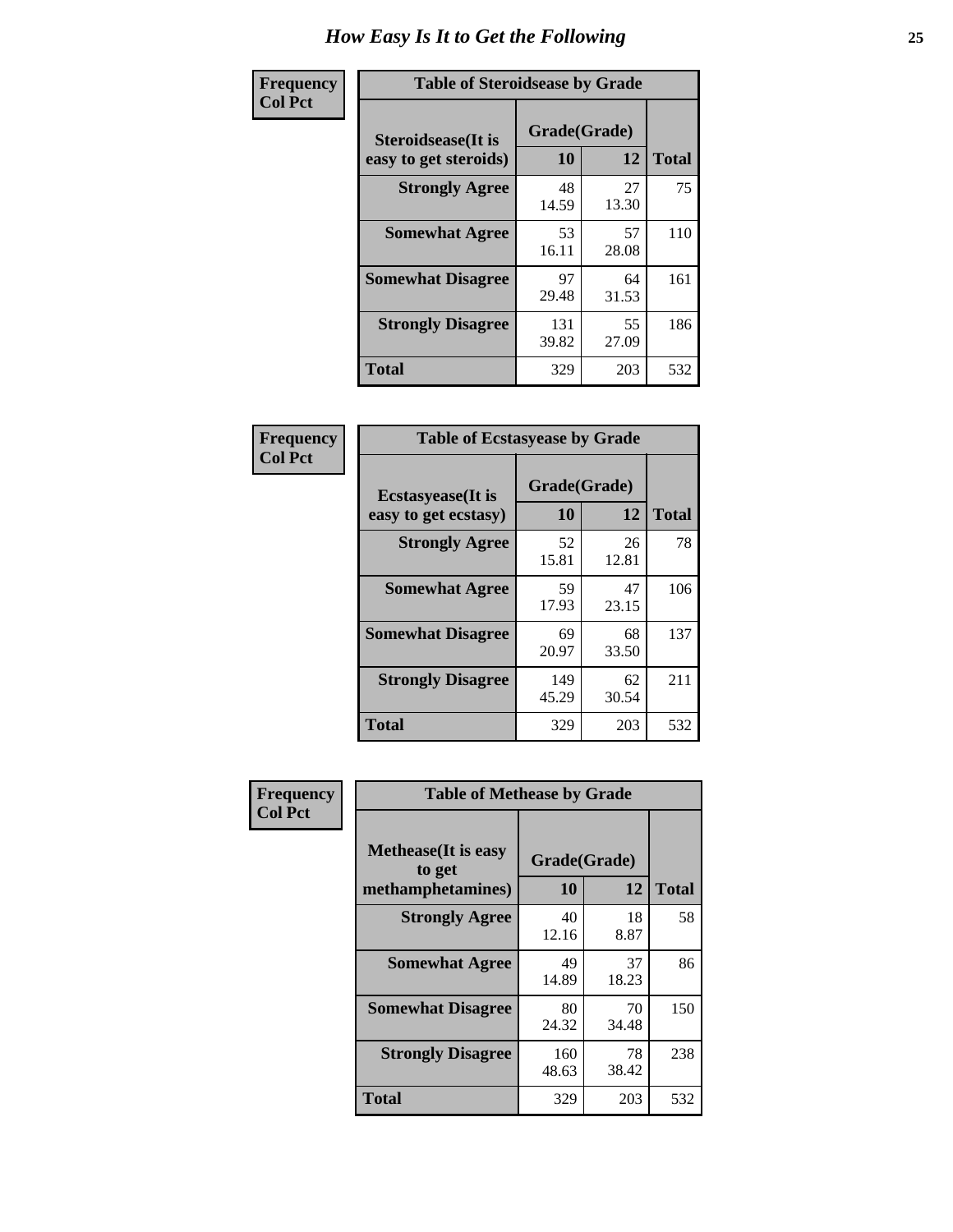| <b>Frequency</b> | <b>Table of Hallucinogensease by Grade</b>               |                    |             |              |  |  |  |  |  |  |
|------------------|----------------------------------------------------------|--------------------|-------------|--------------|--|--|--|--|--|--|
| <b>Col Pct</b>   | Hallucinogensease(It<br>is easy to get<br>hallucinogens) | Grade(Grade)<br>10 | 12          | <b>Total</b> |  |  |  |  |  |  |
|                  | <b>Strongly Agree</b>                                    | 44<br>13.37        | 20<br>9.85  | 64           |  |  |  |  |  |  |
|                  | <b>Somewhat Agree</b>                                    | 55<br>16.72        | 31<br>15.27 | 86           |  |  |  |  |  |  |
|                  | <b>Somewhat Disagree</b>                                 | 77<br>23.40        | 77<br>37.93 | 154          |  |  |  |  |  |  |
|                  | <b>Strongly Disagree</b>                                 | 153<br>46.50       | 75<br>36.95 | 228          |  |  |  |  |  |  |
|                  | <b>Total</b>                                             | 329                | 203         | 532          |  |  |  |  |  |  |

| Frequency<br>Col Pct |
|----------------------|
|                      |

г

| <b>Table of Prescriptionease by Grade</b>                                                |              |              |              |  |  |  |  |  |  |  |
|------------------------------------------------------------------------------------------|--------------|--------------|--------------|--|--|--|--|--|--|--|
| <b>Prescriptionease</b> (It<br>is easy to get<br>prescription drugs<br>not prescribed to |              | Grade(Grade) |              |  |  |  |  |  |  |  |
| me)                                                                                      | 10           | 12           | <b>Total</b> |  |  |  |  |  |  |  |
| <b>Strongly Agree</b>                                                                    | 130<br>39.51 | 83<br>40.89  | 213          |  |  |  |  |  |  |  |
| <b>Somewhat Agree</b>                                                                    | 75<br>22.80  | 59<br>29.06  | 134          |  |  |  |  |  |  |  |
| <b>Somewhat Disagree</b>                                                                 | 42<br>12.77  | 24<br>11.82  | 66           |  |  |  |  |  |  |  |
| <b>Strongly Disagree</b>                                                                 | 82<br>24.92  | 37<br>18.23  | 119          |  |  |  |  |  |  |  |
| Total                                                                                    | 329          | 203          | 532          |  |  |  |  |  |  |  |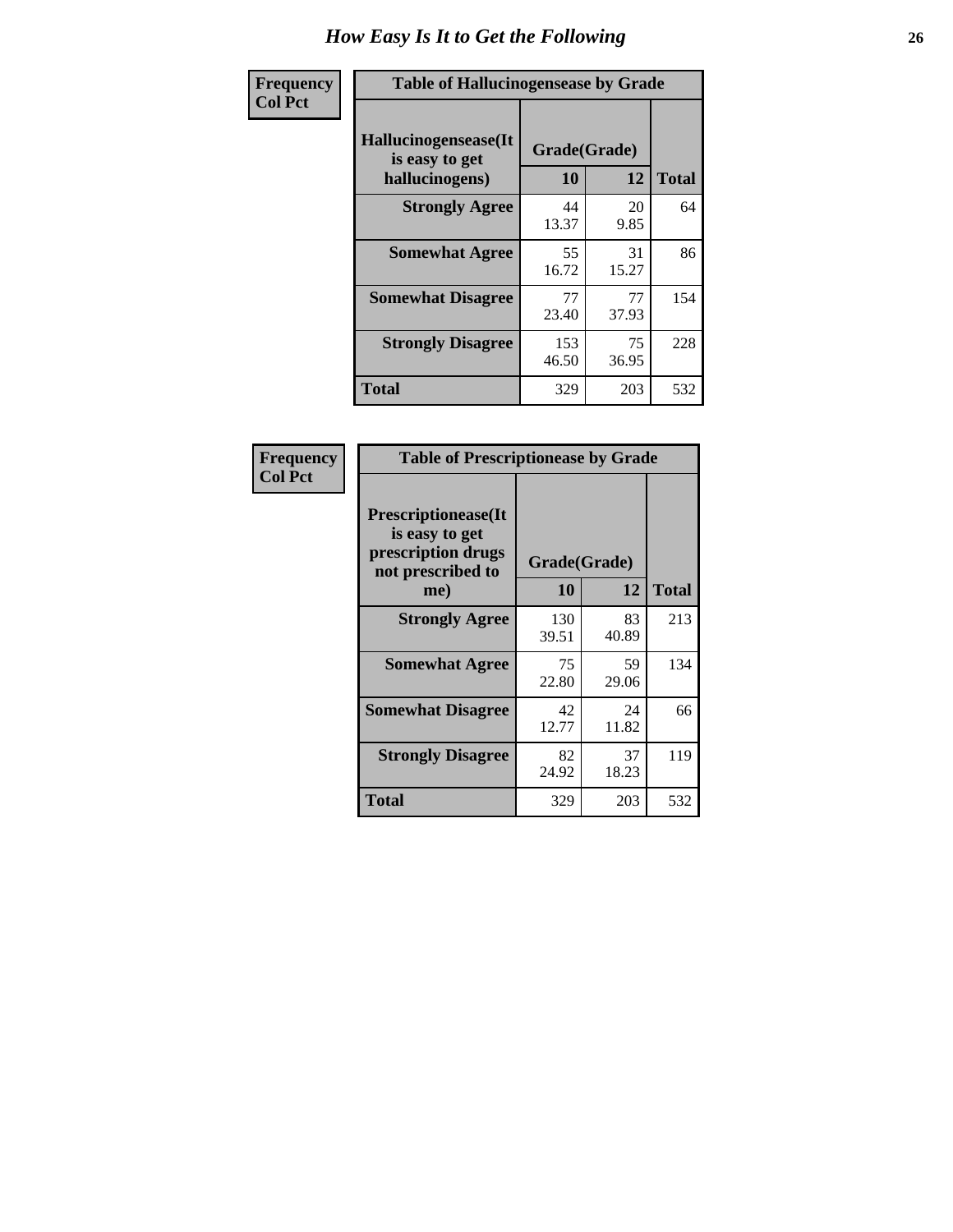#### *Age at Onset of Use* **27** *Results for "Age at Onset of Use" questions exclude students who said they did not use that substance*

| <b>Frequency</b> | <b>Table of Grade by Alcoholinit</b> |                       |                                                  |                  |           |             |                           |             |             |             |                  |                       |              |
|------------------|--------------------------------------|-----------------------|--------------------------------------------------|------------------|-----------|-------------|---------------------------|-------------|-------------|-------------|------------------|-----------------------|--------------|
| <b>Row Pct</b>   |                                      |                       | Alcoholinit (I started using alcohol when I was) |                  |           |             |                           |             |             |             |                  |                       |              |
|                  | Grade(Grade)                         | 8 or<br>younger       | 9                                                | 10               | 11        | 12          | 13                        | 14          | 15          | 16          | 17               | <b>18 or</b><br>older | <b>Total</b> |
|                  | 10                                   | 10<br>8.70            | 2<br>1.74                                        | 5<br>4.35        | 5<br>4.35 | 14<br>12.17 | 18<br>15.65               | 30<br>26.09 | 23<br>20.00 | 8<br>6.96   | $\theta$<br>0.00 | $\theta$<br>0.00      | 115          |
|                  | 12                                   | $\mathcal{E}$<br>3.30 | 1.10                                             | $\Omega$<br>0.00 | 1.10      | 3<br>3.30   | 5<br>5.49                 | 17<br>18.68 | 20<br>21.98 | 26<br>28.57 | 12<br>13.19      | 3<br>3.30             | 91           |
|                  | <b>Total</b>                         | 13                    | 3                                                | 5                | 6         | 17          | 23                        | 47          | 43          | 34          | 12               | 3                     | 206          |
|                  |                                      |                       |                                                  |                  |           |             | Frequency Missing $= 326$ |             |             |             |                  |                       |              |

| <b>Frequency</b> | <b>Table of Grade by Cigarettesinit</b>               |                  |           |                  |             |                           |             |             |             |                       |              |  |  |
|------------------|-------------------------------------------------------|------------------|-----------|------------------|-------------|---------------------------|-------------|-------------|-------------|-----------------------|--------------|--|--|
| <b>Row Pct</b>   | Cigarettesinit (I started smoking tobacco when I was) |                  |           |                  |             |                           |             |             |             |                       |              |  |  |
|                  | Grade(Grade)   younger                                | <b>8 or</b>      | <b>10</b> | 12               | 13          | 14                        | 15          | <b>16</b>   | 17          | <b>18 or</b><br>older | <b>Total</b> |  |  |
|                  | <b>10</b>                                             | 4<br>7.27        | 4<br>7.27 | 7<br>12.73       | 14<br>25.45 | 11<br>20.00               | 13<br>23.64 | 1.82        | 1.82        | $\Omega$<br>0.00      | 55           |  |  |
|                  | 12                                                    | $\theta$<br>0.00 | 2.08      | $\Omega$<br>0.00 | 3<br>6.25   | 4<br>8.33                 | 10<br>20.83 | 17<br>35.42 | 11<br>22.92 | 2<br>4.17             | 48           |  |  |
|                  | <b>Total</b>                                          | 4                | 5         | 7                | 17          | 15                        | 23          | 18          | 12          | 2                     | 103          |  |  |
|                  |                                                       |                  |           |                  |             | Frequency Missing $= 429$ |             |             |             |                       |              |  |  |

**Frequency Row Pct**

| <b>Table of Grade by Smokelessinit</b> |                  |                                                     |                  |                         |                           |                |            |                         |            |                  |                       |              |
|----------------------------------------|------------------|-----------------------------------------------------|------------------|-------------------------|---------------------------|----------------|------------|-------------------------|------------|------------------|-----------------------|--------------|
|                                        |                  | Smokelessinit(I started chewing tobacco when I was) |                  |                         |                           |                |            |                         |            |                  |                       |              |
| Grade(Grade)                           | 8 or<br>younger  | 9                                                   | 10               | 11                      | <b>12</b>                 | 13             | 14         | 15                      | 16         | <b>17</b>        | <b>18 or</b><br>older | <b>Total</b> |
| 10                                     | 4<br>23.53       | 5.88                                                | 5.88             | $\overline{2}$<br>11.76 | 5.88                      | 5.88           | 3<br>17.65 | $\overline{4}$<br>23.53 | 0<br>0.00  | $\Omega$<br>0.00 | $\theta$<br>0.00      | 17           |
| 12                                     | $\Omega$<br>0.00 | 0<br>0.00                                           | $\Omega$<br>0.00 | $\theta$<br>0.00        | 3<br>13.04                | 4.35           | 8.70       | 8.70                    | 6<br>26.09 | 30.43            | 2<br>8.70             | 23           |
| <b>Total</b>                           | 4                |                                                     |                  | $\overline{2}$          | 4                         | $\overline{2}$ | 5          | 6                       | 6          | ⇁                | $\overline{2}$        | 40           |
|                                        |                  |                                                     |                  |                         | Frequency Missing $= 492$ |                |            |                         |            |                  |                       |              |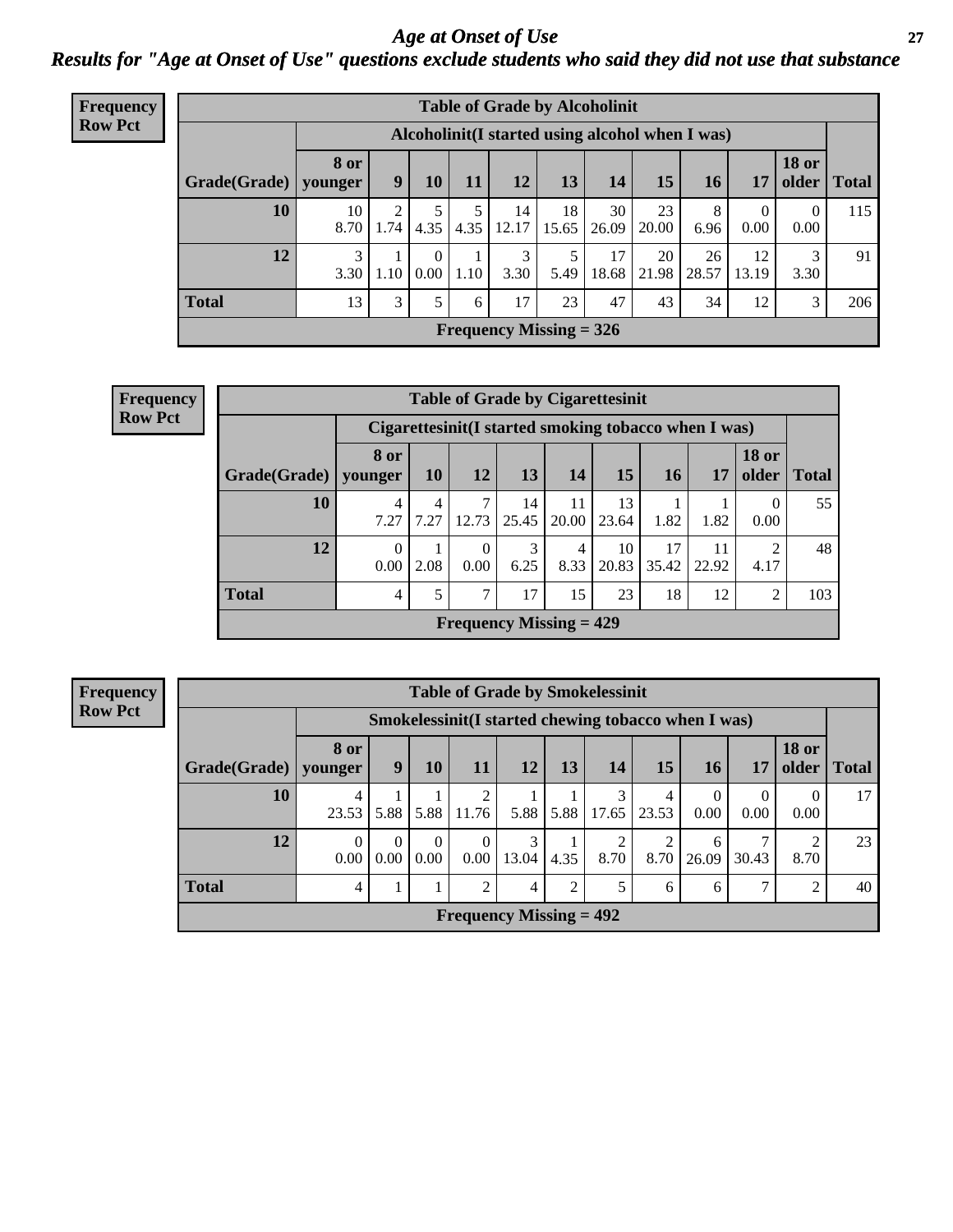#### *Age at Onset of Use* **28**

*Results for "Age at Onset of Use" questions exclude students who said they did not use that substance*

| <b>Frequency</b> |              | <b>Table of Grade by Marijuanainit</b> |                                                      |                                |      |      |                           |             |             |             |                  |                       |              |
|------------------|--------------|----------------------------------------|------------------------------------------------------|--------------------------------|------|------|---------------------------|-------------|-------------|-------------|------------------|-----------------------|--------------|
| <b>Row Pct</b>   |              |                                        | Marijuanainit (I started using marijuana when I was) |                                |      |      |                           |             |             |             |                  |                       |              |
|                  | Grade(Grade) | <b>8 or</b><br>younger                 | 9 <sup>°</sup>                                       | 10                             | 11   | 12   | 13                        | 14          | 15          | 16          | 17               | <b>18 or</b><br>older | <b>Total</b> |
|                  | 10           | 4<br>6.67                              | 1.67                                                 | 3.33                           | 1.67 | 8.33 | 8<br>13.33                | 19<br>31.67 | 19<br>31.67 | 1.67        | $\Omega$<br>0.00 | 0<br>0.00             | 60           |
|                  | 12           | $\overline{0}$<br>$0.00\,$             | 2.27                                                 | $0.00\,$                       | 0.00 | 2.27 | 4.55                      | 3<br>6.82   | 12<br>27.27 | 19<br>43.18 | 5<br>11.36       | 2.27                  | 44           |
|                  | <b>Total</b> | $\overline{4}$                         | $\overline{c}$                                       | <sup><math>\gamma</math></sup> |      | 6    | 10                        | 22          | 31          | 20          | 5                |                       | 104          |
|                  |              |                                        |                                                      |                                |      |      | Frequency Missing $= 428$ |             |             |             |                  |                       |              |

| Frequency      |              | <b>Table of Grade by Cocaineinit</b>      |                |                           |            |                |                                      |              |
|----------------|--------------|-------------------------------------------|----------------|---------------------------|------------|----------------|--------------------------------------|--------------|
| <b>Row Pct</b> |              | Cocaineinit (I started using cocaine when |                | I was)                    |            |                |                                      |              |
|                | Grade(Grade) | 8 or<br>younger                           | <b>11</b>      | 13                        | 15         | <b>16</b>      | 17                                   | <b>Total</b> |
|                | 10           | 4<br>40.00                                | 10.00          | $\theta$<br>0.00          | 3<br>30.00 | 10.00          | 10.00                                | 10           |
|                | 12           | 0<br>0.00                                 | 20.00          | 20.00                     | 0<br>0.00  | 20.00          | $\mathcal{D}_{\mathcal{A}}$<br>40.00 | 5            |
|                | <b>Total</b> | 4                                         | $\overline{2}$ | 1                         | 3          | $\mathfrak{D}$ | 3                                    | 15           |
|                |              |                                           |                | Frequency Missing $= 517$ |            |                |                                      |              |

**Frequency Row Pct**

| <b>Table of Grade by Inhalantsinit</b> |                 |                                                         |                         |                  |                         |                  |                  |                |  |
|----------------------------------------|-----------------|---------------------------------------------------------|-------------------------|------------------|-------------------------|------------------|------------------|----------------|--|
|                                        |                 | Inhalantsinit (I started using inhalants when<br>I was) |                         |                  |                         |                  |                  |                |  |
| Grade(Grade)                           | 8 or<br>younger | <b>10</b>                                               | <b>11</b>               | 12               | 13                      | 14               | 15               | <b>Total</b>   |  |
| 10                                     | 4<br>30.77      | 7.69                                                    | $\overline{c}$<br>15.38 | 7.69             | $\overline{2}$<br>15.38 | 7.69             | 2<br>15.38       | 13             |  |
| 12                                     | 0<br>0.00       | 0<br>0.00                                               | 1<br>50.00              | $\Omega$<br>0.00 | 50.00                   | $\Omega$<br>0.00 | $\Omega$<br>0.00 | $\mathfrak{D}$ |  |
| <b>Total</b>                           | 4               |                                                         | 3                       | 1                | 3                       |                  | 2                | 15             |  |
| Frequency Missing $= 517$              |                 |                                                         |                         |                  |                         |                  |                  |                |  |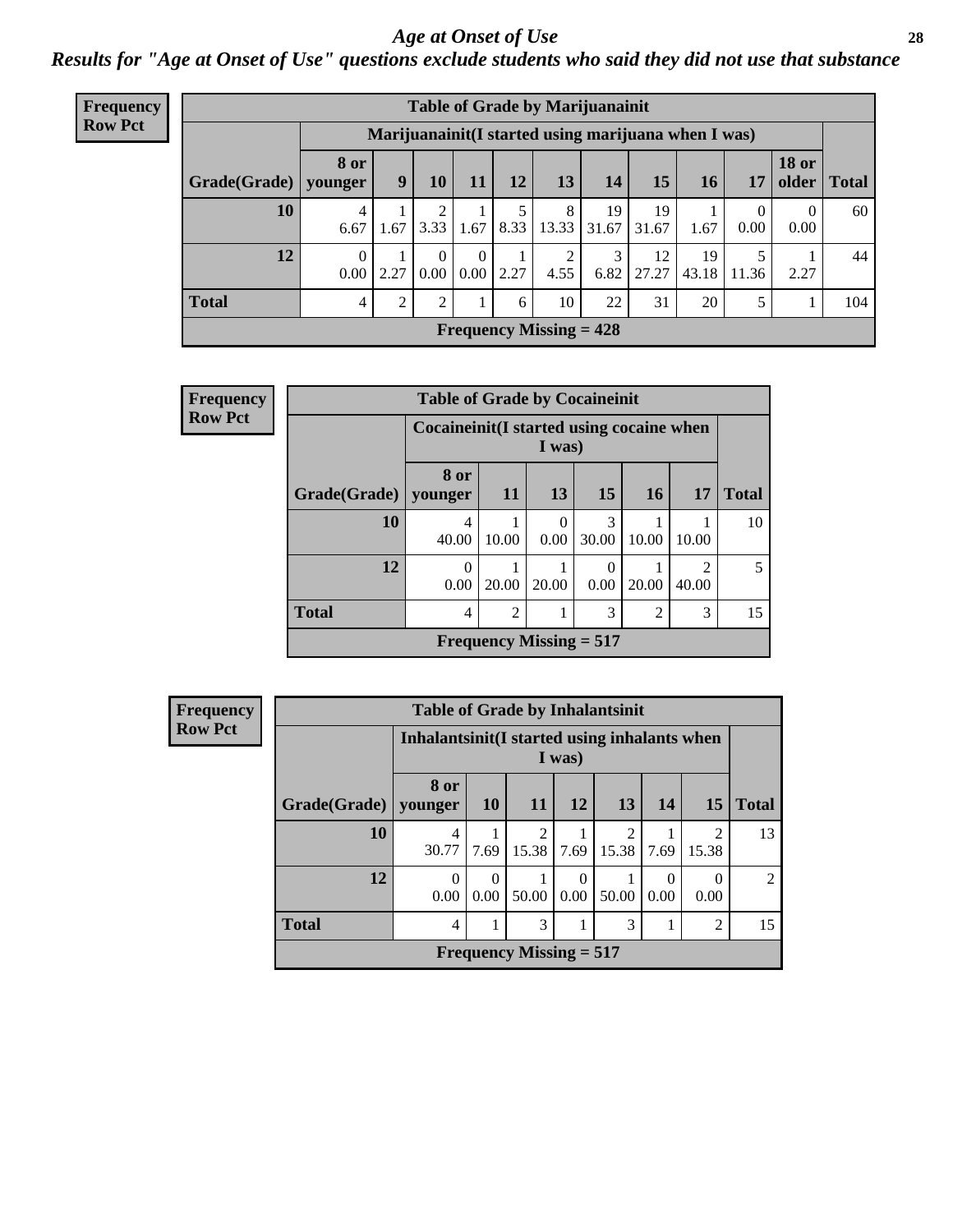#### *Age at Onset of Use* **29**

*Results for "Age at Onset of Use" questions exclude students who said they did not use that substance*

| Frequency      |                                                       | <b>Table of Grade by Steroidsinit</b> |                      |                         |       |                |  |  |  |  |
|----------------|-------------------------------------------------------|---------------------------------------|----------------------|-------------------------|-------|----------------|--|--|--|--|
| <b>Row Pct</b> |                                                       | <b>Steroidsinit (I started using</b>  | steroids when I was) |                         |       |                |  |  |  |  |
|                | Grade(Grade)                                          | 8 or<br>vounger                       | 11                   | 16 <sup>1</sup>         | 17    | <b>Total</b>   |  |  |  |  |
|                | 10                                                    | 4<br>57.14                            | 0<br>0.00            | $\mathfrak{D}$<br>28.57 | 14.29 |                |  |  |  |  |
|                | 12                                                    | 0<br>0.00                             | 50.00                | $\theta$<br>0.00        | 50.00 | $\mathfrak{D}$ |  |  |  |  |
|                | <b>Total</b><br>$\overline{2}$<br>$\overline{2}$<br>4 |                                       |                      |                         |       |                |  |  |  |  |
|                |                                                       | Frequency Missing $= 523$             |                      |                         |       |                |  |  |  |  |

| <b>Frequency</b> |              |                                                  |                  |                  | <b>Table of Grade by Ecstasyinit</b> |                        |       |                        |              |
|------------------|--------------|--------------------------------------------------|------------------|------------------|--------------------------------------|------------------------|-------|------------------------|--------------|
| <b>Row Pct</b>   |              | Ecstasyinit (I started using ecstasy when I was) |                  |                  |                                      |                        |       |                        |              |
|                  | Grade(Grade) | 8 or<br>younger                                  | 9                | <b>11</b>        | 15                                   | <b>16</b>              | 17    | <b>18 or</b><br>older  | <b>Total</b> |
|                  | 10           | 4<br>36.36                                       | 9.09             | $\theta$<br>0.00 | $\mathcal{R}$<br>27.27               | 9.09                   | 9.09  | 9.09                   |              |
|                  | 12           | $\left($<br>0.00                                 | $\Omega$<br>0.00 | 14.29            | $\Omega$<br>0.00                     | $\mathcal{D}$<br>28.57 | 28.57 | $\mathcal{D}$<br>28.57 | 7            |
|                  | <b>Total</b> | 4                                                |                  |                  | 3                                    | 3                      | 3     | 3                      | 18           |
|                  |              |                                                  |                  |                  | Frequency Missing $= 514$            |                        |       |                        |              |

| <b>Frequency</b> |              | <b>Table of Grade by Methinit</b> |           |           |                                 |                |                |
|------------------|--------------|-----------------------------------|-----------|-----------|---------------------------------|----------------|----------------|
| <b>Row Pct</b>   |              | methamphetamines when I was)      |           |           | <b>Methinit(I started using</b> |                |                |
|                  | Grade(Grade) | 8 or<br>vounger                   | <b>11</b> | <b>12</b> | 15                              | <b>16</b>      | <b>Total</b>   |
|                  | 10           | 4<br>50.00                        | 0<br>0.00 | 12.50     | $\mathcal{D}$<br>25.00          | 12.50          | 8              |
|                  | 12           | ∩<br>0.00                         | 50.00     | 0<br>0.00 | $\left($<br>0.00                | 50.00          | $\mathfrak{D}$ |
|                  | <b>Total</b> | 4                                 |           | 1         | $\overline{2}$                  | $\overline{2}$ | 10             |
|                  |              | Frequency Missing $= 522$         |           |           |                                 |                |                |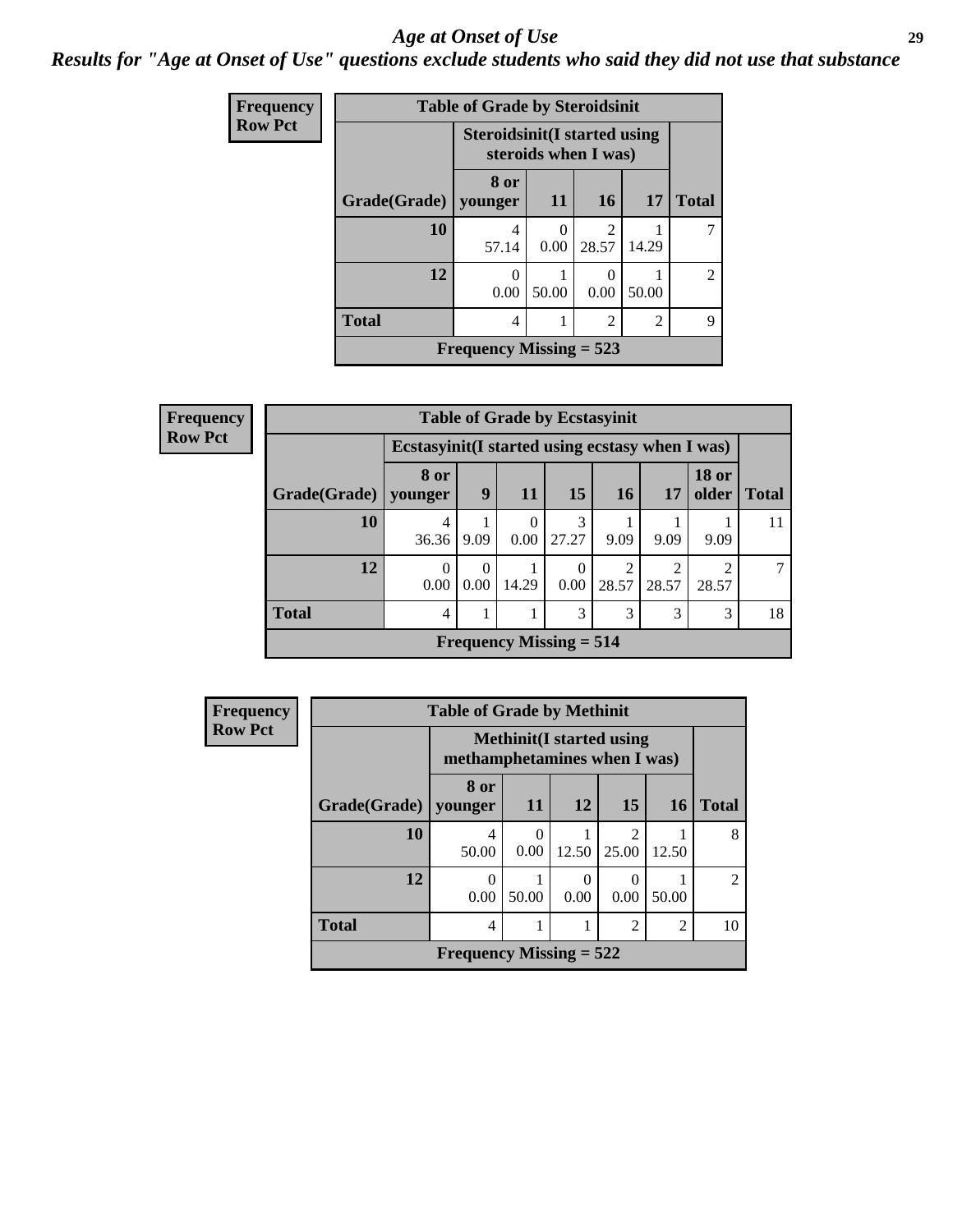#### Age at Onset of Use **30**

### *Results for "Age at Onset of Use" questions exclude students who said they did not use that substance*

| Frequency      | <b>Table of Grade by Hallucinogensinit</b> |                                                  |                           |                  |                  |           |                        |                          |              |  |
|----------------|--------------------------------------------|--------------------------------------------------|---------------------------|------------------|------------------|-----------|------------------------|--------------------------|--------------|--|
| <b>Row Pct</b> |                                            | Hallucinogensinit (I started using hallucinogens |                           |                  | when I was)      |           |                        |                          |              |  |
|                | Grade(Grade)                               | 8 or<br>younger                                  | 11                        | 12               | 13               | 15        | <b>16</b>              | 17                       | <b>Total</b> |  |
|                | 10                                         | 4<br>57.14                                       | $\Omega$<br>0.00          | 14.29            | 14.29            | 14.29     | $\theta$<br>0.00       | $\left( \right)$<br>0.00 |              |  |
|                | 12                                         | $\Omega$<br>0.00                                 | 16.67                     | $\Omega$<br>0.00 | $\Omega$<br>0.00 | 0<br>0.00 | $\mathcal{R}$<br>50.00 | $\mathfrak{D}$<br>33.33  | 6            |  |
|                | <b>Total</b>                               | 4                                                |                           |                  |                  |           | 3                      | $\overline{2}$           | 13           |  |
|                |                                            |                                                  | Frequency Missing $= 519$ |                  |                  |           |                        |                          |              |  |

| <b>Frequency</b> |                        |                                                     |                  |           | <b>Table of Grade by Prescriptioninit</b> |            |                                  |            |       |              |
|------------------|------------------------|-----------------------------------------------------|------------------|-----------|-------------------------------------------|------------|----------------------------------|------------|-------|--------------|
| <b>Row Pct</b>   |                        | Prescriptioninit(I started using prescription drugs |                  |           |                                           |            | not prescribed to me when I was) |            |       |              |
|                  | Grade(Grade)   younger | 8 or                                                | 11               | 12        | 13                                        | 14         | <b>15</b>                        | <b>16</b>  | 17    | <b>Total</b> |
|                  | 10                     | 6<br>25.00                                          | $\Omega$<br>0.00 | 2<br>8.33 | 3<br>12.50                                | 29.17      | 20.83                            | 4.17       | 0.00  | 24           |
|                  | 12                     | $\Omega$<br>0.00                                    | 10.00            | 0<br>0.00 | $\Omega$<br>0.00                          | ↑<br>20.00 | 10.00                            | 5<br>50.00 | 10.00 | 10           |
|                  | <b>Total</b>           | 6                                                   |                  | 2         | 3                                         | 9          | 6                                | 6          |       | 34           |
|                  |                        |                                                     |                  |           | Frequency Missing $= 498$                 |            |                                  |            |       |              |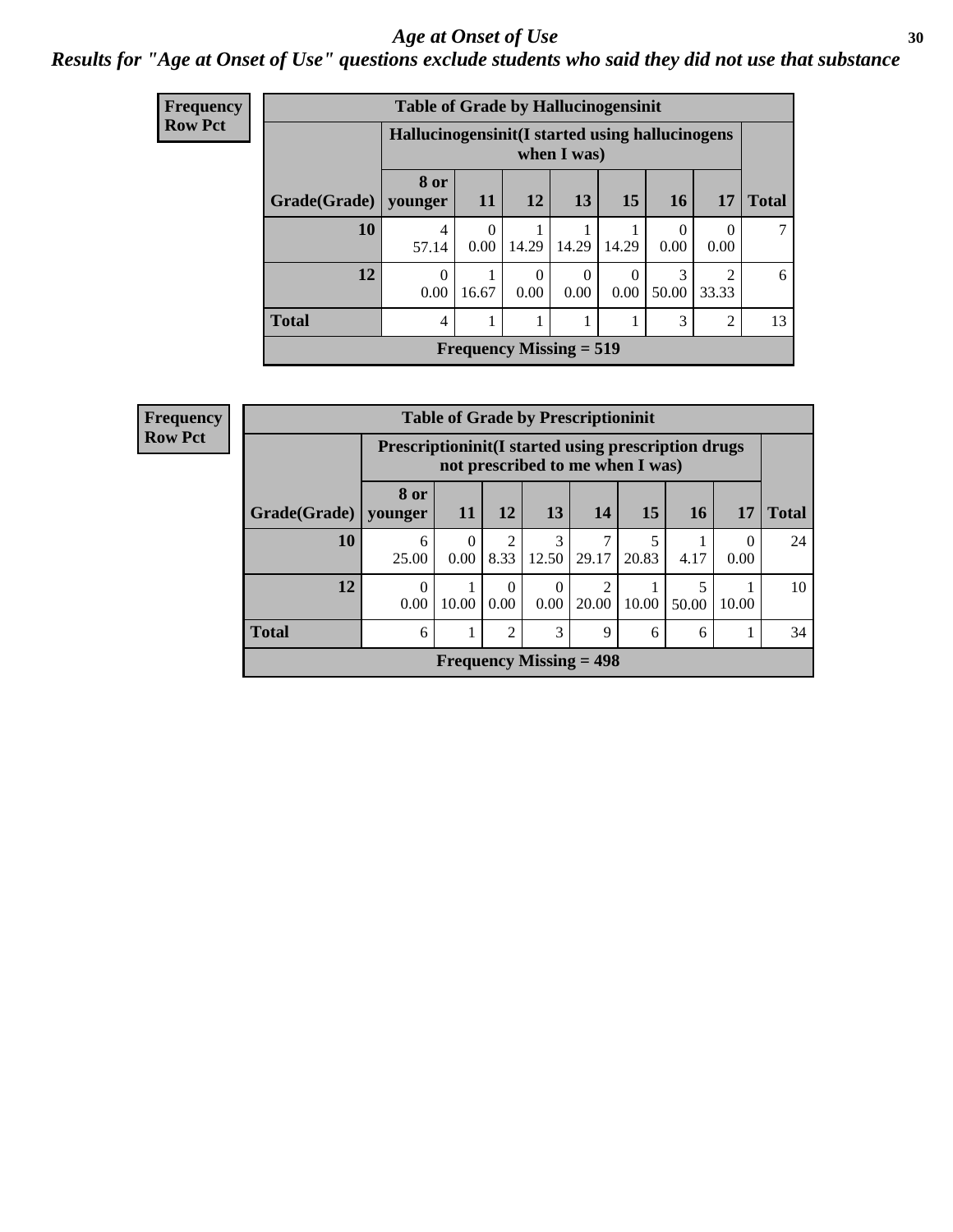| Frequency      | <b>Table of Alcoholharm by Grade</b>          |                    |             |              |
|----------------|-----------------------------------------------|--------------------|-------------|--------------|
| <b>Col Pct</b> | Alcoholharm(I<br>think alcohol is<br>harmful) | Grade(Grade)<br>10 | 12          | <b>Total</b> |
|                | <b>Strongly Agree</b>                         | 163<br>49.54       | 72<br>35.47 | 235          |
|                | <b>Somewhat Agree</b>                         | 98<br>29.79        | 82<br>40.39 | 180          |
|                | <b>Somewhat Disagree</b>                      | 48<br>14.59        | 43<br>21.18 | 91           |
|                | <b>Strongly Disagree</b>                      | 20<br>6.08         | 6<br>2.96   | 26           |
|                | <b>Total</b>                                  | 329                | 203         | 532          |

|                                                          | <b>Table of Cigarettesharm by Grade</b> |              |              |  |  |  |  |  |
|----------------------------------------------------------|-----------------------------------------|--------------|--------------|--|--|--|--|--|
| Cigarettesharm(I<br>think smoking<br>tobacco is harmful) | Grade(Grade)<br>10                      | 12           | <b>Total</b> |  |  |  |  |  |
| <b>Strongly Agree</b>                                    | 262<br>79.64                            | 149<br>73.40 | 411          |  |  |  |  |  |
| <b>Somewhat Agree</b>                                    | 44<br>13.37                             | 46<br>22.66  | 90           |  |  |  |  |  |
| <b>Somewhat Disagree</b>                                 | 6<br>1.82                               | 4<br>1.97    | 10           |  |  |  |  |  |
| <b>Strongly Disagree</b>                                 | 17<br>5.17                              | 4<br>1.97    | 21           |  |  |  |  |  |
| <b>Total</b>                                             | 329                                     | 203          | 532          |  |  |  |  |  |

| Frequency      | <b>Table of Smokelessharm by Grade</b>                  |                    |              |              |
|----------------|---------------------------------------------------------|--------------------|--------------|--------------|
| <b>Col Pct</b> | Smokelessharm(I<br>think chewing<br>tobacco is harmful) | Grade(Grade)<br>10 | 12           | <b>Total</b> |
|                | <b>Strongly Agree</b>                                   | 266<br>80.85       | 141<br>69.46 | 407          |
|                | <b>Somewhat Agree</b>                                   | 43<br>13.07        | 45<br>22.17  | 88           |
|                | <b>Somewhat Disagree</b>                                | 4<br>1.22          | 10<br>4.93   | 14           |
|                | <b>Strongly Disagree</b>                                | 16<br>4.86         | 7<br>3.45    | 23           |
|                | Total                                                   | 329                | 203          | 532          |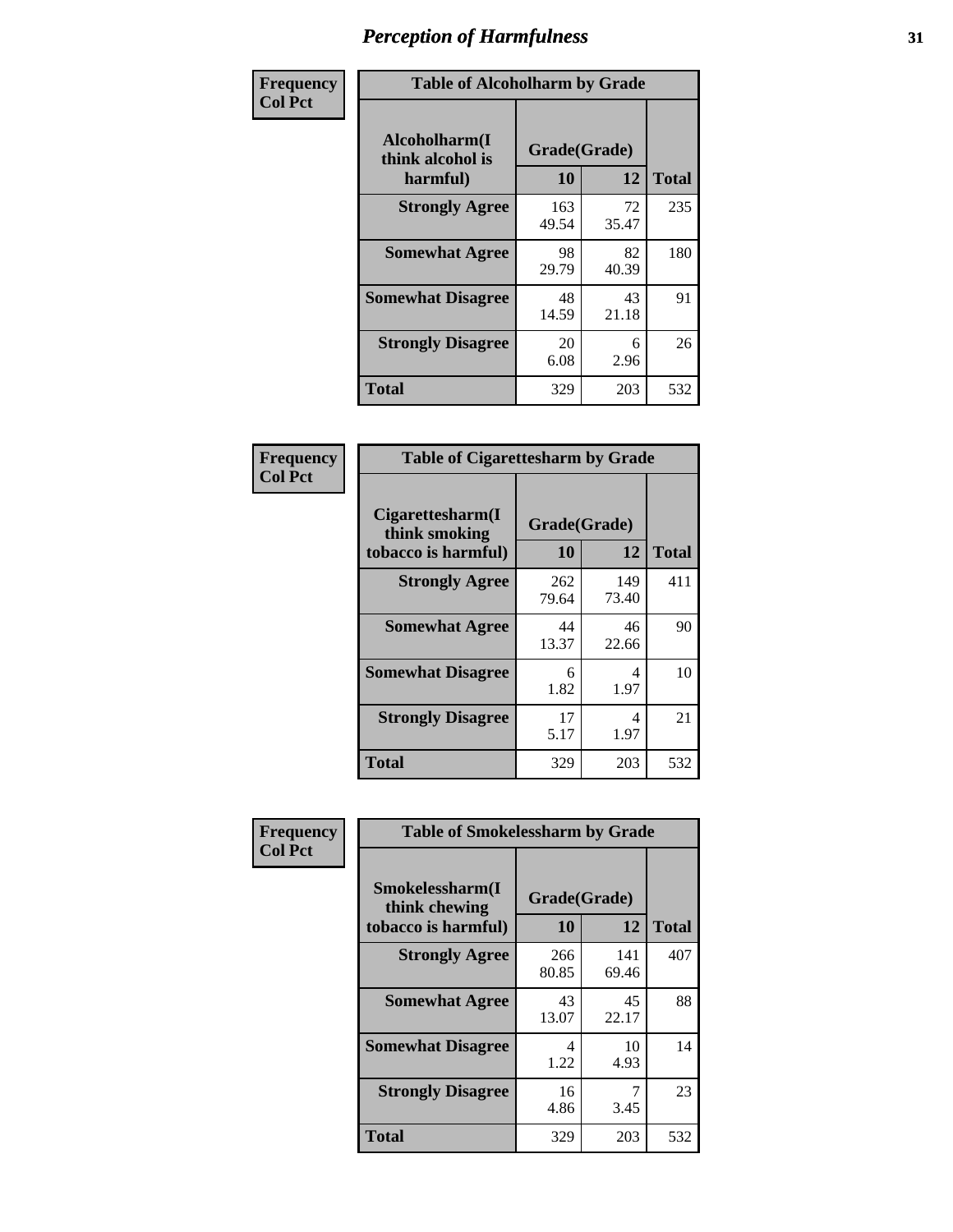| Frequency      |                                                   | <b>Table of Marijuanaharm by Grade</b> |              |              |  |  |  |  |  |  |
|----------------|---------------------------------------------------|----------------------------------------|--------------|--------------|--|--|--|--|--|--|
| <b>Col Pct</b> | Marijuanaharm(I<br>think marijuana is<br>harmful) | Grade(Grade)<br>10                     | 12           | <b>Total</b> |  |  |  |  |  |  |
|                | <b>Strongly Agree</b>                             | 222<br>67.48                           | 106<br>52.22 | 328          |  |  |  |  |  |  |
|                | <b>Somewhat Agree</b>                             | 43<br>13.07                            | 38<br>18.72  | 81           |  |  |  |  |  |  |
|                | <b>Somewhat Disagree</b>                          | 27<br>8.21                             | 33<br>16.26  | 60           |  |  |  |  |  |  |
|                | <b>Strongly Disagree</b>                          | 37<br>11.25                            | 26<br>12.81  | 63           |  |  |  |  |  |  |
|                | <b>Total</b>                                      | 329                                    | 203          | 532          |  |  |  |  |  |  |

| <b>Table of Cocaineharm by Grade</b>          |                    |              |              |  |  |
|-----------------------------------------------|--------------------|--------------|--------------|--|--|
| Cocaineharm(I<br>think cocaine is<br>harmful) | Grade(Grade)<br>10 | 12           | <b>Total</b> |  |  |
| <b>Strongly Agree</b>                         | 295<br>89.67       | 184<br>90.64 | 479          |  |  |
| <b>Somewhat Agree</b>                         | 11<br>3.34         | 12<br>5.91   | 23           |  |  |
| <b>Somewhat Disagree</b>                      | 5<br>1.52          | 0.49         | 6            |  |  |
| <b>Strongly Disagree</b>                      | 18<br>5.47         | 6<br>2.96    | 24           |  |  |
| Total                                         | 329                | 203          | 532          |  |  |

| Frequency      | <b>Table of Inhalantsharm by Grade</b>             |                    |              |              |  |
|----------------|----------------------------------------------------|--------------------|--------------|--------------|--|
| <b>Col Pct</b> | Inhalantsharm(I<br>think inhalants are<br>harmful) | Grade(Grade)<br>10 | <b>12</b>    | <b>Total</b> |  |
|                | <b>Strongly Agree</b>                              | 287<br>87.23       | 181<br>89.16 | 468          |  |
|                | <b>Somewhat Agree</b>                              | 21<br>6.38         | 15<br>7.39   | 36           |  |
|                | <b>Somewhat Disagree</b>                           | 3<br>0.91          | 0.49         | 4            |  |
|                | <b>Strongly Disagree</b>                           | 18<br>5.47         | 6<br>2.96    | 24           |  |
|                | <b>Total</b>                                       | 329                | 203          | 532          |  |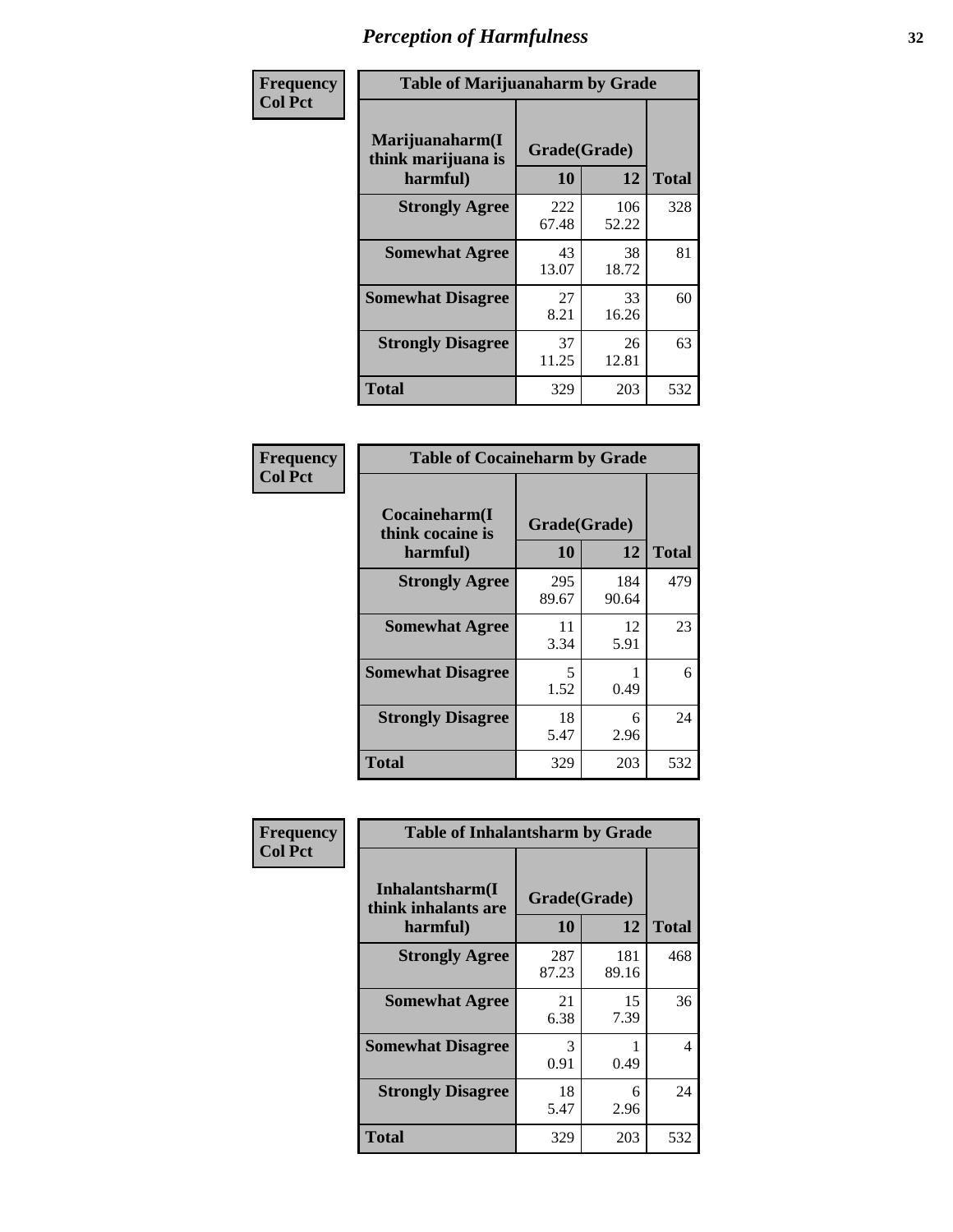| Frequency      | <b>Table of Steroidsharm by Grade</b>            |                    |              |              |
|----------------|--------------------------------------------------|--------------------|--------------|--------------|
| <b>Col Pct</b> | Steroidsharm(I<br>think steroids are<br>harmful) | Grade(Grade)<br>10 | 12           | <b>Total</b> |
|                | <b>Strongly Agree</b>                            | 272<br>82.67       | 152<br>74.88 | 424          |
|                | <b>Somewhat Agree</b>                            | 30<br>9.12         | 35<br>17.24  | 65           |
|                | <b>Somewhat Disagree</b>                         | 8<br>2.43          | 6<br>2.96    | 14           |
|                | <b>Strongly Disagree</b>                         | 19<br>5.78         | 10<br>4.93   | 29           |
|                | <b>Total</b>                                     | 329                | 203          | 532          |

| <b>Table of Ecstasyharm by Grade</b>                |                    |              |     |  |  |
|-----------------------------------------------------|--------------------|--------------|-----|--|--|
| $E$ cstasyharm $(I$<br>think ecstasy is<br>harmful) | Grade(Grade)<br>10 | <b>Total</b> |     |  |  |
| <b>Strongly Agree</b>                               | 280<br>85.11       | 167<br>82.27 | 447 |  |  |
| <b>Somewhat Agree</b>                               | 24<br>7.29         | 25<br>12.32  | 49  |  |  |
| <b>Somewhat Disagree</b>                            | 7<br>2.13          | 5<br>2.46    | 12  |  |  |
| <b>Strongly Disagree</b>                            | 18<br>5.47         | 6<br>2.96    | 24  |  |  |
| Total                                               | 329                | 203          | 532 |  |  |

| Frequency      | <b>Table of Methharm by Grade</b>                            |                    |              |              |  |
|----------------|--------------------------------------------------------------|--------------------|--------------|--------------|--|
| <b>Col Pct</b> | <b>Methharm</b> (I think<br>methamphetamines<br>are harmful) | Grade(Grade)<br>10 | 12           | <b>Total</b> |  |
|                | <b>Strongly Agree</b>                                        | 294<br>89.36       | 186<br>91.63 | 480          |  |
|                | <b>Somewhat Agree</b>                                        | 13<br>3.95         | 11<br>5.42   | 24           |  |
|                | <b>Somewhat Disagree</b>                                     | 4<br>1.22          | 0<br>0.00    | 4            |  |
|                | <b>Strongly Disagree</b>                                     | 18<br>5.47         | 6<br>2.96    | 24           |  |
|                | <b>Total</b>                                                 | 329                | 203          | 532          |  |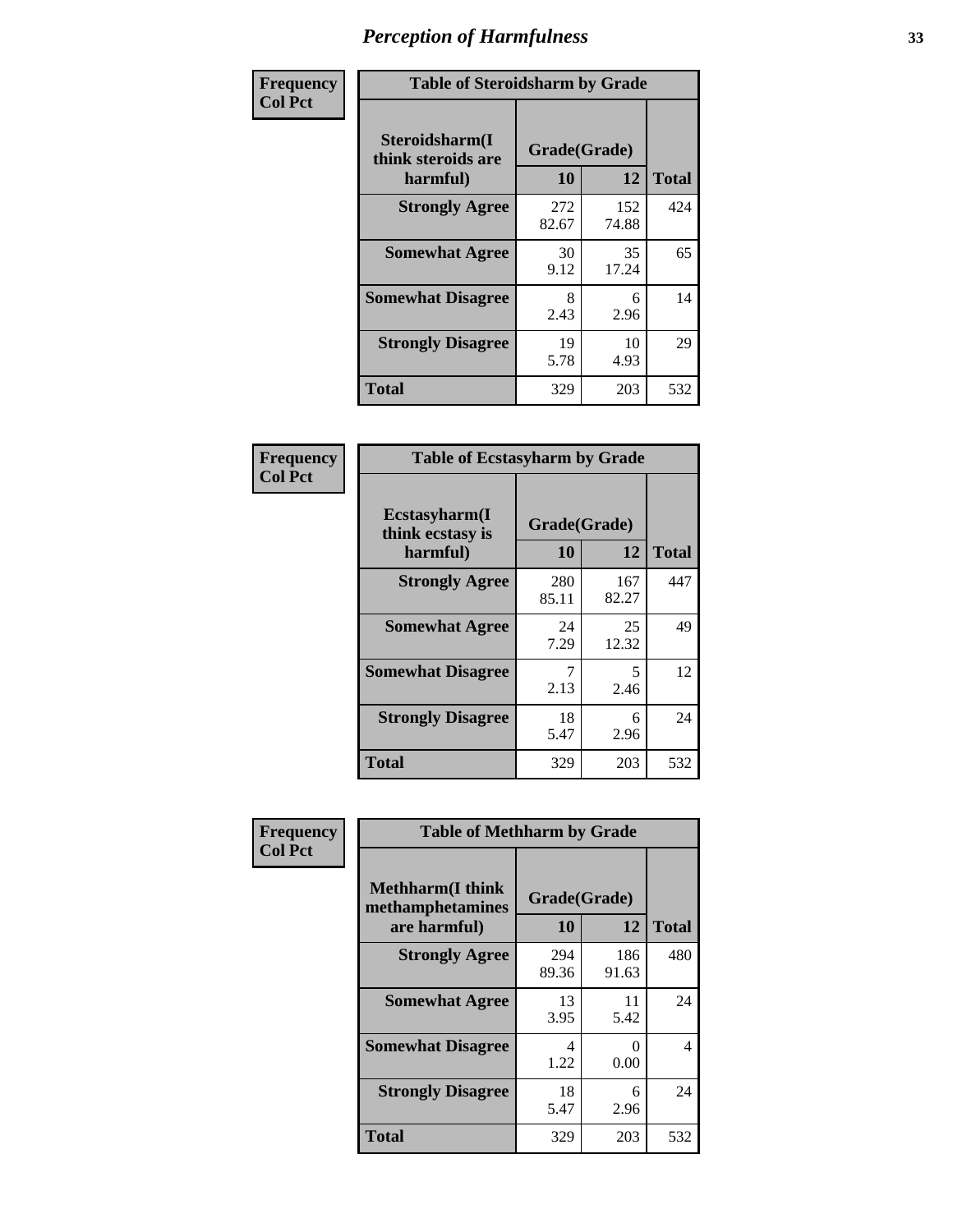| Frequency      | <b>Table of Hallucinogensharm by Grade</b>                 |                    |                       |              |
|----------------|------------------------------------------------------------|--------------------|-----------------------|--------------|
| <b>Col Pct</b> | Hallucinogensharm(I<br>think hallucinogens<br>are harmful) | Grade(Grade)<br>10 | 12                    | <b>Total</b> |
|                | <b>Strongly Agree</b>                                      | 284<br>86.32       | 174<br>85.71          | 458          |
|                | <b>Somewhat Agree</b>                                      | 21<br>6.38         | 20<br>9.85            | 41           |
|                | <b>Somewhat Disagree</b>                                   | 6<br>1.82          | $\mathcal{L}$<br>0.99 | 8            |
|                | <b>Strongly Disagree</b>                                   | 18<br>5.47         | 7<br>3.45             | 25           |
|                | <b>Total</b>                                               | 329                | 203                   | 532          |

| <b>Table of Prescriptionharm by Grade</b>                                         |              |              |              |  |
|-----------------------------------------------------------------------------------|--------------|--------------|--------------|--|
| <b>Prescriptionharm</b> (I<br>think prescription<br>drugs not<br>prescribed to me | Grade(Grade) |              |              |  |
| are harmful)                                                                      | 10           | 12           | <b>Total</b> |  |
| <b>Strongly Agree</b>                                                             | 257<br>78.12 | 149<br>73.40 | 406          |  |
| <b>Somewhat Agree</b>                                                             | 35<br>10.64  | 40<br>19.70  | 75           |  |
| <b>Somewhat Disagree</b>                                                          | 16<br>4.86   | 8<br>3.94    | 24           |  |
| <b>Strongly Disagree</b>                                                          | 21<br>6.38   | 6<br>2.96    | 27           |  |
| <b>Total</b>                                                                      | 329          | 203          | 532          |  |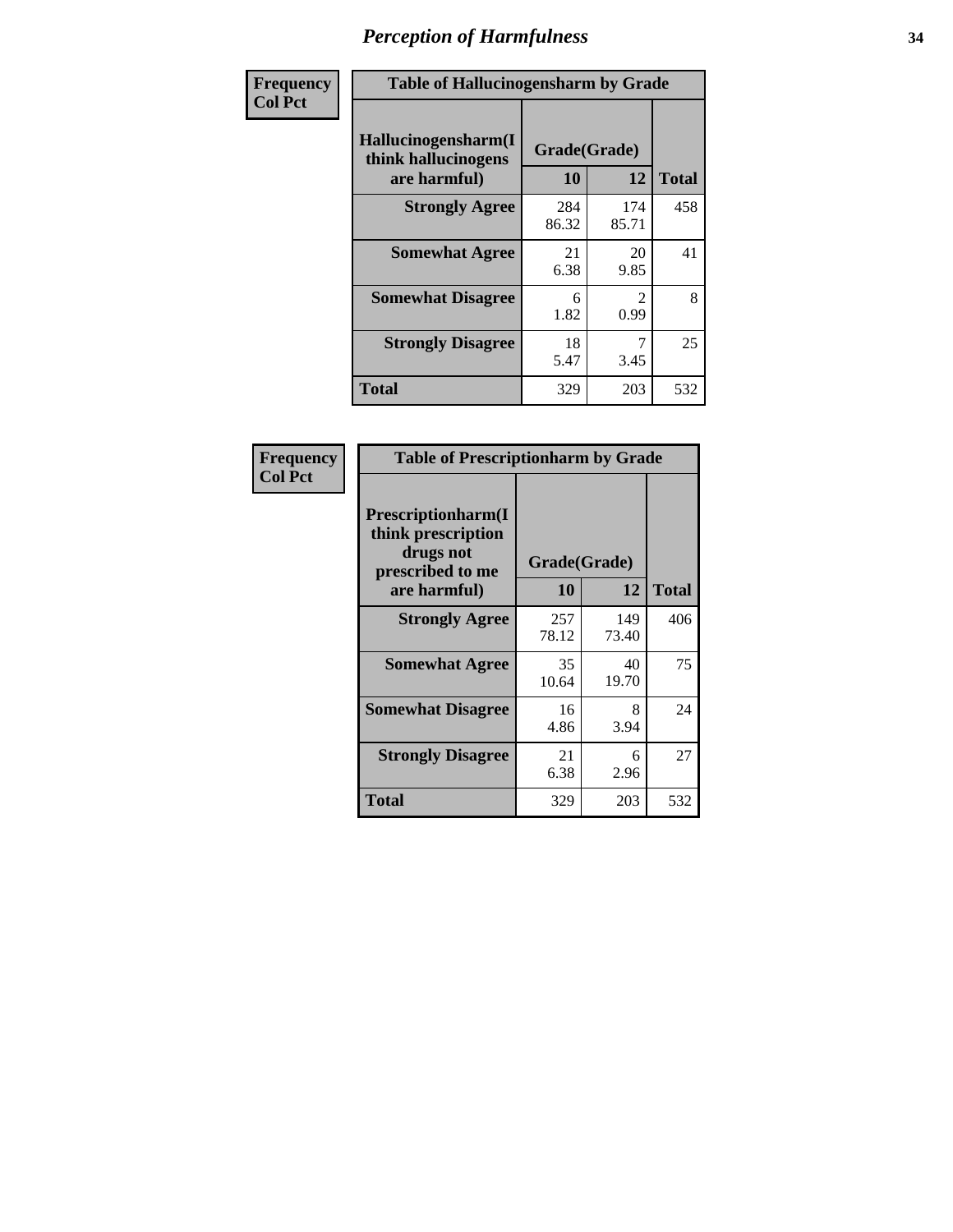# *Disapproval by Adults* **35**

| Frequency<br><b>Col Pct</b> | <b>Table of Alcoholadult by Grade</b>                                 |                    |              |              |  |
|-----------------------------|-----------------------------------------------------------------------|--------------------|--------------|--------------|--|
|                             | <b>Alcoholadult</b> (Adults<br>would disapprove if<br>I used alcohol) | Grade(Grade)<br>10 | 12           | <b>Total</b> |  |
|                             | <b>Strongly Agree</b>                                                 | 208<br>63.22       | 110<br>54.19 | 318          |  |
|                             | <b>Somewhat Agree</b>                                                 | 81<br>24.62        | 61<br>30.05  | 142          |  |
|                             | <b>Somewhat Disagree</b>                                              | 24<br>7.29         | 24<br>11.82  | 48           |  |
|                             | <b>Strongly Disagree</b>                                              | 16<br>4.86         | 8<br>3.94    | 24           |  |
|                             | <b>Total</b>                                                          | 329                | 203          | 532          |  |

| <b>Table of Tobaccoadult by Grade</b>                                 |                    |              |              |  |  |
|-----------------------------------------------------------------------|--------------------|--------------|--------------|--|--|
| <b>Tobaccoadult</b> (Adults<br>would disapprove if<br>I used tobacco) | Grade(Grade)<br>10 | 12           | <b>Total</b> |  |  |
| <b>Strongly Agree</b>                                                 | 261<br>79.33       | 147<br>72.41 | 408          |  |  |
| <b>Somewhat Agree</b>                                                 | 40<br>12.16        | 38<br>18.72  | 78           |  |  |
| <b>Somewhat Disagree</b>                                              | 12<br>3.65         | 13<br>6.40   | 25           |  |  |
| <b>Strongly Disagree</b>                                              | 16<br>4.86         | 5<br>2.46    | 21           |  |  |
| Total                                                                 | 329                | 203          | 532          |  |  |

| Frequency      | <b>Table of Marijuanaadult by Grade</b>                           |                    |              |              |  |
|----------------|-------------------------------------------------------------------|--------------------|--------------|--------------|--|
| <b>Col Pct</b> | Marijuanaadult(Adults<br>would disapprove if I<br>used marijuana) | Grade(Grade)<br>10 | 12           | <b>Total</b> |  |
|                | <b>Strongly Agree</b>                                             | 273<br>82.98       | 167<br>82.27 | 440          |  |
|                | <b>Somewhat Agree</b>                                             | 27<br>8.21         | 22<br>10.84  | 49           |  |
|                | <b>Somewhat Disagree</b>                                          | 11<br>3.34         | 9<br>4.43    | 20           |  |
|                | <b>Strongly Disagree</b>                                          | 18<br>5.47         | 5<br>2.46    | 23           |  |
|                | <b>Total</b>                                                      | 329                | 203          | 532          |  |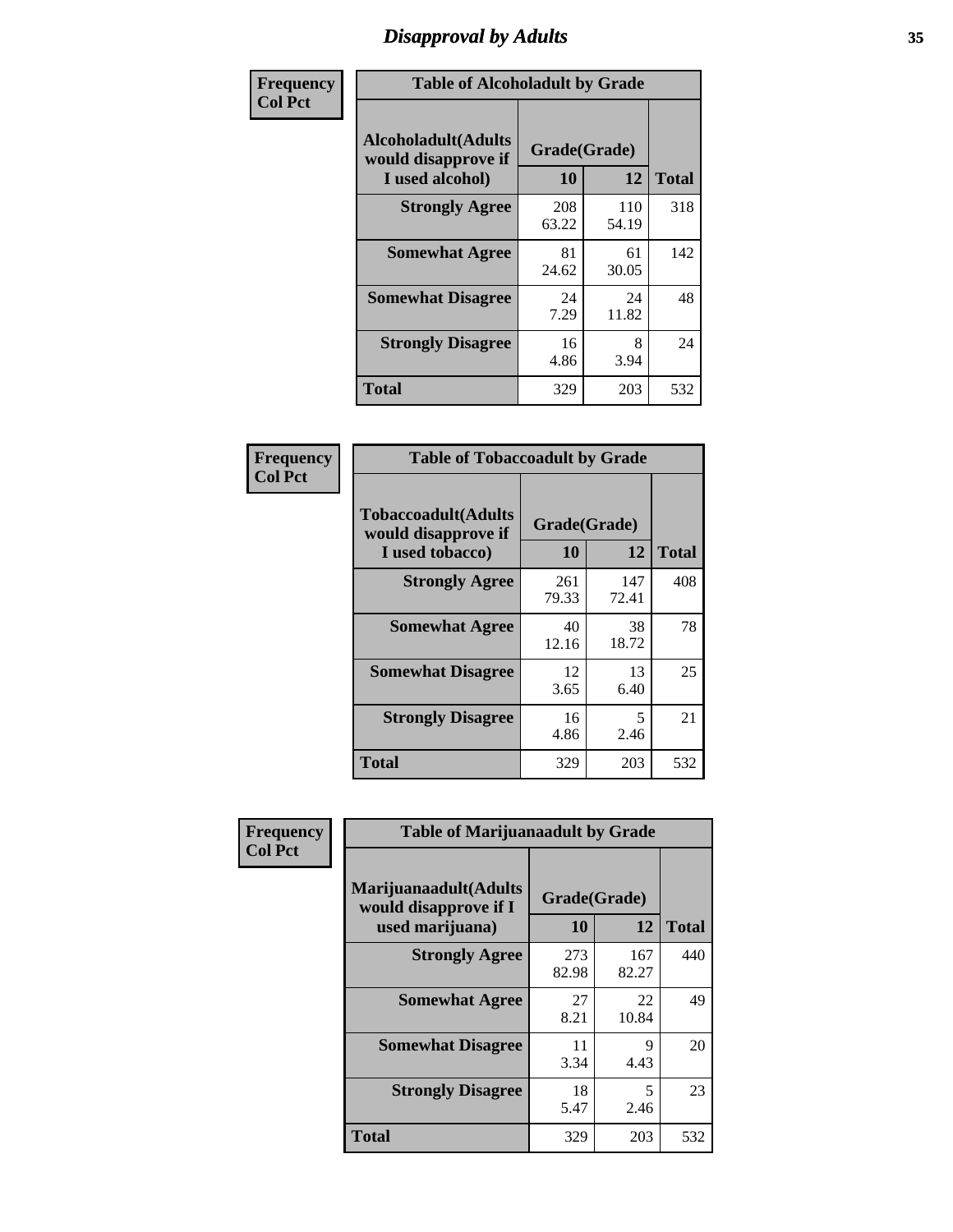# *Disapproval by Adults* **36**

| <b>Frequency</b> | <b>Table of Otherdrugadult by Grade</b>                                     |                                     |              |              |
|------------------|-----------------------------------------------------------------------------|-------------------------------------|--------------|--------------|
| <b>Col Pct</b>   | <b>Otherdrugadult</b> (Adults<br>would disapprove if I<br>used other drugs) | Grade(Grade)<br>10                  | 12           | <b>Total</b> |
|                  | <b>Strongly Agree</b>                                                       | 296<br>89.97                        | 187<br>92.12 | 483          |
|                  | <b>Somewhat Agree</b>                                                       | 15<br>4.56                          | 9<br>4.43    | 24           |
|                  | <b>Somewhat Disagree</b>                                                    | $\mathcal{D}_{\mathcal{L}}$<br>0.61 | 0.49         | 3            |
|                  | <b>Strongly Disagree</b>                                                    | 16<br>4.86                          | 6<br>2.96    | 22           |
|                  | <b>Total</b>                                                                | 329                                 | 203          | 532          |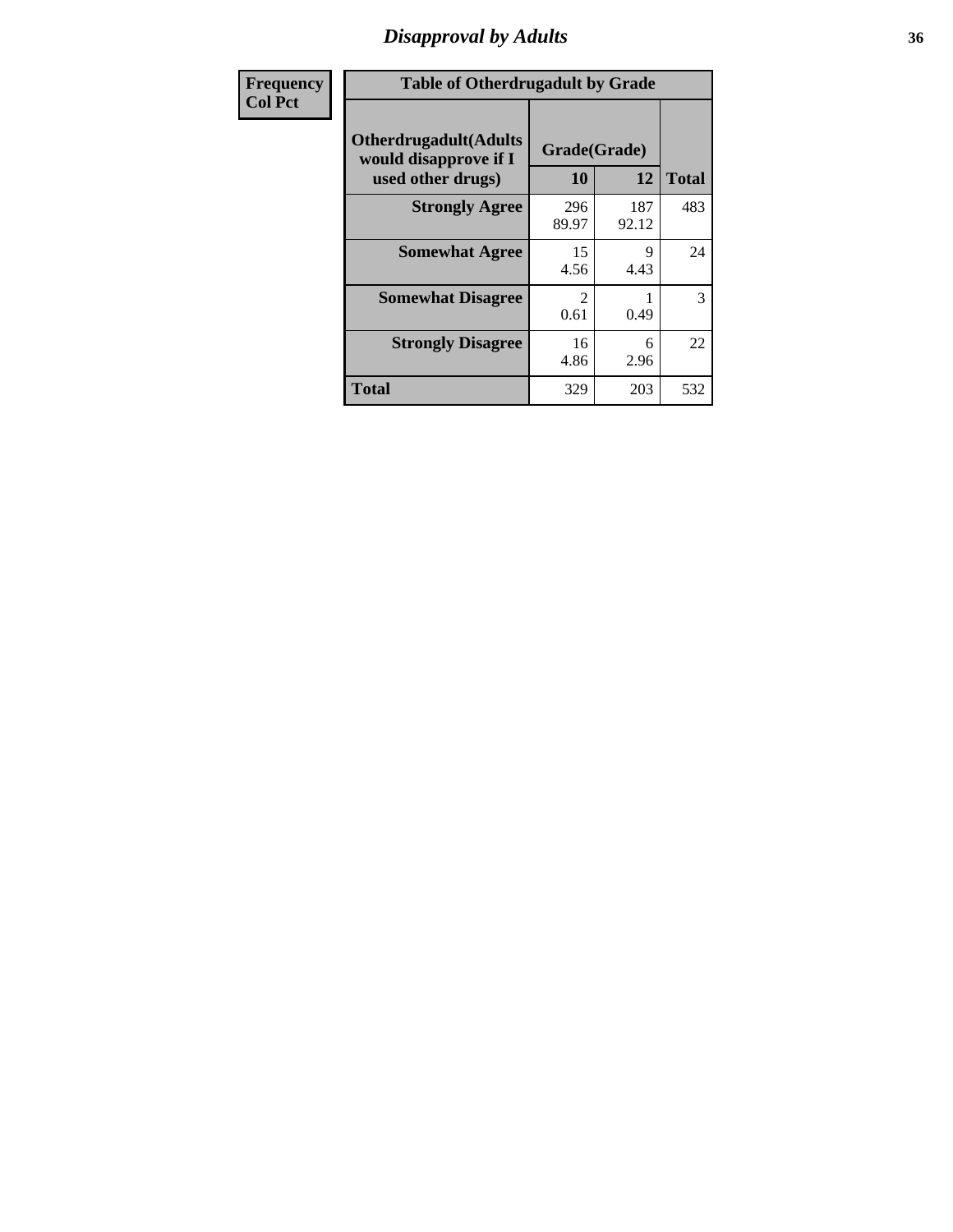# *Disapproval by Peers* **37**

| Frequency      | <b>Table of Alcoholpeer by Grade</b>                    |              |             |              |  |
|----------------|---------------------------------------------------------|--------------|-------------|--------------|--|
| <b>Col Pct</b> | Alcoholpeer(My<br>friends would<br>disapprove if I used | Grade(Grade) |             |              |  |
|                | alcohol)                                                | 10           | 12          | <b>Total</b> |  |
|                | <b>Strongly Agree</b>                                   | 103<br>31.31 | 39<br>19.21 | 142          |  |
|                | <b>Somewhat Agree</b>                                   | 83<br>25.23  | 45<br>22.17 | 128          |  |
|                | <b>Somewhat Disagree</b>                                | 71<br>21.58  | 58<br>28.57 | 129          |  |
|                | <b>Strongly Disagree</b>                                | 72<br>21.88  | 61<br>30.05 | 133          |  |
|                | Total                                                   | 329          | 203         | 532          |  |

| Frequency      | <b>Table of Tobaccopeer by Grade</b>                                |                           |             |              |
|----------------|---------------------------------------------------------------------|---------------------------|-------------|--------------|
| <b>Col Pct</b> | Tobaccopeer(My<br>friends would<br>disapprove if I used<br>tobacco) | Grade(Grade)<br><b>10</b> | 12          | <b>Total</b> |
|                | <b>Strongly Agree</b>                                               | 164<br>49.85              | 68<br>33.50 | 232          |
|                | <b>Somewhat Agree</b>                                               | 69<br>20.97               | 51<br>25.12 | 120          |
|                | <b>Somewhat Disagree</b>                                            | 51<br>15.50               | 35<br>17.24 | 86           |
|                | <b>Strongly Disagree</b>                                            | 45<br>13.68               | 49<br>24.14 | 94           |
|                | Total                                                               | 329                       | 203         | 532          |

| Frequency      | <b>Table of Marijuanapeer by Grade</b>                    |              |             |              |
|----------------|-----------------------------------------------------------|--------------|-------------|--------------|
| <b>Col Pct</b> | Marijuanapeer(My<br>friends would<br>disapprove if I used | Grade(Grade) |             |              |
|                | marijuana)                                                | 10           | 12          | <b>Total</b> |
|                | <b>Strongly Agree</b>                                     | 157<br>47.72 | 69<br>33.99 | 226          |
|                | <b>Somewhat Agree</b>                                     | 62<br>18.84  | 41<br>20.20 | 103          |
|                | <b>Somewhat Disagree</b>                                  | 50<br>15.20  | 44<br>21.67 | 94           |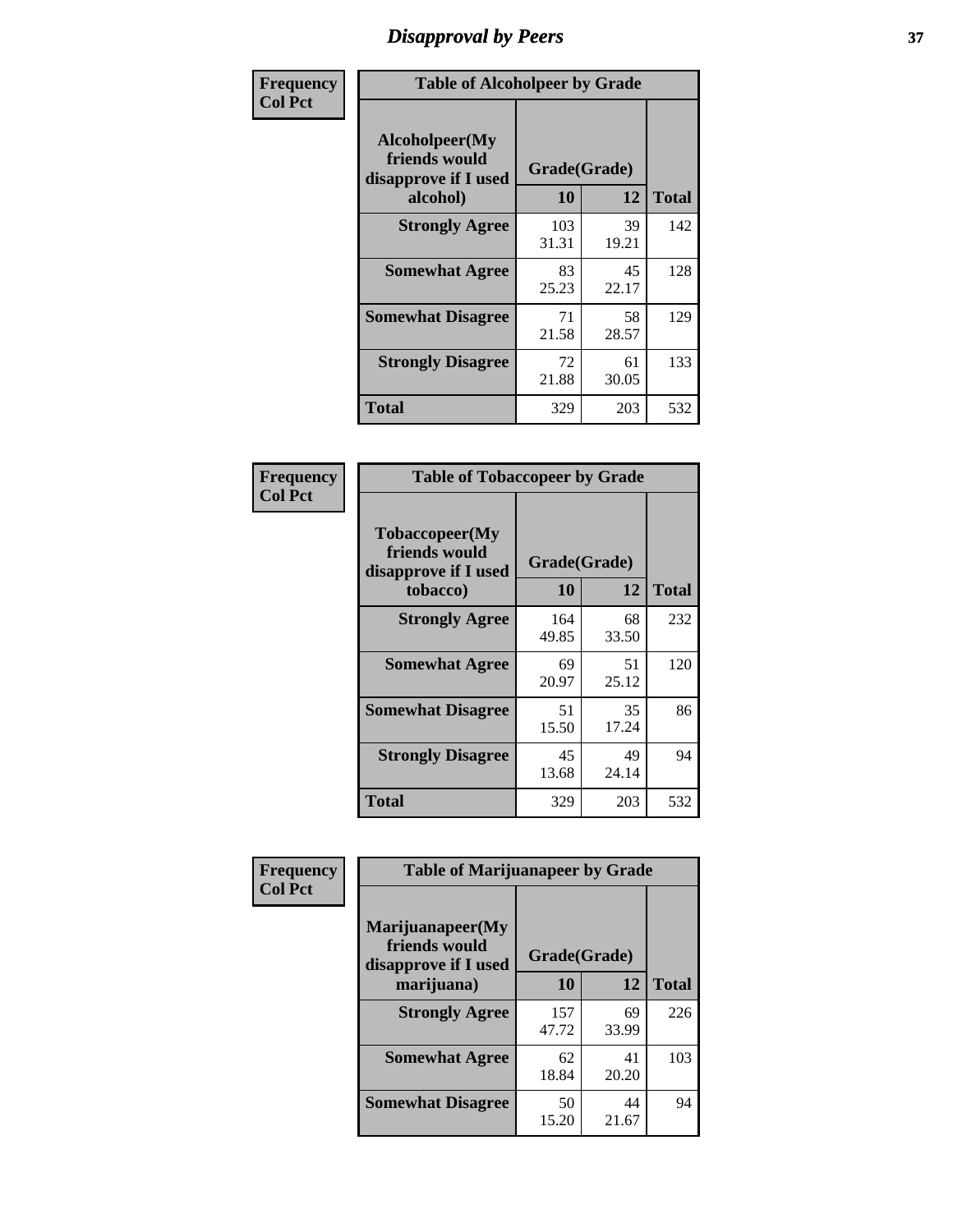# *Disapproval by Peers* **38**

| Frequency<br><b>Col Pct</b> | <b>Table of Marijuanapeer by Grade</b>                                  |                    |             |              |
|-----------------------------|-------------------------------------------------------------------------|--------------------|-------------|--------------|
|                             | Marijuanapeer(My<br>friends would<br>disapprove if I used<br>marijuana) | Grade(Grade)<br>10 | 12          | <b>Total</b> |
|                             | <b>Strongly Disagree</b>                                                | 60<br>18.24        | 49<br>24.14 | 109          |
|                             | Total                                                                   | 329                | 203         | 532          |

| Frequency      | <b>Table of Otherdrugpeer by Grade</b>                                    |                    |              |              |
|----------------|---------------------------------------------------------------------------|--------------------|--------------|--------------|
| <b>Col Pct</b> | Otherdrugpeer(My<br>friends would<br>disapprove if I used<br>other drugs) | Grade(Grade)<br>10 | 12           | <b>Total</b> |
|                | <b>Strongly Agree</b>                                                     | 209<br>63.53       | 124<br>61.08 | 333          |
|                | <b>Somewhat Agree</b>                                                     | 51<br>15.50        | 39<br>19.21  | 90           |
|                | <b>Somewhat Disagree</b>                                                  | 25<br>7.60         | 16<br>7.88   | 41           |
|                | <b>Strongly Disagree</b>                                                  | 44<br>13.37        | 24<br>11.82  | 68           |
|                | <b>Total</b>                                                              | 329                | 203          | 532          |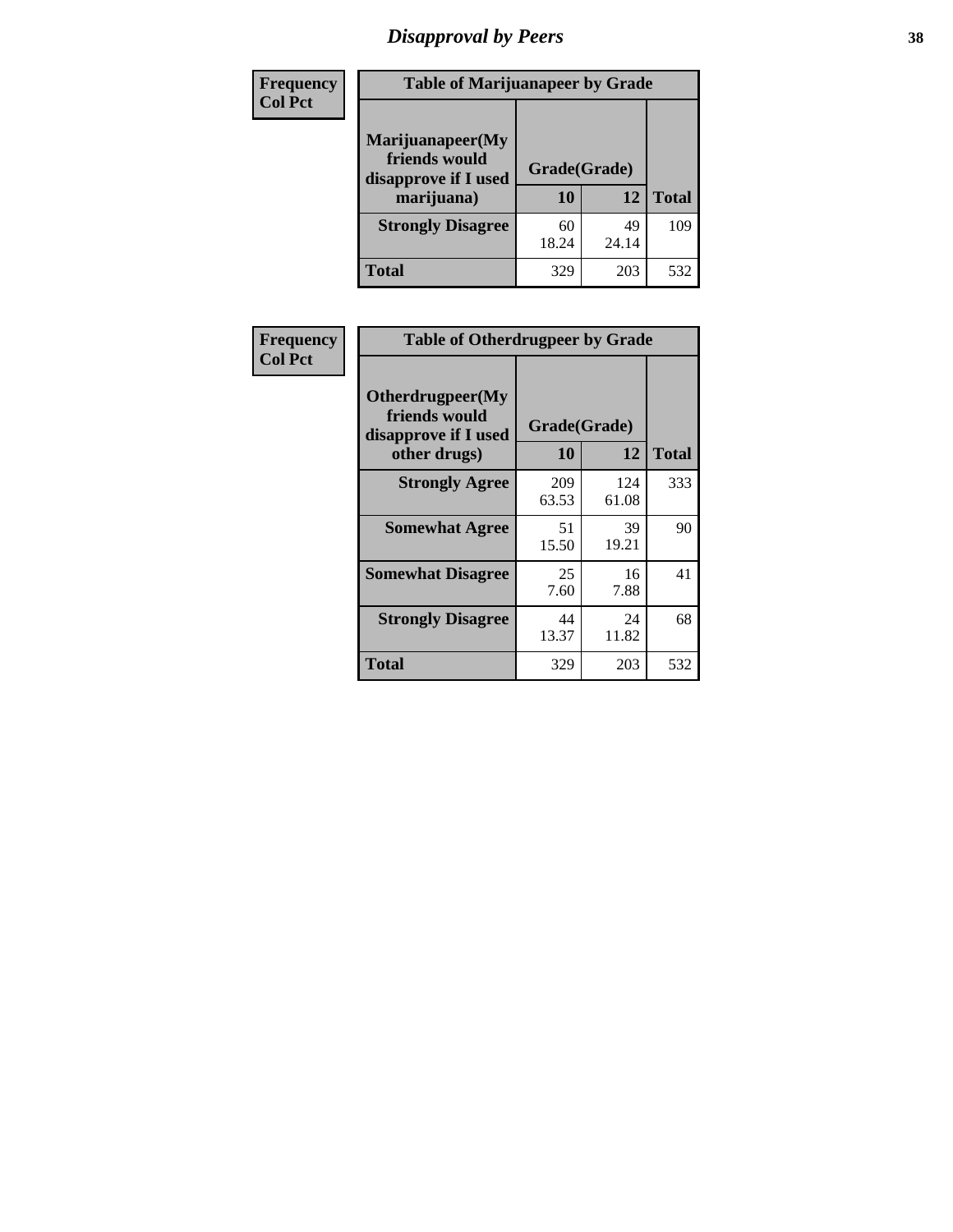| Frequency      | <b>Table of Alcohollocation1 by Grade</b> |              |              |              |
|----------------|-------------------------------------------|--------------|--------------|--------------|
| <b>Col Pct</b> | <b>Alcohollocation1(Places</b>            | Grade(Grade) |              |              |
|                | <b>Friends Use Alcohol)</b>               | 10           | 12           | <b>Total</b> |
|                |                                           | 189<br>57.45 | 137<br>67.49 | 326          |
|                | Do Not Use                                | 140<br>42.55 | 66<br>32.51  | 206          |
|                | <b>Total</b>                              | 329          | 203          | 532          |

| <b>Frequency</b> | <b>Table of Alcohollocation2 by Grade</b>                     |                           |              |              |
|------------------|---------------------------------------------------------------|---------------------------|--------------|--------------|
| <b>Col Pct</b>   | <b>Alcohollocation2(Places</b><br><b>Friends Use Alcohol)</b> | Grade(Grade)<br><b>10</b> | 12           | <b>Total</b> |
|                  |                                                               | 193<br>58.66              | 112<br>55.17 | 305          |
|                  | Home                                                          | 136<br>41.34              | 91<br>44.83  | 227          |
|                  | <b>Total</b>                                                  | 329                       | 203          | 532          |

| Frequency<br><b>Col Pct</b> | <b>Table of Alcohollocation 3 by Grade</b>                    |              |              |              |
|-----------------------------|---------------------------------------------------------------|--------------|--------------|--------------|
|                             | <b>Alcohollocation3(Places</b><br><b>Friends Use Alcohol)</b> | Grade(Grade) |              |              |
|                             |                                                               | 10           | 12           | <b>Total</b> |
|                             |                                                               | 303<br>92.10 | 193<br>95.07 | 496          |
|                             | <b>School</b>                                                 | 26<br>7.90   | 10<br>4.93   | 36           |
|                             | <b>Total</b>                                                  | 329          | 203          | 532          |

| <b>Frequency</b> | <b>Table of Alcohollocation4 by Grade</b> |              |              |              |  |
|------------------|-------------------------------------------|--------------|--------------|--------------|--|
| <b>Col Pct</b>   | <b>Alcohollocation4(Places</b>            | Grade(Grade) |              |              |  |
|                  | <b>Friends Use Alcohol)</b>               | 10           | 12           | <b>Total</b> |  |
|                  |                                           | 282<br>85.71 | 176<br>86.70 | 458          |  |
|                  | Car                                       | 47<br>14.29  | 27<br>13.30  | 74           |  |
|                  | <b>Total</b>                              | 329          | 203          | 532          |  |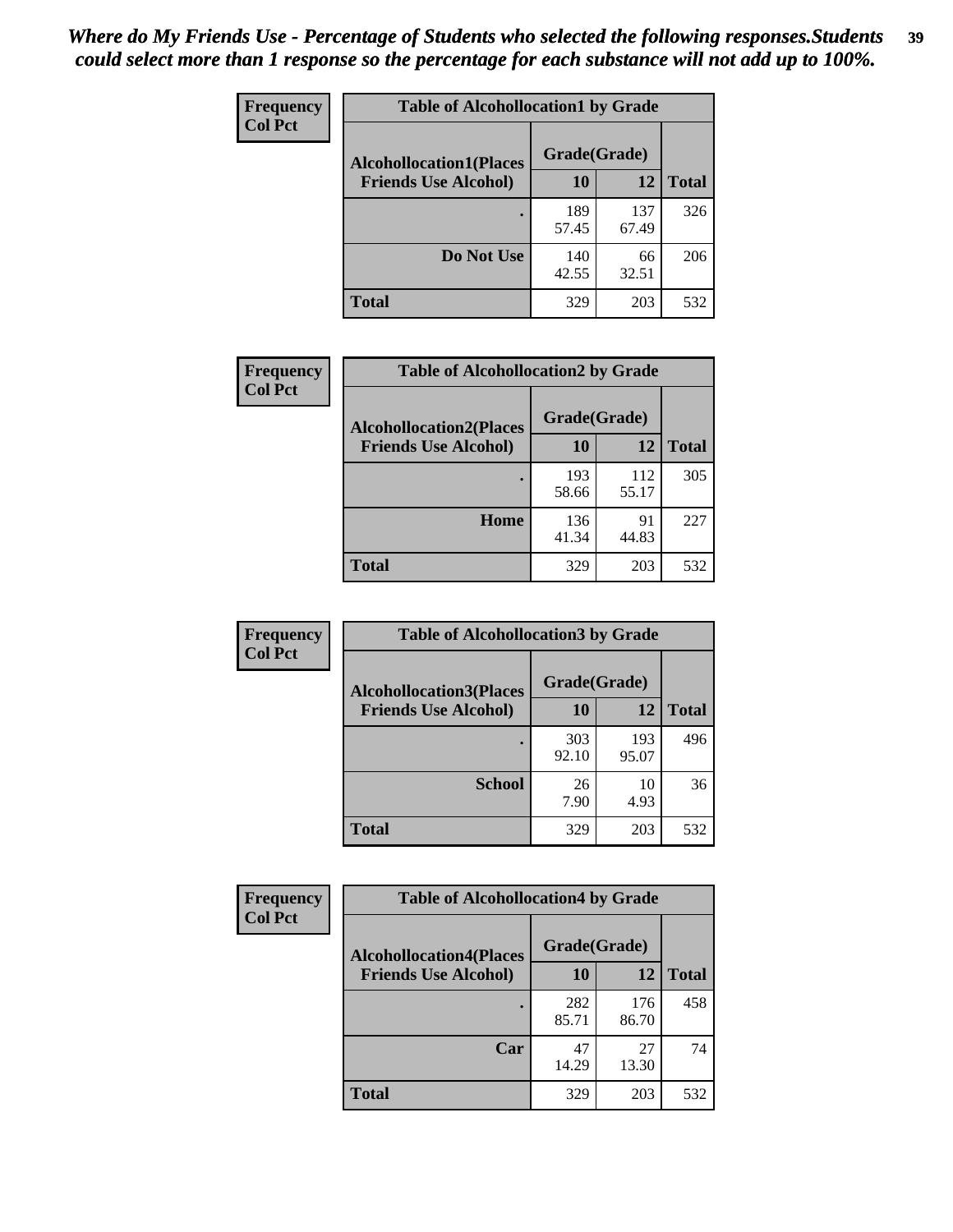| Frequency<br><b>Col Pct</b> | <b>Table of Alcohollocation5 by Grade</b>      |              |              |              |  |
|-----------------------------|------------------------------------------------|--------------|--------------|--------------|--|
|                             | Grade(Grade)<br><b>Alcohollocation5(Places</b> |              |              |              |  |
|                             | <b>Friends Use Alcohol)</b>                    | 10           | 12           | <b>Total</b> |  |
|                             |                                                | 181<br>55.02 | 80<br>39.41  | 261          |  |
|                             | <b>Friend's House</b>                          | 148<br>44.98 | 123<br>60.59 | 271          |  |
|                             | <b>Total</b>                                   | 329          | 203          | 532          |  |

| <b>Frequency</b> | <b>Table of Alcohollocation6 by Grade</b>                     |                           |              |              |
|------------------|---------------------------------------------------------------|---------------------------|--------------|--------------|
| <b>Col Pct</b>   | <b>Alcohollocation6(Places</b><br><b>Friends Use Alcohol)</b> | Grade(Grade)<br><b>10</b> | 12           | <b>Total</b> |
|                  |                                                               | 239<br>72.64              | 136<br>67.00 | 375          |
|                  | <b>Other</b>                                                  | 90<br>27.36               | 67<br>33.00  | 157          |
|                  | <b>Total</b>                                                  | 329                       | 203          | 532          |

| <b>Frequency</b> | <b>Table of Tobaccolocation1 by Grade</b> |              |              |              |
|------------------|-------------------------------------------|--------------|--------------|--------------|
| <b>Col Pct</b>   | <b>Tobaccolocation1(Places</b>            | Grade(Grade) |              |              |
|                  | <b>Friends Use Tobacco)</b>               | 10           | 12           | <b>Total</b> |
|                  |                                           | 122<br>37.08 | 115<br>56.65 | 237          |
|                  | Do Not Use                                | 207<br>62.92 | 88<br>43.35  | 295          |
|                  | <b>Total</b>                              | 329          | 203          | 532          |

| <b>Frequency</b> | <b>Table of Tobaccolocation2 by Grade</b> |              |              |              |
|------------------|-------------------------------------------|--------------|--------------|--------------|
| <b>Col Pct</b>   | <b>Tobaccolocation2(Places</b>            | Grade(Grade) |              |              |
|                  | <b>Friends Use Tobacco)</b>               | 10           | 12           | <b>Total</b> |
|                  |                                           | 236<br>71.73 | 124<br>61.08 | 360          |
|                  | Home                                      | 93<br>28.27  | 79<br>38.92  | 172          |
|                  | <b>Total</b>                              | 329          | 203          | 532          |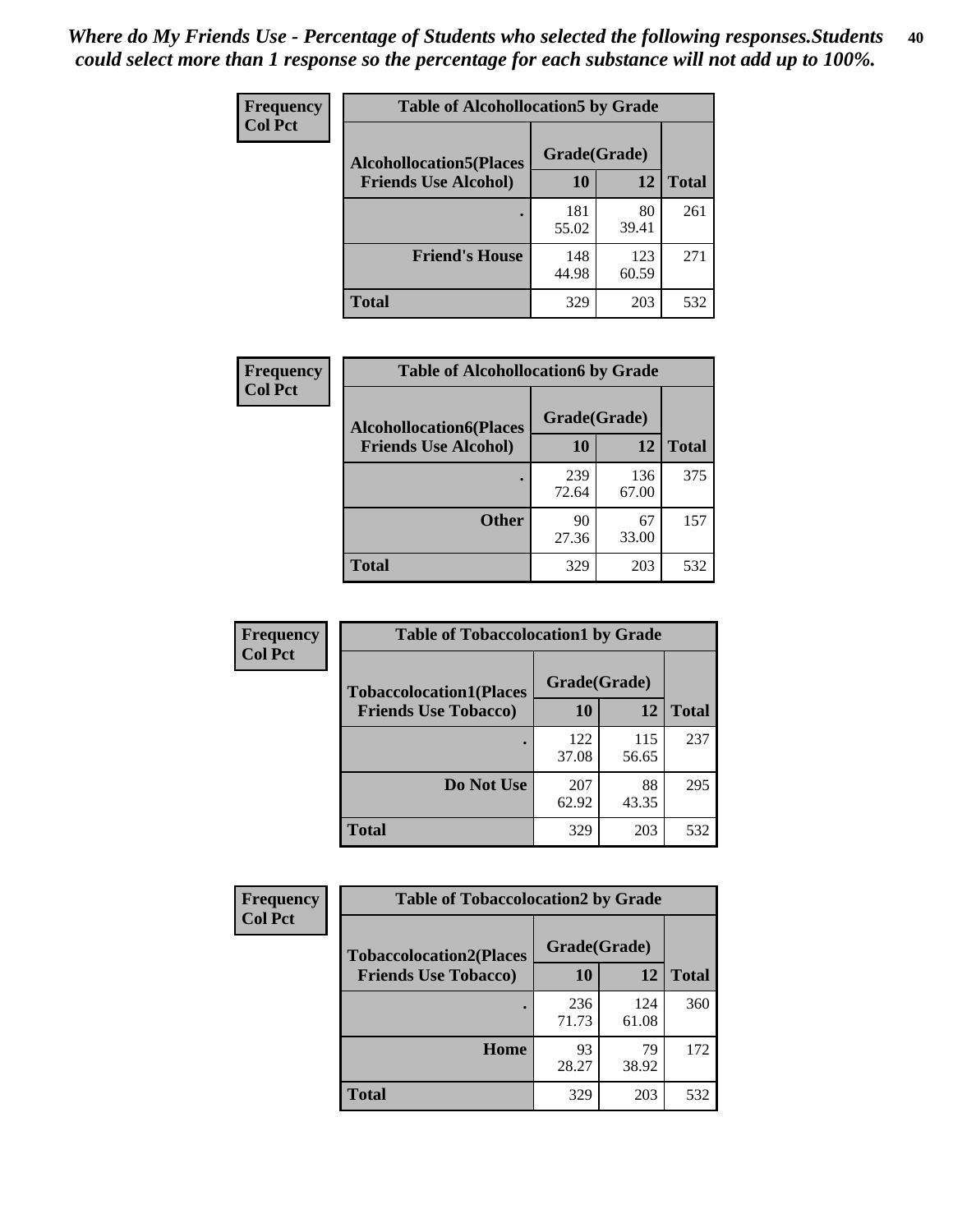| Frequency      | <b>Table of Tobaccolocation 3 by Grade</b> |              |              |              |
|----------------|--------------------------------------------|--------------|--------------|--------------|
| <b>Col Pct</b> | <b>Tobaccolocation3(Places</b>             | Grade(Grade) |              |              |
|                | <b>Friends Use Tobacco)</b>                | 10           | 12           | <b>Total</b> |
|                |                                            | 291<br>88.45 | 177<br>87.19 | 468          |
|                | <b>School</b>                              | 38<br>11.55  | 26<br>12.81  | 64           |
|                | <b>Total</b>                               | 329          | 203          | 532          |

| Frequency      | <b>Table of Tobaccolocation4 by Grade</b> |              |              |              |
|----------------|-------------------------------------------|--------------|--------------|--------------|
| <b>Col Pct</b> | <b>Tobaccolocation4(Places</b>            | Grade(Grade) |              |              |
|                | <b>Friends Use Tobacco)</b>               | 10           | 12           | <b>Total</b> |
|                |                                           | 253<br>76.90 | 123<br>60.59 | 376          |
|                | Car                                       | 76<br>23.10  | 80<br>39.41  | 156          |
|                | <b>Total</b>                              | 329          | 203          | 532          |

| Frequency      | <b>Table of Tobaccolocation5 by Grade</b> |              |              |              |
|----------------|-------------------------------------------|--------------|--------------|--------------|
| <b>Col Pct</b> | <b>Tobaccolocation5(Places</b>            | Grade(Grade) |              |              |
|                | <b>Friends Use Tobacco)</b>               | 10           | 12           | <b>Total</b> |
|                |                                           | 230<br>69.91 | 113<br>55.67 | 343          |
|                | <b>Friend's House</b>                     | 99<br>30.09  | 90<br>44.33  | 189          |
|                | <b>Total</b>                              | 329          | 203          | 532          |

| Frequency      | <b>Table of Tobaccolocation6 by Grade</b> |              |              |              |  |
|----------------|-------------------------------------------|--------------|--------------|--------------|--|
| <b>Col Pct</b> | <b>Tobaccolocation6(Places</b>            | Grade(Grade) |              |              |  |
|                | <b>Friends Use Tobacco)</b>               | 10           | 12           | <b>Total</b> |  |
|                |                                           | 247<br>75.08 | 123<br>60.59 | 370          |  |
|                | <b>Other</b>                              | 82<br>24.92  | 80<br>39.41  | 162          |  |
|                | <b>Total</b>                              | 329          | 203          | 532          |  |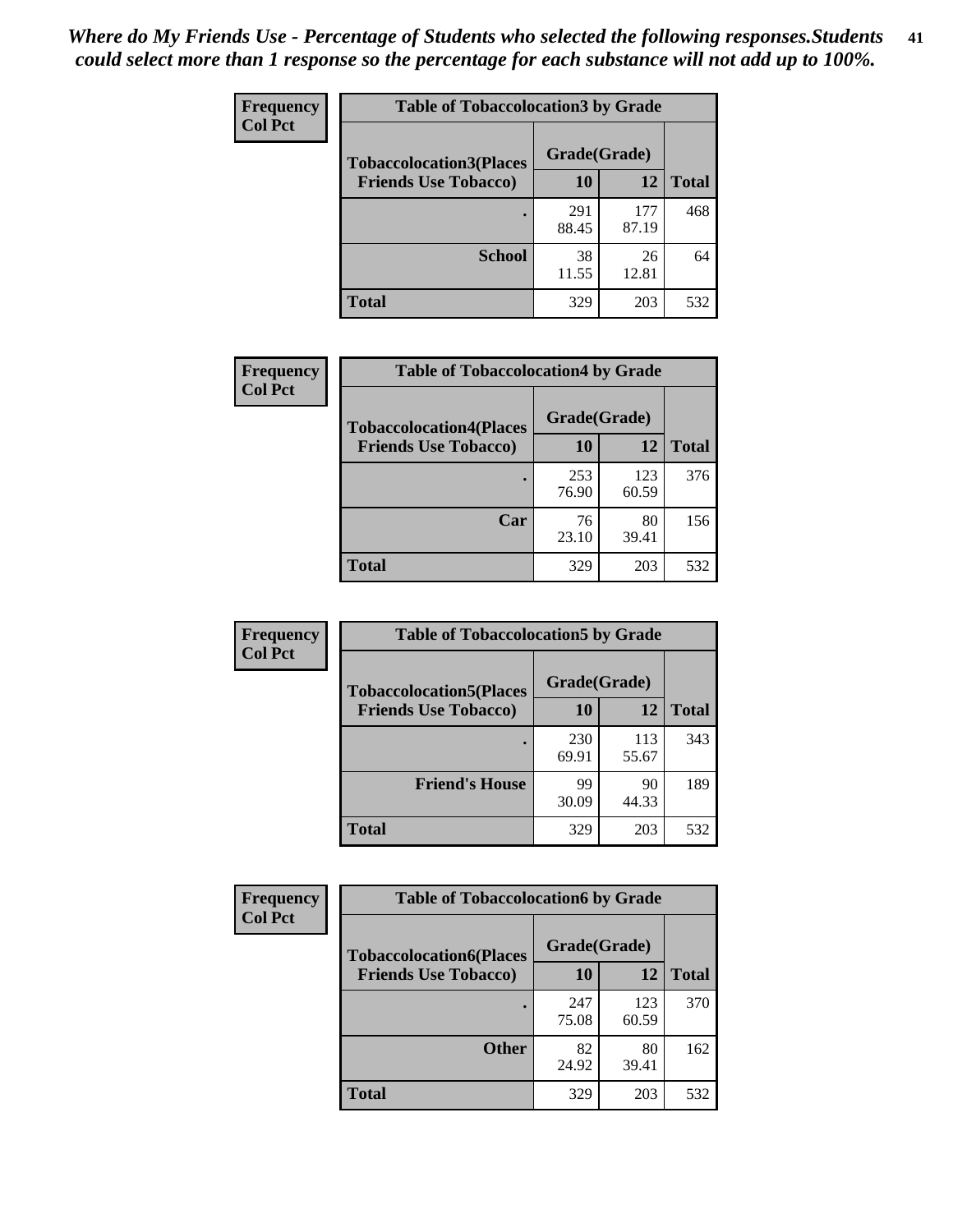| <b>Frequency</b> | <b>Table of Marijuanalocation1 by Grade</b> |              |              |              |
|------------------|---------------------------------------------|--------------|--------------|--------------|
| <b>Col Pct</b>   | <b>Marijuanalocation1(Places</b>            | Grade(Grade) |              |              |
|                  | <b>Friends Use Marijuana</b> )              | 10           | 12           | <b>Total</b> |
|                  |                                             | 146<br>44.38 | 113<br>55.67 | 259          |
|                  | Do Not Use                                  | 183<br>55.62 | 90<br>44.33  | 273          |
|                  | <b>Total</b>                                | 329          | 203          | 532          |

| <b>Frequency</b> | <b>Table of Marijuanalocation2 by Grade</b>                        |                    |              |              |
|------------------|--------------------------------------------------------------------|--------------------|--------------|--------------|
| <b>Col Pct</b>   | <b>Marijuanalocation2(Places</b><br><b>Friends Use Marijuana</b> ) | Grade(Grade)<br>10 | 12           | <b>Total</b> |
|                  |                                                                    |                    |              |              |
|                  |                                                                    | 232<br>70.52       | 120<br>59.11 | 352          |
|                  | Home                                                               | 97<br>29.48        | 83<br>40.89  | 180          |
|                  | <b>Total</b>                                                       | 329                | 203          | 532          |

| Frequency      | <b>Table of Marijuanalocation3 by Grade</b> |              |       |              |
|----------------|---------------------------------------------|--------------|-------|--------------|
| <b>Col Pct</b> | <b>Marijuanalocation3</b> (Places           | Grade(Grade) |       |              |
|                | <b>Friends Use Marijuana</b> )              | 10           | 12    | <b>Total</b> |
|                |                                             | 290          | 182   | 472          |
|                |                                             | 88.15        | 89.66 |              |
|                | <b>School</b>                               | 39           | 21    | 60           |
|                |                                             | 11.85        | 10.34 |              |
|                | <b>Total</b>                                | 329          | 203   | 532          |

| Frequency      | <b>Table of Marijuanalocation4 by Grade</b> |              |              |              |
|----------------|---------------------------------------------|--------------|--------------|--------------|
| <b>Col Pct</b> | <b>Marijuanalocation4(Places</b>            | Grade(Grade) |              |              |
|                | <b>Friends Use Marijuana</b> )              | <b>10</b>    | 12           | <b>Total</b> |
|                |                                             | 261<br>79.33 | 131<br>64.53 | 392          |
|                | Car                                         | 68<br>20.67  | 72<br>35.47  | 140          |
|                | <b>Total</b>                                | 329          | 203          | 532          |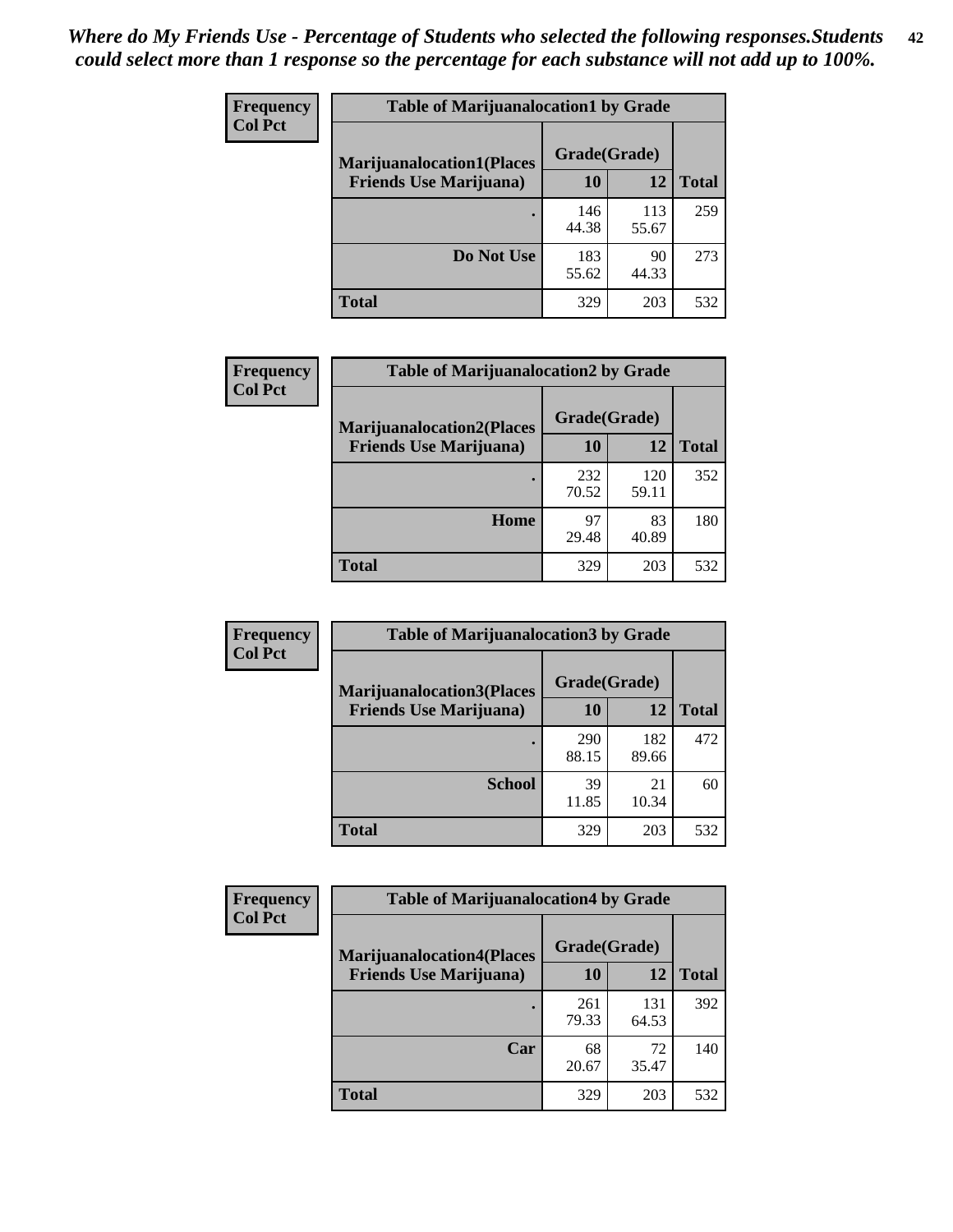| <b>Frequency</b> | <b>Table of Marijuanalocation5 by Grade</b> |              |              |              |
|------------------|---------------------------------------------|--------------|--------------|--------------|
| <b>Col Pct</b>   | <b>Marijuanalocation5</b> (Places           | Grade(Grade) |              |              |
|                  | <b>Friends Use Marijuana</b> )              | 10           | 12           | <b>Total</b> |
|                  |                                             | 219<br>66.57 | 105<br>51.72 | 324          |
|                  | <b>Friend's House</b>                       | 110<br>33.43 | 98<br>48.28  | 208          |
|                  | <b>Total</b>                                | 329          | 203          | 532          |

| <b>Frequency</b> | <b>Table of Marijuanalocation6 by Grade</b>                        |                    |              |              |
|------------------|--------------------------------------------------------------------|--------------------|--------------|--------------|
| <b>Col Pct</b>   | <b>Marijuanalocation6(Places</b><br><b>Friends Use Marijuana</b> ) | Grade(Grade)<br>10 | 12           | <b>Total</b> |
|                  |                                                                    | 236<br>71.73       | 131<br>64.53 | 367          |
|                  | <b>Other</b>                                                       | 93<br>28.27        | 72<br>35.47  | 165          |
|                  | <b>Total</b>                                                       | 329                | 203          | 532          |

| <b>Frequency</b> | <b>Table of Otherdruglocation1 by Grade</b>                          |              |              |              |
|------------------|----------------------------------------------------------------------|--------------|--------------|--------------|
| <b>Col Pct</b>   | <b>Otherdruglocation1(Places</b><br><b>Friends Use Other Illegal</b> | Grade(Grade) |              |              |
|                  | Drugs)                                                               | 10           | 12           | <b>Total</b> |
|                  |                                                                      | 91<br>27.66  | 55<br>27.09  | 146          |
|                  | Do Not Use                                                           | 238<br>72.34 | 148<br>72.91 | 386          |
|                  | <b>Total</b>                                                         | 329          | 203          | 532          |

| Frequency      | <b>Table of Otherdruglocation2 by Grade</b>                           |              |              |              |
|----------------|-----------------------------------------------------------------------|--------------|--------------|--------------|
| <b>Col Pct</b> | <b>Otherdruglocation2(Places)</b><br><b>Friends Use Other Illegal</b> | Grade(Grade) |              |              |
|                | Drugs)                                                                | 10           | 12           | <b>Total</b> |
|                |                                                                       | 275<br>83.59 | 162<br>79.80 | 437          |
|                | Home                                                                  | 54<br>16.41  | 41<br>20.20  | 95           |
|                | <b>Total</b>                                                          | 329          | 203          | 532          |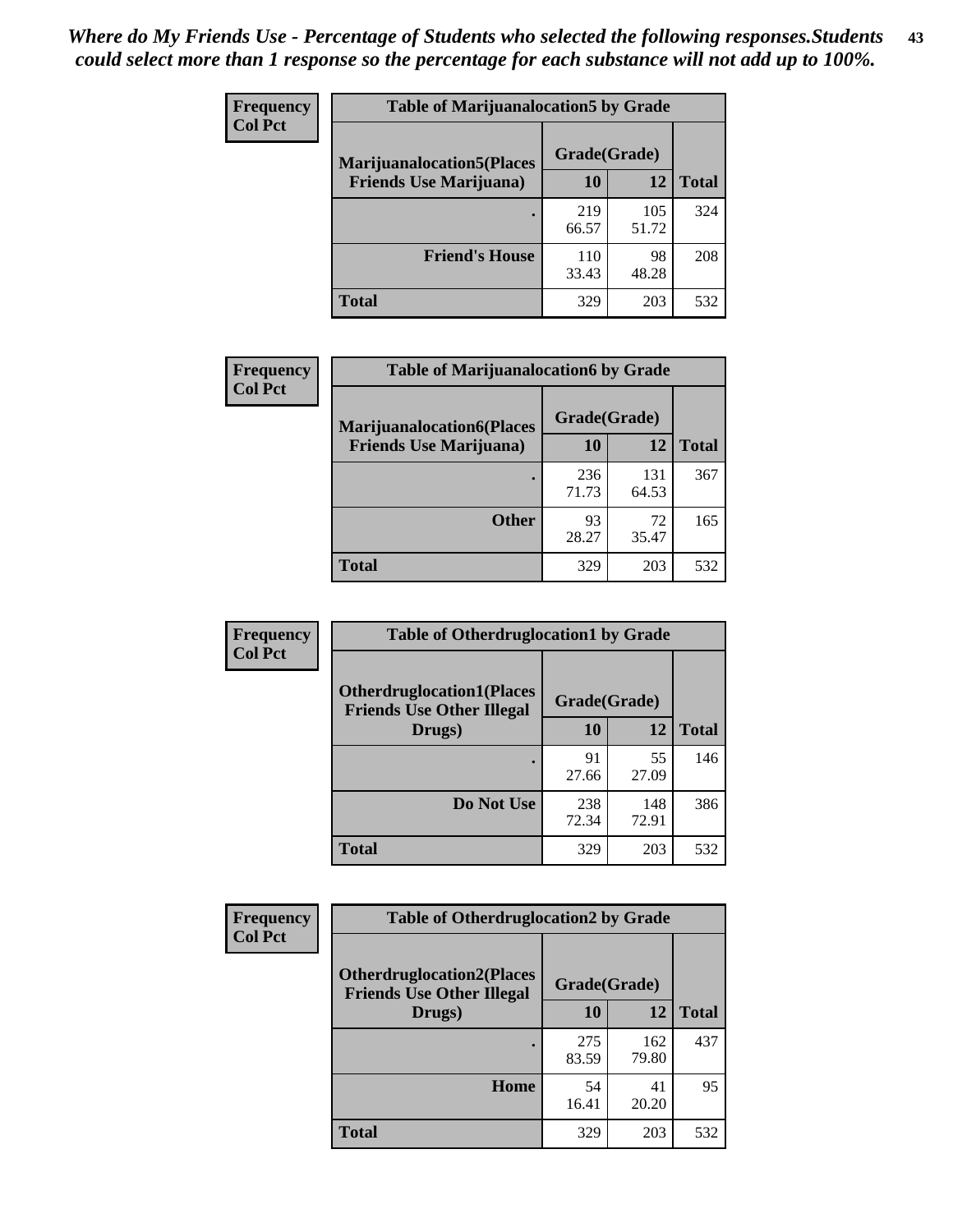| <b>Frequency</b> | <b>Table of Otherdruglocation3 by Grade</b>                           |              |              |              |
|------------------|-----------------------------------------------------------------------|--------------|--------------|--------------|
| <b>Col Pct</b>   | <b>Otherdruglocation3(Places)</b><br><b>Friends Use Other Illegal</b> | Grade(Grade) |              |              |
|                  | Drugs)                                                                | 10           | 12           | <b>Total</b> |
|                  |                                                                       | 306<br>93.01 | 193<br>95.07 | 499          |
|                  | <b>School</b>                                                         | 23<br>6.99   | 10<br>4.93   | 33           |
|                  | <b>Total</b>                                                          | 329          | 203          | 532          |

| Frequency      | <b>Table of Otherdruglocation4 by Grade</b>                          |              |              |              |
|----------------|----------------------------------------------------------------------|--------------|--------------|--------------|
| <b>Col Pct</b> | <b>Otherdruglocation4(Places</b><br><b>Friends Use Other Illegal</b> | Grade(Grade) |              |              |
|                | Drugs)                                                               | 10           | 12           | <b>Total</b> |
|                |                                                                      | 293<br>89.06 | 172<br>84.73 | 465          |
|                | Car                                                                  | 36<br>10.94  | 31<br>15.27  | 67           |
|                | <b>Total</b>                                                         | 329          | 203          | 532          |

| <b>Frequency</b> | <b>Table of Otherdruglocation5 by Grade</b>                          |              |              |              |
|------------------|----------------------------------------------------------------------|--------------|--------------|--------------|
| <b>Col Pct</b>   | <b>Otherdruglocation5(Places</b><br><b>Friends Use Other Illegal</b> | Grade(Grade) |              |              |
|                  | Drugs)                                                               | 10           | 12           | <b>Total</b> |
|                  |                                                                      | 270<br>82.07 | 155<br>76.35 | 425          |
|                  | <b>Friend's House</b>                                                | 59<br>17.93  | 48<br>23.65  | 107          |
|                  | <b>Total</b>                                                         | 329          | 203          | 532          |

| <b>Frequency</b> | <b>Table of Otherdruglocation6 by Grade</b>                          |              |              |              |
|------------------|----------------------------------------------------------------------|--------------|--------------|--------------|
| <b>Col Pct</b>   | <b>Otherdruglocation6(Places</b><br><b>Friends Use Other Illegal</b> | Grade(Grade) |              |              |
|                  | Drugs)                                                               | 10           | 12           | <b>Total</b> |
|                  |                                                                      | 262<br>79.64 | 167<br>82.27 | 429          |
|                  | <b>Other</b>                                                         | 67<br>20.36  | 36<br>17.73  | 103          |
|                  | <b>Total</b>                                                         | 329          | 203          | 532          |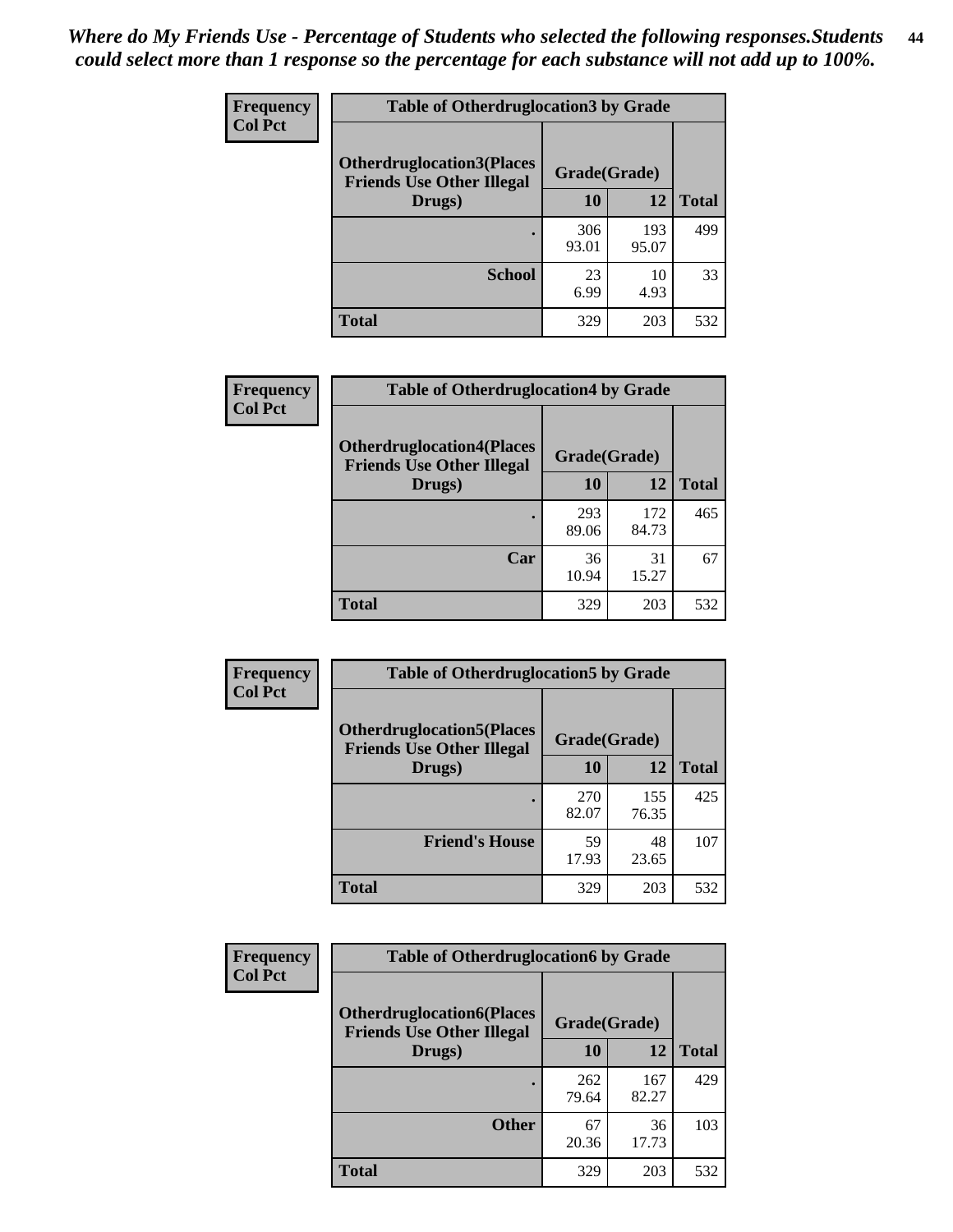| Frequency      | <b>Table of Alcoholtime1 by Grade</b>           |              |              |              |
|----------------|-------------------------------------------------|--------------|--------------|--------------|
| <b>Col Pct</b> | <b>Alcoholtime1(Times</b><br><b>Friends Use</b> | Grade(Grade) |              |              |
|                | Alcohol)                                        | 10           | <b>12</b>    | <b>Total</b> |
|                |                                                 | 183<br>55.62 | 142<br>69.95 | 325          |
|                | Do Not Use                                      | 146<br>44.38 | 61<br>30.05  | 207          |
|                | <b>Total</b>                                    | 329          | 203          | 532          |

| Frequency      | <b>Table of Alcoholtime2 by Grade</b>           |              |              |              |
|----------------|-------------------------------------------------|--------------|--------------|--------------|
| <b>Col Pct</b> | <b>Alcoholtime2(Times</b><br><b>Friends Use</b> | Grade(Grade) |              |              |
|                | Alcohol)                                        | 10           | 12           | <b>Total</b> |
|                |                                                 | 304<br>92.40 | 196<br>96.55 | 500          |
|                | <b>On Way to School</b>                         | 25<br>7.60   | 7<br>3.45    | 32           |
|                | <b>Total</b>                                    | 329          | 203          | 532          |

| Frequency<br><b>Col Pct</b> | <b>Table of Alcoholtime3 by Grade</b>                           |              |              |              |
|-----------------------------|-----------------------------------------------------------------|--------------|--------------|--------------|
|                             | <b>Alcoholtime3(Times</b><br>Grade(Grade)<br><b>Friends Use</b> |              |              |              |
|                             | Alcohol)                                                        | 10           | 12           | <b>Total</b> |
|                             |                                                                 | 310<br>94.22 | 194<br>95.57 | 504          |
|                             | <b>During School</b>                                            | 19<br>5.78   | 9<br>4.43    | 28           |
|                             | <b>Total</b>                                                    | 329          | 203          | 532          |

| <b>Frequency</b><br><b>Col Pct</b> | <b>Table of Alcoholtime4 by Grade</b> |              |              |              |  |
|------------------------------------|---------------------------------------|--------------|--------------|--------------|--|
|                                    | <b>Alcoholtime4(Times</b>             | Grade(Grade) |              |              |  |
|                                    | <b>Friends Use Alcohol)</b>           | <b>10</b>    | 12           | <b>Total</b> |  |
|                                    |                                       | 303<br>92.10 | 193<br>95.07 | 496          |  |
|                                    | <b>On Way Home From School</b>        | 26<br>7.90   | 10<br>4.93   | 36           |  |
|                                    | <b>Total</b>                          | 329          | 203          | 532          |  |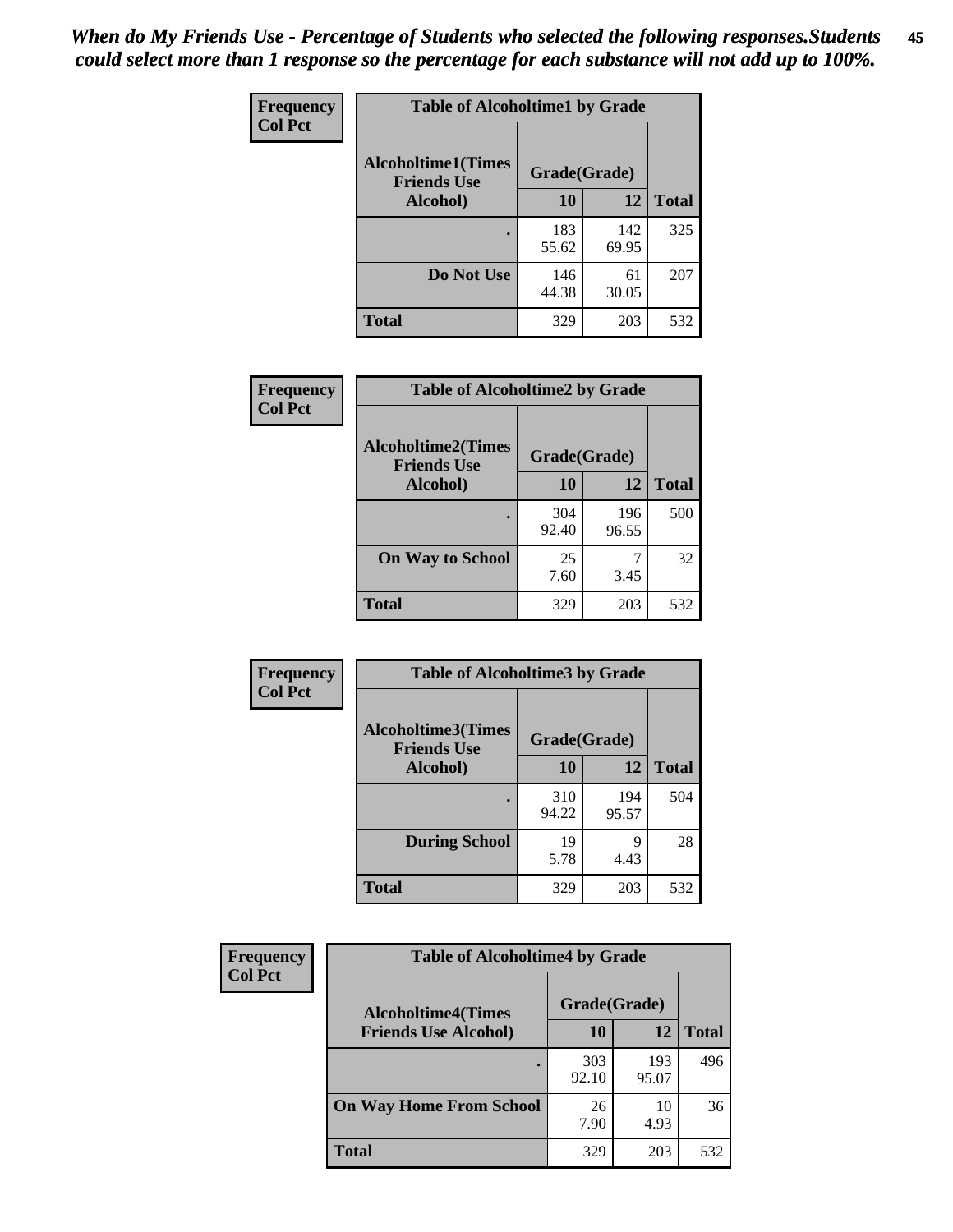*When do My Friends Use - Percentage of Students who selected the following responses.Students could select more than 1 response so the percentage for each substance will not add up to 100%.* **46**

| Frequency      | <b>Table of Alcoholtime5 by Grade</b>           |              |              |              |
|----------------|-------------------------------------------------|--------------|--------------|--------------|
| <b>Col Pct</b> | <b>Alcoholtime5(Times</b><br><b>Friends Use</b> | Grade(Grade) |              |              |
|                | Alcohol)                                        | 10           | 12           | <b>Total</b> |
|                |                                                 | 263<br>79.94 | 158<br>77.83 | 421          |
|                | Weeknights                                      | 66<br>20.06  | 45<br>22.17  | 111          |
|                | <b>Total</b>                                    | 329          | 203          | 532          |

| Frequency      | <b>Table of Alcoholtime6 by Grade</b>           |              |              |              |
|----------------|-------------------------------------------------|--------------|--------------|--------------|
| <b>Col Pct</b> | <b>Alcoholtime6(Times</b><br><b>Friends Use</b> | Grade(Grade) |              |              |
|                | Alcohol)                                        | 10           | 12           | <b>Total</b> |
|                |                                                 | 147<br>44.68 | 55<br>27.09  | 202          |
|                | Weekends                                        | 182<br>55.32 | 148<br>72.91 | 330          |
|                | <b>Total</b>                                    | 329          | 203          | 532          |

| Frequency<br><b>Col Pct</b> | <b>Table of Tobaccotime1 by Grade</b>           |              |              |              |
|-----------------------------|-------------------------------------------------|--------------|--------------|--------------|
|                             | <b>Tobaccotime1(Times</b><br><b>Friends Use</b> | Grade(Grade) |              |              |
|                             | <b>Tobacco</b> )                                | 10           | 12           | <b>Total</b> |
|                             |                                                 | 122<br>37.08 | 111<br>54.68 | 233          |
|                             | Do Not Use                                      | 207<br>62.92 | 92<br>45.32  | 299          |
|                             | <b>Total</b>                                    | 329          | 203          | 532          |

| <b>Frequency</b> | <b>Table of Tobaccotime2 by Grade</b>           |              |              |              |
|------------------|-------------------------------------------------|--------------|--------------|--------------|
| <b>Col Pct</b>   | <b>Tobaccotime2(Times</b><br><b>Friends Use</b> | Grade(Grade) |              |              |
|                  | <b>Tobacco</b> )                                | 10           | <b>12</b>    | <b>Total</b> |
|                  |                                                 | 275<br>83.59 | 144<br>70.94 | 419          |
|                  | <b>On Way to School</b>                         | 54<br>16.41  | 59<br>29.06  | 113          |
|                  | <b>Total</b>                                    | 329          | 203          | 532          |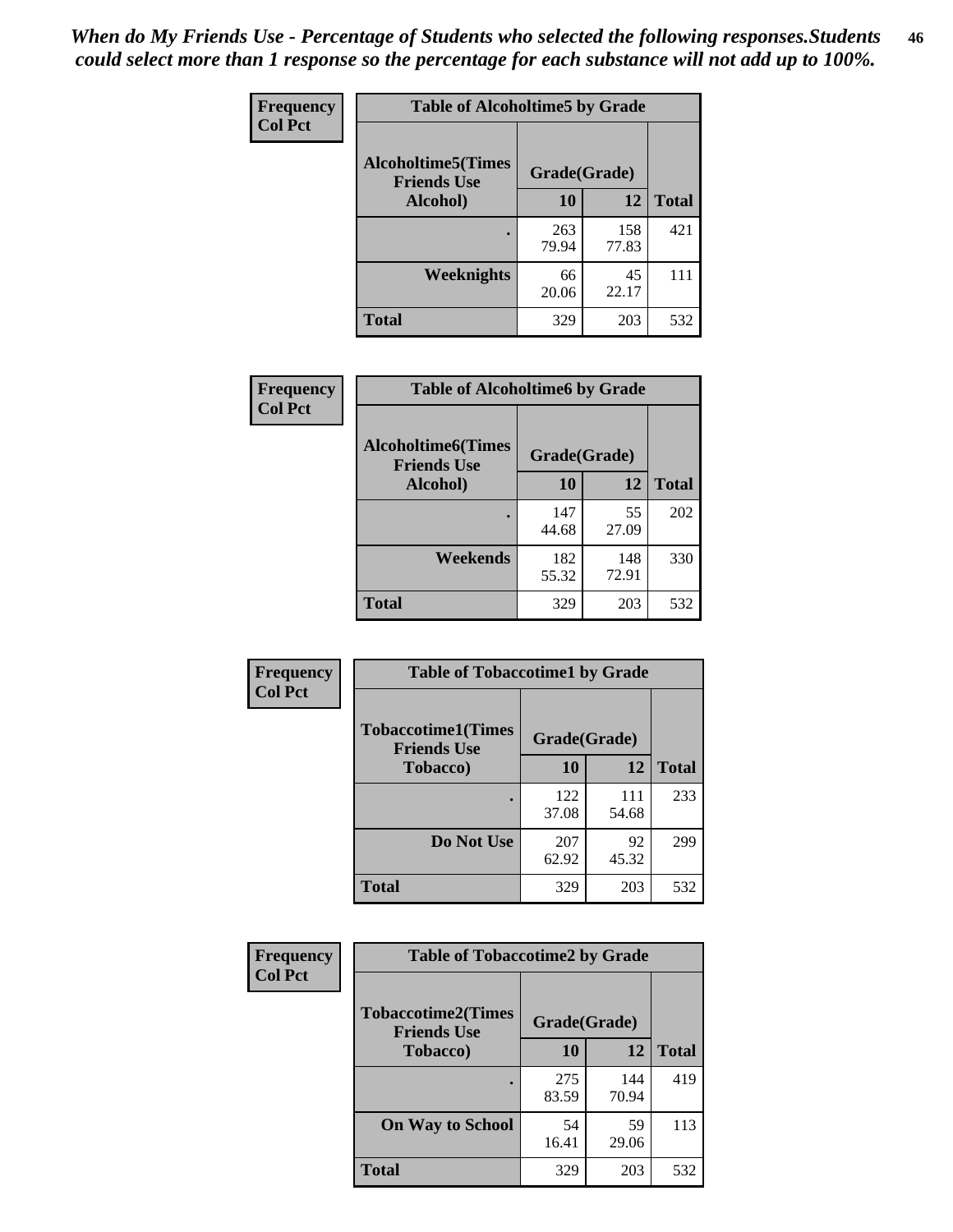*When do My Friends Use - Percentage of Students who selected the following responses.Students could select more than 1 response so the percentage for each substance will not add up to 100%.* **47**

| <b>Frequency</b> | <b>Table of Tobaccotime3 by Grade</b>           |              |              |              |  |
|------------------|-------------------------------------------------|--------------|--------------|--------------|--|
| <b>Col Pct</b>   | <b>Tobaccotime3(Times</b><br><b>Friends Use</b> |              | Grade(Grade) |              |  |
|                  | <b>Tobacco</b> )                                | 10           | 12           | <b>Total</b> |  |
|                  |                                                 | 300<br>91.19 | 185<br>91.13 | 485          |  |
|                  | <b>During School</b>                            | 29<br>8.81   | 18<br>8.87   | 47           |  |
|                  | <b>Total</b>                                    | 329          | 203          | 532          |  |

| <b>Frequency</b> | <b>Table of Tobaccotime4 by Grade</b> |              |              |              |
|------------------|---------------------------------------|--------------|--------------|--------------|
| <b>Col Pct</b>   | <b>Tobaccotime4(Times</b>             | Grade(Grade) |              |              |
|                  | <b>Friends Use Tobacco)</b>           | 10           | 12           | <b>Total</b> |
|                  |                                       | 303<br>92.10 | 193<br>95.07 | 496          |
|                  | <b>On Way Home From School</b>        | 26<br>7.90   | 10<br>4.93   | 36           |
|                  | Total                                 | 329          | 203          | 532          |

| Frequency      | <b>Table of Tobaccotime5 by Grade</b>                           |              |              |              |
|----------------|-----------------------------------------------------------------|--------------|--------------|--------------|
| <b>Col Pct</b> | <b>Tobaccotime5(Times</b><br>Grade(Grade)<br><b>Friends Use</b> |              |              |              |
|                | <b>Tobacco</b> )                                                | 10           | <b>12</b>    | <b>Total</b> |
|                |                                                                 | 247<br>75.08 | 111<br>54.68 | 358          |
|                | Weeknights                                                      | 82<br>24.92  | 92<br>45.32  | 174          |
|                | <b>Total</b>                                                    | 329          | 203          | 532          |

| <b>Frequency</b> | <b>Table of Tobaccotime6 by Grade</b>           |              |              |              |
|------------------|-------------------------------------------------|--------------|--------------|--------------|
| <b>Col Pct</b>   | <b>Tobaccotime6(Times</b><br><b>Friends Use</b> | Grade(Grade) |              |              |
|                  | <b>Tobacco</b> )                                | 10           | 12           | <b>Total</b> |
|                  |                                                 | 219<br>66.57 | 100<br>49.26 | 319          |
|                  | <b>Weekends</b>                                 | 110<br>33.43 | 103<br>50.74 | 213          |
|                  | Total                                           | 329          | 203          | 532          |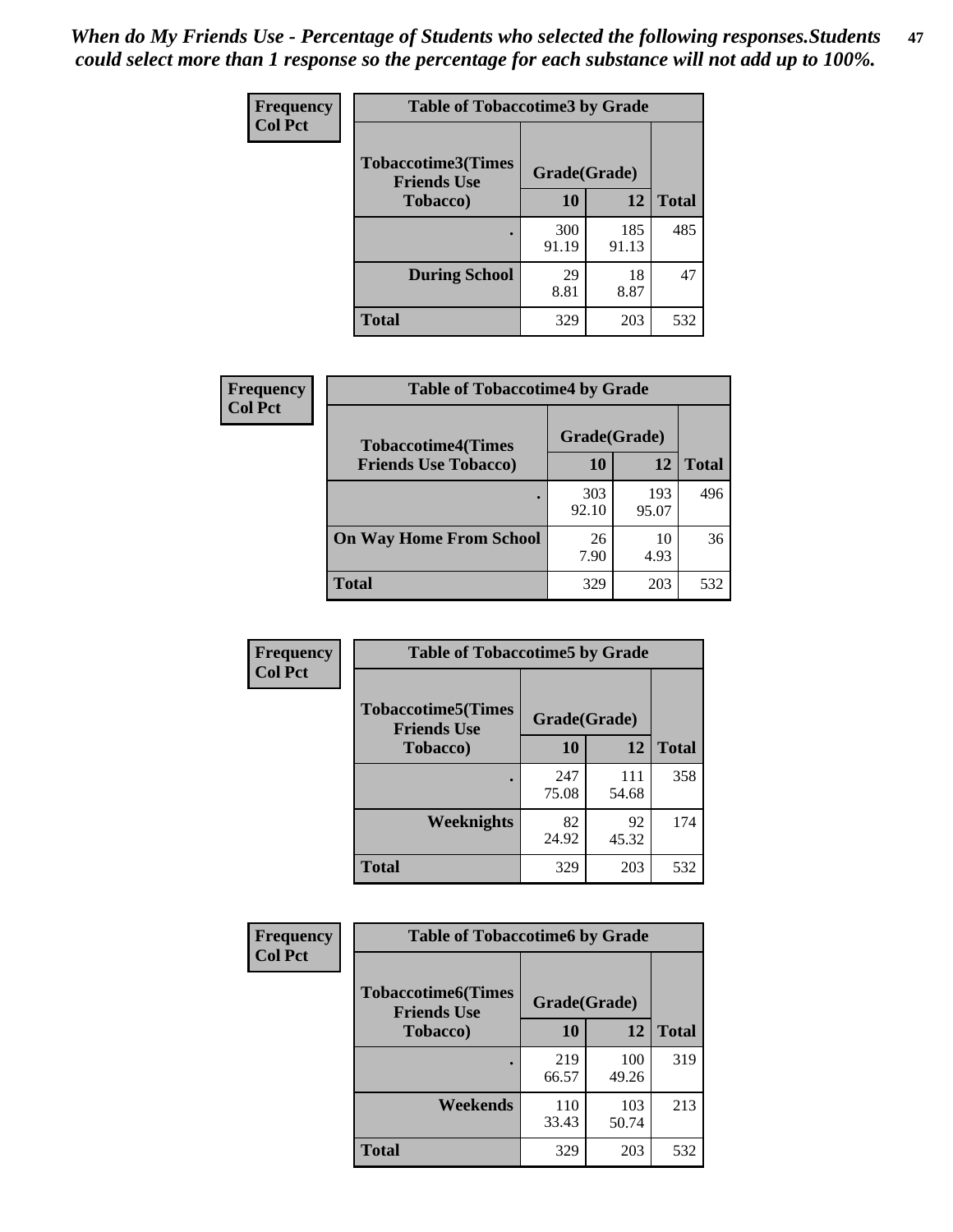| Frequency      | <b>Table of Marijuanatime1 by Grade</b>           |              |              |              |  |
|----------------|---------------------------------------------------|--------------|--------------|--------------|--|
| <b>Col Pct</b> | <b>Marijuanatime1(Times</b><br><b>Friends Use</b> | Grade(Grade) |              |              |  |
|                | Marijuana)                                        | 10           | 12           | <b>Total</b> |  |
|                |                                                   | 140<br>42.55 | 109<br>53.69 | 249          |  |
|                | Do Not Use                                        | 189<br>57.45 | 94<br>46.31  | 283          |  |
|                | <b>Total</b>                                      | 329          | 203          | 532          |  |

| <b>Frequency</b> | <b>Table of Marijuanatime2 by Grade</b>           |              |              |              |
|------------------|---------------------------------------------------|--------------|--------------|--------------|
| <b>Col Pct</b>   | <b>Marijuanatime2(Times</b><br><b>Friends Use</b> | Grade(Grade) |              |              |
|                  | Marijuana)                                        | 10           | 12           | <b>Total</b> |
|                  |                                                   | 280<br>85.11 | 171<br>84.24 | 451          |
|                  | <b>On Way to School</b>                           | 49<br>14.89  | 32<br>15.76  | 81           |
|                  | <b>Total</b>                                      | 329          | 203          | 532          |

| Frequency      | <b>Table of Marijuanatime3 by Grade</b>    |              |              |              |  |
|----------------|--------------------------------------------|--------------|--------------|--------------|--|
| <b>Col Pct</b> | Marijuanatime3(Times<br><b>Friends Use</b> | Grade(Grade) |              |              |  |
|                | Marijuana)                                 | 10           | 12           | <b>Total</b> |  |
|                |                                            | 299<br>90.88 | 189<br>93.10 | 488          |  |
|                | <b>During School</b>                       | 30<br>9.12   | 14<br>6.90   | 44           |  |
|                | <b>Total</b>                               | 329          | 203          | 532          |  |

| <b>Frequency</b><br><b>Col Pct</b> | <b>Table of Marijuanatime4 by Grade</b> |              |              |              |
|------------------------------------|-----------------------------------------|--------------|--------------|--------------|
|                                    | <b>Marijuanatime4(Times</b>             | Grade(Grade) |              |              |
|                                    | <b>Friends Use Marijuana</b> )          | 10           | 12           | <b>Total</b> |
|                                    |                                         | 277<br>84.19 | 165<br>81.28 | 442          |
|                                    | <b>On Way Home From School</b>          | 52<br>15.81  | 38<br>18.72  | 90           |
|                                    | <b>Total</b>                            | 329          | 203          | 532          |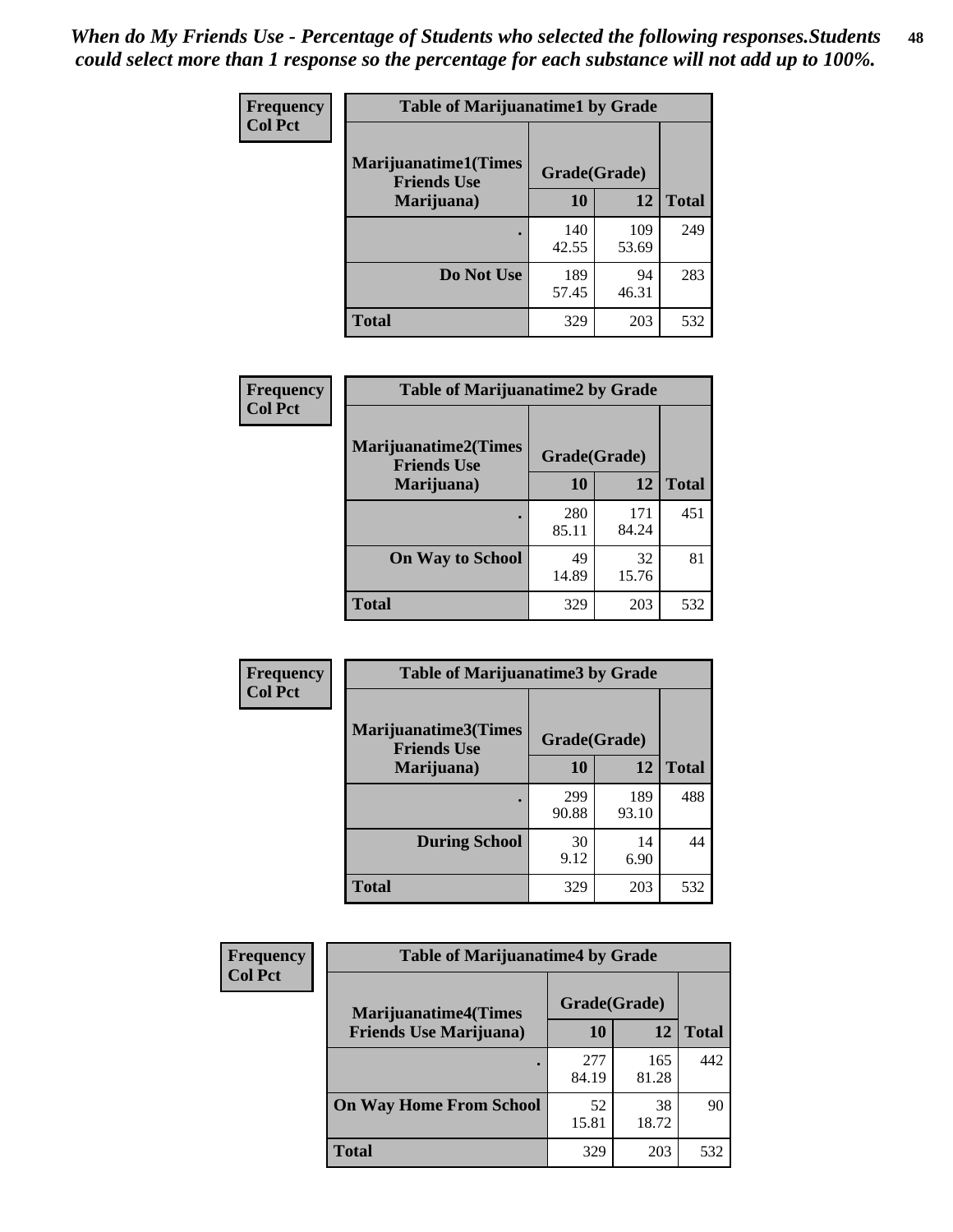| Frequency      | <b>Table of Marijuanatime5 by Grade</b>            |              |              |              |
|----------------|----------------------------------------------------|--------------|--------------|--------------|
| <b>Col Pct</b> | <b>Marijuanatime5</b> (Times<br><b>Friends Use</b> | Grade(Grade) |              |              |
|                | Marijuana)                                         | 10           | 12           | <b>Total</b> |
|                |                                                    | 246<br>74.77 | 127<br>62.56 | 373          |
|                | Weeknights                                         | 83<br>25.23  | 76<br>37.44  | 159          |
|                | <b>Total</b>                                       | 329          | 203          | 532          |

| Frequency      | <b>Table of Marijuanatime6 by Grade</b>            |              |              |              |
|----------------|----------------------------------------------------|--------------|--------------|--------------|
| <b>Col Pct</b> | <b>Marijuanatime6</b> (Times<br><b>Friends Use</b> | Grade(Grade) |              |              |
|                | Marijuana)                                         | 10           | 12           | <b>Total</b> |
|                |                                                    | 197<br>59.88 | 93<br>45.81  | 290          |
|                | Weekends                                           | 132<br>40.12 | 110<br>54.19 | 242          |
|                | <b>Total</b>                                       | 329          | 203          | 532          |

| <b>Frequency</b> | <b>Table of Otherdrugtime1 by Grade</b>                  |              |              |              |  |
|------------------|----------------------------------------------------------|--------------|--------------|--------------|--|
| <b>Col Pct</b>   | <b>Otherdrugtime1</b> (Times<br><b>Friends Use Other</b> | Grade(Grade) |              |              |  |
|                  | <b>Illegal Drugs</b> )                                   | 10           | 12           | <b>Total</b> |  |
|                  |                                                          | 80<br>24.32  | 46<br>22.66  | 126          |  |
|                  | Do Not Use                                               | 249<br>75.68 | 157<br>77.34 | 406          |  |
|                  | <b>Total</b>                                             | 329          | 203          | 532          |  |

| Frequency      | <b>Table of Otherdrugtime2 by Grade</b>                 |              |              |              |  |  |  |
|----------------|---------------------------------------------------------|--------------|--------------|--------------|--|--|--|
| <b>Col Pct</b> | <b>Otherdrugtime2(Times</b><br><b>Friends Use Other</b> | Grade(Grade) |              |              |  |  |  |
|                | <b>Illegal Drugs</b> )                                  | 10           | 12           | <b>Total</b> |  |  |  |
|                |                                                         | 306<br>93.01 | 194<br>95.57 | 500          |  |  |  |
|                | <b>On Way to School</b>                                 | 23<br>6.99   | 9<br>4.43    | 32           |  |  |  |
|                | Total                                                   | 329          | 203          | 532          |  |  |  |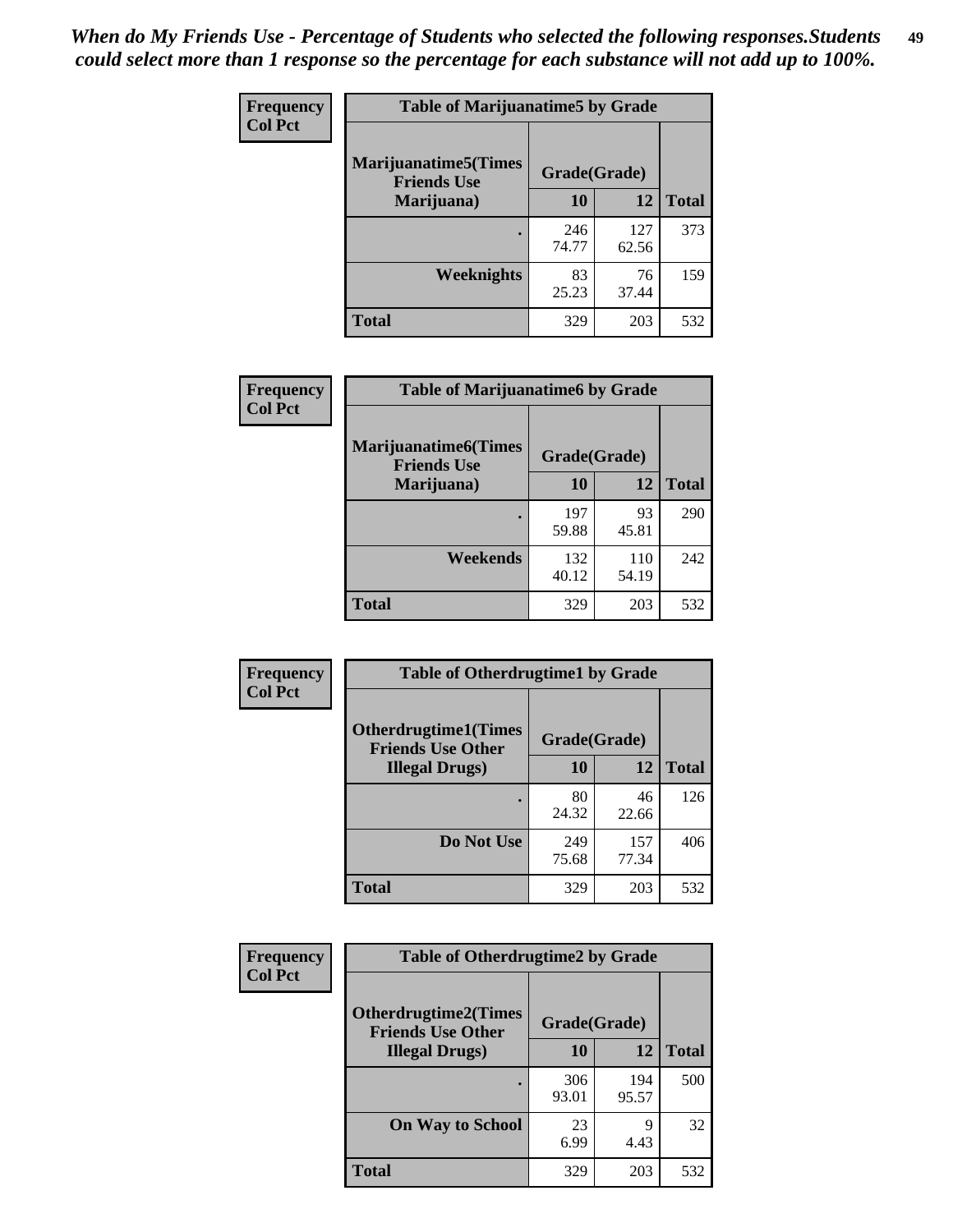| <b>Frequency</b> | <b>Table of Otherdrugtime3 by Grade</b>                 |              |              |              |  |  |
|------------------|---------------------------------------------------------|--------------|--------------|--------------|--|--|
| <b>Col Pct</b>   | <b>Otherdrugtime3(Times</b><br><b>Friends Use Other</b> | Grade(Grade) |              |              |  |  |
|                  | <b>Illegal Drugs</b> )                                  | 10           | 12           | <b>Total</b> |  |  |
|                  |                                                         | 309<br>93.92 | 195<br>96.06 | 504          |  |  |
|                  | <b>During School</b>                                    | 20<br>6.08   | 8<br>3.94    | 28           |  |  |
|                  | Total                                                   | 329          | 203          | 532          |  |  |

| <b>Frequency</b> | <b>Table of Otherdrugtime4 by Grade</b>                         |              |              |              |  |  |
|------------------|-----------------------------------------------------------------|--------------|--------------|--------------|--|--|
| <b>Col Pct</b>   | <b>Otherdrugtime4(Times</b><br><b>Friends Use Other Illegal</b> | Grade(Grade) |              |              |  |  |
|                  | Drugs)                                                          | 10           | 12           | <b>Total</b> |  |  |
|                  |                                                                 | 301<br>91.49 | 190<br>93.60 | 491          |  |  |
|                  | <b>On Way Home From School</b>                                  | 28<br>8.51   | 13<br>6.40   | 41           |  |  |
|                  | <b>Total</b>                                                    | 329          | 203          | 532          |  |  |

| <b>Frequency</b> | <b>Table of Otherdrugtime5 by Grade</b>                  |              |              |              |  |  |
|------------------|----------------------------------------------------------|--------------|--------------|--------------|--|--|
| <b>Col Pct</b>   | <b>Otherdrugtime5</b> (Times<br><b>Friends Use Other</b> | Grade(Grade) |              |              |  |  |
|                  | <b>Illegal Drugs</b> )                                   | 10           | 12           | <b>Total</b> |  |  |
|                  |                                                          | 287<br>87.23 | 171<br>84.24 | 458          |  |  |
|                  | <b>Weeknights</b>                                        | 42<br>12.77  | 32<br>15.76  | 74           |  |  |
|                  | Total                                                    | 329          | 203          | 532          |  |  |

| <b>Frequency</b><br><b>Col Pct</b> | <b>Table of Otherdrugtime6 by Grade</b>                                 |              |              |              |  |  |
|------------------------------------|-------------------------------------------------------------------------|--------------|--------------|--------------|--|--|
|                                    | <b>Otherdrugtime6(Times</b><br>Grade(Grade)<br><b>Friends Use Other</b> |              |              |              |  |  |
|                                    | <b>Illegal Drugs</b> )                                                  | 10           | 12           | <b>Total</b> |  |  |
|                                    |                                                                         | 256<br>77.81 | 151<br>74.38 | 407          |  |  |
|                                    | Weekends                                                                | 73<br>22.19  | 52<br>25.62  | 125          |  |  |
|                                    | <b>Total</b>                                                            | 329          | 203          | 532          |  |  |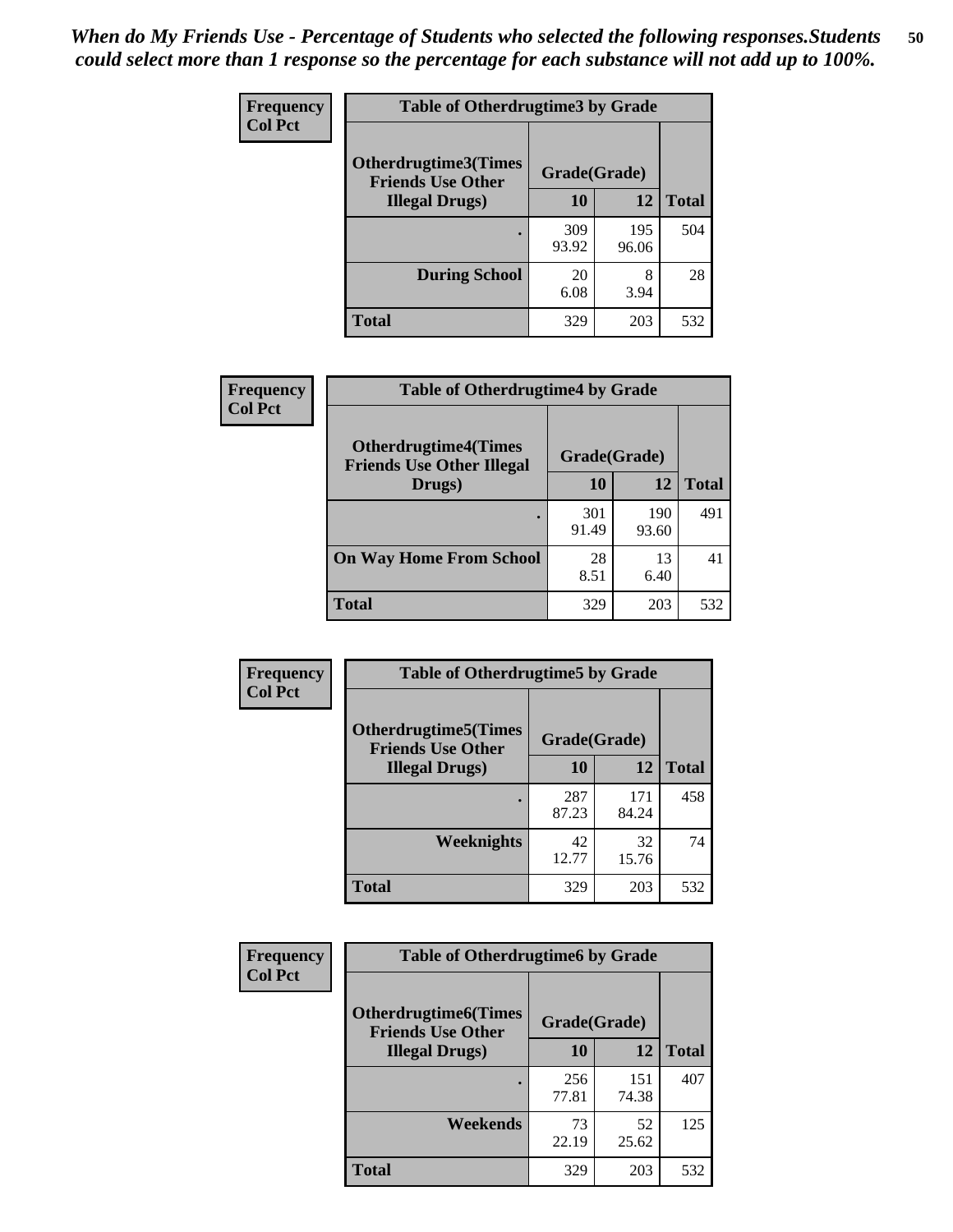| Frequency      | <b>Table of Educationalcohol by Grade</b>                                                                  |              |              |              |  |  |
|----------------|------------------------------------------------------------------------------------------------------------|--------------|--------------|--------------|--|--|
| <b>Col Pct</b> | Educationalcohol(I<br>have been taught<br>about alcohol,<br>tobacco,<br>and other drugs<br>within the last | Grade(Grade) |              |              |  |  |
|                | year at school)                                                                                            | 10           | 12           | <b>Total</b> |  |  |
|                | Yes                                                                                                        | 299<br>90.88 | 103<br>50.74 | 402          |  |  |
|                | N <sub>0</sub>                                                                                             | 30<br>9.12   | 100<br>49.26 | 130          |  |  |
|                | <b>Total</b>                                                                                               | 329          | 203          | 532          |  |  |

| Frequency      | <b>Table of Eversmoked by Grade</b> |              |              |              |  |  |  |
|----------------|-------------------------------------|--------------|--------------|--------------|--|--|--|
| <b>Col Pct</b> | Eversmoked(I<br>have smoked         | Grade(Grade) |              |              |  |  |  |
|                | a cigarette)                        | 10           | 12           | <b>Total</b> |  |  |  |
|                | Yes                                 | 101<br>30.70 | 68<br>33.50  | 169          |  |  |  |
|                | N <sub>0</sub>                      | 228<br>69.30 | 135<br>66.50 | 363          |  |  |  |
|                | <b>Total</b>                        | 329          | 203          | 532          |  |  |  |

| Frequency      | <b>Table of Drovedrinking by Grade</b>                                                                              |                    |              |              |  |  |  |
|----------------|---------------------------------------------------------------------------------------------------------------------|--------------------|--------------|--------------|--|--|--|
| <b>Col Pct</b> | Drovedrinking(In<br>the past 30 days I<br>have driven a car<br>or other vehicle<br>while I was<br>drinking alcohol) | Grade(Grade)<br>10 | 12           | <b>Total</b> |  |  |  |
|                | <b>Yes</b>                                                                                                          | 14<br>4.26         | 5<br>2.46    | 19           |  |  |  |
|                | N <sub>0</sub>                                                                                                      | 315<br>95.74       | 198<br>97.54 | 513          |  |  |  |
|                | <b>Total</b>                                                                                                        | 329                | 203          | 532          |  |  |  |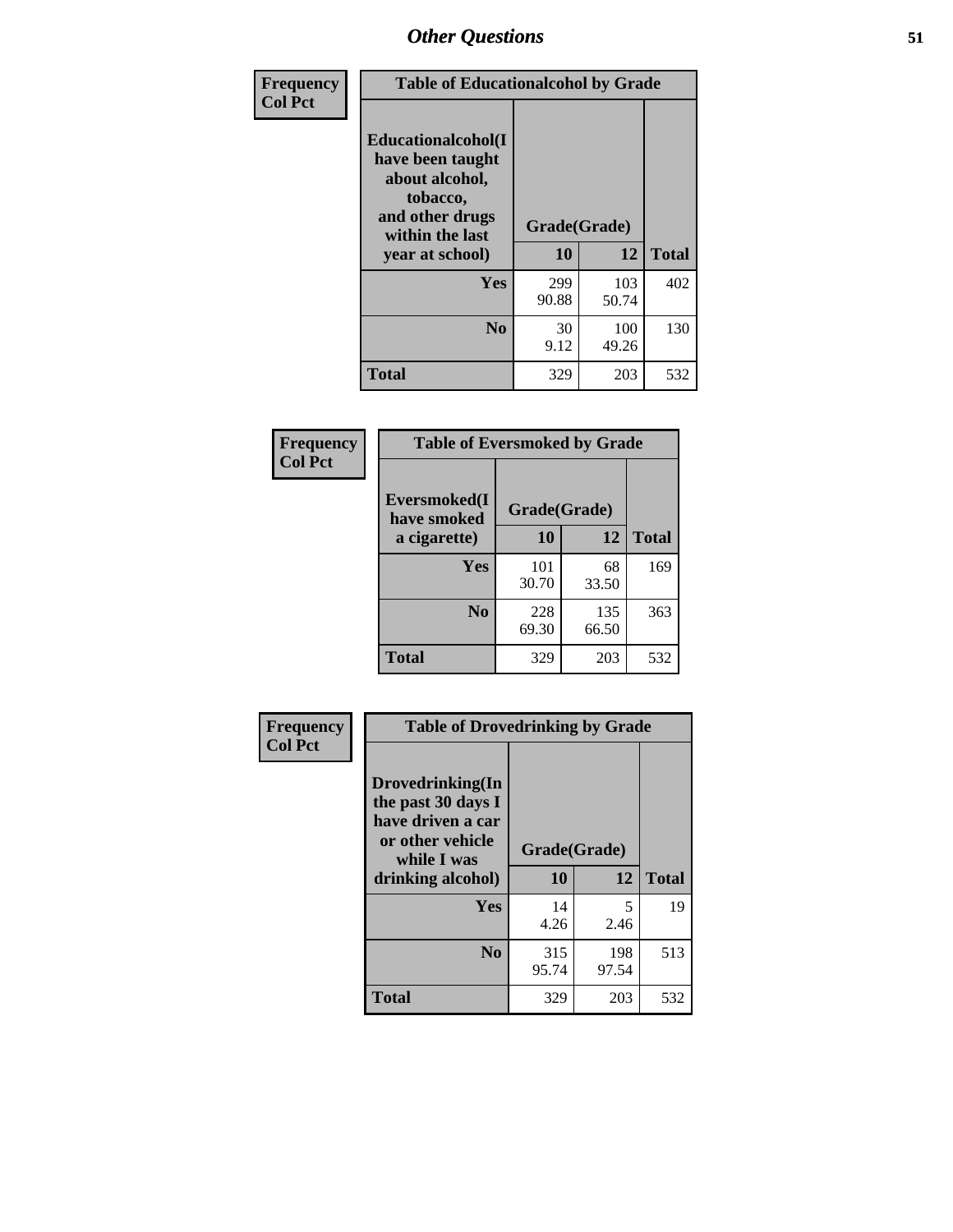| Frequency<br><b>Col Pct</b> | <b>Table of Rodedrinking by Grade</b>                                                                      |              |              |              |  |  |  |
|-----------------------------|------------------------------------------------------------------------------------------------------------|--------------|--------------|--------------|--|--|--|
|                             | Rodedrinking(In<br>the past 30 days<br>I have ridden in<br>a car with a<br>driver who had<br>been drinking |              | Grade(Grade) |              |  |  |  |
|                             | alcohol)                                                                                                   | 10           | 12           | <b>Total</b> |  |  |  |
|                             | <b>Yes</b>                                                                                                 | 35<br>10.64  | 21<br>10.34  | 56           |  |  |  |
|                             | N <sub>0</sub>                                                                                             | 294<br>89.36 | 182<br>89.66 | 476          |  |  |  |
|                             | <b>Total</b>                                                                                               | 329          | 203          | 532          |  |  |  |

#### **Frequency Col Pct**

| <b>Table of Drugsschool by Grade</b>                                                                                      |              |              |              |  |  |  |
|---------------------------------------------------------------------------------------------------------------------------|--------------|--------------|--------------|--|--|--|
| <b>Drugsschool</b> (During<br>the past 12 months,<br>I have been offered,<br>sold,<br>or given illegal<br>drugs on school | Grade(Grade) |              |              |  |  |  |
| property)                                                                                                                 | 10           | 12           | <b>Total</b> |  |  |  |
| Yes                                                                                                                       | 72<br>21.88  | 36<br>17.73  | 108          |  |  |  |
| N <sub>0</sub>                                                                                                            | 257<br>78.12 | 167<br>82.27 | 42.4         |  |  |  |
| <b>Total</b>                                                                                                              | 329          | 203          | 532          |  |  |  |

| Frequency      | <b>Table of Helpbullied by Grade</b>                 |              |             |              |  |  |  |
|----------------|------------------------------------------------------|--------------|-------------|--------------|--|--|--|
| <b>Col Pct</b> | $Helpb$ ullied $(I$<br>would help<br>someone who was | Grade(Grade) |             |              |  |  |  |
|                | being bullied)                                       | 10           | 12          | <b>Total</b> |  |  |  |
|                | <b>Strongly Agree</b>                                | 135<br>41.03 | 91<br>44.83 | 226          |  |  |  |
|                | <b>Somewhat Agree</b>                                | 153<br>46.50 | 98<br>48.28 | 251          |  |  |  |
|                | <b>Somewhat Disagree</b>                             | 26<br>7.90   | 11<br>5.42  | 37           |  |  |  |
|                | <b>Strongly Disagree</b>                             | 15<br>4.56   | 3<br>1.48   | 18           |  |  |  |
|                | <b>Total</b>                                         | 329          | 203         | 532          |  |  |  |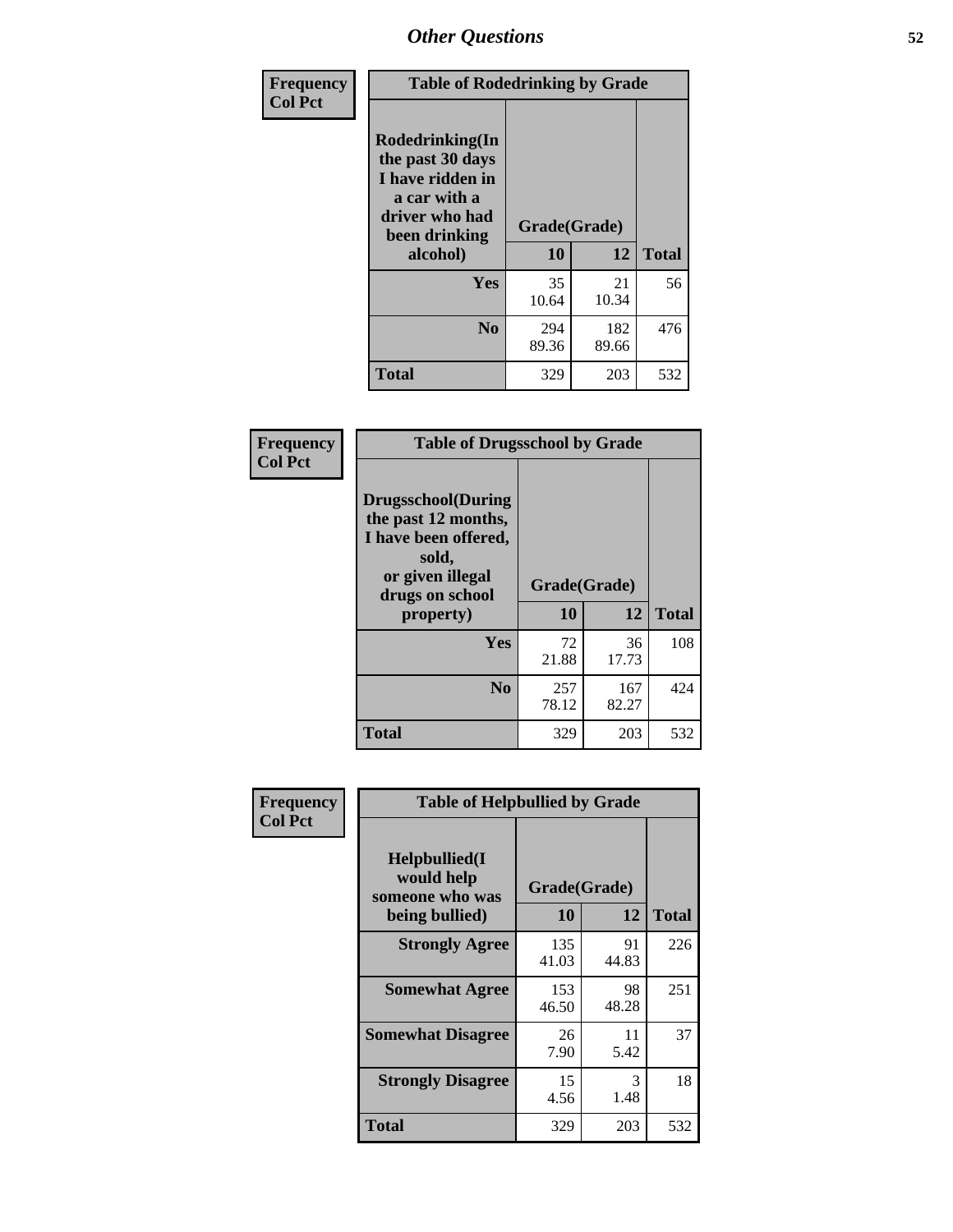| <b>Frequency</b><br><b>Row Pct</b> |                     | <b>Table of Grade by Bingedrinking</b><br>Bingedrinking(I have drunk five or more<br>drinks of alcohol at one sitting during the<br>last 30 days) |                                |                              |                   |                               |                               |                          |              |
|------------------------------------|---------------------|---------------------------------------------------------------------------------------------------------------------------------------------------|--------------------------------|------------------------------|-------------------|-------------------------------|-------------------------------|--------------------------|--------------|
|                                    | <b>Grade(Grade)</b> | $\mathbf{0}$<br><b>Days</b>                                                                                                                       | 1 or<br>$\overline{2}$<br>days | 3 <sub>to</sub><br>5<br>days | 6 to<br>9<br>days | <b>10</b><br>to<br>19<br>days | <b>20</b><br>to<br>29<br>days | All<br><b>30</b><br>days | <b>Total</b> |
|                                    | 10                  | 290<br>88.15                                                                                                                                      | 14<br>4.26                     | $\overline{4}$<br>1.22       | 2<br>0.61         | 6<br>1.82                     | 11<br>3.34                    | $\mathfrak{D}$<br>0.61   | 329          |
|                                    | 12                  | 171<br>84.24                                                                                                                                      | 10<br>4.93                     | 12<br>5.91                   | 4<br>1.97         | 4<br>1.97                     | $\mathcal{D}$<br>0.99         | $\Omega$<br>0.00         | 203          |
|                                    | <b>Total</b>        | 461                                                                                                                                               | 24                             | 16                           | 6                 | 10                            | 13                            | 2                        | 532          |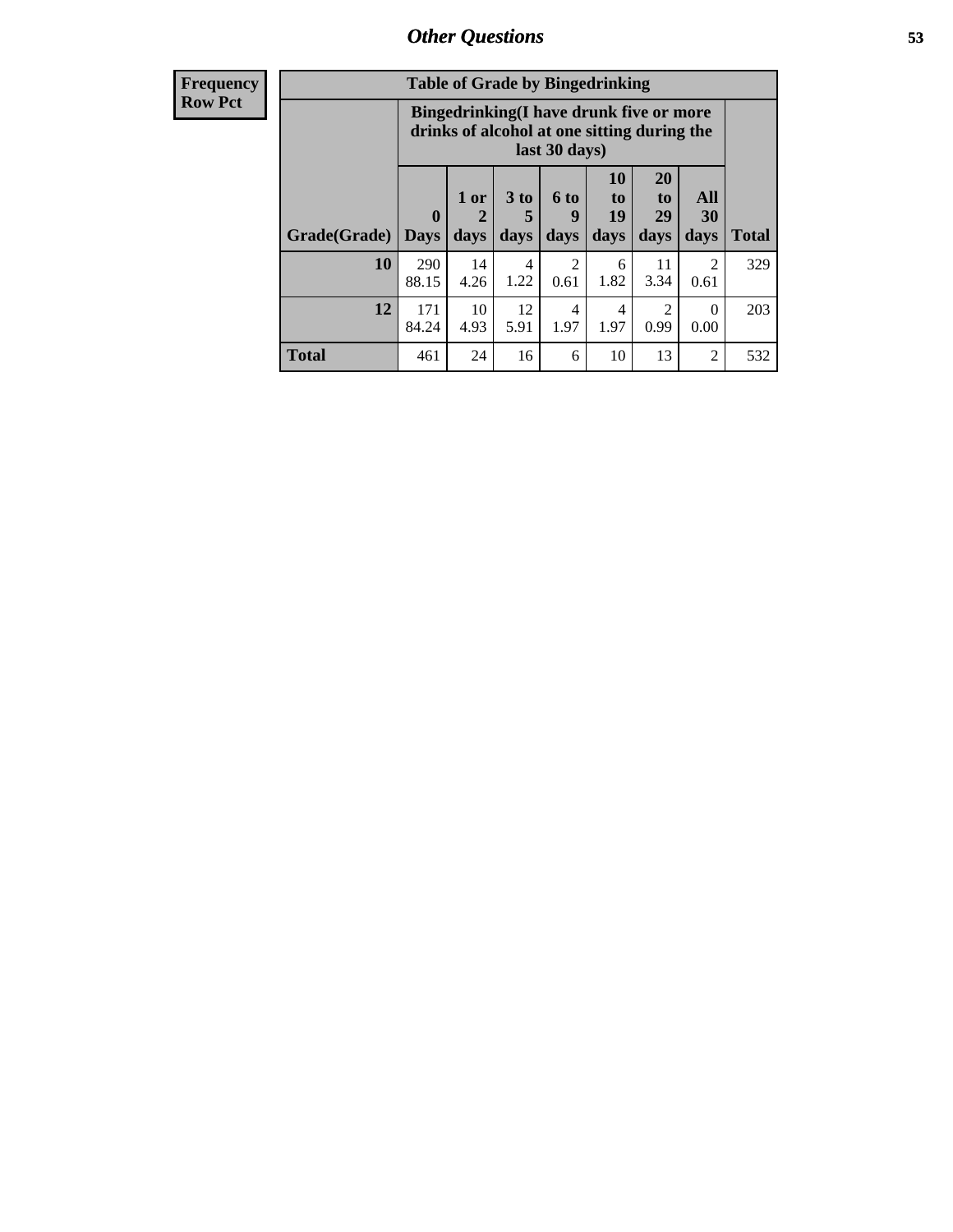#### *Nutrition* **54**

| <b>Frequency</b><br>Row Pct |
|-----------------------------|
|                             |

| <b>Table of Grade by Dairy</b> |                          |                                                                 |                                    |                                    |              |  |  |  |
|--------------------------------|--------------------------|-----------------------------------------------------------------|------------------------------------|------------------------------------|--------------|--|--|--|
|                                |                          | Dairy (I eat at least 3 servings of dairy<br>products each day) |                                    |                                    |              |  |  |  |
| Grade(Grade)                   | <b>Strongly</b><br>Agree | <b>Somewhat</b><br>Agree                                        | <b>Somewhat</b><br><b>Disagree</b> | <b>Strongly</b><br><b>Disagree</b> | <b>Total</b> |  |  |  |
| 10                             | 104<br>31.61             | 142<br>43.16                                                    | 46<br>13.98                        | 37<br>11.25                        | 329          |  |  |  |
| 12                             | 61<br>30.05              | 86<br>42.36                                                     | 38<br>18.72                        | 18<br>8.87                         | 203          |  |  |  |
| <b>Total</b>                   | 165                      | 228                                                             | 84                                 | 55                                 | 532          |  |  |  |

| <b>Frequency</b> |  |
|------------------|--|
| <b>Row Pct</b>   |  |

| <b>Table of Grade by Fruitveg</b> |                          |                                                                          |                               |                                    |              |  |  |  |
|-----------------------------------|--------------------------|--------------------------------------------------------------------------|-------------------------------|------------------------------------|--------------|--|--|--|
|                                   |                          | Fruitveg(I eat at least 5 servings of fruits<br>and vegetables each day) |                               |                                    |              |  |  |  |
| Grade(Grade)                      | <b>Strongly</b><br>Agree | Agree                                                                    | Somewhat Somewhat<br>Disagree | <b>Strongly</b><br><b>Disagree</b> | <b>Total</b> |  |  |  |
| 10                                | 42<br>12.77              | 116<br>35.26                                                             | 102<br>31.00                  | 69<br>20.97                        | 329          |  |  |  |
| 12                                | 25<br>12.32              | 80<br>39.41                                                              | 70<br>34.48                   | 28<br>13.79                        | 203          |  |  |  |
| <b>Total</b>                      | 67                       | 196                                                                      | 172                           | 97                                 | 532          |  |  |  |

| <b>Frequency</b> |
|------------------|
| <b>Row Pct</b>   |

| <b>Table of Grade by Cafeteriahealthy</b> |              |                          |                                                                       |                             |                                    |              |  |  |  |  |
|-------------------------------------------|--------------|--------------------------|-----------------------------------------------------------------------|-----------------------------|------------------------------------|--------------|--|--|--|--|
|                                           |              |                          | Cafeteriahealthy (School meals in my<br>school cafeteria are healthy) |                             |                                    |              |  |  |  |  |
|                                           | Grade(Grade) | <b>Strongly</b><br>Agree | Somewhat  <br>Agree                                                   | <b>Somewhat</b><br>Disagree | <b>Strongly</b><br><b>Disagree</b> | <b>Total</b> |  |  |  |  |
|                                           | 10           | 45<br>13.68              | 155<br>47.11                                                          | 71<br>21.58                 | 58<br>17.63                        | 329          |  |  |  |  |
|                                           | 12           | 23<br>11.33              | 98<br>48.28                                                           | 52<br>25.62                 | 30<br>14.78                        | 203          |  |  |  |  |
|                                           | <b>Total</b> | 68                       | 253                                                                   | 123                         | 88                                 | 532          |  |  |  |  |

**Frequency Row Pct**

| <b>Table of Grade by Cafeterianutrition</b> |              |                          |                                                                                           |                      |                                    |              |  |  |  |
|---------------------------------------------|--------------|--------------------------|-------------------------------------------------------------------------------------------|----------------------|------------------------------------|--------------|--|--|--|
|                                             |              |                          | <b>Cafeterianutrition</b> (Facts about nutrition<br>are available in my school cafeteria) |                      |                                    |              |  |  |  |
|                                             | Grade(Grade) | <b>Strongly</b><br>Agree | Somewhat  <br>Agree                                                                       | Somewhat<br>Disagree | <b>Strongly</b><br><b>Disagree</b> | <b>Total</b> |  |  |  |
|                                             | 10           | 94<br>28.57              | 138<br>41.95                                                                              | 47<br>14.29          | 50<br>15.20                        | 329          |  |  |  |
|                                             | 12           | 68<br>33.50              | 92<br>45.32                                                                               | 29<br>14.29          | 14<br>6.90                         | 203          |  |  |  |
|                                             | <b>Total</b> | 162                      | 230                                                                                       | 76                   | 64                                 | 532          |  |  |  |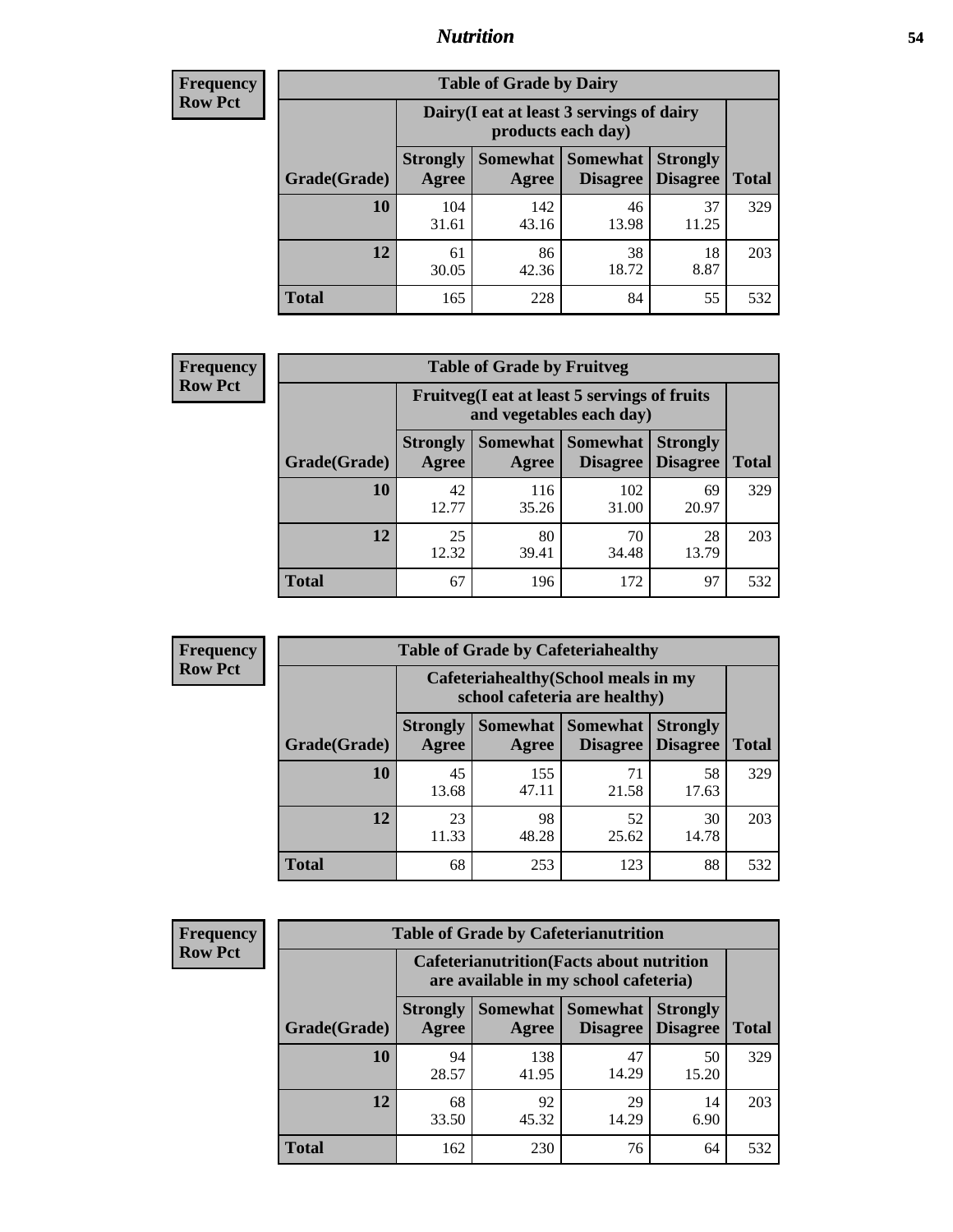### *Nutrition* **55**

| <b>Frequency</b> |
|------------------|
| <b>Row Pct</b>   |

| <b>Table of Grade by Schoollunch</b> |                                                                                                                                      |                                                                 |            |             |     |  |  |  |
|--------------------------------------|--------------------------------------------------------------------------------------------------------------------------------------|-----------------------------------------------------------------|------------|-------------|-----|--|--|--|
|                                      |                                                                                                                                      | Schoollunch(I eat school lunch three or<br>more times per week) |            |             |     |  |  |  |
| Grade(Grade)                         | Somewhat  <br><b>Somewhat</b><br><b>Strongly</b><br><b>Strongly</b><br><b>Disagree</b><br>Disagree<br>Agree<br><b>Total</b><br>Agree |                                                                 |            |             |     |  |  |  |
| 10                                   | 200<br>60.79                                                                                                                         | 63<br>19.15                                                     | 18<br>5.47 | 48<br>14.59 | 329 |  |  |  |
| 12                                   | 100<br>49.26                                                                                                                         | 38<br>18.72                                                     | 16<br>7.88 | 49<br>24.14 | 203 |  |  |  |
| <b>Total</b>                         | 300                                                                                                                                  | 101                                                             | 34         | 97          | 532 |  |  |  |

| <b>Frequency</b> |
|------------------|
| <b>Row Pct</b>   |

| <b>Table of Grade by Foodchoices</b>                                |                          |              |                                 |                                    |              |  |  |
|---------------------------------------------------------------------|--------------------------|--------------|---------------------------------|------------------------------------|--------------|--|--|
| Foodchoices (I make healthy food choices in<br>my school cafeteria) |                          |              |                                 |                                    |              |  |  |
| Grade(Grade)                                                        | <b>Strongly</b><br>Agree | Agree        | Somewhat   Somewhat<br>Disagree | <b>Strongly</b><br><b>Disagree</b> | <b>Total</b> |  |  |
| 10                                                                  | 60<br>18.24              | 160<br>48.63 | 60<br>18.24                     | 49<br>14.89                        | 329          |  |  |
| 12                                                                  | 43<br>21.18              | 94<br>46.31  | 37<br>18.23                     | 29<br>14.29                        | 203          |  |  |
| <b>Total</b>                                                        | 103                      | 254          | 97                              | 78                                 | 532          |  |  |

| <b>Frequency</b> | <b>Table of Grade by Wholewheat</b> |                                                                                                             |              |                                        |                                    |              |  |
|------------------|-------------------------------------|-------------------------------------------------------------------------------------------------------------|--------------|----------------------------------------|------------------------------------|--------------|--|
| <b>Row Pct</b>   |                                     | Wholewheat (There are whole wheat and<br>multigrain breads and cereals available in<br>my school cafeteria) |              |                                        |                                    |              |  |
|                  | Grade(Grade)                        | <b>Strongly</b><br>Agree                                                                                    | Agree        | Somewhat   Somewhat<br><b>Disagree</b> | <b>Strongly</b><br><b>Disagree</b> | <b>Total</b> |  |
|                  | 10                                  | 96<br>29.18                                                                                                 | 135<br>41.03 | 48<br>14.59                            | 50<br>15.20                        | 329          |  |
|                  | 12                                  | 68<br>33.50                                                                                                 | 96<br>47.29  | 22<br>10.84                            | 17<br>8.37                         | 203          |  |
|                  | <b>Total</b>                        | 164                                                                                                         | 231          | 70                                     | 67                                 | 532          |  |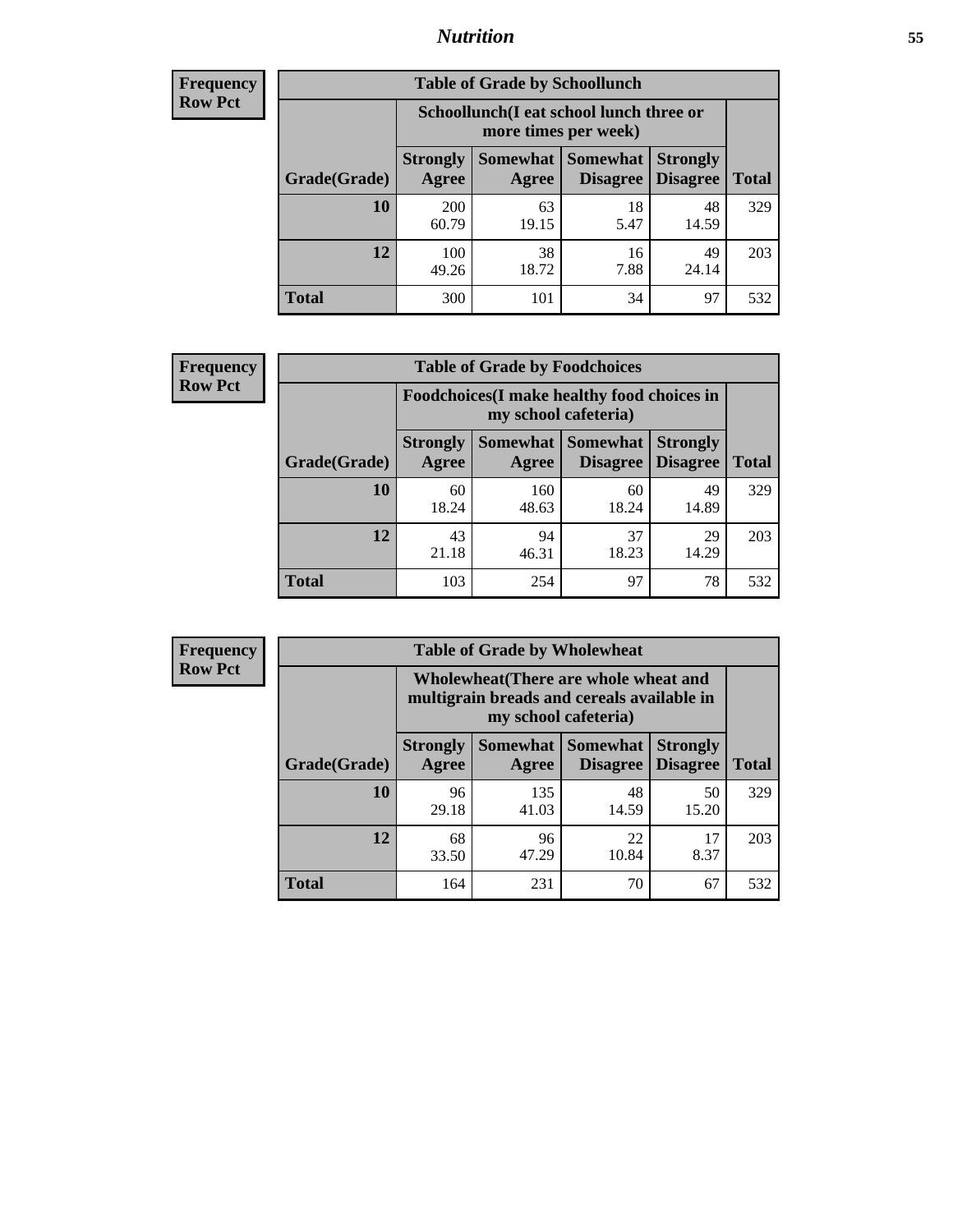### *Nutrition* **56**

**Frequency Row Pct**

| <b>Table of Grade by Healthyvending</b> |                                                                                                                                               |                          |                                    |                                    |              |  |
|-----------------------------------------|-----------------------------------------------------------------------------------------------------------------------------------------------|--------------------------|------------------------------------|------------------------------------|--------------|--|
|                                         | Healthyvending (If only healthy snacks and<br>beverages were available in the vending<br>machines during the school day,<br>I would buy them) |                          |                                    |                                    |              |  |
| Grade(Grade)                            | <b>Strongly</b><br>Agree                                                                                                                      | <b>Somewhat</b><br>Agree | <b>Somewhat</b><br><b>Disagree</b> | <b>Strongly</b><br><b>Disagree</b> | <b>Total</b> |  |
| 10                                      | 51<br>15.50                                                                                                                                   | 95<br>28.88              | 66<br>20.06                        | 117<br>35.56                       | 329          |  |
| 12                                      | 42<br>20.69                                                                                                                                   | 65<br>32.02              | 42<br>20.69                        | 54<br>26.60                        | 203          |  |
| <b>Total</b>                            | 93                                                                                                                                            | 160                      | 108                                | 171                                | 532          |  |

**Frequency Row Pct**

| <b>Table of Grade by Schoolbreakfast</b> |                                                                                                                                         |                     |                                    |                                    |              |  |
|------------------------------------------|-----------------------------------------------------------------------------------------------------------------------------------------|---------------------|------------------------------------|------------------------------------|--------------|--|
|                                          | Schoolbreakfast (If breakfast were<br>available at school,<br>but outside the cafeteria,<br>I would eat breakfast at school more often) |                     |                                    |                                    |              |  |
| Grade(Grade)                             | <b>Strongly</b><br>Agree                                                                                                                | Somewhat  <br>Agree | <b>Somewhat</b><br><b>Disagree</b> | <b>Strongly</b><br><b>Disagree</b> | <b>Total</b> |  |
| 10                                       | 106<br>32.22                                                                                                                            | 110<br>33.43        | 54<br>16.41                        | 59<br>17.93                        | 329          |  |
| 12                                       | 32<br>76<br>70<br>25<br>34.48<br>12.32<br>37.44<br>15.76                                                                                |                     |                                    |                                    |              |  |
| <b>Total</b>                             | 176                                                                                                                                     | 186                 | 86                                 | 84                                 | 532          |  |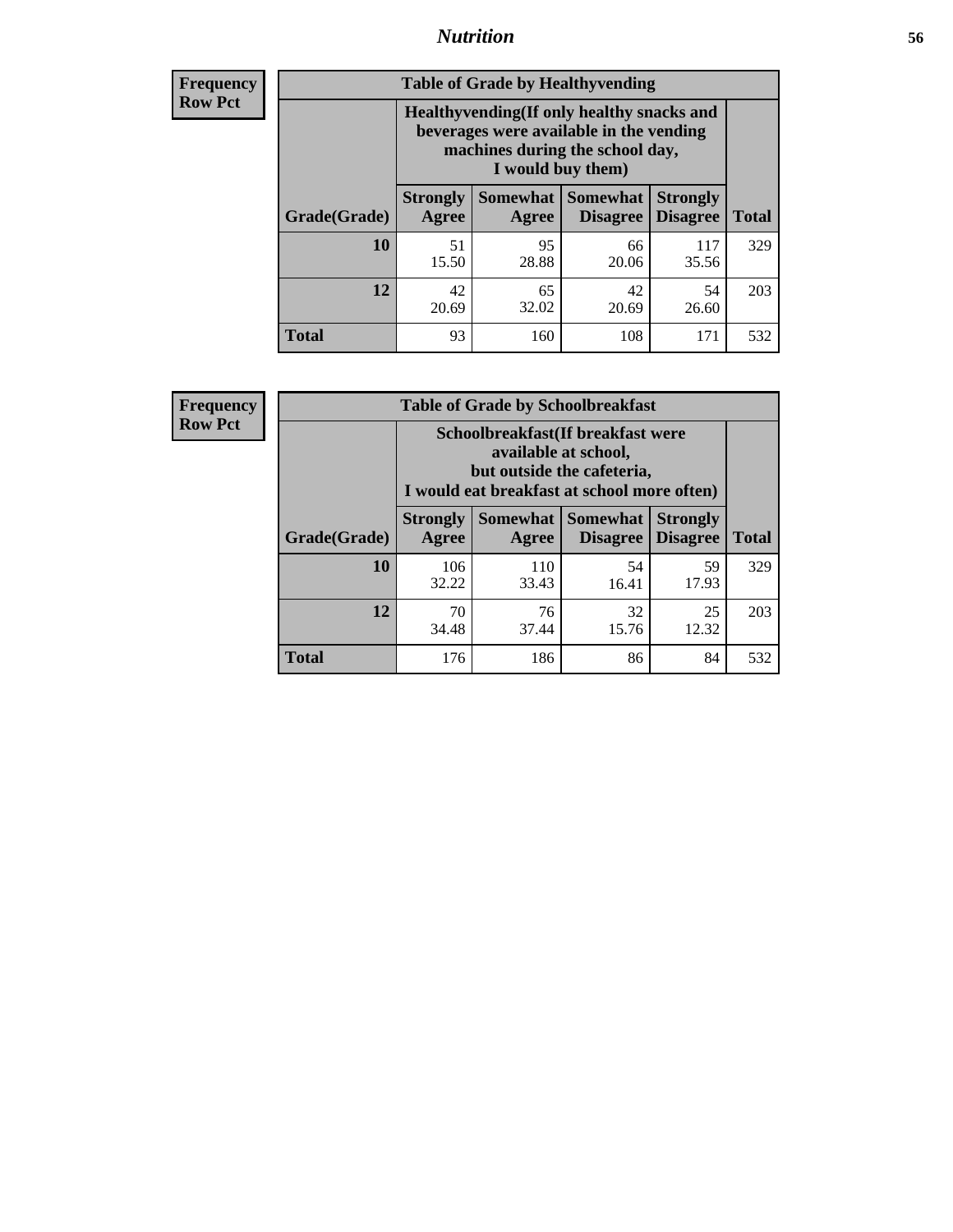| Frequency<br><b>Col Pct</b> | <b>Table of Educationaids by Grade</b>                                                                    |                    |             |              |
|-----------------------------|-----------------------------------------------------------------------------------------------------------|--------------------|-------------|--------------|
|                             | <b>Educationaids</b> (I<br>have been<br>taught about<br><b>HIV/AIDS</b> at<br>school in the<br>past year) | Grade(Grade)<br>10 | 12          | <b>Total</b> |
|                             | Yes                                                                                                       | 303                | 104         | 407          |
|                             |                                                                                                           | 92.10              | 51.23       |              |
|                             | N <sub>0</sub>                                                                                            | 26<br>7.90         | 99<br>48.77 | 125          |
|                             | <b>Total</b>                                                                                              | 329                | 203         | 532          |

| Frequency<br><b>Col Pct</b> | <b>Table of Educationcharacter by Grade</b>                 |              |              |              |  |
|-----------------------------|-------------------------------------------------------------|--------------|--------------|--------------|--|
|                             | Educationcharacter(I<br>have been taught<br>about character |              |              |              |  |
|                             | education in the past                                       | Grade(Grade) |              |              |  |
|                             | year at school)                                             | 10           | 12           | <b>Total</b> |  |
|                             | <b>Yes</b>                                                  | 272<br>82.67 | 126<br>62.07 | 398          |  |
|                             | N <sub>0</sub>                                              | 57<br>17.33  | 77<br>37.93  | 134          |  |
|                             | <b>Total</b>                                                | 329          | 203          | 532          |  |

| Frequency      | <b>Table of Gradcoach1 by Grade</b>              |              |              |              |
|----------------|--------------------------------------------------|--------------|--------------|--------------|
| <b>Col Pct</b> | Gradcoach1(I<br>know who my<br><b>Graduation</b> | Grade(Grade) |              |              |
|                | Coach is)                                        | 10           | 12           | <b>Total</b> |
|                | <b>Yes</b>                                       | 41<br>12.46  | 90<br>44.33  | 131          |
|                | N <sub>0</sub>                                   | 288<br>87.54 | 113<br>55.67 | 401          |
|                | <b>Total</b>                                     | 329          | 203          | 532          |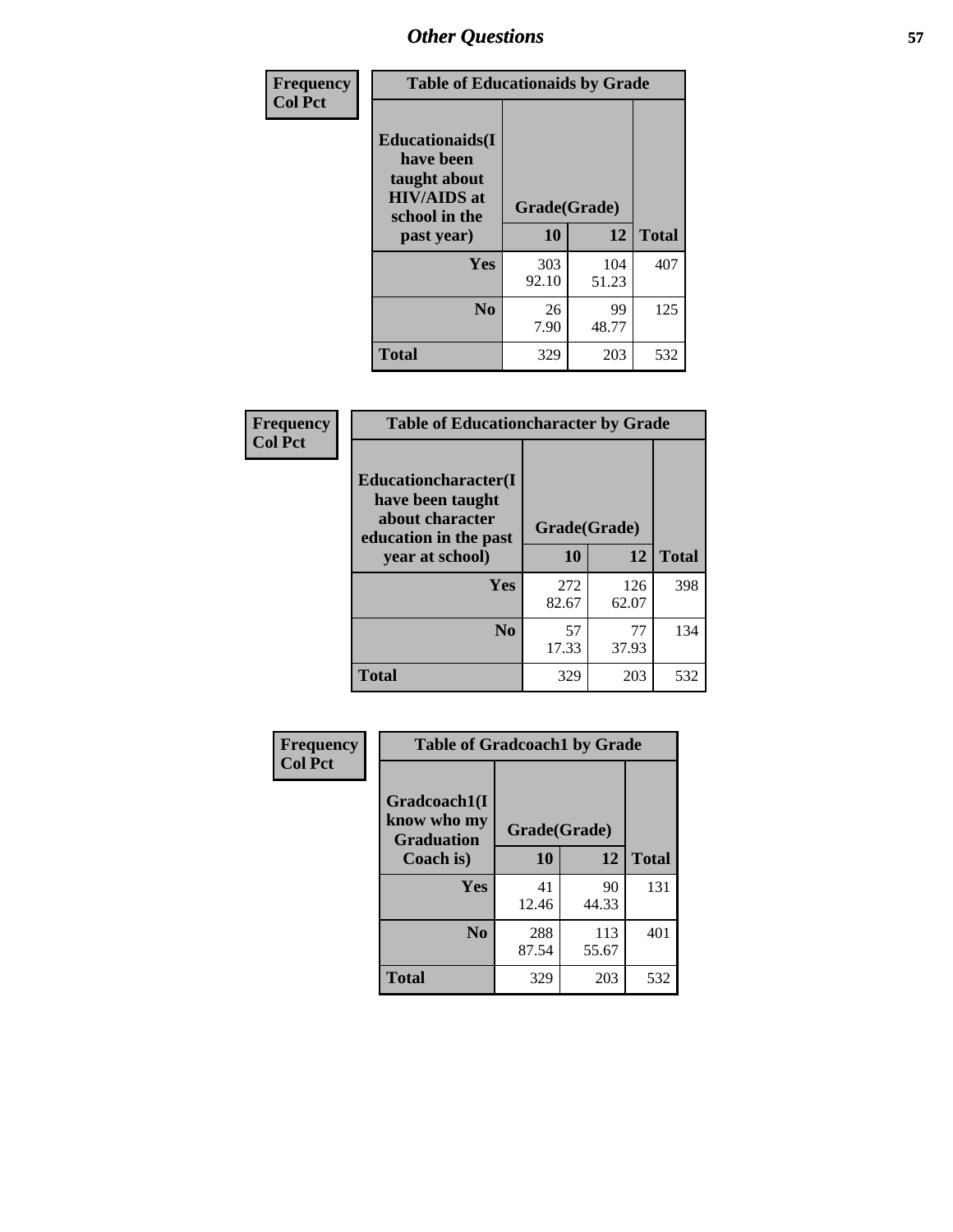| Frequency      | <b>Table of Gradcoach2 by Grade</b> |              |              |              |
|----------------|-------------------------------------|--------------|--------------|--------------|
| <b>Col Pct</b> |                                     |              |              |              |
|                | Gradcoach2(I<br>have                |              |              |              |
|                | contacted my<br><b>Graduation</b>   | Grade(Grade) |              |              |
|                | Coach)                              | 10           | 12           | <b>Total</b> |
|                | Yes                                 | 16<br>4.86   | 60<br>29.56  | 76           |
|                | N <sub>0</sub>                      | 313<br>95.14 | 143<br>70.44 | 456          |
|                | <b>Total</b>                        | 329          | 203          | 532          |

| Frequency<br><b>Col Pct</b> | <b>Table of Gradcoach3 by Grade</b>                                         |              |              |              |
|-----------------------------|-----------------------------------------------------------------------------|--------------|--------------|--------------|
|                             | Gradcoach3(I<br>have received<br>assistance<br>from my<br><b>Graduation</b> | Grade(Grade) |              |              |
|                             | Coach)                                                                      | 10           | 12           | <b>Total</b> |
|                             | <b>Yes</b>                                                                  | 17           | 50           | 67           |
|                             |                                                                             | 5.17         | 24.63        |              |
|                             | N <sub>0</sub>                                                              | 85           | 37           | 122          |
|                             |                                                                             | 25.84        | 18.23        |              |
|                             | Don't know                                                                  | 227<br>69.00 | 116<br>57.14 | 343          |
|                             | <b>Total</b>                                                                | 329          | 203          | 532          |

| Frequency      | <b>Table of Selfharm by Grade</b>                                                                                               |                    |              |              |
|----------------|---------------------------------------------------------------------------------------------------------------------------------|--------------------|--------------|--------------|
| <b>Col Pct</b> | <b>Selfharm</b> (During<br>the past 12<br>months,<br>I harmed myself<br>on purpose<br><b>Suicideconsider</b><br>During the past |                    |              |              |
|                | 12 months,<br>I seriously<br>considered<br>suicide)                                                                             | Grade(Grade)<br>10 | 12           | <b>Total</b> |
|                |                                                                                                                                 |                    |              |              |
|                | <b>Yes</b>                                                                                                                      | 36<br>10.94        | 23<br>11.33  | 59           |
|                | N <sub>0</sub>                                                                                                                  | 293<br>89.06       | 180<br>88.67 | 473          |
|                | <b>Total</b>                                                                                                                    | 329                | 203          | 532          |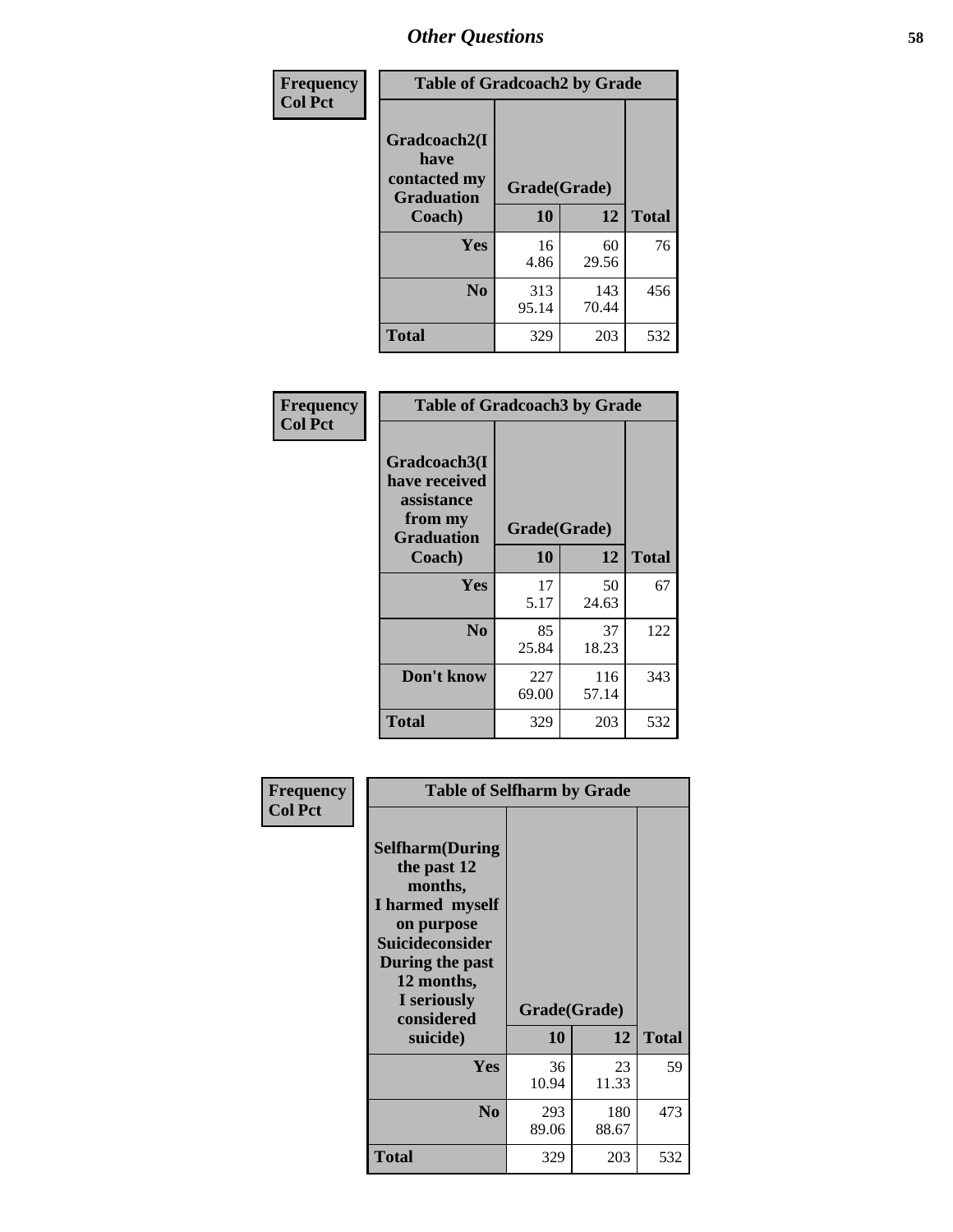| <b>Frequency</b> | <b>Table of Suicideconsider by Grade</b> |              |              |              |  |
|------------------|------------------------------------------|--------------|--------------|--------------|--|
| <b>Col Pct</b>   |                                          | Grade(Grade) |              |              |  |
|                  | Suicideconsider                          | <b>10</b>    | 12           | <b>Total</b> |  |
|                  | Yes                                      | 35<br>10.64  | 17<br>8.37   | 52           |  |
|                  | N <sub>0</sub>                           | 294<br>89.36 | 186<br>91.63 | 480          |  |
|                  | Total                                    | 329          | 203          | 532          |  |

| Frequency      | <b>Table of Suicideattempt by Grade</b>              |              |              |              |
|----------------|------------------------------------------------------|--------------|--------------|--------------|
| <b>Col Pct</b> | Suicideattempt(I<br>have attempted<br>suicide in the | Grade(Grade) |              |              |
|                | last year)                                           | 10           | 12           | <b>Total</b> |
|                | Yes                                                  | 20<br>6.08   | 3.45         | 27           |
|                | N <sub>0</sub>                                       | 309<br>93.92 | 196<br>96.55 | 505          |
|                | <b>Total</b>                                         | 329          | 203          | 532          |

| Frequency      | <b>Table of Instantmessaged by Grade</b>               |              |              |              |
|----------------|--------------------------------------------------------|--------------|--------------|--------------|
| <b>Col Pct</b> | Instantmessaged(I<br>have instant<br>messaged people I | Grade(Grade) |              |              |
|                | do not even know)                                      | 10           | 12           | <b>Total</b> |
|                | Yes                                                    | 109<br>33.13 | 77<br>37.93  | 186          |
|                | N <sub>0</sub>                                         | 220<br>66.87 | 126<br>62.07 | 346          |
|                | <b>Total</b>                                           | 329          | 203          | 532          |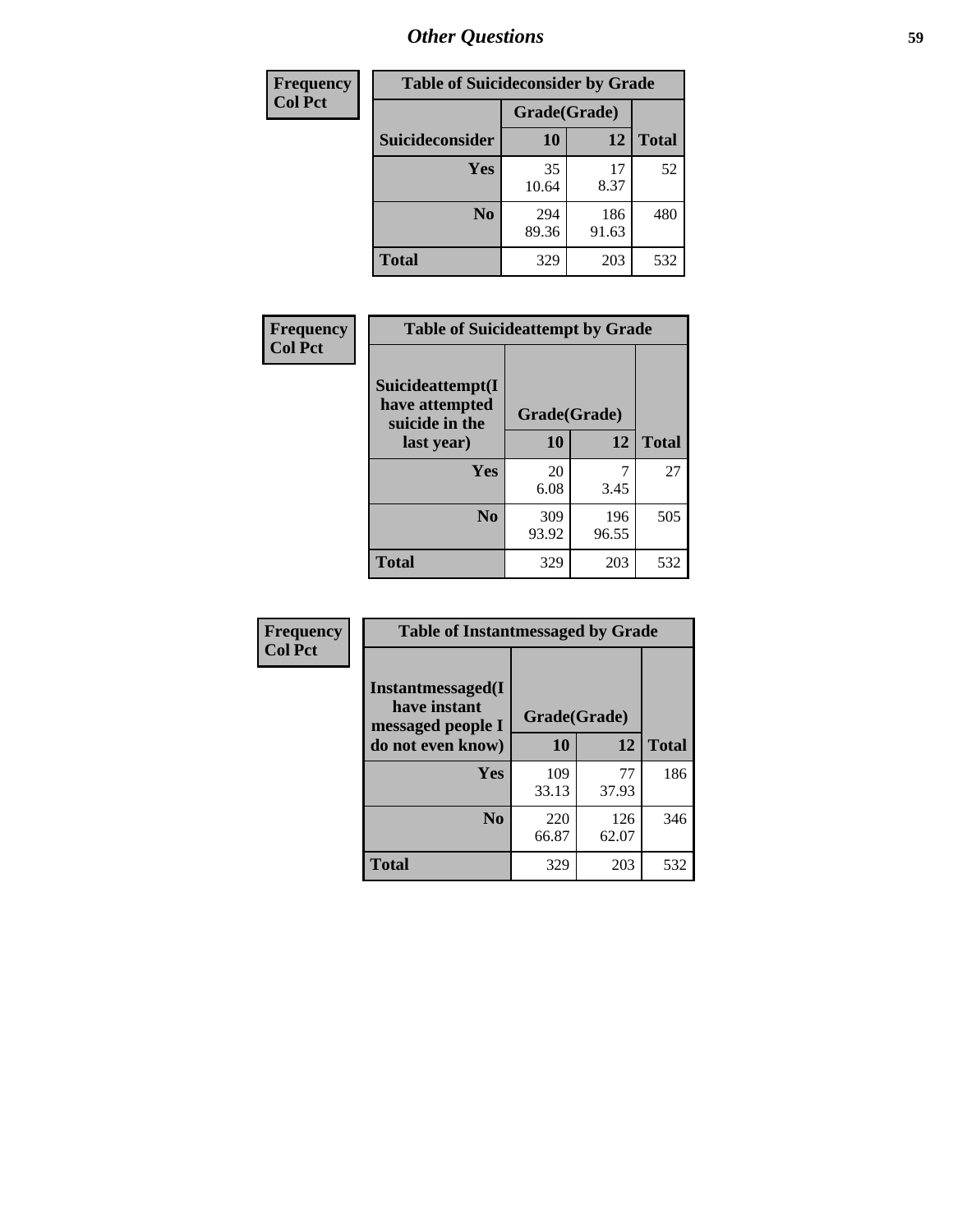| Frequency      | <b>Table of Getsalong by Grade</b>                          |              |              |              |
|----------------|-------------------------------------------------------------|--------------|--------------|--------------|
| <b>Col Pct</b> | <b>Getsalong</b> (I get<br>along with other<br>students and |              | Grade(Grade) |              |
|                | adults)                                                     | 10           | 12           | <b>Total</b> |
|                | <b>Strongly Agree</b>                                       | 143<br>43.47 | 96<br>47.29  | 239          |
|                | <b>Somewhat Agree</b>                                       | 158<br>48.02 | 100<br>49.26 | 258          |
|                | <b>Somewhat Disagree</b>                                    | 12<br>3.65   | 6<br>2.96    | 18           |
|                | <b>Strongly Disagree</b>                                    | 16<br>4.86   | 0.49         | 17           |
|                | <b>Total</b>                                                | 329          | 203          | 532          |

| Frequency      | <b>Table of Safehome by Grade</b> |                           |              |              |  |  |
|----------------|-----------------------------------|---------------------------|--------------|--------------|--|--|
| <b>Col Pct</b> | Safehome(I feel<br>safe at home)  | Grade(Grade)<br><b>10</b> | 12           | <b>Total</b> |  |  |
|                | <b>Strongly Agree</b>             | 224<br>68.09              | 139<br>68.47 | 363          |  |  |
|                | <b>Somewhat Agree</b>             | 82<br>24.92               | 52<br>25.62  | 134          |  |  |
|                | <b>Somewhat Disagree</b>          | 14<br>4.26                | 7<br>3.45    | 21           |  |  |
|                | <b>Strongly Disagree</b>          | 9<br>2.74                 | 5<br>2.46    | 14           |  |  |
|                | <b>Total</b>                      | 329                       | 203          | 532          |  |  |

| Frequency      | <b>Table of Adulttalk by Grade</b>                                                   |                    |              |              |  |  |
|----------------|--------------------------------------------------------------------------------------|--------------------|--------------|--------------|--|--|
| <b>Col Pct</b> | <b>Adulttalk</b> (I<br>know an<br>adult at<br>school that<br>I can talk<br>with if I | Grade(Grade)<br>10 | 12           | <b>Total</b> |  |  |
|                | need help)                                                                           |                    |              |              |  |  |
|                | <b>Yes</b>                                                                           | 218<br>66.26       | 151<br>74.38 | 369          |  |  |
|                | N <sub>0</sub>                                                                       | 111<br>33.74       | 52<br>25.62  | 163          |  |  |
|                | <b>Total</b>                                                                         | 329                | 203          | 532          |  |  |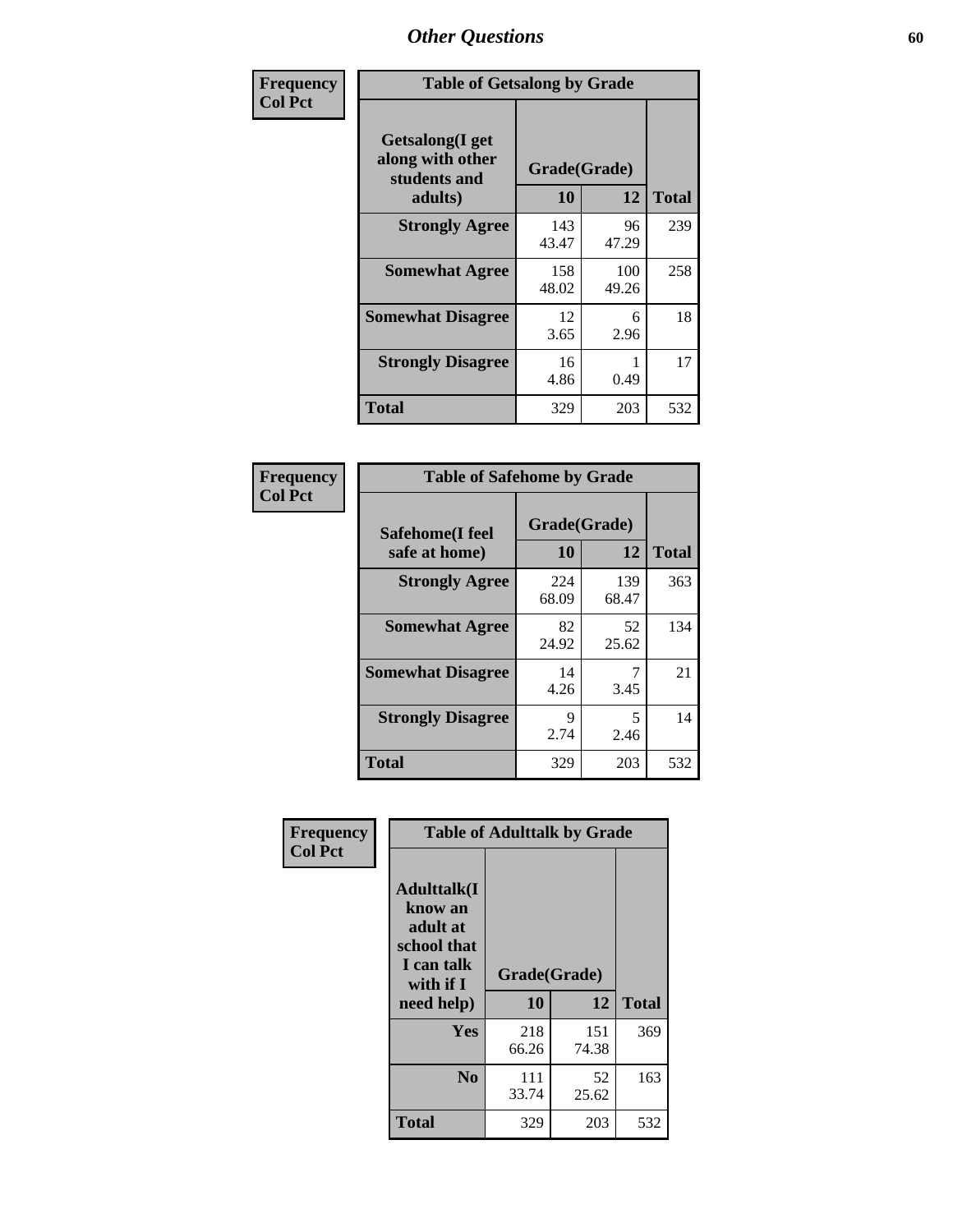**Frequency Row Pct**

| <b>Table of Grade by Tytime</b> |             |                                                                                        |             |                                                                                   |             |            |              |  |  |
|---------------------------------|-------------|----------------------------------------------------------------------------------------|-------------|-----------------------------------------------------------------------------------|-------------|------------|--------------|--|--|
|                                 |             | Tvtime(On an average school day,<br>how much unsupervised time do I spend watching TV) |             |                                                                                   |             |            |              |  |  |
| Grade(Grade)   None             |             | <b>Less that</b><br>hour/day                                                           |             | $2 - 3$<br>$\vert$ hour/day $\vert$ hours/day $\vert$ hours/day $\vert$ hours/day | $4 - 5$     | $6+$       | <b>Total</b> |  |  |
|                                 |             |                                                                                        |             |                                                                                   |             |            |              |  |  |
| 10                              | 44<br>13.37 | 50<br>15.20                                                                            | 52<br>15.81 | 106<br>32.22                                                                      | 48<br>14.59 | 29<br>8.81 | 329          |  |  |
| 12                              | 28<br>13.79 | 39<br>19.21                                                                            | 35<br>17.24 | 69<br>33.99                                                                       | 23<br>11.33 | Q<br>4.43  | 203          |  |  |
| Total                           | 72          | 89                                                                                     | 87          | 175                                                                               | 71          | 38         | 532          |  |  |

**Frequency Row Pct**

| <b>Table of Grade by Computertime</b> |             |                                                                                                   |             |                      |                      |                   |              |  |  |
|---------------------------------------|-------------|---------------------------------------------------------------------------------------------------|-------------|----------------------|----------------------|-------------------|--------------|--|--|
|                                       |             | Computertime (On an average school day,<br>how much unsupervised time do I spend on the computer) |             |                      |                      |                   |              |  |  |
| Grade(Grade)                          | None        | <b>Less that</b><br>hour/day                                                                      | hour/day    | $2 - 3$<br>hours/day | $4 - 5$<br>hours/day | $6+$<br>hours/day | <b>Total</b> |  |  |
| 10                                    | 36<br>10.94 | 62<br>18.84                                                                                       | 51<br>15.50 | 112<br>34.04         | 40<br>12.16          | 28<br>8.51        | 329          |  |  |
| 12                                    | 16<br>7.88  | 42<br>20.69                                                                                       | 51<br>25.12 | 60<br>29.56          | 24<br>11.82          | 10<br>4.93        | 203          |  |  |
| <b>Total</b>                          | 52          | 104                                                                                               | 102         | 172                  | 64                   | 38                | 532          |  |  |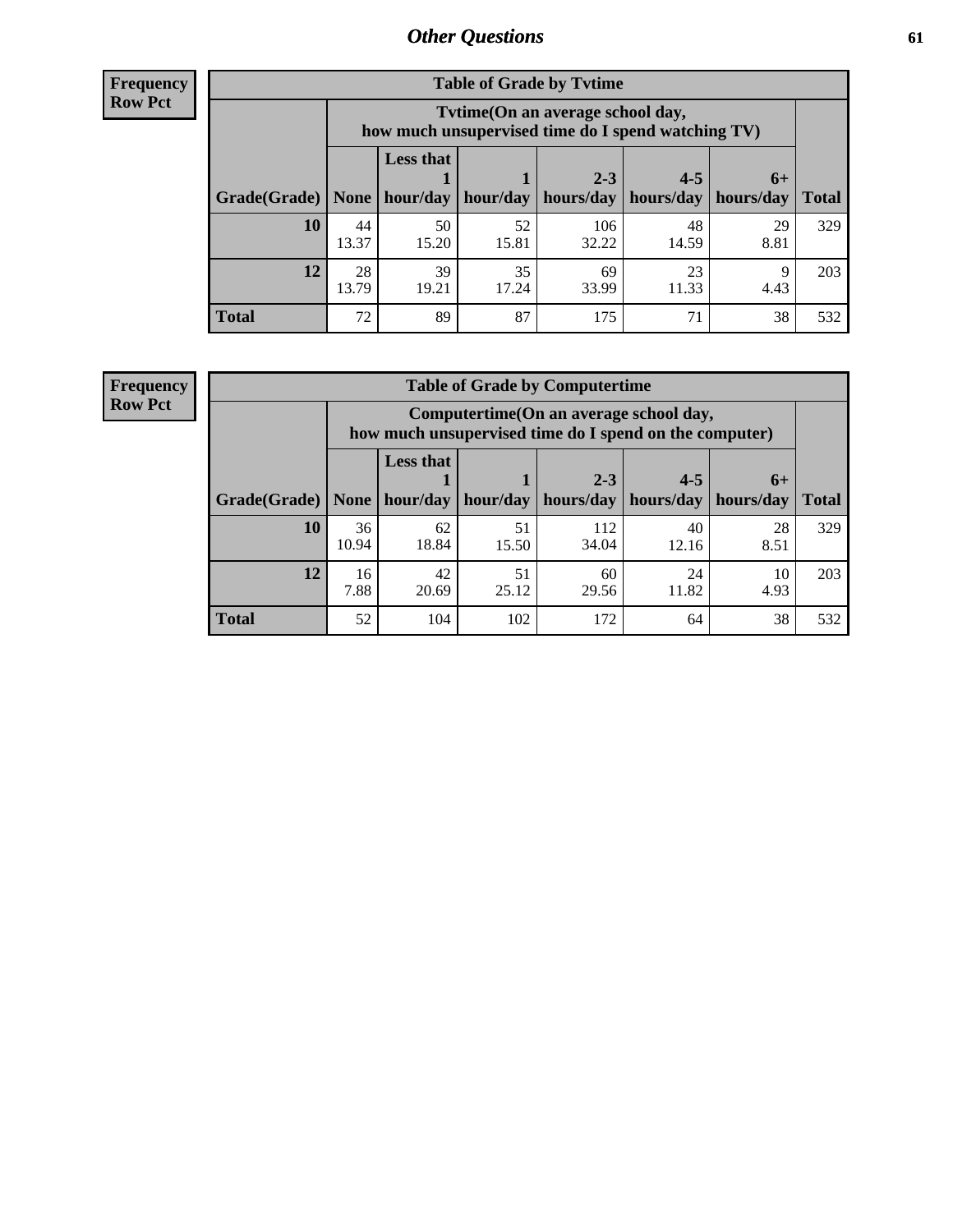#### *Questions about Driving Laws* **62** *Driving Questions were asked only of high school students.*

| <b>Frequency</b> |
|------------------|
| <b>Row Pct</b>   |

| <b>Table of Grade by License1</b> |                                                                            |                                                                                                                                           |                |               |                      |              |  |  |  |
|-----------------------------------|----------------------------------------------------------------------------|-------------------------------------------------------------------------------------------------------------------------------------------|----------------|---------------|----------------------|--------------|--|--|--|
|                                   |                                                                            | License1(During the first 6 months of driving<br>with a provisional license,<br>the only passengers who can ride with the<br>driver are:) |                |               |                      |              |  |  |  |
| Grade(Grade)                      | <b>Parent or</b><br><b>Guardian</b>                                        | Family<br><b>Members</b>                                                                                                                  | <b>Friends</b> | <b>Anyone</b> | Don't<br><b>Know</b> | <b>Total</b> |  |  |  |
| 10                                | 89<br>27.05                                                                | 174<br>52.89                                                                                                                              | 10<br>3.04     | 16<br>4.86    | 40<br>12.16          | 329          |  |  |  |
| 12                                | 15<br>52<br>132<br>4<br>$\theta$<br>7.39<br>1.97<br>0.00<br>65.02<br>25.62 |                                                                                                                                           |                |               |                      |              |  |  |  |
| <b>Total</b>                      | 141                                                                        | 306                                                                                                                                       | 10             | 20            | 55                   | 532          |  |  |  |

| Frequency      |              | <b>Table of Grade by License2</b>                                                                        |                  |                  |                                                      |                      |              |  |  |
|----------------|--------------|----------------------------------------------------------------------------------------------------------|------------------|------------------|------------------------------------------------------|----------------------|--------------|--|--|
| <b>Row Pct</b> |              | License2(17 yr old drivers with a<br>provisional driver's license cannot<br>drive between the hours of:) |                  |                  |                                                      |                      |              |  |  |
|                | Grade(Grade) | <b>Midnight</b><br>to 6am                                                                                | 1am<br>to<br>5am | 1am<br>to<br>6am | N <sub>0</sub><br>curfew<br>for $17$<br>year<br>olds | Don't<br><b>Know</b> | <b>Total</b> |  |  |
|                | 10           | 183<br>55.62                                                                                             | 40<br>12.16      | 27<br>8.21       | 12<br>3.65                                           | 67<br>20.36          | 329          |  |  |
|                | 12           | 151<br>74.38                                                                                             | 17<br>8.37       | 11<br>5.42       | 4<br>1.97                                            | 20<br>9.85           | 203          |  |  |
|                | <b>Total</b> | 334                                                                                                      | 57               | 38               | 16                                                   | 87                   | 532          |  |  |

| Frequency      |              | <b>Table of Grade by License3</b>     |             |                 |            |                                     |               |              |  |
|----------------|--------------|---------------------------------------|-------------|-----------------|------------|-------------------------------------|---------------|--------------|--|
| <b>Row Pct</b> |              | License3(For drivers under the age of |             | 21,<br>$DUI$ ?) |            | what level of alcohol is considered |               |              |  |
|                | Grade(Grade) | Any<br><b>Amount</b>                  | 0.02        | 0.04            | 0.06       | 0.08                                | Don't<br>know | <b>Total</b> |  |
|                | 10           | 71<br>21.58                           | 72<br>21.88 | 28<br>8.51      | 23<br>6.99 | 64<br>19.45                         | 71<br>21.58   | 329          |  |
|                | 12           | 58<br>28.57                           | 60<br>29.56 | 16<br>7.88      | 15<br>7.39 | 17<br>8.37                          | 37<br>18.23   | 203          |  |
|                | <b>Total</b> | 129                                   | 132         | 44              | 38         | 81                                  | 108           | 532          |  |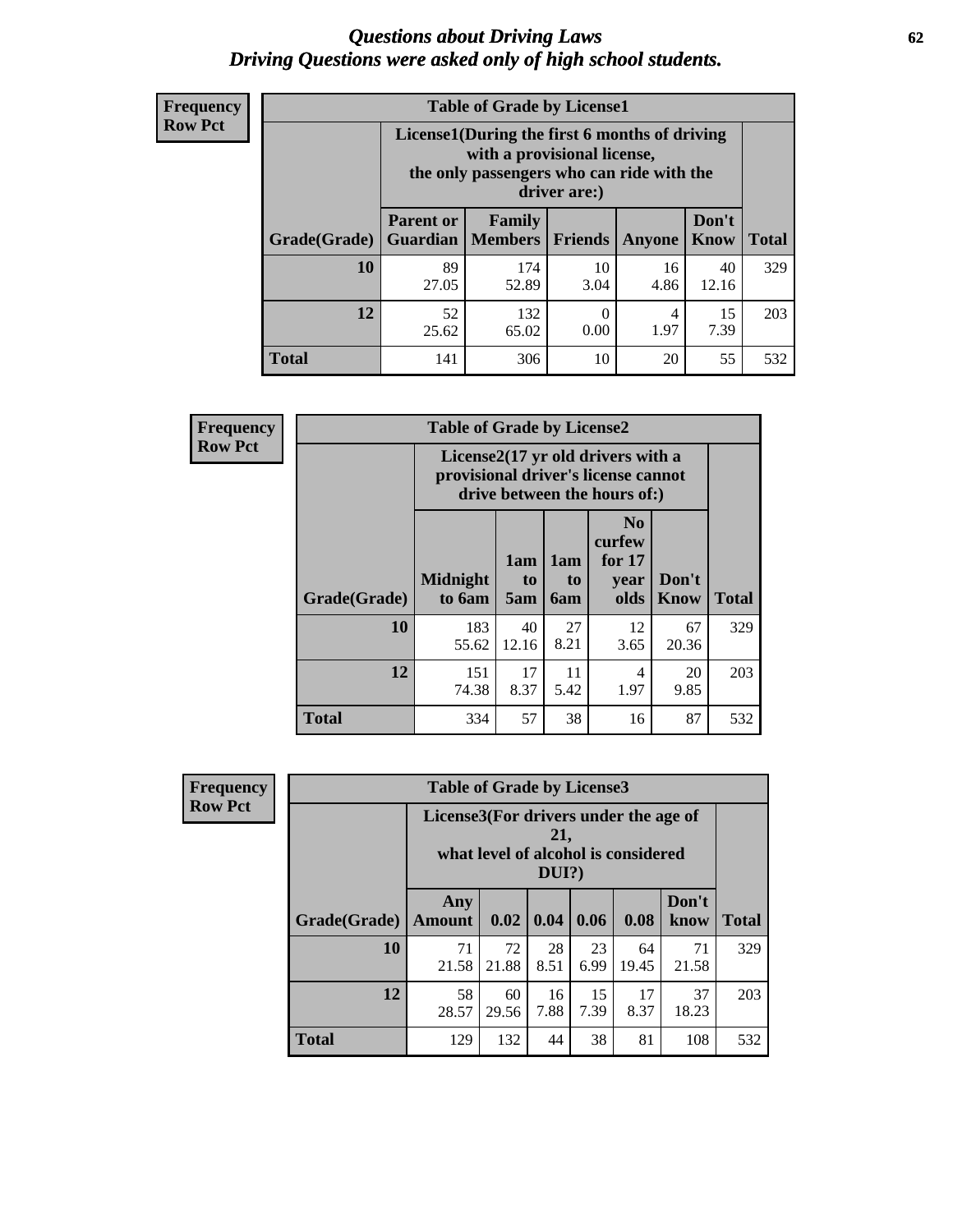#### *Questions about Driving Laws* **63** *Driving Questions were asked only of high school students.*

**Frequency Row Pct**

| <b>Table of Grade by License4</b> |              |                                                                                                                                               |             |            |            |              |     |  |  |
|-----------------------------------|--------------|-----------------------------------------------------------------------------------------------------------------------------------------------|-------------|------------|------------|--------------|-----|--|--|
|                                   |              | License4(A driver under 21 automatically<br>loses his/her license if caught exceeding the<br>posted speet limit by:)                          |             |            |            |              |     |  |  |
| Grade(Grade)                      | $15+$<br>mph | Can't<br>lose<br><b>Depends</b><br>license<br>$25+$<br>$35+$<br>Don't<br>for<br>on<br><b>Total</b><br>mph<br>speeding<br>mph<br>judge<br>know |             |            |            |              |     |  |  |
| 10                                | 79<br>24.01  | 54<br>16.41                                                                                                                                   | 40<br>12.16 | 23<br>6.99 | 24<br>7.29 | 109<br>33.13 | 329 |  |  |
| 12                                | 41<br>20.20  | 66<br>32.51                                                                                                                                   | 21<br>10.34 | 12<br>5.91 | 6<br>2.96  | 57<br>28.08  | 203 |  |  |
| <b>Total</b>                      | 120          | 120                                                                                                                                           | 61          | 35         | 30         | 166          | 532 |  |  |

| Frequency      | <b>Table of Grade by License5</b> |             |                                                                                                                                      |                     |              |
|----------------|-----------------------------------|-------------|--------------------------------------------------------------------------------------------------------------------------------------|---------------------|--------------|
| <b>Row Pct</b> |                                   |             | License5(A)<br>Georgia teenager<br>with family<br>connections or a<br>good lawyer can<br>break a teen<br>driving law and<br>license) | keep their driver's |              |
|                | Grade(Grade)                      | Yes         | N <sub>0</sub>                                                                                                                       | Don't<br>know       | <b>Total</b> |
|                | 10                                | 41<br>12.46 | 162<br>49.24                                                                                                                         | 126<br>38.30        | 329          |
|                | 12                                | 54<br>26.60 | 88<br>43.35                                                                                                                          | 61<br>30.05         | 203          |
|                | <b>Total</b>                      | 95          | 250                                                                                                                                  | 187                 | 532          |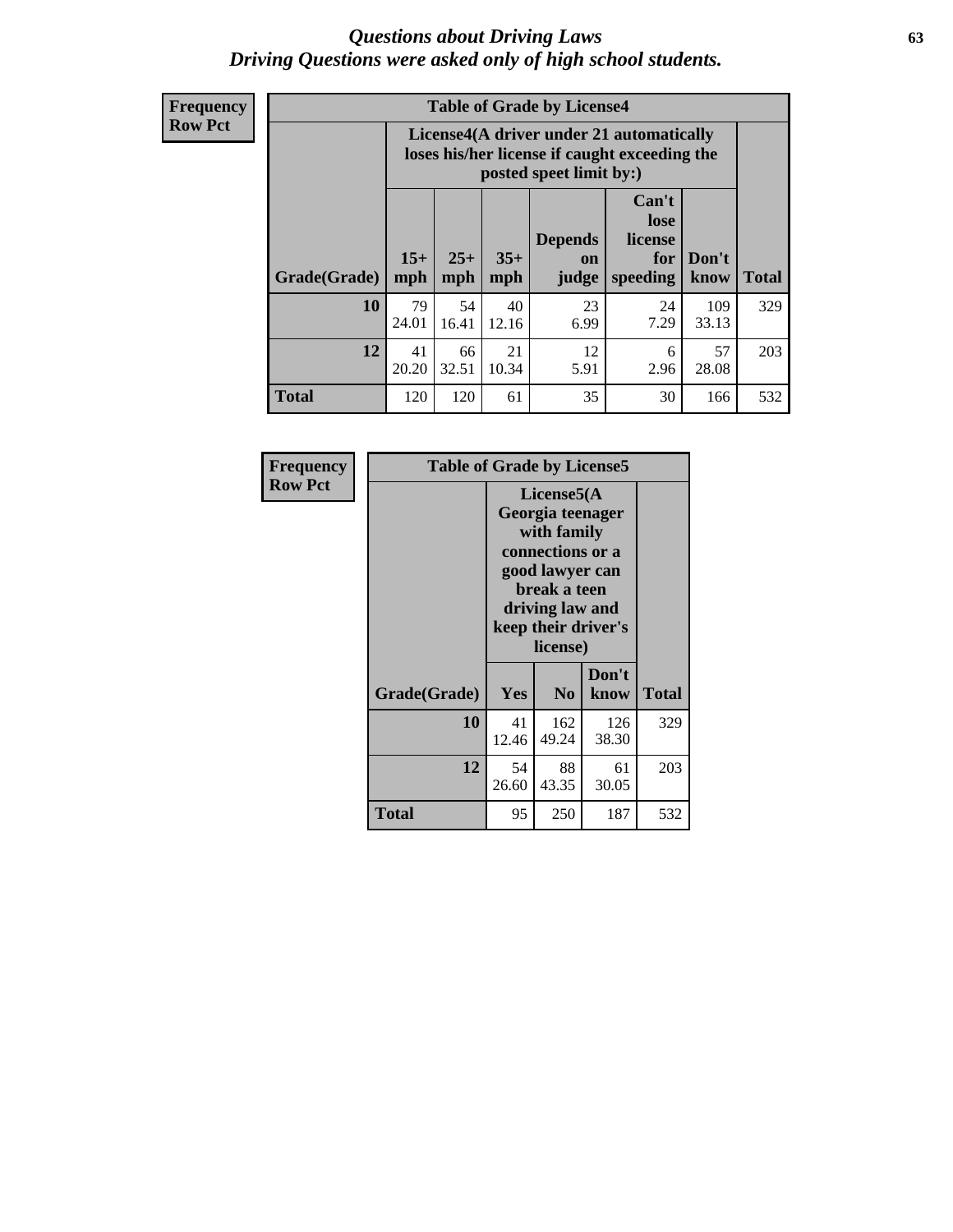#### *Questions about Driving Laws* **64** *Driving Questions were asked only of high school students.*

| <b>Frequency</b> | <b>Table of Grade by License6</b> |             |                                                                                                                           |                    |              |  |
|------------------|-----------------------------------|-------------|---------------------------------------------------------------------------------------------------------------------------|--------------------|--------------|--|
| <b>Row Pct</b>   |                                   |             | License <sub>6</sub> (I know a<br>friend or<br>classmate that<br>broke a teen<br>driving law,<br>keep his/her<br>license) | but was allowed to |              |  |
|                  | Grade(Grade)                      | <b>Yes</b>  | N <sub>0</sub>                                                                                                            | Don't<br>know      | <b>Total</b> |  |
|                  | 10                                | 50<br>15.20 | 173<br>52.58                                                                                                              | 106<br>32.22       | 329          |  |
|                  | 12                                | 70<br>34.48 | 85<br>41.87                                                                                                               | 48<br>23.65        | 203          |  |
|                  | <b>Total</b>                      | 120         | 258                                                                                                                       | 154                | 532          |  |

| Frequency      |              |                                                                             | <b>Table of Grade by License7</b>   |                                                                                               |                        |              |
|----------------|--------------|-----------------------------------------------------------------------------|-------------------------------------|-----------------------------------------------------------------------------------------------|------------------------|--------------|
| <b>Row Pct</b> |              |                                                                             |                                     | License7(A student under the age of 18 cam loser<br>his/her driving privileges if he or she:) |                        |              |
|                | Grade(Grade) | <b>Have</b><br>more than<br>10<br>unexcused<br>absences<br>per school<br>yr | Drop out<br>without  <br>graduating | <b>Bring</b><br>alcohol/drugs/weapon<br>to school                                             | All of<br>the<br>above | <b>Total</b> |
|                | 10           | 77<br>23.40                                                                 | 16<br>4.86                          | 2.13                                                                                          | 229<br>69.60           | 329          |
|                | 12           | 51<br>25.12                                                                 | 4<br>1.97                           | 5<br>2.46                                                                                     | 143<br>70.44           | 203          |
|                | <b>Total</b> | 128                                                                         | 20                                  | 12                                                                                            | 372                    | 532          |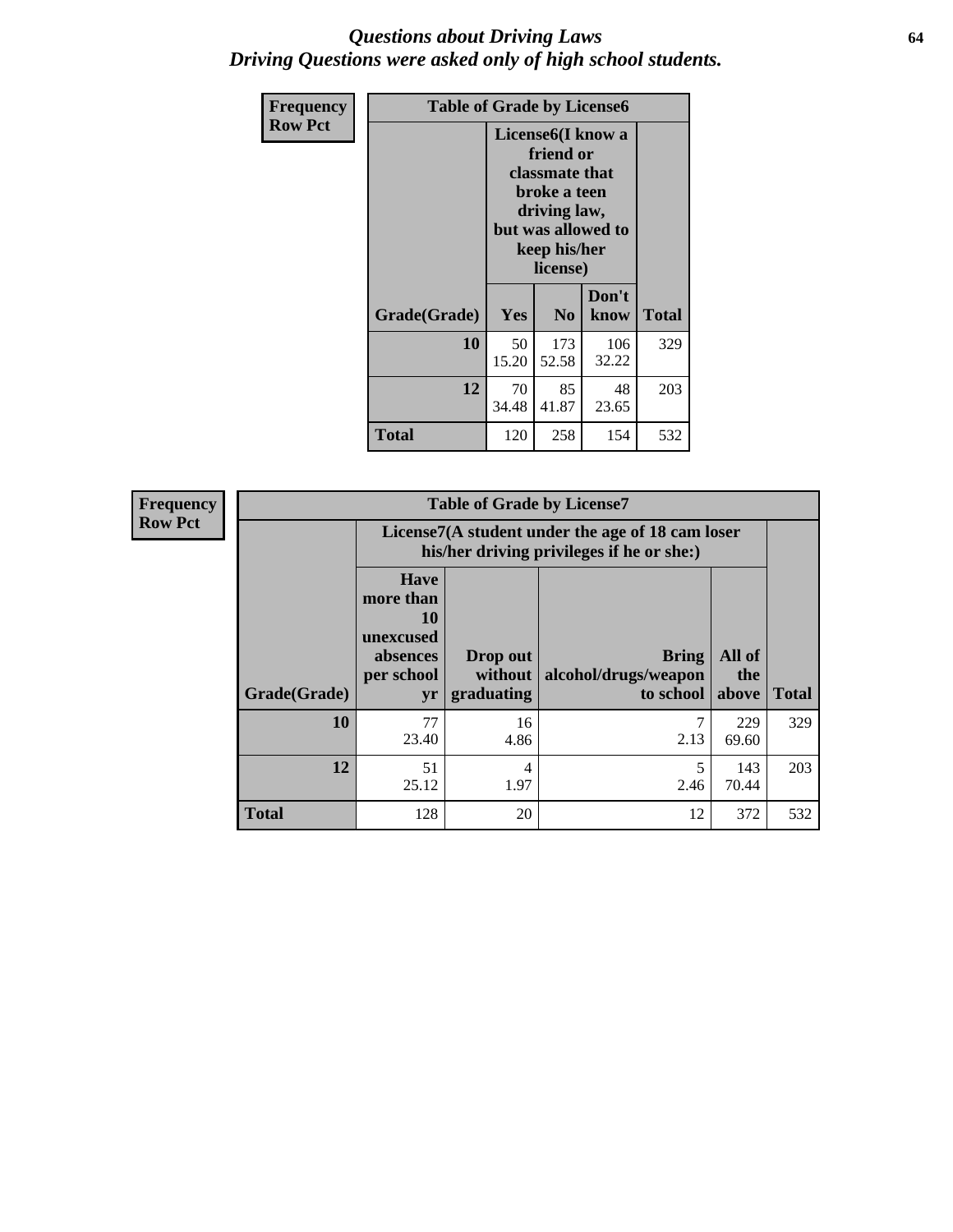# *Select Results by Gender* **65**

| Frequency      | <b>Table of SchoolClimate2 by Gender</b>          |                                 |              |              |  |
|----------------|---------------------------------------------------|---------------------------------|--------------|--------------|--|
| <b>Col Pct</b> | SchoolClimate2(I<br>feel successful at<br>school) | Gender(Gender)<br><b>Female</b> | <b>Male</b>  | <b>Total</b> |  |
|                | <b>Strongly Agree</b>                             | 48<br>17.20                     | 49<br>19.37  | 97           |  |
|                | <b>Somewhat Agree</b>                             | 174<br>62.37                    | 154<br>60.87 | 328          |  |
|                | <b>Somewhat Disagree</b>                          | 47<br>16.85                     | 28<br>11.07  | 75           |  |
|                | <b>Strongly Disagree</b>                          | 10<br>3.58                      | 22<br>8.70   | 32           |  |
|                | <b>Total</b>                                      | 279                             | 253          | 532          |  |

| Frequency      | <b>Table of SchoolClimate6 by Gender</b>                 |                                 |              |              |  |
|----------------|----------------------------------------------------------|---------------------------------|--------------|--------------|--|
| <b>Col Pct</b> | <b>SchoolClimate6(Teachers</b><br>treat me with respect) | Gender(Gender)<br><b>Female</b> | <b>Male</b>  | <b>Total</b> |  |
|                | <b>Strongly Agree</b>                                    | 55<br>19.71                     | 53<br>20.95  | 108          |  |
|                | <b>Somewhat Agree</b>                                    | 144<br>51.61                    | 144<br>56.92 | 288          |  |
|                | <b>Somewhat Disagree</b>                                 | 59<br>21.15                     | 36<br>14.23  | 95           |  |
|                | <b>Strongly Disagree</b>                                 | 21<br>7.53                      | 20<br>7.91   | 41           |  |
|                | <b>Total</b>                                             | 279                             | 253          | 532          |  |

| <b>Frequency</b> | <b>Table of SchoolClimate8 by Gender</b>                                             |                                 |              |              |
|------------------|--------------------------------------------------------------------------------------|---------------------------------|--------------|--------------|
| <b>Col Pct</b>   | <b>SchoolClimate8(Students</b><br>are frequently<br>recognized for good<br>behavior) | Gender(Gender)<br><b>Female</b> | <b>Male</b>  | <b>Total</b> |
|                  |                                                                                      |                                 |              |              |
|                  | <b>Strongly Agree</b>                                                                | 19<br>6.81                      | 25<br>9.88   | 44           |
|                  | <b>Somewhat Agree</b>                                                                | 131<br>46.95                    | 115<br>45.45 | 246          |
|                  | <b>Somewhat Disagree</b>                                                             | 83<br>29.75                     | 67<br>26.48  | 150          |
|                  | <b>Strongly Disagree</b>                                                             | 46<br>16.49                     | 46<br>18.18  | 92           |
|                  | Total                                                                                | 279                             | 253          | 532          |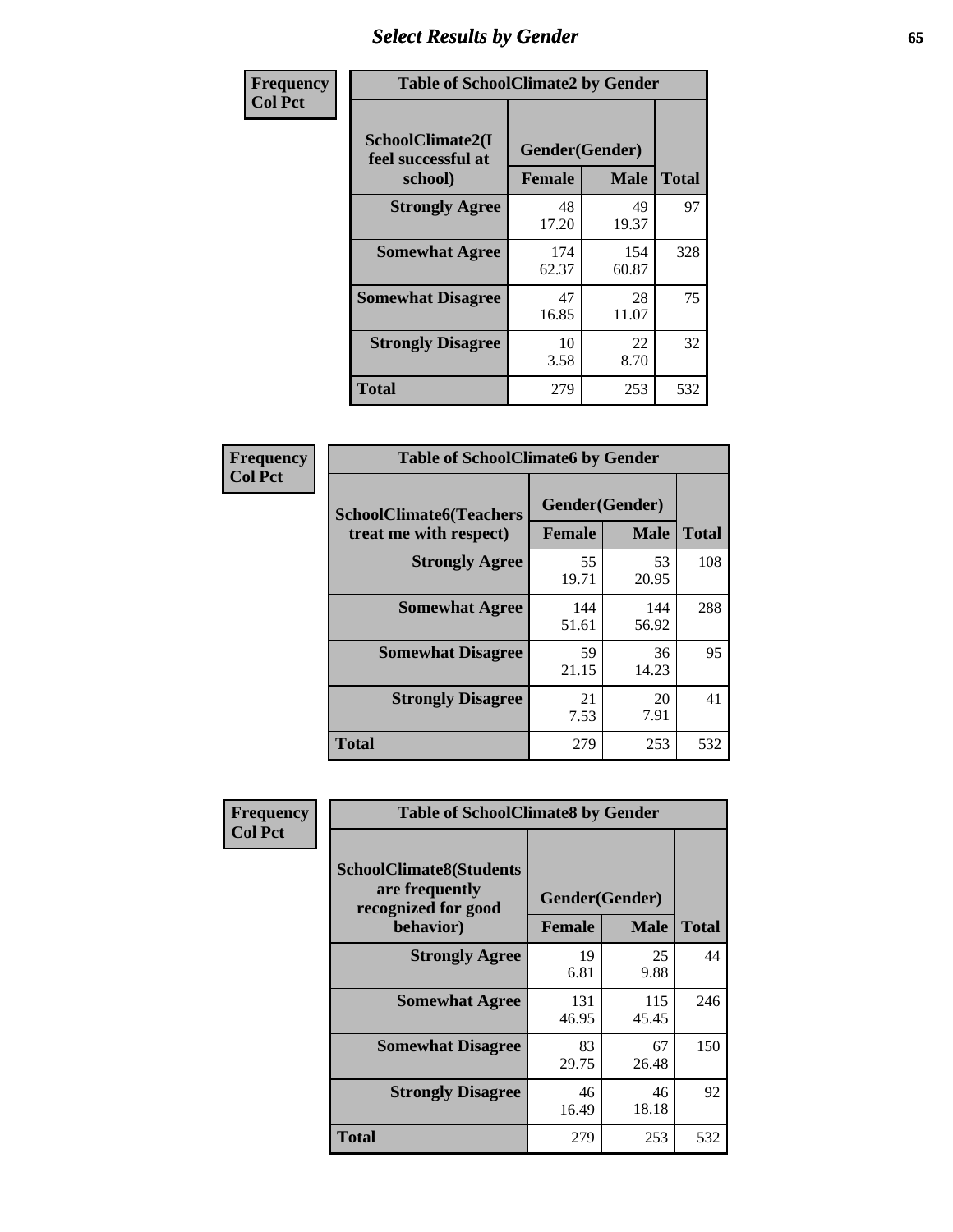# *Select Results by Gender* **66**

| Frequency      | <b>Table of Gender by Dropout</b> |                                                                        |                |              |
|----------------|-----------------------------------|------------------------------------------------------------------------|----------------|--------------|
| <b>Row Pct</b> |                                   | Dropout(I<br>have<br>thought<br>about<br>dropping<br>out of<br>school) |                |              |
|                | Gender(Gender)                    | Yes                                                                    | N <sub>0</sub> | <b>Total</b> |
|                | <b>Female</b>                     | 56<br>20.07                                                            | 223<br>79.93   | 279          |
|                | <b>Male</b>                       | 77<br>30.43                                                            | 176<br>69.57   | 253          |
|                | <b>Total</b>                      | 133                                                                    | 399            | 532          |

| <b>Frequency</b> |                        | <b>Table of Gender by Dropoutreason</b>                            |              |                                 |                                |              |              |
|------------------|------------------------|--------------------------------------------------------------------|--------------|---------------------------------|--------------------------------|--------------|--------------|
| <b>Row Pct</b>   |                        | Dropoutreason(If I dropped out the<br>reason would most likely be) |              |                                 |                                |              |              |
|                  | <b>Gender</b> (Gender) | Won't<br><b>Drop</b><br>out                                        | <b>Bored</b> | <b>Family</b><br><b>Reasons</b> | <b>Being</b><br><b>Bullied</b> | <b>Other</b> | <b>Total</b> |
|                  | <b>Female</b>          | 186<br>66.67                                                       | 45<br>16.13  | 20<br>7.17                      | 0.36                           | 27<br>9.68   | 279          |
|                  | <b>Male</b>            | 141<br>55.73                                                       | 51<br>20.16  | 12<br>4.74                      | ∍<br>0.79                      | 47<br>18.58  | 253          |
|                  | <b>Total</b>           | 327                                                                | 96           | 32                              | 3                              | 74           | 532          |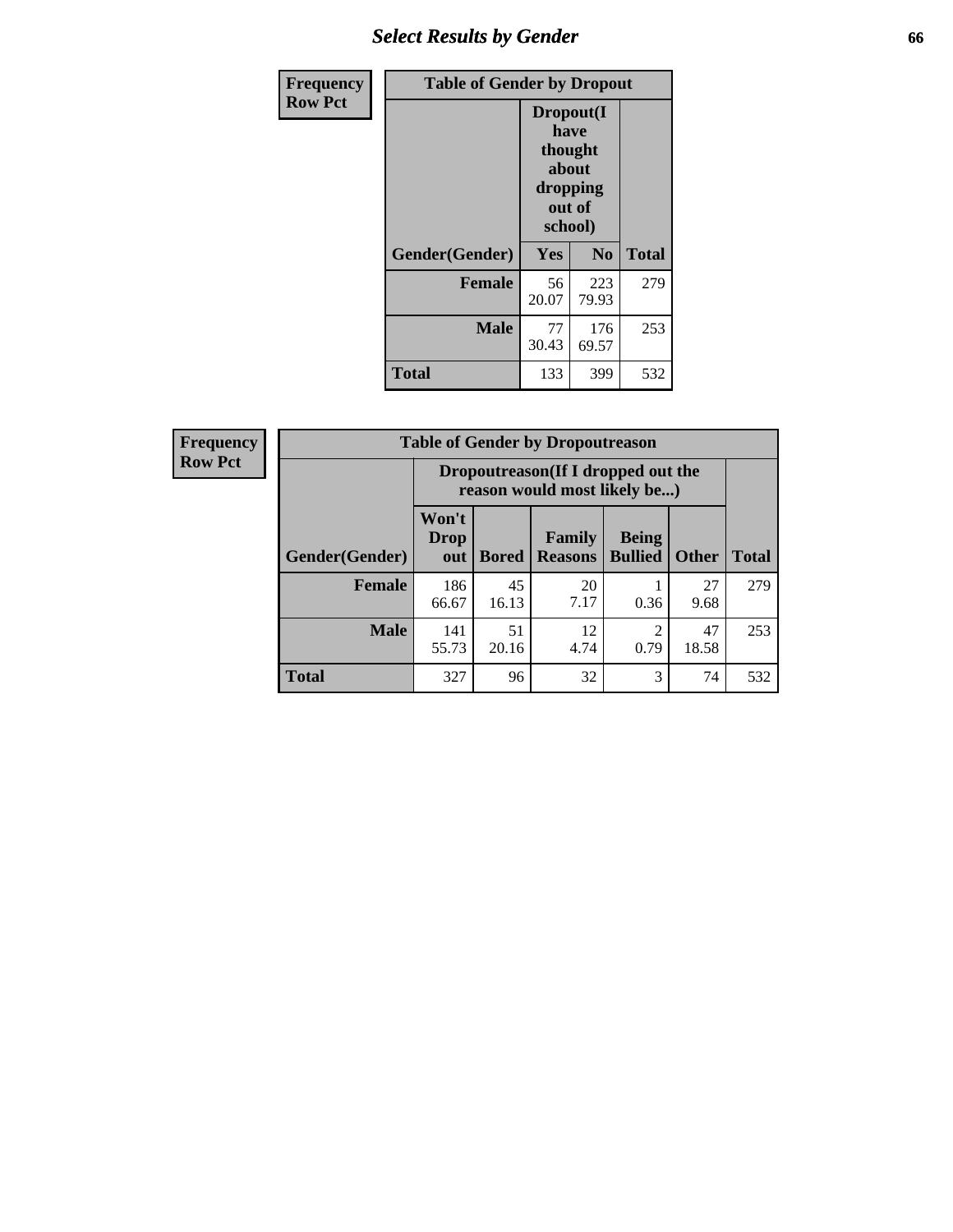*School Safety* **67**

| Frequency      | <b>Table of Gender by Bullied2</b> |                 |                |              |
|----------------|------------------------------------|-----------------|----------------|--------------|
| <b>Row Pct</b> |                                    | <b>Bullied2</b> |                |              |
|                | Gender(Gender)                     | Yes             | N <sub>0</sub> | <b>Total</b> |
|                | <b>Female</b>                      | 25<br>8.96      | 254<br>91.04   | 279          |
|                | <b>Male</b>                        | 20<br>7.91      | 233<br>92.09   | 253          |
|                | <b>Total</b>                       | 45              | 487            | 532          |

| Frequency      | <b>Table of Gender by Bulliedothers2</b> |                       |                |              |
|----------------|------------------------------------------|-----------------------|----------------|--------------|
| <b>Row Pct</b> |                                          | <b>Bulliedothers2</b> |                |              |
|                | Gender(Gender)                           | Yes                   | N <sub>0</sub> | <b>Total</b> |
|                | <b>Female</b>                            | 19<br>6.81            | 260<br>93.19   | 279          |
|                | <b>Male</b>                              | 20<br>7.91            | 233<br>92.09   | 253          |
|                | <b>Total</b>                             | 39                    | 493            | 532          |

| <b>Frequency</b> | <b>Table of Gender by Weaponschool2</b> |               |                |              |
|------------------|-----------------------------------------|---------------|----------------|--------------|
| <b>Row Pct</b>   |                                         | Weaponschool2 |                |              |
|                  | Gender(Gender)                          | Yes           | N <sub>0</sub> | <b>Total</b> |
|                  | <b>Female</b>                           | 4<br>1.43     | 275<br>98.57   | 279          |
|                  | <b>Male</b>                             | 13<br>5.14    | 240<br>94.86   | 253          |
|                  | <b>Total</b>                            | 17            | 515            | 532          |

| Frequency      | <b>Table of Gender by Absentunsafe2</b> |               |                |              |
|----------------|-----------------------------------------|---------------|----------------|--------------|
| <b>Row Pct</b> |                                         | Absentunsafe2 |                |              |
|                | Gender(Gender)                          | Yes           | N <sub>0</sub> | <b>Total</b> |
|                | <b>Female</b>                           | 10<br>3.58    | 269<br>96.42   | 279          |
|                | <b>Male</b>                             | 10<br>3.95    | 243<br>96.05   | 253          |
|                | <b>Total</b>                            | 20            | 512            | 532          |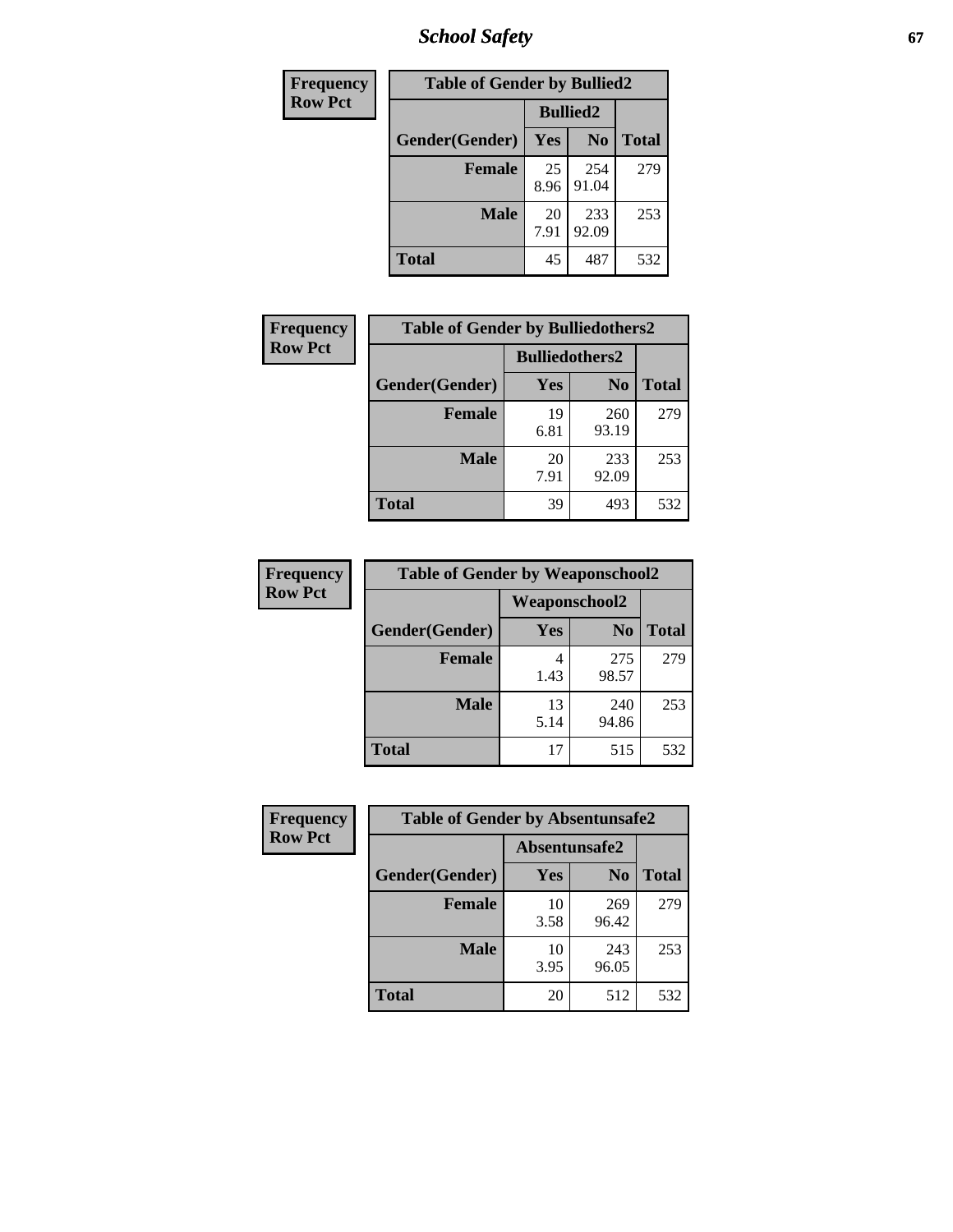*School Safety* **68**

| Frequency      | <b>Table of Gender by Gangself</b> |                                                                                                |                |              |
|----------------|------------------------------------|------------------------------------------------------------------------------------------------|----------------|--------------|
| <b>Row Pct</b> |                                    | Gangself(I<br>have<br>participated<br>in illegal gang<br>activities in<br>the past 30<br>days) |                |              |
|                | Gender(Gender)                     | Yes                                                                                            | N <sub>0</sub> | <b>Total</b> |
|                | <b>Female</b>                      | 3<br>1.08                                                                                      | 276<br>98.92   | 279          |
|                | <b>Male</b>                        | 15<br>5.93                                                                                     | 238<br>94.07   | 253          |
|                | <b>Total</b>                       | 18                                                                                             | 514            | 532          |

| Frequency      | <b>Table of Gender by Gangpeers</b> |                                                                                                                             |                |              |
|----------------|-------------------------------------|-----------------------------------------------------------------------------------------------------------------------------|----------------|--------------|
| <b>Row Pct</b> |                                     | <b>Gangpeers</b> (I<br>have friends<br>who have<br>participated<br>in illegal gang<br>activities in<br>the past 30<br>days) |                |              |
|                | Gender(Gender)                      | Yes                                                                                                                         | N <sub>0</sub> | <b>Total</b> |
|                | <b>Female</b>                       | 47<br>16.85                                                                                                                 | 232<br>83.15   | 279          |
|                | <b>Male</b>                         | 61<br>24.11                                                                                                                 | 192<br>75.89   | 253          |
|                | <b>Total</b>                        | 108                                                                                                                         | 424            | 532          |

| Frequency      | <b>Table of Gender by Pickedon2</b> |             |                |              |
|----------------|-------------------------------------|-------------|----------------|--------------|
| <b>Row Pct</b> |                                     | Pickedon2   |                |              |
|                | Gender(Gender)                      | Yes         | N <sub>0</sub> | <b>Total</b> |
|                | <b>Female</b>                       | 54<br>19.35 | 225<br>80.65   | 279          |
|                | <b>Male</b>                         | 45<br>17.79 | 208<br>82.21   | 253          |
|                | <b>Total</b>                        | 99          | 433            | 532          |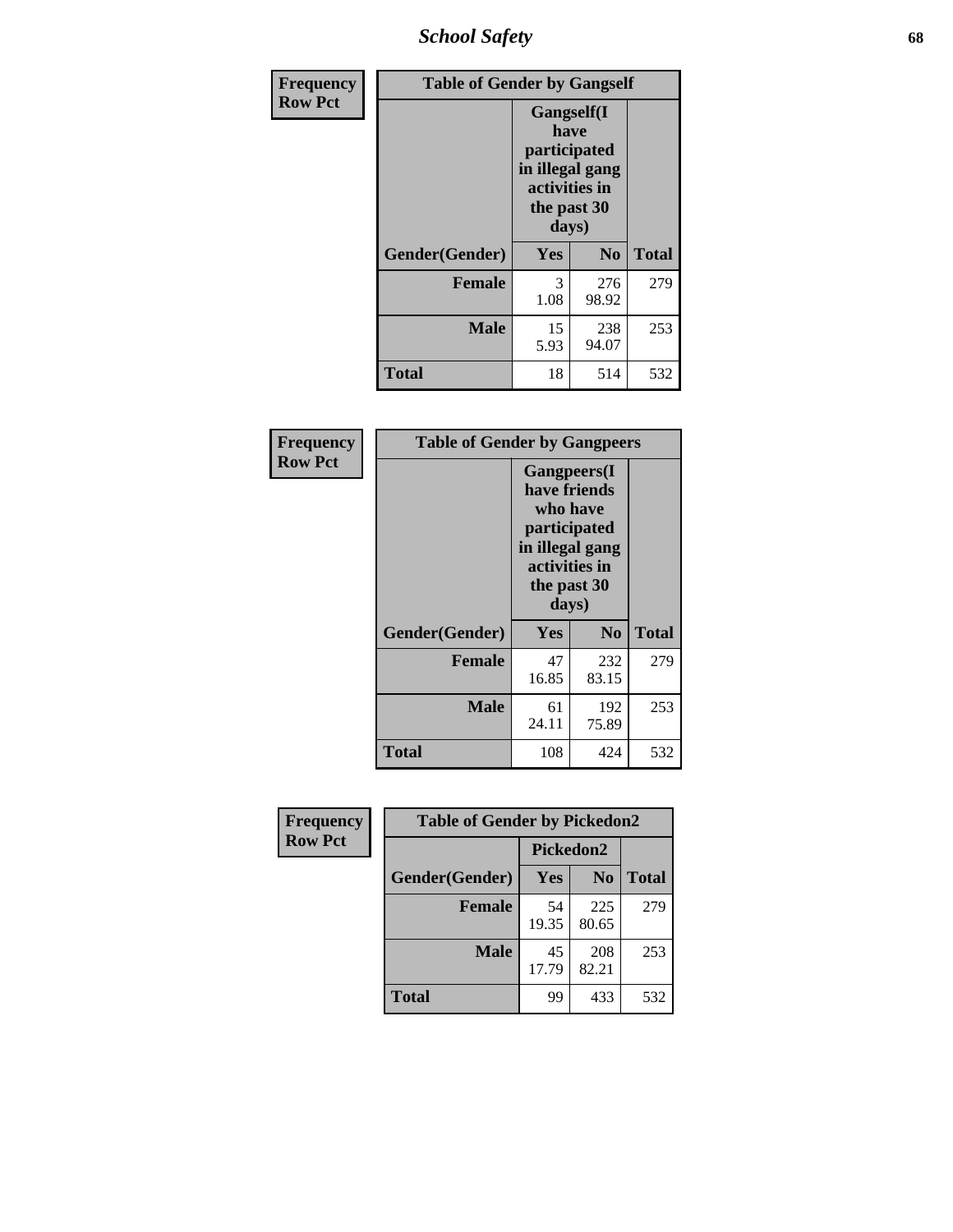*School Safety* **69**

| Frequency      | <b>Table of Gender by Safeschool2</b><br>Safeschool2 |              |                |              |  |
|----------------|------------------------------------------------------|--------------|----------------|--------------|--|
| <b>Row Pct</b> |                                                      |              |                |              |  |
|                | Gender(Gender)                                       | Yes          | N <sub>0</sub> | <b>Total</b> |  |
|                | <b>Female</b>                                        | 205<br>73.48 | 74<br>26.52    | 279          |  |
|                | Male                                                 | 195<br>77.08 | 58<br>22.92    | 253          |  |
|                | <b>Total</b>                                         | 400          | 132            | 532          |  |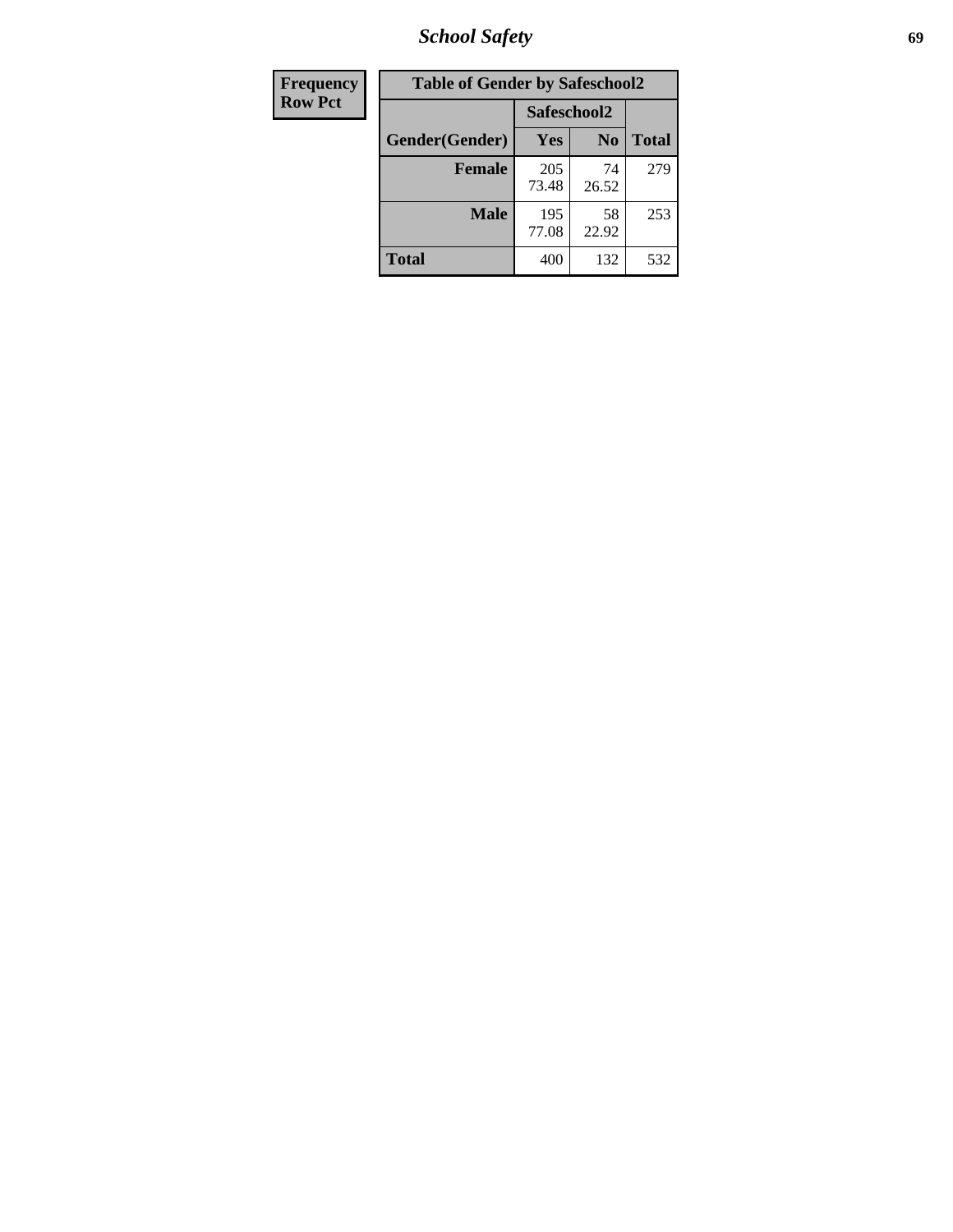# *Incidence of Drug Use* **70**

| <b>Frequency</b> | <b>Table of Gender by AlcoholAlt</b>     |             |                |              |  |
|------------------|------------------------------------------|-------------|----------------|--------------|--|
| <b>Row Pct</b>   | AlcoholAlt(Alcohol<br>use, past 30 days) |             |                |              |  |
|                  | Gender(Gender)                           | Yes         | N <sub>0</sub> | <b>Total</b> |  |
|                  | <b>Female</b>                            | 69<br>24.73 | 210<br>75.27   | 279          |  |
|                  | <b>Male</b>                              | 56<br>22.13 | 197<br>77.87   | 253          |  |
|                  | <b>Total</b>                             | 125         | 407            | 532          |  |

| <b>Frequency</b> | <b>Table of Gender by TobaccoAny</b> |             |                                          |              |  |
|------------------|--------------------------------------|-------------|------------------------------------------|--------------|--|
| <b>Row Pct</b>   |                                      |             | TobaccoAny(Tobacco<br>use, past 30 days) |              |  |
|                  | Gender(Gender)                       | Yes         | N <sub>0</sub>                           | <b>Total</b> |  |
|                  | <b>Female</b>                        | 40<br>14.34 | 239<br>85.66                             | 279          |  |
|                  | <b>Male</b>                          | 48<br>18.97 | 205<br>81.03                             | 253          |  |
|                  | <b>Total</b>                         | 88          | 444                                      | 532          |  |

| <b>Frequency</b> | <b>Table of Gender by MarijuanaAlt</b> |                                              |                |              |  |
|------------------|----------------------------------------|----------------------------------------------|----------------|--------------|--|
| <b>Row Pct</b>   |                                        | MarijuanaAlt(Marijuana<br>use, past 30 days) |                |              |  |
|                  | Gender(Gender)                         | <b>Yes</b>                                   | N <sub>0</sub> | <b>Total</b> |  |
|                  | <b>Female</b>                          | 21<br>7.53                                   | 258<br>92.47   | 279          |  |
|                  | <b>Male</b>                            | 42<br>16.60                                  | 211<br>83.40   | 253          |  |
|                  | <b>Total</b>                           | 63                                           | 469            | 532          |  |

| <b>Frequency</b> | <b>Table of Gender by OtherDrugAny</b> |                                                      |                |              |  |
|------------------|----------------------------------------|------------------------------------------------------|----------------|--------------|--|
| <b>Row Pct</b>   |                                        | <b>OtherDrugAny(Other</b><br>drug use, past 30 days) |                |              |  |
|                  | Gender(Gender)                         | <b>Yes</b>                                           | N <sub>0</sub> | <b>Total</b> |  |
|                  | <b>Female</b>                          | 21<br>7.53                                           | 258<br>92.47   | 279          |  |
|                  | <b>Male</b>                            | 22<br>8.70                                           | 231<br>91.30   | 253          |  |
|                  | <b>Total</b>                           | 43                                                   | 489            | 532          |  |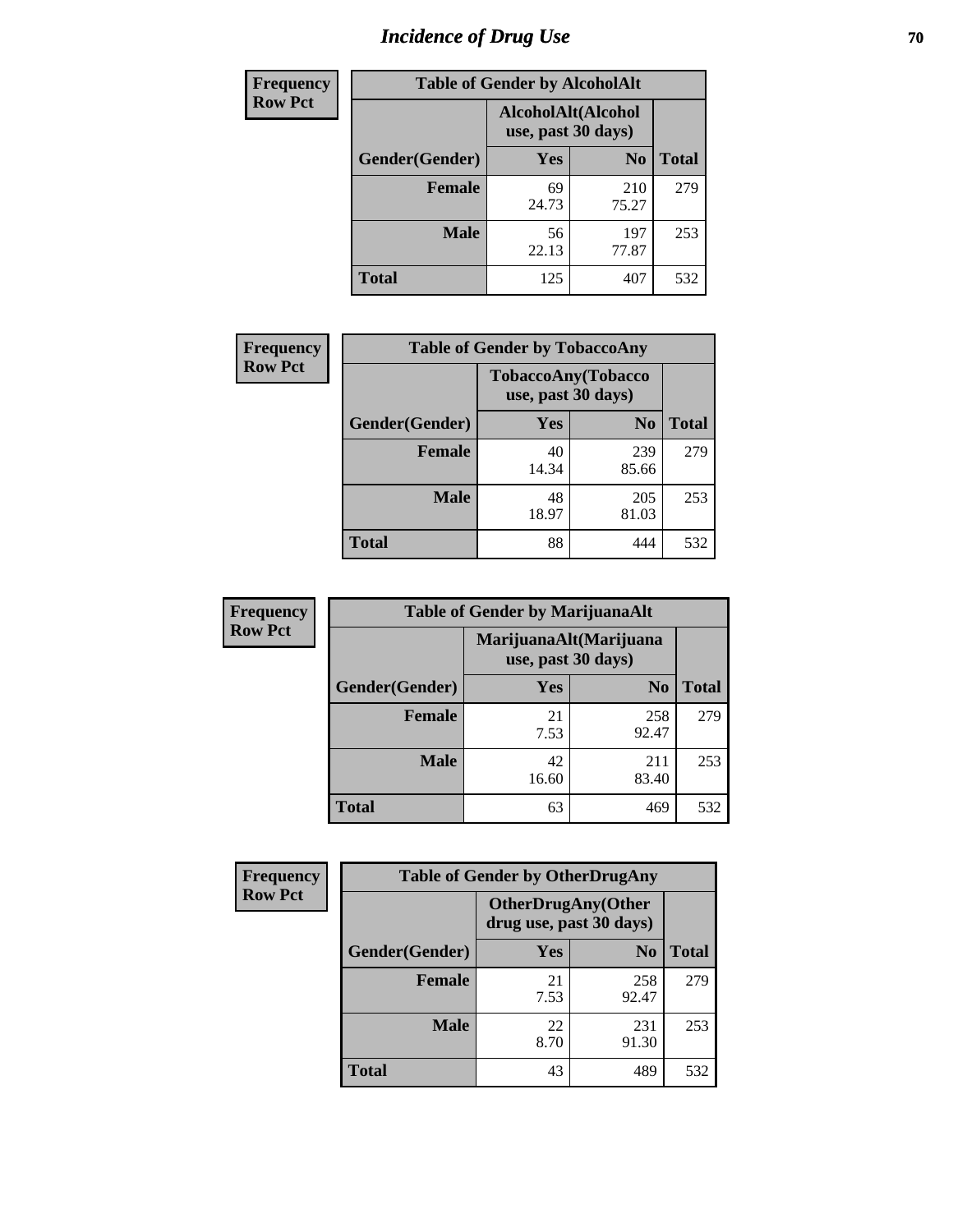#### *Average Age at Onset of Use* **71** *Results for "Average Age at Onset of Use" questions exclude students who said they did not use that substance*

#### **Gender=Female**

| <i><b>Variable</b></i>          | Label                                                              | <b>Mean</b> |
|---------------------------------|--------------------------------------------------------------------|-------------|
| Alcoholinit2                    | I started using alcohol when I was                                 | 14.16       |
| Cigarettesinit2                 | I started smoking tobacco when I was                               | 14.85       |
| Smokelessinit2                  | I started chewing tobacco when I was                               | 13.67       |
| Marijuanainit2                  | I started using marijuana when I was                               | 14.64       |
| Cocaineinit2                    | I started using cocaine when I was                                 | 14.50       |
| Inhalantsinit2                  | I started using inhalants when I was                               | 11.67       |
| Steroidsinit2                   | I started using steroids when I was                                | 14.67       |
| Ecstasyinit2                    | I started using ecstasy when I was                                 | 14.67       |
| Methinit2                       | I started using methamphetamines when I was                        | 14.00       |
| Hallucinogensinit2              | I started using hallucinogens when I was                           | 12.00       |
| Prescription in it <sub>2</sub> | I started using prescription drugs not prescribed to me when I was | 14.05       |

#### **Gender=Male**

| <b>Variable</b>                 | Label                                                              | <b>Mean</b> |
|---------------------------------|--------------------------------------------------------------------|-------------|
| Alcoholinit2                    | I started using alcohol when I was                                 | 13.44       |
| Cigarettesinit2                 | I started smoking tobacco when I was                               | 13.63       |
| Smokelessinit2                  | I started chewing tobacco when I was                               | 14.00       |
| Marijuanainit2                  | I started using marijuana when I was                               | 13.94       |
| Cocaineinit2                    | I started using cocaine when I was                                 | 12.00       |
| Inhalantsinit2                  | I started using inhalants when I was                               | 11.11       |
| Steroidsinit2                   | I started using steroids when I was                                | 10.83       |
| Ecstasyinit2                    | I started using ecstasy when I was                                 | 13.50       |
| Methinit2                       | I started using methamphetamines when I was                        | 9.40        |
| Hallucinogensinit2              | I started using hallucinogens when I was                           | 12.90       |
| Prescription in it <sub>2</sub> | I started using prescription drugs not prescribed to me when I was | 12.27       |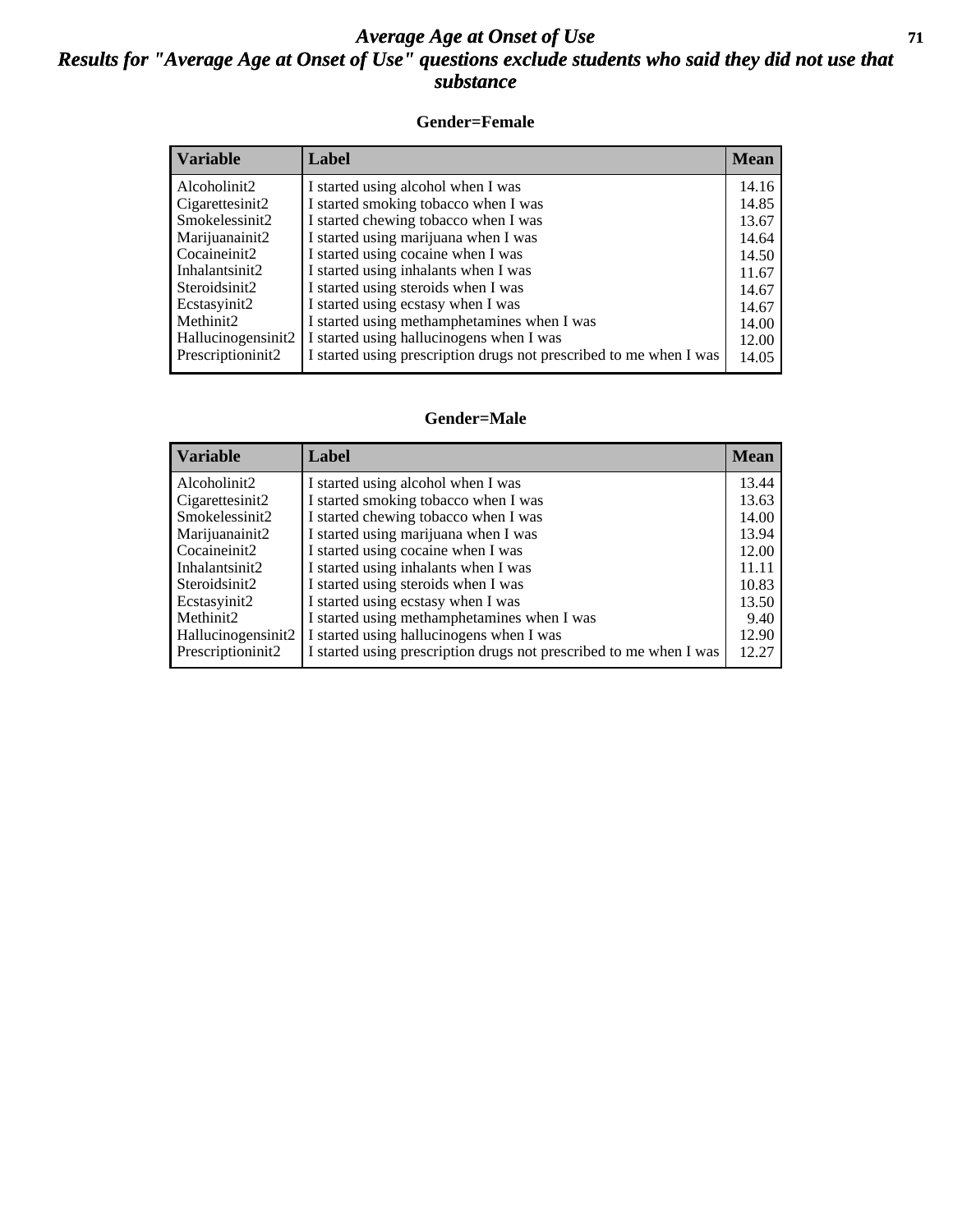# *I Think These Drugs are Harmful* **72**

| <b>Frequency</b> | <b>Table of Gender by Alcoholharmdich</b> |                                                   |                |              |  |
|------------------|-------------------------------------------|---------------------------------------------------|----------------|--------------|--|
| <b>Row Pct</b>   |                                           | Alcoholharmdich(I<br>think alcohol is<br>harmful) |                |              |  |
|                  | Gender(Gender)                            | Yes                                               | N <sub>0</sub> | <b>Total</b> |  |
|                  | <b>Female</b>                             | 213<br>76.34                                      | 66<br>23.66    | 279          |  |
|                  | <b>Male</b>                               | 202<br>79.84                                      | 51<br>20.16    | 253          |  |
|                  | Total                                     | 415                                               | 117            | 532          |  |

| Frequency      | <b>Table of Gender by Tobaccoharmdich</b> |                  |                               |              |  |
|----------------|-------------------------------------------|------------------|-------------------------------|--------------|--|
| <b>Row Pct</b> |                                           | think tobacco is | Tobaccoharmdich(I<br>harmful) |              |  |
|                | Gender(Gender)                            | Yes              | N <sub>0</sub>                | <b>Total</b> |  |
|                | <b>Female</b>                             | 264<br>94.62     | 15<br>5.38                    | 279          |  |
|                | <b>Male</b>                               | 242<br>95.65     | 11<br>4.35                    | 253          |  |
|                | Total                                     | 506              | 26                            | 532          |  |

| Frequency      | <b>Table of Gender by Marijuanaharmdich</b> |                                                       |                |              |  |
|----------------|---------------------------------------------|-------------------------------------------------------|----------------|--------------|--|
| <b>Row Pct</b> |                                             | Marijuanaharmdich(I<br>think marijuana is<br>harmful) |                |              |  |
|                | Gender(Gender)                              | <b>Yes</b>                                            | N <sub>0</sub> | <b>Total</b> |  |
|                | <b>Female</b>                               | 227<br>81.36                                          | 52<br>18.64    | 279          |  |
|                | <b>Male</b>                                 | 182<br>71.94                                          | 71<br>28.06    | 253          |  |
|                | <b>Total</b>                                | 409                                                   | 123            | 532          |  |

| Frequency      | <b>Table of Gender by Otherdrugharmdich</b> |                                                          |                |              |  |
|----------------|---------------------------------------------|----------------------------------------------------------|----------------|--------------|--|
| <b>Row Pct</b> |                                             | Otherdrugharmdich(I<br>think other drugs are<br>harmful) |                |              |  |
|                | Gender(Gender)                              | <b>Yes</b>                                               | $\mathbf{N_0}$ | <b>Total</b> |  |
|                | <b>Female</b>                               | 264<br>94.62                                             | 15<br>5.38     | 279          |  |
|                | <b>Male</b>                                 | 246<br>97.23                                             | 2.77           | 253          |  |
|                | <b>Total</b>                                | 510                                                      | 22             | 532          |  |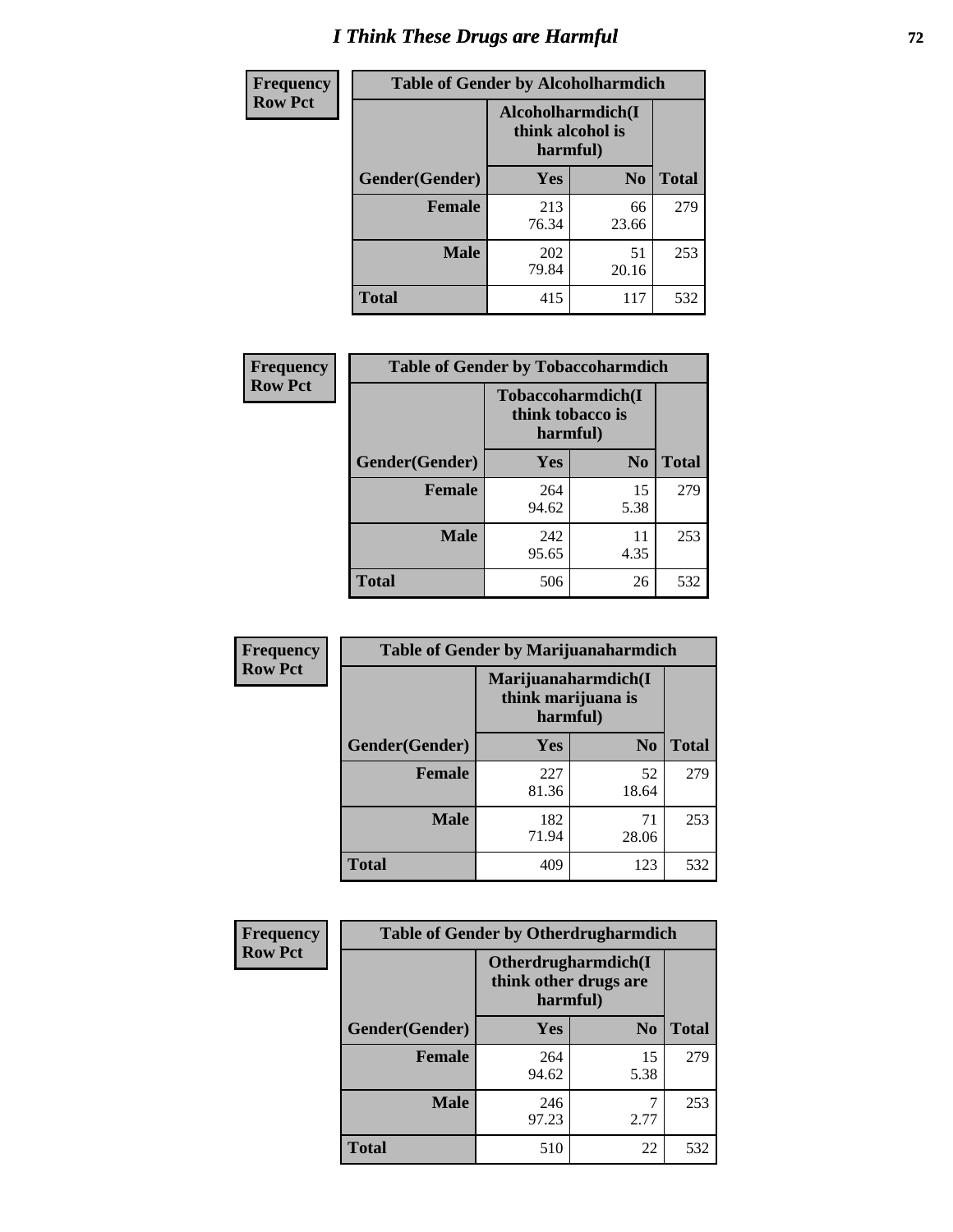| <b>Frequency</b> | <b>Table of Gender by Alcohollocation1</b> |                                                               |              |              |
|------------------|--------------------------------------------|---------------------------------------------------------------|--------------|--------------|
| <b>Row Pct</b>   |                                            | <b>Alcohollocation1(Places</b><br><b>Friends Use Alcohol)</b> |              |              |
|                  | Gender(Gender)                             |                                                               | Do Not Use   | <b>Total</b> |
|                  | <b>Female</b>                              | 176<br>63.08                                                  | 103<br>36.92 | 279          |
|                  | <b>Male</b>                                | 150<br>59.29                                                  | 103<br>40.71 | 253          |
|                  | <b>Total</b>                               | 326                                                           | 206          | 532          |

| <b>Frequency</b> | <b>Table of Gender by Alcohollocation2</b> |              |                                                               |              |
|------------------|--------------------------------------------|--------------|---------------------------------------------------------------|--------------|
| <b>Row Pct</b>   |                                            |              | <b>Alcohollocation2(Places</b><br><b>Friends Use Alcohol)</b> |              |
|                  | Gender(Gender)                             |              | Home                                                          | <b>Total</b> |
|                  | <b>Female</b>                              | 143<br>51.25 | 136<br>48.75                                                  | 279          |
|                  | <b>Male</b>                                | 162<br>64.03 | 91<br>35.97                                                   | 253          |
|                  | <b>Total</b>                               | 305          | 227                                                           | 532          |

| Frequency      | <b>Table of Gender by Alcohollocation3</b> |                                                               |               |              |
|----------------|--------------------------------------------|---------------------------------------------------------------|---------------|--------------|
| <b>Row Pct</b> |                                            | <b>Alcohollocation3(Places</b><br><b>Friends Use Alcohol)</b> |               |              |
|                | Gender(Gender)                             |                                                               | <b>School</b> | <b>Total</b> |
|                | <b>Female</b>                              | 256<br>91.76                                                  | 23<br>8.24    | 279          |
|                | <b>Male</b>                                | 240<br>94.86                                                  | 13<br>5.14    | 253          |
|                | <b>Total</b>                               | 496                                                           | 36            | 532          |

| Frequency      | <b>Table of Gender by Alcohollocation4</b> |                                                               |             |              |
|----------------|--------------------------------------------|---------------------------------------------------------------|-------------|--------------|
| <b>Row Pct</b> |                                            | <b>Alcohollocation4(Places</b><br><b>Friends Use Alcohol)</b> |             |              |
|                | Gender(Gender)                             |                                                               | Car         | <b>Total</b> |
|                | <b>Female</b>                              | 232<br>83.15                                                  | 47<br>16.85 | 279          |
|                | <b>Male</b>                                | 226<br>89.33                                                  | 27<br>10.67 | 253          |
|                | <b>Total</b>                               | 458                                                           | 74          | 532          |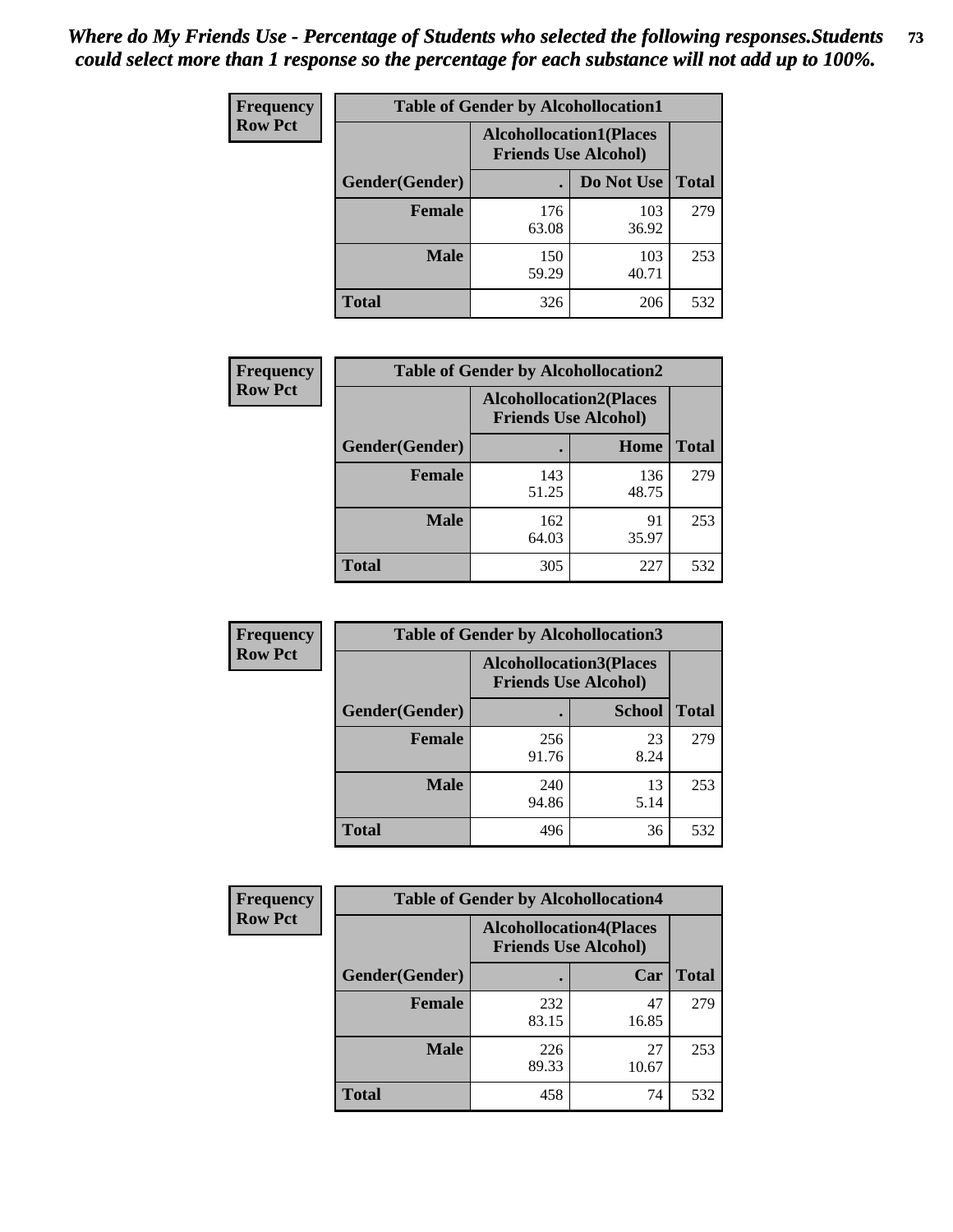| <b>Frequency</b> | <b>Table of Gender by Alcohollocation5</b> |                                                                |                                 |              |
|------------------|--------------------------------------------|----------------------------------------------------------------|---------------------------------|--------------|
| <b>Row Pct</b>   |                                            | <b>Alcohollocation5</b> (Places<br><b>Friends Use Alcohol)</b> |                                 |              |
|                  | Gender(Gender)                             |                                                                | <b>Friend's</b><br><b>House</b> | <b>Total</b> |
|                  | <b>Female</b>                              | 122<br>43.73                                                   | 157<br>56.27                    | 279          |
|                  | <b>Male</b>                                | 139<br>54.94                                                   | 114<br>45.06                    | 253          |
|                  | <b>Total</b>                               | 261                                                            | 271                             | 532          |

| Frequency      | <b>Table of Gender by Alcohollocation6</b> |                                                               |              |              |
|----------------|--------------------------------------------|---------------------------------------------------------------|--------------|--------------|
| <b>Row Pct</b> |                                            | <b>Alcohollocation6(Places</b><br><b>Friends Use Alcohol)</b> |              |              |
|                | Gender(Gender)                             |                                                               | <b>Other</b> | <b>Total</b> |
|                | <b>Female</b>                              | 199<br>71.33                                                  | 80<br>28.67  | 279          |
|                | <b>Male</b>                                | 176<br>69.57                                                  | 77<br>30.43  | 253          |
|                | <b>Total</b>                               | 375                                                           | 157          | 532          |

| Frequency      | <b>Table of Gender by Tobaccolocation1</b> |                                                               |              |              |  |
|----------------|--------------------------------------------|---------------------------------------------------------------|--------------|--------------|--|
| <b>Row Pct</b> |                                            | <b>Tobaccolocation1(Places</b><br><b>Friends Use Tobacco)</b> |              |              |  |
|                | <b>Gender</b> (Gender)                     |                                                               | Do Not Use   | <b>Total</b> |  |
|                | Female                                     | 114<br>40.86                                                  | 165<br>59.14 | 279          |  |
|                | <b>Male</b>                                | 123<br>48.62                                                  | 130<br>51.38 | 253          |  |
|                | <b>Total</b>                               | 237                                                           | 295          | 532          |  |

| <b>Frequency</b> | <b>Table of Gender by Tobaccolocation2</b> |                                                               |             |              |
|------------------|--------------------------------------------|---------------------------------------------------------------|-------------|--------------|
| <b>Row Pct</b>   |                                            | <b>Tobaccolocation2(Places</b><br><b>Friends Use Tobacco)</b> |             |              |
|                  | Gender(Gender)                             |                                                               | Home        | <b>Total</b> |
|                  | Female                                     | 187<br>67.03                                                  | 92<br>32.97 | 279          |
|                  | <b>Male</b>                                | 173<br>68.38                                                  | 80<br>31.62 | 253          |
|                  | <b>Total</b>                               | 360                                                           | 172         | 532          |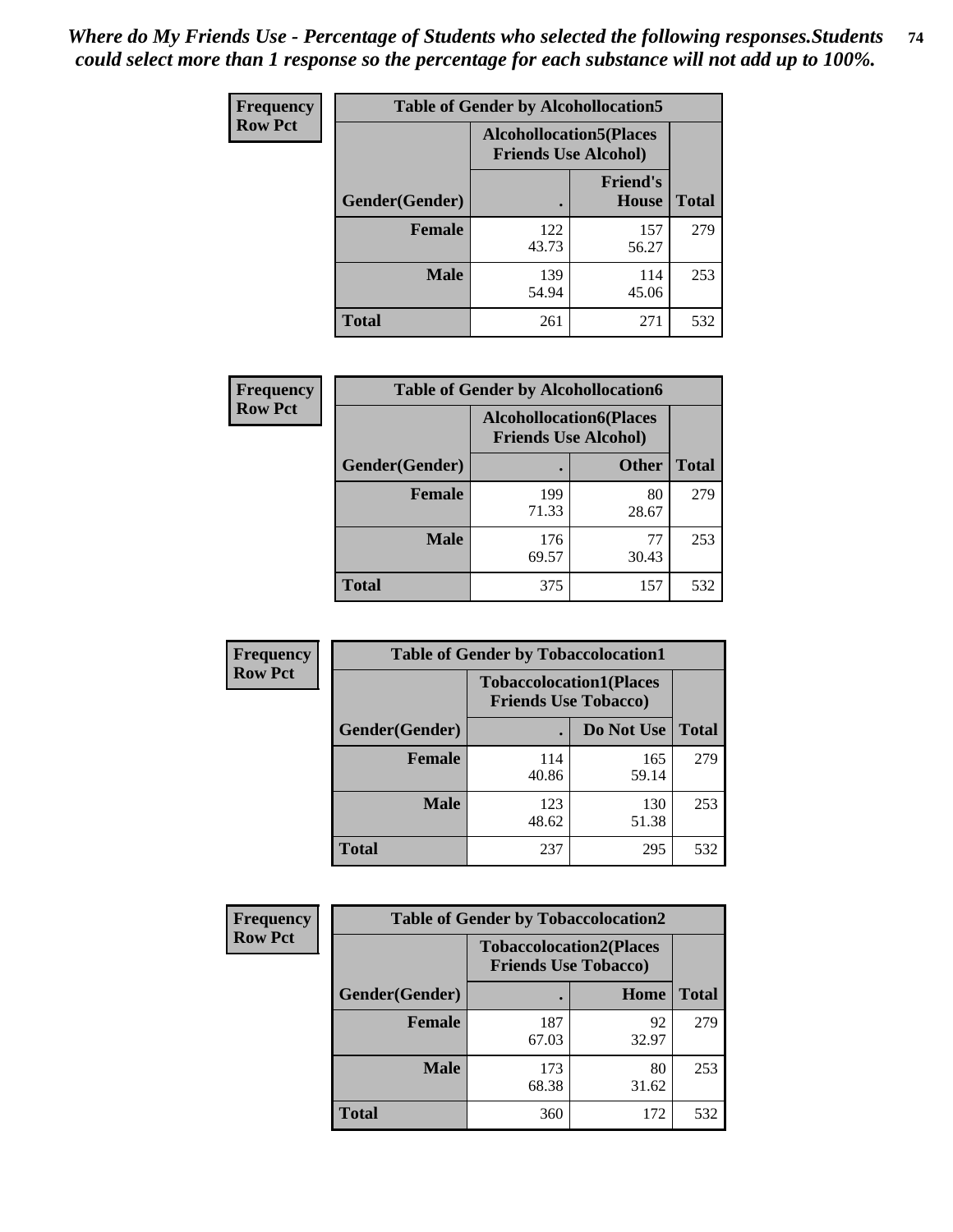| <b>Frequency</b> | <b>Table of Gender by Tobaccolocation3</b> |                                                               |               |              |
|------------------|--------------------------------------------|---------------------------------------------------------------|---------------|--------------|
| <b>Row Pct</b>   |                                            | <b>Tobaccolocation3(Places</b><br><b>Friends Use Tobacco)</b> |               |              |
|                  | Gender(Gender)                             |                                                               | <b>School</b> | <b>Total</b> |
|                  | <b>Female</b>                              | 249<br>89.25                                                  | 30<br>10.75   | 279          |
|                  | <b>Male</b>                                | 219<br>86.56                                                  | 34<br>13.44   | 253          |
|                  | <b>Total</b>                               | 468                                                           | 64            | 532          |

| <b>Frequency</b> | <b>Table of Gender by Tobaccolocation4</b> |              |                                                               |              |
|------------------|--------------------------------------------|--------------|---------------------------------------------------------------|--------------|
| <b>Row Pct</b>   |                                            |              | <b>Tobaccolocation4(Places</b><br><b>Friends Use Tobacco)</b> |              |
|                  | Gender(Gender)                             |              | Car                                                           | <b>Total</b> |
|                  | <b>Female</b>                              | 186<br>66.67 | 93<br>33.33                                                   | 279          |
|                  | <b>Male</b>                                | 190<br>75.10 | 63<br>24.90                                                   | 253          |
|                  | <b>Total</b>                               | 376          | 156                                                           | 532          |

| <b>Frequency</b> | <b>Table of Gender by Tobaccolocation5</b> |                                                               |                                 |              |
|------------------|--------------------------------------------|---------------------------------------------------------------|---------------------------------|--------------|
| <b>Row Pct</b>   |                                            | <b>Tobaccolocation5(Places</b><br><b>Friends Use Tobacco)</b> |                                 |              |
|                  | Gender(Gender)                             |                                                               | <b>Friend's</b><br><b>House</b> | <b>Total</b> |
|                  | <b>Female</b>                              | 173<br>62.01                                                  | 106<br>37.99                    | 279          |
|                  | <b>Male</b>                                | 170<br>67.19                                                  | 83<br>32.81                     | 253          |
|                  | <b>Total</b>                               | 343                                                           | 189                             | 532          |

| <b>Frequency</b> | <b>Table of Gender by Tobaccolocation6</b> |                                                               |              |              |
|------------------|--------------------------------------------|---------------------------------------------------------------|--------------|--------------|
| <b>Row Pct</b>   |                                            | <b>Tobaccolocation6(Places</b><br><b>Friends Use Tobacco)</b> |              |              |
|                  | Gender(Gender)                             |                                                               | <b>Other</b> | <b>Total</b> |
|                  | Female                                     | 201<br>72.04                                                  | 78<br>27.96  | 279          |
|                  | <b>Male</b>                                | 169<br>66.80                                                  | 84<br>33.20  | 253          |
|                  | <b>Total</b>                               | 370                                                           | 162          | 532          |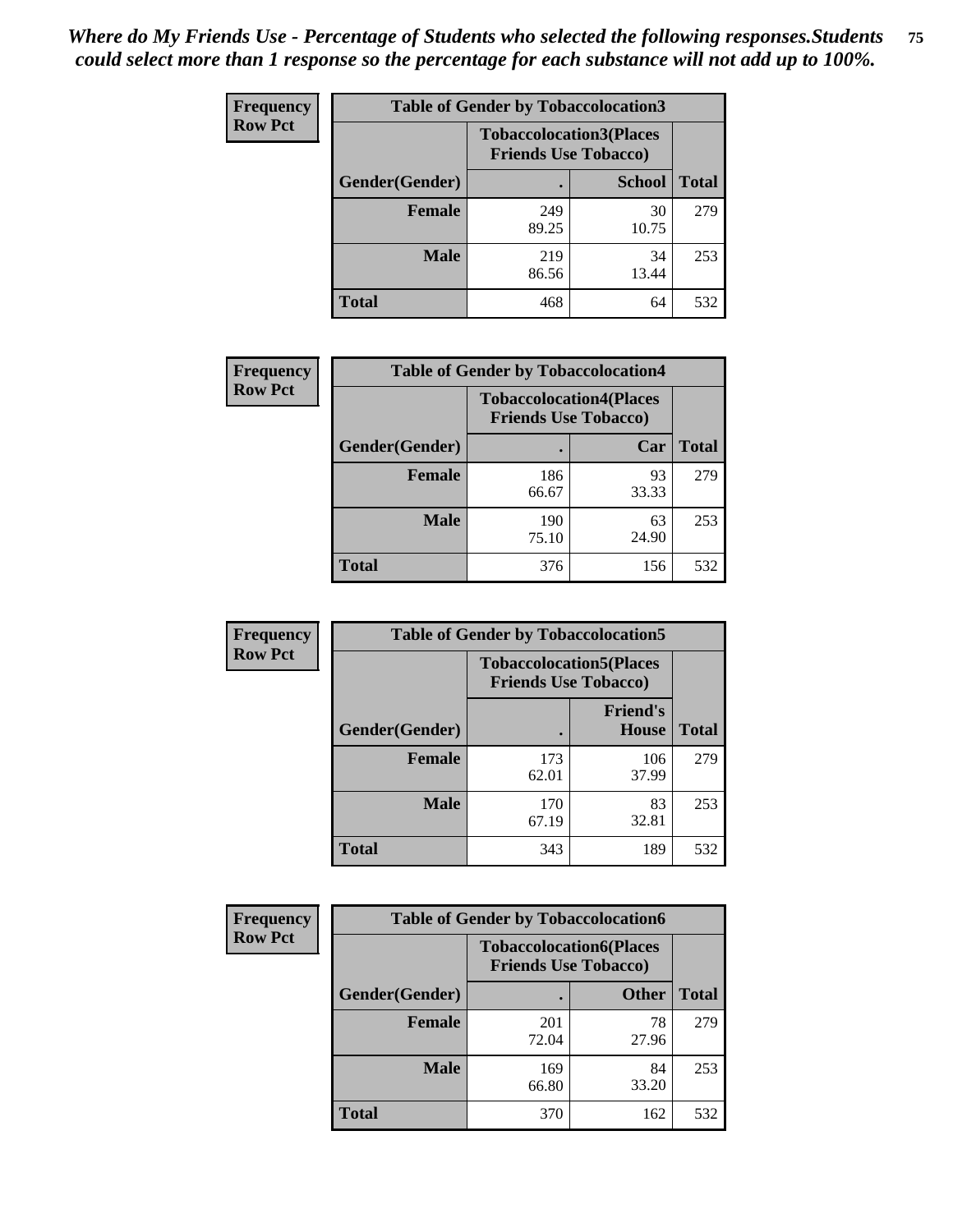| <b>Frequency</b> | <b>Table of Gender by Marijuanalocation1</b> |                                                                    |              |              |
|------------------|----------------------------------------------|--------------------------------------------------------------------|--------------|--------------|
| <b>Row Pct</b>   |                                              | <b>Marijuanalocation1(Places</b><br><b>Friends Use Marijuana</b> ) |              |              |
|                  | Gender(Gender)                               |                                                                    | Do Not Use   | <b>Total</b> |
|                  | <b>Female</b>                                | 125<br>44.80                                                       | 154<br>55.20 | 279          |
|                  | <b>Male</b>                                  | 134<br>52.96                                                       | 119<br>47.04 | 253          |
|                  | <b>Total</b>                                 | 259                                                                | 273          | 532          |

| <b>Frequency</b> | <b>Table of Gender by Marijuanalocation2</b> |                                                                    |              |              |
|------------------|----------------------------------------------|--------------------------------------------------------------------|--------------|--------------|
| <b>Row Pct</b>   |                                              | <b>Marijuanalocation2(Places</b><br><b>Friends Use Marijuana</b> ) |              |              |
|                  | Gender(Gender)                               |                                                                    | Home         | <b>Total</b> |
|                  | Female                                       | 179<br>64.16                                                       | 100<br>35.84 | 279          |
|                  | <b>Male</b>                                  | 173<br>68.38                                                       | 80<br>31.62  | 253          |
|                  | <b>Total</b>                                 | 352                                                                | 180          | 532          |

| Frequency      |                | <b>Table of Gender by Marijuanalocation3</b>                       |               |              |
|----------------|----------------|--------------------------------------------------------------------|---------------|--------------|
| <b>Row Pct</b> |                | <b>Marijuanalocation3(Places</b><br><b>Friends Use Marijuana</b> ) |               |              |
|                | Gender(Gender) |                                                                    | <b>School</b> | <b>Total</b> |
|                | Female         | 248<br>88.89                                                       | 31<br>11.11   | 279          |
|                | <b>Male</b>    | 224<br>88.54                                                       | 29<br>11.46   | 253          |
|                | <b>Total</b>   | 472                                                                | 60            | 532          |

| Frequency      | <b>Table of Gender by Marijuanalocation4</b> |                                                                    |             |              |  |
|----------------|----------------------------------------------|--------------------------------------------------------------------|-------------|--------------|--|
| <b>Row Pct</b> |                                              | <b>Marijuanalocation4(Places</b><br><b>Friends Use Marijuana</b> ) |             |              |  |
|                | Gender(Gender)                               |                                                                    | Car         | <b>Total</b> |  |
|                | <b>Female</b>                                | 198<br>70.97                                                       | 81<br>29.03 | 279          |  |
|                | <b>Male</b>                                  | 194<br>76.68                                                       | 59<br>23.32 | 253          |  |
|                | <b>Total</b>                                 | 392                                                                | 140         | 532          |  |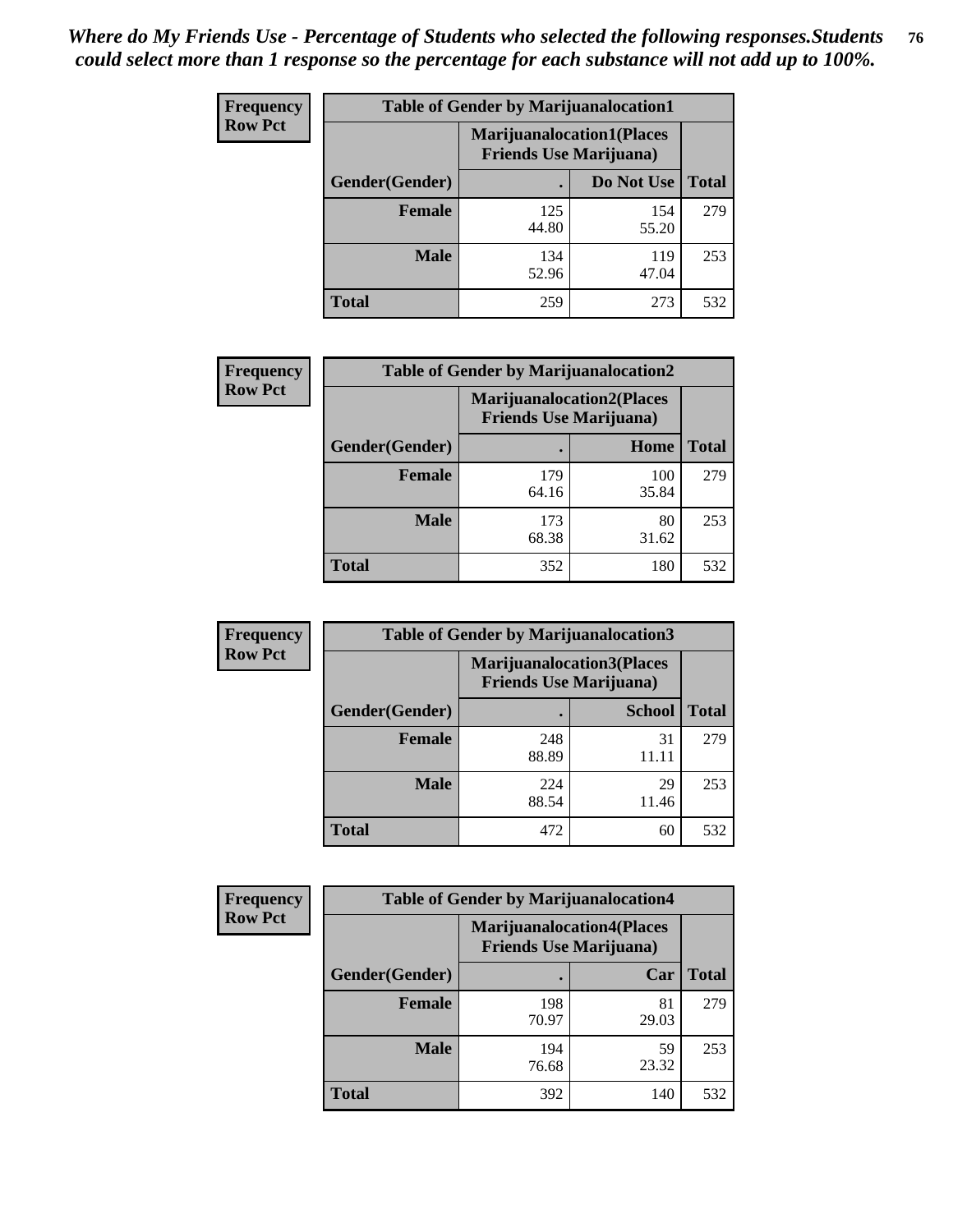| <b>Frequency</b> | <b>Table of Gender by Marijuanalocation5</b> |                                                                     |                                 |              |
|------------------|----------------------------------------------|---------------------------------------------------------------------|---------------------------------|--------------|
| <b>Row Pct</b>   |                                              | <b>Marijuanalocation5</b> (Places<br><b>Friends Use Marijuana</b> ) |                                 |              |
|                  | Gender(Gender)                               |                                                                     | <b>Friend's</b><br><b>House</b> | <b>Total</b> |
|                  | <b>Female</b>                                | 163<br>58.42                                                        | 116<br>41.58                    | 279          |
|                  | <b>Male</b>                                  | 161<br>63.64                                                        | 92<br>36.36                     | 253          |
|                  | <b>Total</b>                                 | 324                                                                 | 208                             | 532          |

| <b>Frequency</b> | <b>Table of Gender by Marijuanalocation6</b> |                                |                                   |              |  |
|------------------|----------------------------------------------|--------------------------------|-----------------------------------|--------------|--|
| <b>Row Pct</b>   |                                              | <b>Friends Use Marijuana</b> ) | <b>Marijuanalocation6(Places)</b> |              |  |
|                  | Gender(Gender)                               |                                | <b>Other</b>                      | <b>Total</b> |  |
|                  | <b>Female</b>                                | 198<br>70.97                   | 81<br>29.03                       | 279          |  |
|                  | <b>Male</b>                                  | 169<br>66.80                   | 84<br>33.20                       | 253          |  |
|                  | <b>Total</b>                                 | 367                            | 165                               | 532          |  |

| <b>Frequency</b> | <b>Table of Gender by Otherdruglocation1</b> |                                                                                |              |              |
|------------------|----------------------------------------------|--------------------------------------------------------------------------------|--------------|--------------|
| <b>Row Pct</b>   |                                              | <b>Otherdruglocation1(Places</b><br><b>Friends Use Other Illegal</b><br>Drugs) |              |              |
|                  | Gender(Gender)                               |                                                                                | Do Not Use   | <b>Total</b> |
|                  | <b>Female</b>                                | 75<br>26.88                                                                    | 204<br>73.12 | 279          |
|                  | <b>Male</b>                                  | 71<br>28.06                                                                    | 182<br>71.94 | 253          |
|                  | <b>Total</b>                                 | 146                                                                            | 386          | 532          |

| Frequency      | <b>Table of Gender by Otherdruglocation2</b> |                                                                                |             |              |
|----------------|----------------------------------------------|--------------------------------------------------------------------------------|-------------|--------------|
| <b>Row Pct</b> |                                              | <b>Otherdruglocation2(Places</b><br><b>Friends Use Other Illegal</b><br>Drugs) |             |              |
|                | Gender(Gender)                               |                                                                                | Home        | <b>Total</b> |
|                | Female                                       | 227<br>81.36                                                                   | 52<br>18.64 | 279          |
|                | <b>Male</b>                                  | 210<br>83.00                                                                   | 43<br>17.00 | 253          |
|                | <b>Total</b>                                 | 437                                                                            | 95          | 532          |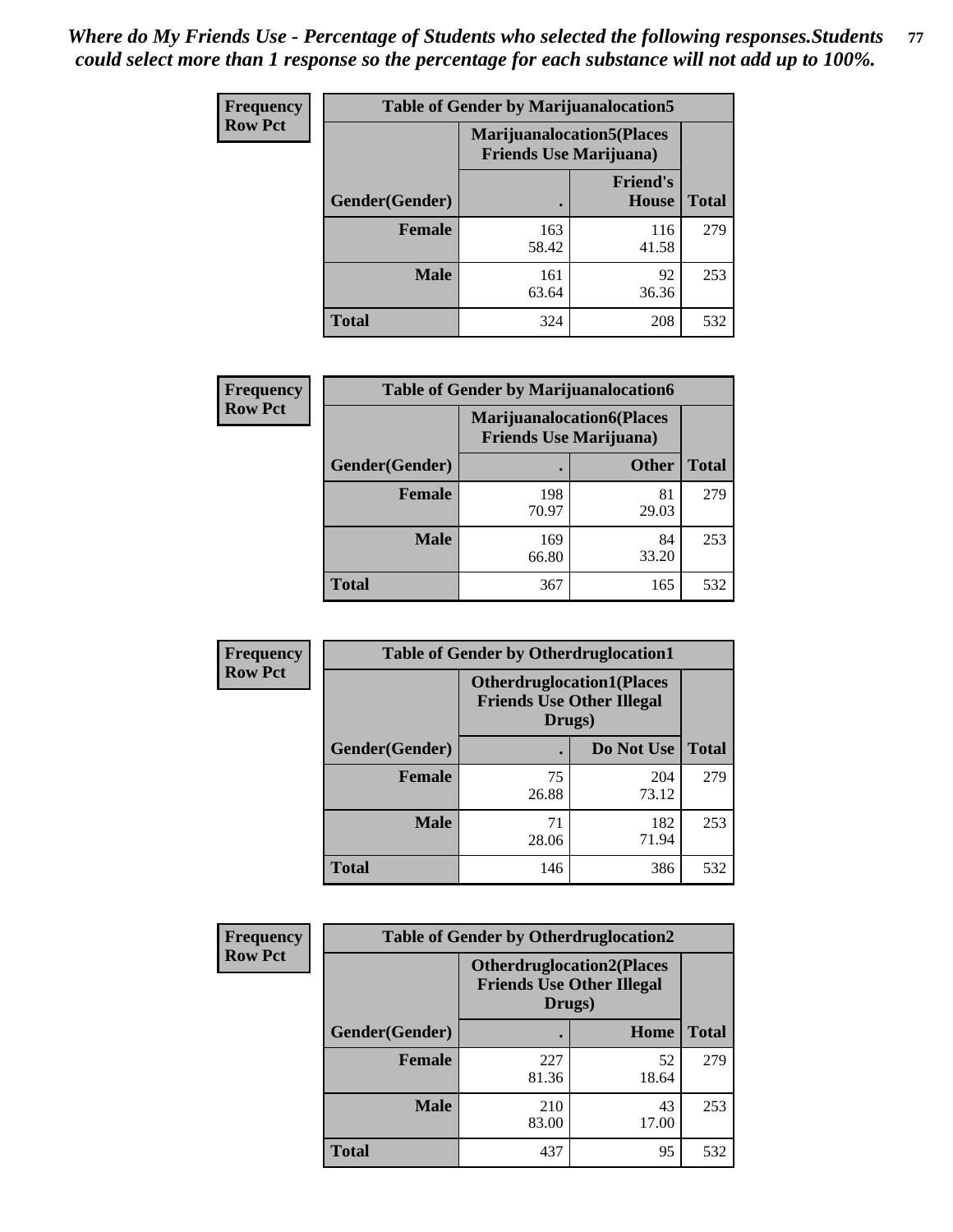| <b>Frequency</b> | <b>Table of Gender by Otherdruglocation3</b> |                                                                                |               |              |
|------------------|----------------------------------------------|--------------------------------------------------------------------------------|---------------|--------------|
| <b>Row Pct</b>   |                                              | <b>Otherdruglocation3(Places</b><br><b>Friends Use Other Illegal</b><br>Drugs) |               |              |
|                  | Gender(Gender)                               |                                                                                | <b>School</b> | <b>Total</b> |
|                  | <b>Female</b>                                | 261<br>93.55                                                                   | 18<br>6.45    | 279          |
|                  | <b>Male</b>                                  | 238<br>94.07                                                                   | 15<br>5.93    | 253          |
|                  | <b>Total</b>                                 | 499                                                                            | 33            | 532          |

| Frequency      | <b>Table of Gender by Otherdruglocation4</b> |                                                                                |             |              |
|----------------|----------------------------------------------|--------------------------------------------------------------------------------|-------------|--------------|
| <b>Row Pct</b> |                                              | <b>Otherdruglocation4(Places</b><br><b>Friends Use Other Illegal</b><br>Drugs) |             |              |
|                | Gender(Gender)                               |                                                                                | Car         | <b>Total</b> |
|                | Female                                       | 241<br>86.38                                                                   | 38<br>13.62 | 279          |
|                | <b>Male</b>                                  | 224<br>88.54                                                                   | 29<br>11.46 | 253          |
|                | <b>Total</b>                                 | 465                                                                            | 67          | 532          |

| <b>Frequency</b> | <b>Table of Gender by Otherdruglocation5</b> |              |                                                                      |              |
|------------------|----------------------------------------------|--------------|----------------------------------------------------------------------|--------------|
| <b>Row Pct</b>   |                                              | Drugs)       | <b>Otherdruglocation5(Places</b><br><b>Friends Use Other Illegal</b> |              |
|                  | Gender(Gender)                               |              | <b>Friend's</b><br>House                                             | <b>Total</b> |
|                  | <b>Female</b>                                | 218<br>78.14 | 61<br>21.86                                                          | 279          |
|                  | <b>Male</b>                                  | 207<br>81.82 | 46<br>18.18                                                          | 253          |
|                  | <b>Total</b>                                 | 425          | 107                                                                  | 532          |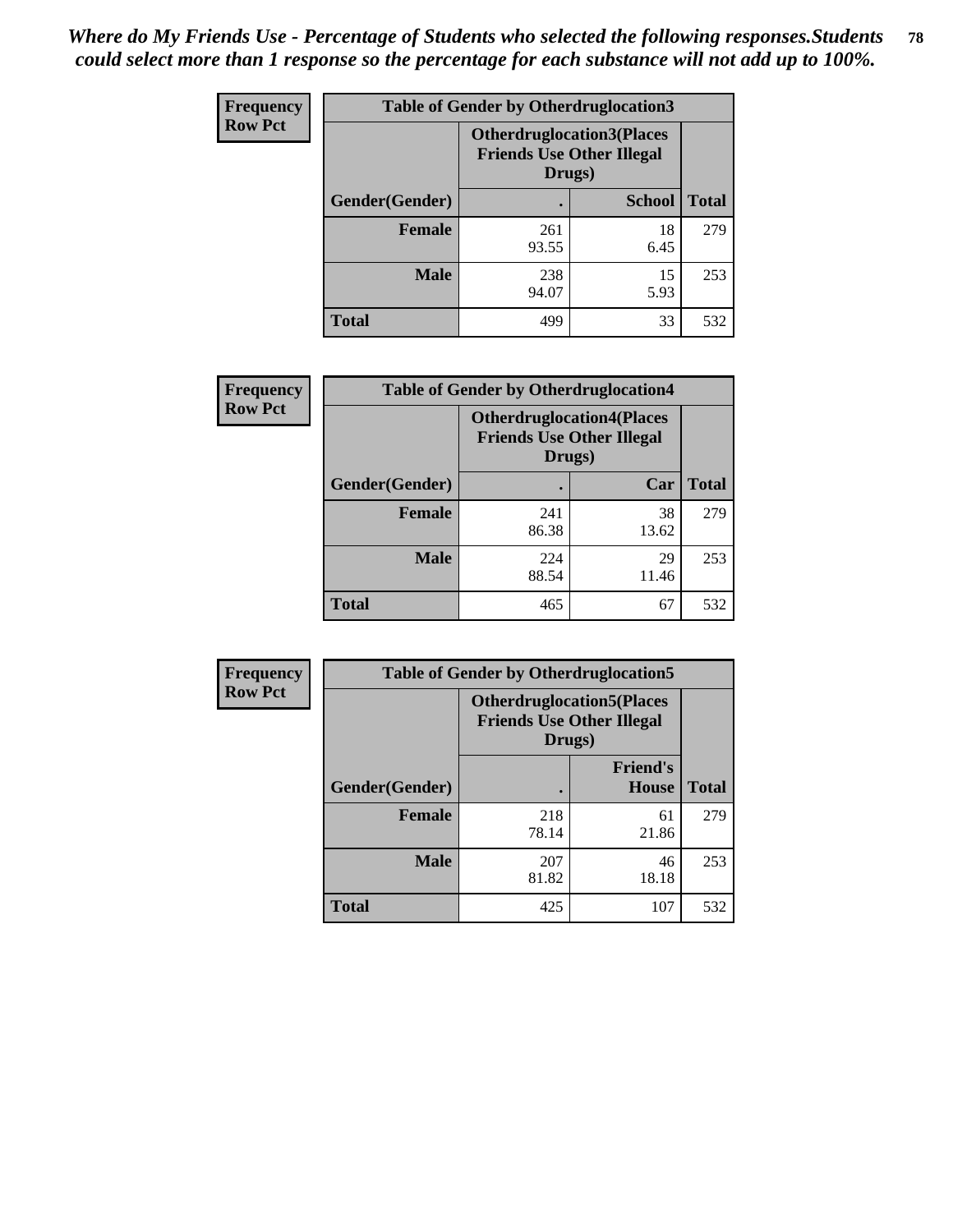| Frequency      | <b>Table of Gender by Otherdruglocation6</b> |                                            |                                  |              |
|----------------|----------------------------------------------|--------------------------------------------|----------------------------------|--------------|
| <b>Row Pct</b> |                                              | <b>Friends Use Other Illegal</b><br>Drugs) | <b>Otherdruglocation6(Places</b> |              |
|                | Gender(Gender)                               |                                            | <b>Other</b>                     | <b>Total</b> |
|                | <b>Female</b>                                | 228<br>81.72                               | 51<br>18.28                      | 279          |
|                | <b>Male</b>                                  | 201<br>79.45                               | 52<br>20.55                      | 253          |
|                | <b>Total</b>                                 | 429                                        | 103                              | 532          |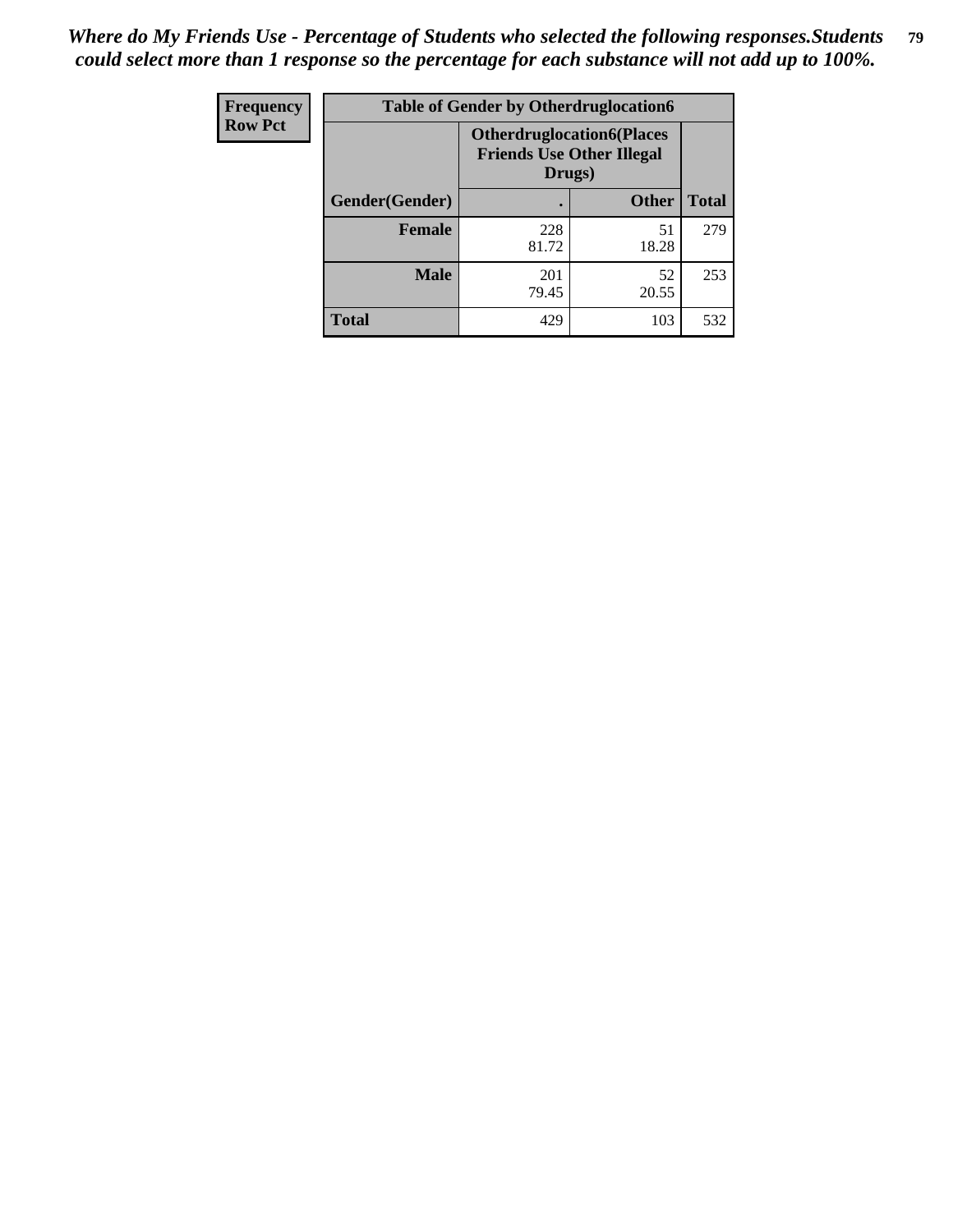| <b>Frequency</b> | <b>Table of Gender by Alcoholtime1</b> |                                                          |                      |              |
|------------------|----------------------------------------|----------------------------------------------------------|----------------------|--------------|
| <b>Row Pct</b>   |                                        | <b>Alcoholtime1(Times</b><br><b>Friends Use Alcohol)</b> |                      |              |
|                  | Gender(Gender)                         |                                                          | Do Not<br><b>Use</b> | <b>Total</b> |
|                  | <b>Female</b>                          | 177<br>63.44                                             | 102<br>36.56         | 279          |
|                  | <b>Male</b>                            | 148<br>58.50                                             | 105<br>41.50         | 253          |
|                  | <b>Total</b>                           | 325                                                      | 207                  | 532          |

| Frequency      | <b>Table of Gender by Alcoholtime2</b> |                                                          |                            |              |
|----------------|----------------------------------------|----------------------------------------------------------|----------------------------|--------------|
| <b>Row Pct</b> |                                        | <b>Alcoholtime2(Times</b><br><b>Friends Use Alcohol)</b> |                            |              |
|                | Gender(Gender)                         |                                                          | <b>On Way</b><br>to School | <b>Total</b> |
|                | <b>Female</b>                          | 266<br>95.34                                             | 13<br>4.66                 | 279          |
|                | <b>Male</b>                            | 234<br>92.49                                             | 19<br>7.51                 | 253          |
|                | Total                                  | 500                                                      | 32                         | 532          |

| Frequency      | <b>Table of Gender by Alcoholtime3</b> |                                                   |                                |              |
|----------------|----------------------------------------|---------------------------------------------------|--------------------------------|--------------|
| <b>Row Pct</b> |                                        | Alcoholtime3(Times<br><b>Friends Use Alcohol)</b> |                                |              |
|                | Gender(Gender)                         |                                                   | <b>During</b><br><b>School</b> | <b>Total</b> |
|                | Female                                 | 266<br>95.34                                      | 13<br>4.66                     | 279          |
|                | <b>Male</b>                            | 238<br>94.07                                      | 15<br>5.93                     | 253          |
|                | <b>Total</b>                           | 504                                               | 28                             | 532          |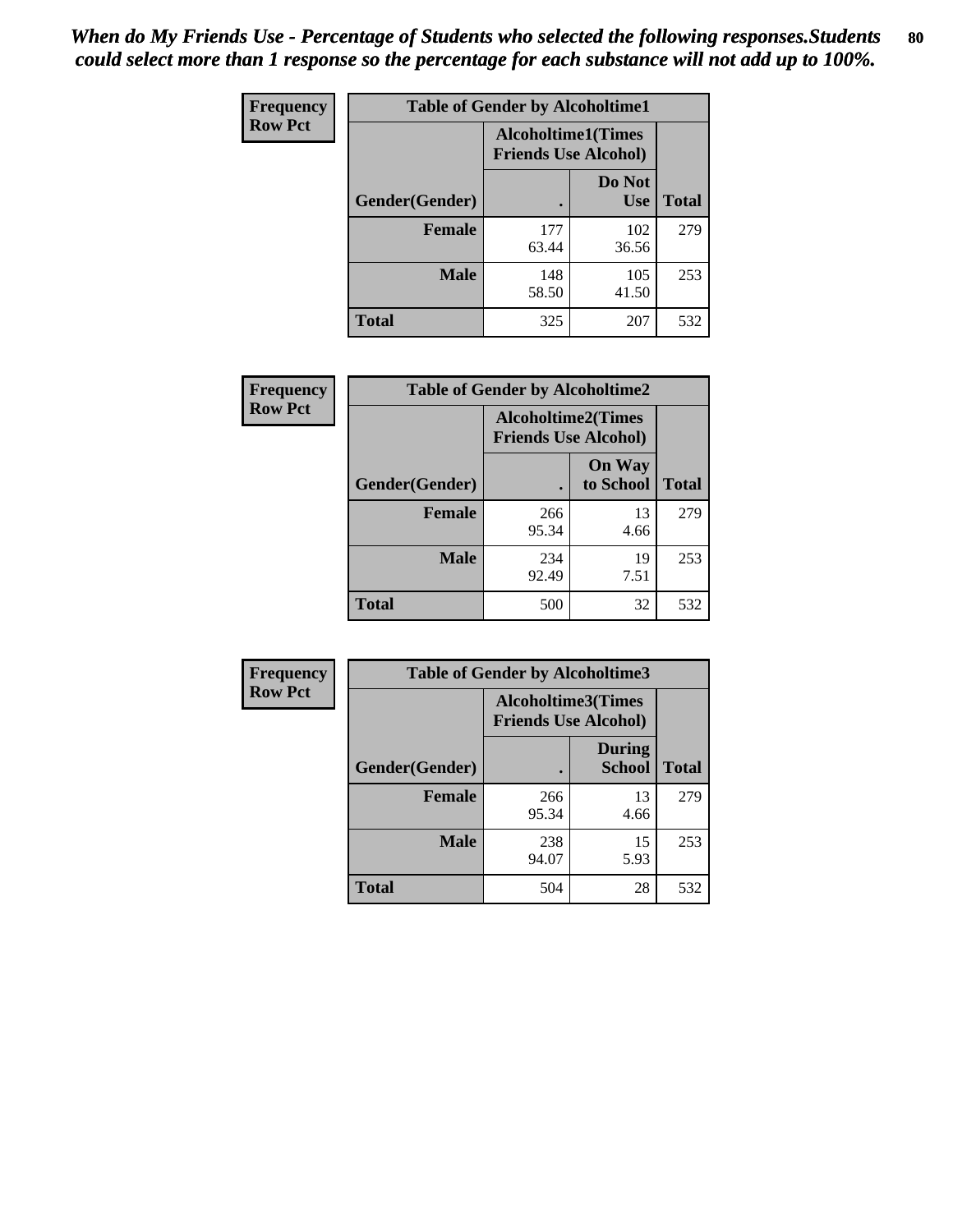*When do My Friends Use - Percentage of Students who selected the following responses.Students could select more than 1 response so the percentage for each substance will not add up to 100%.* **81**

| <b>Frequency</b> | <b>Table of Gender by Alcoholtime4</b> |                                                          |                                                |              |
|------------------|----------------------------------------|----------------------------------------------------------|------------------------------------------------|--------------|
| <b>Row Pct</b>   |                                        | <b>Alcoholtime4(Times</b><br><b>Friends Use Alcohol)</b> |                                                |              |
|                  | Gender(Gender)                         |                                                          | <b>On Way</b><br>Home<br>From<br><b>School</b> | <b>Total</b> |
|                  | <b>Female</b>                          | 259<br>92.83                                             | 20<br>7.17                                     | 279          |
|                  | <b>Male</b>                            | 237<br>93.68                                             | 16<br>6.32                                     | 253          |
|                  | <b>Total</b>                           | 496                                                      | 36                                             | 532          |

| <b>Frequency</b> | <b>Table of Gender by Alcoholtime5</b> |                                                           |             |              |
|------------------|----------------------------------------|-----------------------------------------------------------|-------------|--------------|
| <b>Row Pct</b>   |                                        | <b>Alcoholtime5</b> (Times<br><b>Friends Use Alcohol)</b> |             |              |
|                  | Gender(Gender)                         |                                                           | Weeknights  | <b>Total</b> |
|                  | <b>Female</b>                          | 218<br>78.14                                              | 61<br>21.86 | 279          |
|                  | <b>Male</b>                            | 203<br>80.24                                              | 50<br>19.76 | 253          |
|                  | <b>Total</b>                           | 421                                                       | 111         | 532          |

| <b>Frequency</b> | <b>Table of Gender by Alcoholtime6</b> |                                                          |              |              |  |
|------------------|----------------------------------------|----------------------------------------------------------|--------------|--------------|--|
| <b>Row Pct</b>   |                                        | <b>Alcoholtime6(Times</b><br><b>Friends Use Alcohol)</b> |              |              |  |
|                  | Gender(Gender)                         |                                                          | Weekends     | <b>Total</b> |  |
|                  | Female                                 | 96<br>34.41                                              | 183<br>65.59 | 279          |  |
|                  | <b>Male</b>                            | 106<br>41.90                                             | 147<br>58.10 | 253          |  |
|                  | <b>Total</b>                           | 202                                                      | 330          | 532          |  |

| Frequency      | <b>Table of Gender by Tobaccotime1</b> |                                                          |                      |              |
|----------------|----------------------------------------|----------------------------------------------------------|----------------------|--------------|
| <b>Row Pct</b> |                                        | <b>Tobaccotime1(Times</b><br><b>Friends Use Tobacco)</b> |                      |              |
|                | Gender(Gender)                         |                                                          | Do Not<br><b>Use</b> | <b>Total</b> |
|                | <b>Female</b>                          | 119<br>42.65                                             | 160<br>57.35         | 279          |
|                | <b>Male</b>                            | 114<br>45.06                                             | 139<br>54.94         | 253          |
|                | <b>Total</b>                           | 233                                                      | 299                  | 532          |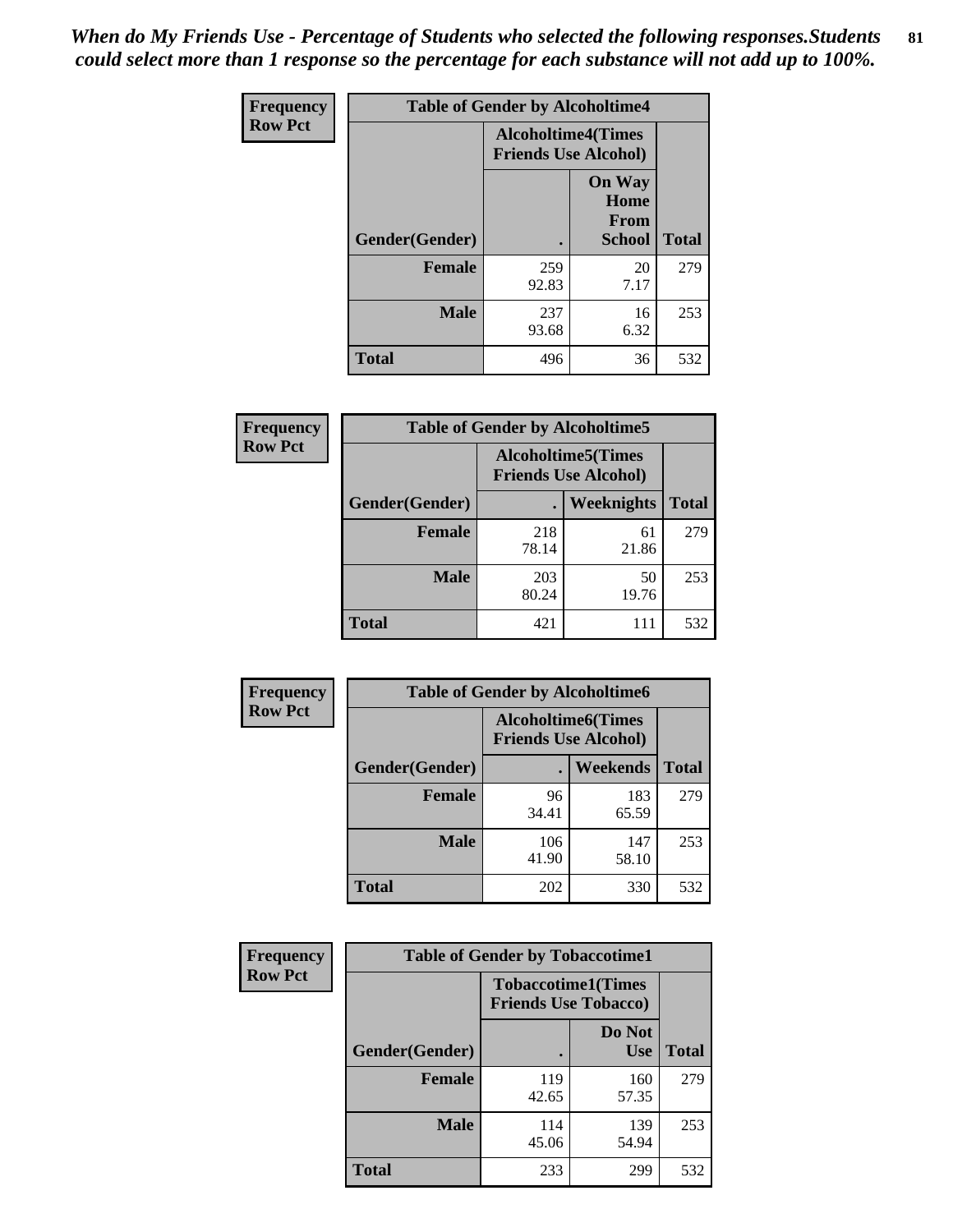| <b>Frequency</b> | <b>Table of Gender by Tobaccotime2</b> |                                                          |                            |              |
|------------------|----------------------------------------|----------------------------------------------------------|----------------------------|--------------|
| <b>Row Pct</b>   |                                        | <b>Tobaccotime2(Times</b><br><b>Friends Use Tobacco)</b> |                            |              |
|                  | Gender(Gender)                         |                                                          | <b>On Way</b><br>to School | <b>Total</b> |
|                  | <b>Female</b>                          | 215<br>77.06                                             | 64<br>22.94                | 279          |
|                  | <b>Male</b>                            | 204<br>80.63                                             | 49<br>19.37                | 253          |
|                  | <b>Total</b>                           | 419                                                      | 113                        | 532          |

| <b>Frequency</b> | <b>Table of Gender by Tobaccotime3</b> |                                                          |                                |              |
|------------------|----------------------------------------|----------------------------------------------------------|--------------------------------|--------------|
| <b>Row Pct</b>   |                                        | <b>Tobaccotime3(Times</b><br><b>Friends Use Tobacco)</b> |                                |              |
|                  | Gender(Gender)                         |                                                          | <b>During</b><br><b>School</b> | <b>Total</b> |
|                  | <b>Female</b>                          | 256<br>91.76                                             | 23<br>8.24                     | 279          |
|                  | <b>Male</b>                            | 229<br>90.51                                             | 24<br>9.49                     | 253          |
|                  | <b>Total</b>                           | 485                                                      | 47                             | 532          |

| <b>Frequency</b> | <b>Table of Gender by Tobaccotime4</b> |                                                          |                                                       |              |
|------------------|----------------------------------------|----------------------------------------------------------|-------------------------------------------------------|--------------|
| <b>Row Pct</b>   |                                        | <b>Tobaccotime4(Times</b><br><b>Friends Use Tobacco)</b> |                                                       |              |
|                  | Gender(Gender)                         |                                                          | <b>On Way</b><br>Home<br><b>From</b><br><b>School</b> | <b>Total</b> |
|                  | <b>Female</b>                          | 259<br>92.83                                             | 20<br>7.17                                            | 279          |
|                  | <b>Male</b>                            | 237<br>93.68                                             | 16<br>6.32                                            | 253          |
|                  | <b>Total</b>                           | 496                                                      | 36                                                    | 532          |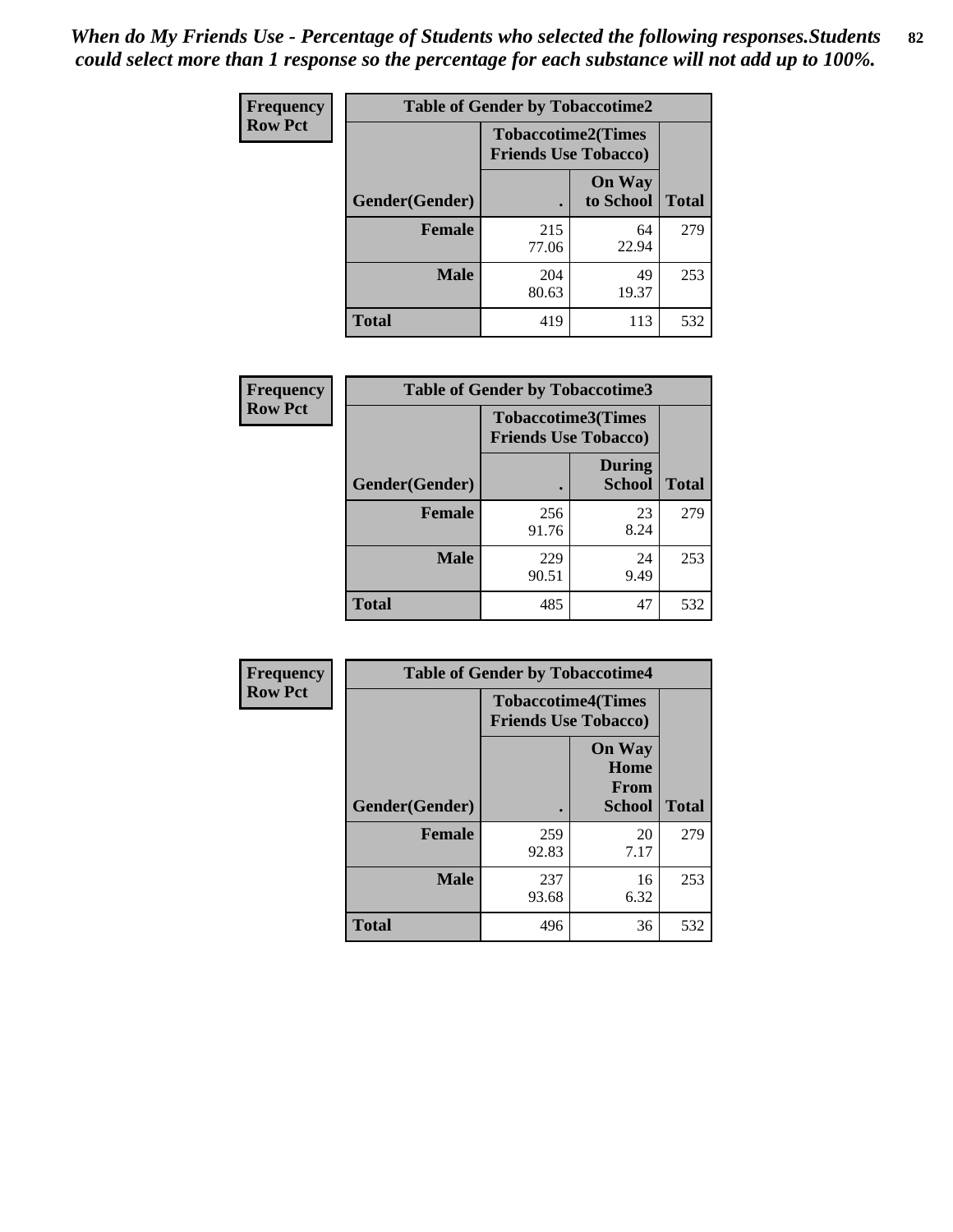| Frequency      | <b>Table of Gender by Tobaccotime5</b> |              |                                                           |              |  |
|----------------|----------------------------------------|--------------|-----------------------------------------------------------|--------------|--|
| <b>Row Pct</b> |                                        |              | <b>Tobaccotime5</b> (Times<br><b>Friends Use Tobacco)</b> |              |  |
|                | Gender(Gender)                         |              | Weeknights                                                | <b>Total</b> |  |
|                | <b>Female</b>                          | 181<br>64.87 | 98<br>35.13                                               | 279          |  |
|                | <b>Male</b>                            | 177<br>69.96 | 76<br>30.04                                               | 253          |  |
|                | <b>Total</b>                           | 358          | 174                                                       | 532          |  |

| Frequency      | <b>Table of Gender by Tobaccotime6</b> |                                                          |              |              |
|----------------|----------------------------------------|----------------------------------------------------------|--------------|--------------|
| <b>Row Pct</b> |                                        | <b>Tobaccotime6(Times</b><br><b>Friends Use Tobacco)</b> |              |              |
|                | Gender(Gender)                         |                                                          | Weekends     | <b>Total</b> |
|                | Female                                 | 167<br>59.86                                             | 112<br>40.14 | 279          |
|                | <b>Male</b>                            | 152<br>60.08                                             | 101<br>39.92 | 253          |
|                | <b>Total</b>                           | 319                                                      | 213          | 532          |

| <b>Frequency</b> | <b>Table of Gender by Marijuanatime1</b> |                                                               |              |              |  |
|------------------|------------------------------------------|---------------------------------------------------------------|--------------|--------------|--|
| <b>Row Pct</b>   |                                          | <b>Marijuanatime1(Times</b><br><b>Friends Use Marijuana</b> ) |              |              |  |
|                  | Gender(Gender)                           |                                                               | Do Not Use   | <b>Total</b> |  |
|                  | <b>Female</b>                            | 123<br>44.09                                                  | 156<br>55.91 | 279          |  |
|                  | <b>Male</b>                              | 126<br>49.80                                                  | 127<br>50.20 | 253          |  |
|                  | <b>Total</b>                             | 249                                                           | 283          | 532          |  |

| <b>Frequency</b> | <b>Table of Gender by Marijuanatime2</b> |                                                               |                            |              |
|------------------|------------------------------------------|---------------------------------------------------------------|----------------------------|--------------|
| <b>Row Pct</b>   |                                          | <b>Marijuanatime2(Times</b><br><b>Friends Use Marijuana</b> ) |                            |              |
|                  | Gender(Gender)                           |                                                               | On Way to<br><b>School</b> | <b>Total</b> |
|                  | Female                                   | 238<br>85.30                                                  | 41<br>14.70                | 279          |
|                  | <b>Male</b>                              | 213<br>84.19                                                  | 40<br>15.81                | 253          |
|                  | <b>Total</b>                             | 451                                                           | 81                         | 532          |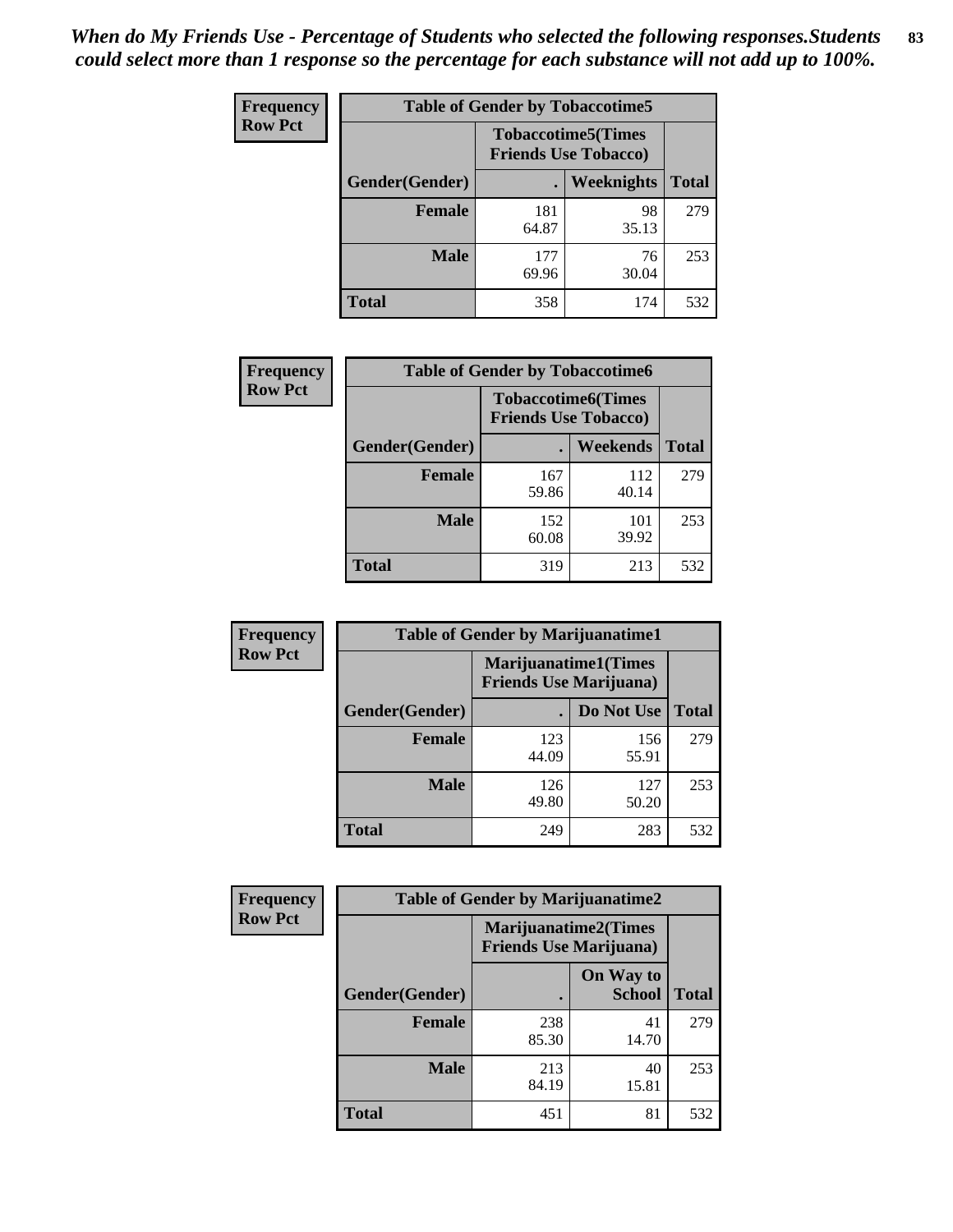*When do My Friends Use - Percentage of Students who selected the following responses.Students could select more than 1 response so the percentage for each substance will not add up to 100%.* **84**

| <b>Frequency</b> | Table of Gender by Marijuanatime3 |                                                        |                                |              |
|------------------|-----------------------------------|--------------------------------------------------------|--------------------------------|--------------|
| <b>Row Pct</b>   |                                   | Marijuanatime3(Times<br><b>Friends Use Marijuana</b> ) |                                |              |
|                  | Gender(Gender)                    |                                                        | <b>During</b><br><b>School</b> | <b>Total</b> |
|                  | <b>Female</b>                     | 257<br>92.11                                           | 22<br>7.89                     | 279          |
|                  | <b>Male</b>                       | 231<br>91.30                                           | 22<br>8.70                     | 253          |
|                  | <b>Total</b>                      | 488                                                    | 44                             | 532          |

| Frequency      | <b>Table of Gender by Marijuanatime4</b> |                             |                                                       |              |
|----------------|------------------------------------------|-----------------------------|-------------------------------------------------------|--------------|
| <b>Row Pct</b> |                                          | <b>Marijuanatime4(Times</b> | <b>Friends Use Marijuana</b> )                        |              |
|                | <b>Gender</b> (Gender)                   |                             | <b>On Way</b><br>Home<br><b>From</b><br><b>School</b> | <b>Total</b> |
|                | <b>Female</b>                            | 229<br>82.08                | 50<br>17.92                                           | 279          |
|                | <b>Male</b>                              | 213<br>84.19                | 40<br>15.81                                           | 253          |
|                | <b>Total</b>                             | 442                         | 90                                                    | 532          |

| Frequency      | <b>Table of Gender by Marijuanatime5</b> |              |                                                                |              |  |
|----------------|------------------------------------------|--------------|----------------------------------------------------------------|--------------|--|
| <b>Row Pct</b> |                                          |              | <b>Marijuanatime5</b> (Times<br><b>Friends Use Marijuana</b> ) |              |  |
|                | Gender(Gender)                           |              | Weeknights                                                     | <b>Total</b> |  |
|                | <b>Female</b>                            | 195<br>69.89 | 84<br>30.11                                                    | 279          |  |
|                | <b>Male</b>                              | 178<br>70.36 | 75<br>29.64                                                    | 253          |  |
|                | <b>Total</b>                             | 373          | 159                                                            | 532          |  |

| <b>Frequency</b> | <b>Table of Gender by Marijuanatime6</b> |                                                                |              |              |
|------------------|------------------------------------------|----------------------------------------------------------------|--------------|--------------|
| <b>Row Pct</b>   |                                          | <b>Marijuanatime6</b> (Times<br><b>Friends Use Marijuana</b> ) |              |              |
|                  | <b>Gender</b> (Gender)                   |                                                                | Weekends     | <b>Total</b> |
|                  | <b>Female</b>                            | 155<br>55.56                                                   | 124<br>44.44 | 279          |
|                  | <b>Male</b>                              | 135<br>53.36                                                   | 118<br>46.64 | 253          |
|                  | <b>Total</b>                             | 290                                                            | 242          | 532          |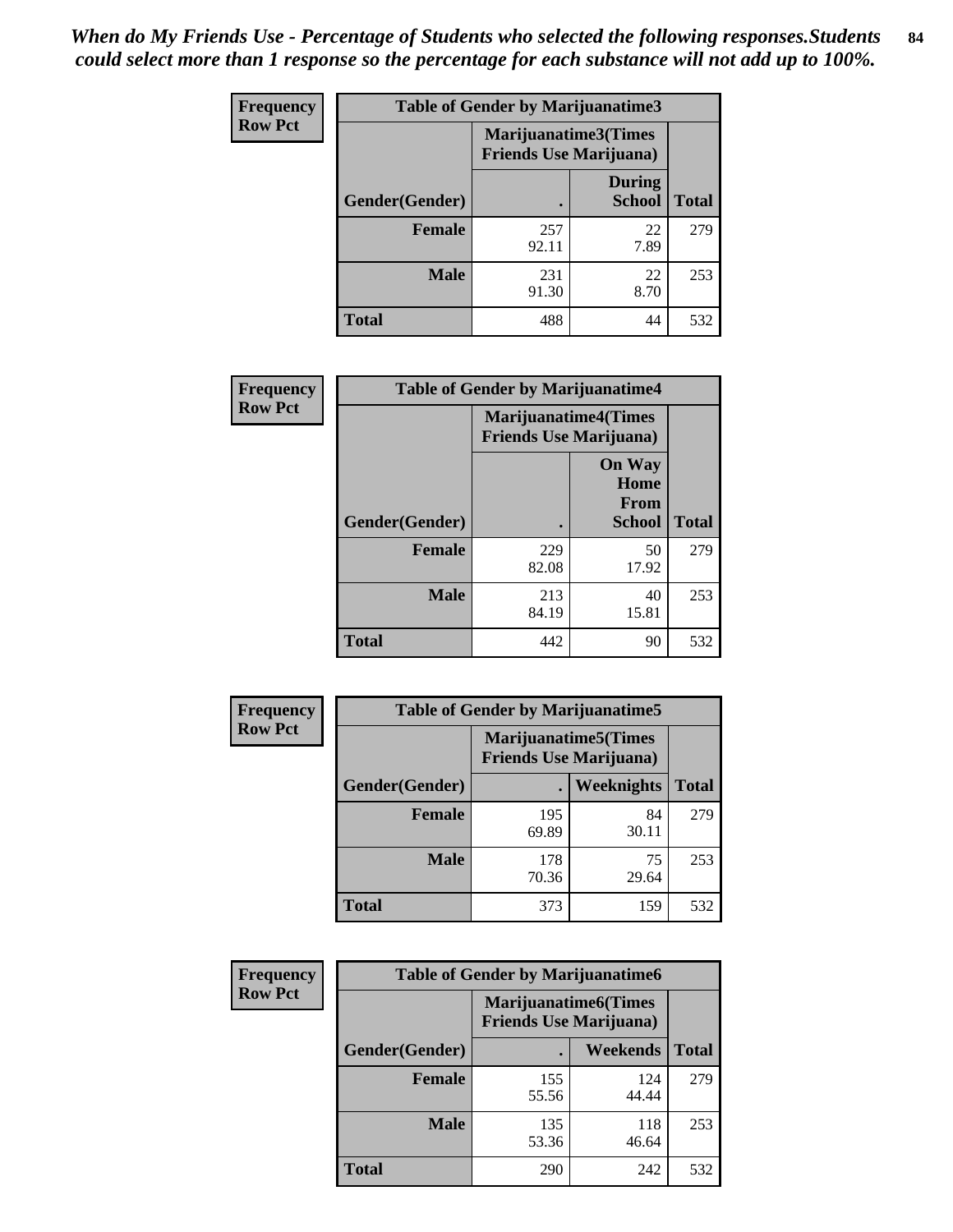*When do My Friends Use - Percentage of Students who selected the following responses.Students could select more than 1 response so the percentage for each substance will not add up to 100%.* **85**

| <b>Frequency</b> | <b>Table of Gender by Otherdrugtime1</b> |                                                                                    |              |              |
|------------------|------------------------------------------|------------------------------------------------------------------------------------|--------------|--------------|
| <b>Row Pct</b>   |                                          | <b>Otherdrugtime1</b> (Times<br><b>Friends Use Other</b><br><b>Illegal Drugs</b> ) |              |              |
|                  | Gender(Gender)                           |                                                                                    | Do Not Use   | <b>Total</b> |
|                  | <b>Female</b>                            | 64<br>22.94                                                                        | 215<br>77.06 | 279          |
|                  | <b>Male</b>                              | 62<br>24.51                                                                        | 191<br>75.49 | 253          |
|                  | <b>Total</b>                             | 126                                                                                | 406          | 532          |

| Frequency      | <b>Table of Gender by Otherdrugtime2</b> |                                                                                   |                            |              |
|----------------|------------------------------------------|-----------------------------------------------------------------------------------|----------------------------|--------------|
| <b>Row Pct</b> |                                          | <b>Otherdrugtime2(Times</b><br><b>Friends Use Other</b><br><b>Illegal Drugs</b> ) |                            |              |
|                | <b>Gender</b> (Gender)                   |                                                                                   | On Way to<br><b>School</b> | <b>Total</b> |
|                | <b>Female</b>                            | 265<br>94.98                                                                      | 14<br>5.02                 | 279          |
|                | <b>Male</b>                              | 235<br>92.89                                                                      | 18<br>7.11                 | 253          |
|                | <b>Total</b>                             | 500                                                                               | 32                         | 532          |

| Frequency      | <b>Table of Gender by Otherdrugtime3</b> |                        |                                                  |              |
|----------------|------------------------------------------|------------------------|--------------------------------------------------|--------------|
| <b>Row Pct</b> |                                          | <b>Illegal Drugs</b> ) | Otherdrugtime3(Times<br><b>Friends Use Other</b> |              |
|                | Gender(Gender)                           |                        | <b>During</b><br><b>School</b>                   | <b>Total</b> |
|                | <b>Female</b>                            | 269<br>96.42           | 10<br>3.58                                       | 279          |
|                | <b>Male</b>                              | 235<br>92.89           | 18<br>7.11                                       | 253          |
|                | <b>Total</b>                             | 504                    | 28                                               | 532          |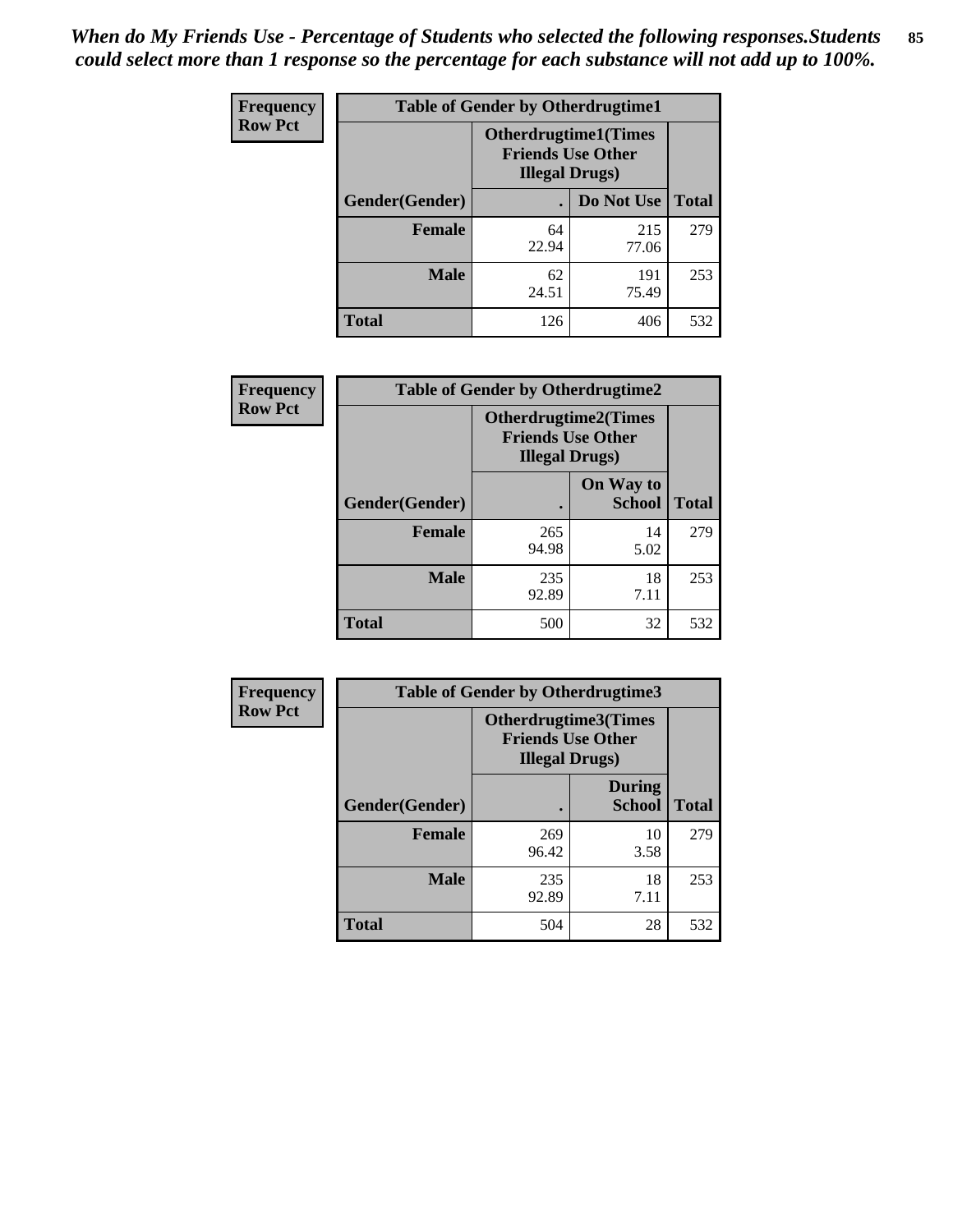*When do My Friends Use - Percentage of Students who selected the following responses.Students could select more than 1 response so the percentage for each substance will not add up to 100%.* **86**

| <b>Frequency</b> | <b>Table of Gender by Otherdrugtime4</b> |                        |                                                         |              |
|------------------|------------------------------------------|------------------------|---------------------------------------------------------|--------------|
| <b>Row Pct</b>   |                                          | <b>Illegal Drugs</b> ) | <b>Otherdrugtime4(Times</b><br><b>Friends Use Other</b> |              |
|                  | Gender(Gender)                           |                        | <b>On Way</b><br>Home<br>From<br><b>School</b>          | <b>Total</b> |
|                  | Female                                   | 258<br>92.47           | 21<br>7.53                                              | 279          |
|                  | <b>Male</b>                              | 233<br>92.09           | 20<br>7.91                                              | 253          |
|                  | <b>Total</b>                             | 491                    | 41                                                      | 532          |

| Frequency      | <b>Table of Gender by Otherdrugtime5</b> |                                                                                    |             |              |
|----------------|------------------------------------------|------------------------------------------------------------------------------------|-------------|--------------|
| <b>Row Pct</b> |                                          | <b>Otherdrugtime5</b> (Times<br><b>Friends Use Other</b><br><b>Illegal Drugs</b> ) |             |              |
|                | Gender(Gender)                           |                                                                                    | Weeknights  | <b>Total</b> |
|                | <b>Female</b>                            | 244<br>87.46                                                                       | 35<br>12.54 | 279          |
|                | <b>Male</b>                              | 214<br>84.58                                                                       | 39<br>15.42 | 253          |
|                | <b>Total</b>                             | 458                                                                                | 74          | 532          |

| <b>Frequency</b> | <b>Table of Gender by Otherdrugtime6</b> |                                                                                   |             |              |
|------------------|------------------------------------------|-----------------------------------------------------------------------------------|-------------|--------------|
| <b>Row Pct</b>   |                                          | <b>Otherdrugtime6(Times</b><br><b>Friends Use Other</b><br><b>Illegal Drugs</b> ) |             |              |
|                  | Gender(Gender)                           |                                                                                   | Weekends    | <b>Total</b> |
|                  | <b>Female</b>                            | 209<br>74.91                                                                      | 70<br>25.09 | 279          |
|                  | <b>Male</b>                              | 198<br>78.26                                                                      | 55<br>21.74 | 253          |
|                  | <b>Total</b>                             | 407                                                                               | 125         | 532          |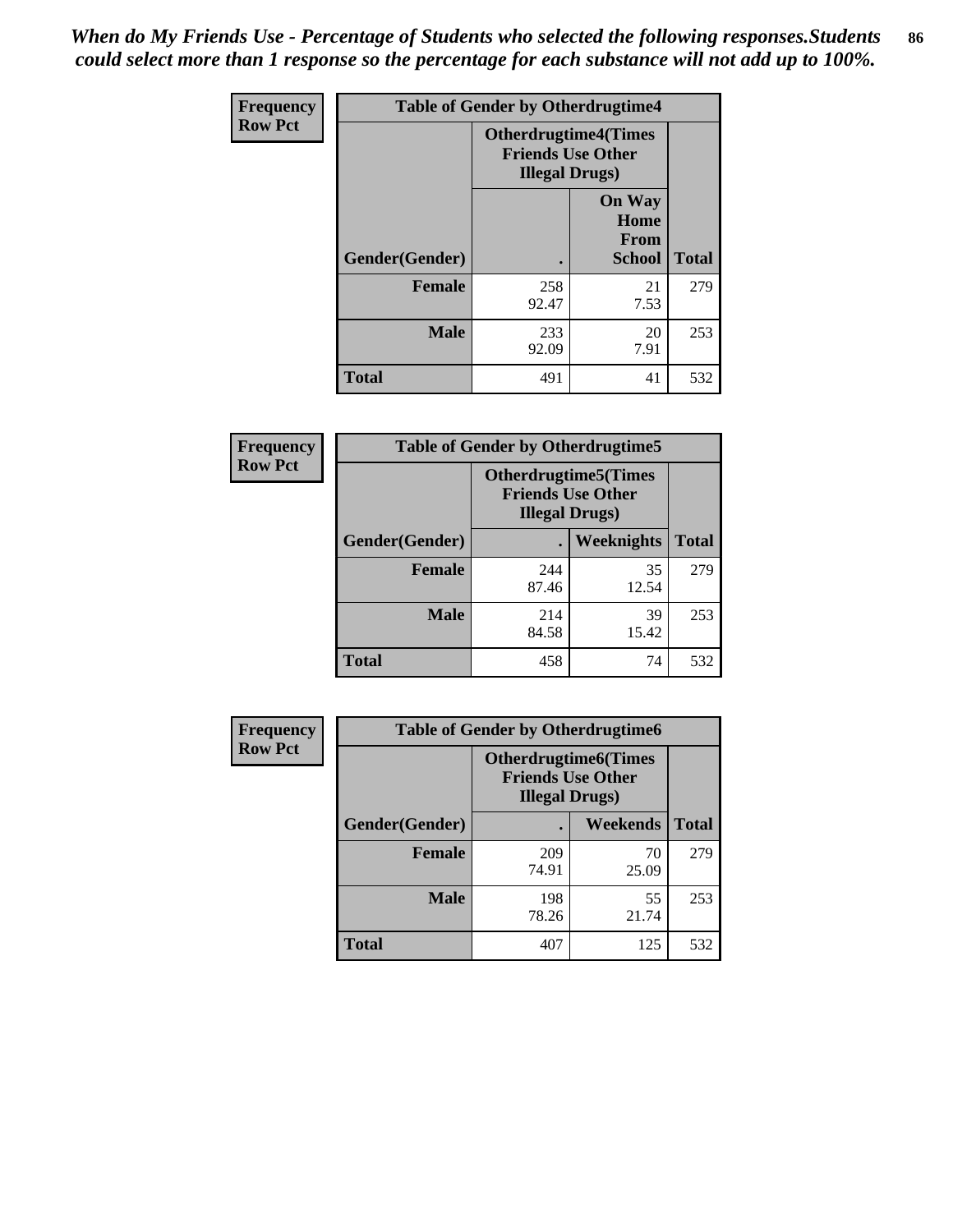# *Other Questions* **87**

| <b>Frequency</b> | <b>Table of Gender by Educationalcohol</b> |                                                                                                                               |                |              |  |
|------------------|--------------------------------------------|-------------------------------------------------------------------------------------------------------------------------------|----------------|--------------|--|
| <b>Row Pct</b>   |                                            | Educationalcohol(I<br>have been taught<br>about alcohol,<br>tobacco,<br>and other drugs<br>within the last year<br>at school) |                |              |  |
|                  | Gender(Gender)                             | <b>Yes</b>                                                                                                                    | N <sub>0</sub> | <b>Total</b> |  |
|                  | <b>Female</b>                              | 205<br>73.48                                                                                                                  | 74<br>26.52    | 279          |  |
|                  | <b>Male</b>                                | 197<br>77.87                                                                                                                  | 56<br>22.13    | 253          |  |
|                  | <b>Total</b>                               | 402                                                                                                                           | 130            | 532          |  |

| Frequency      | <b>Table of Gender by Rodedrinking</b> |                                                                                                                     |                |              |  |
|----------------|----------------------------------------|---------------------------------------------------------------------------------------------------------------------|----------------|--------------|--|
| <b>Row Pct</b> |                                        | Rodedrinking(In<br>the past 30 days I<br>have ridden in a<br>car with a driver<br>who had been<br>drinking alcohol) |                |              |  |
|                | Gender(Gender)                         | Yes                                                                                                                 | N <sub>0</sub> | <b>Total</b> |  |
|                | <b>Female</b>                          | 31<br>11.11                                                                                                         | 248<br>88.89   | 279          |  |
|                | <b>Male</b>                            | 25<br>9.88                                                                                                          | 228<br>90.12   | 253          |  |
|                | <b>Total</b>                           | 56                                                                                                                  | 476            | 532          |  |

| Frequency      | <b>Table of Gender by Drugsschool</b> |                                                                                                                                     |                |              |  |
|----------------|---------------------------------------|-------------------------------------------------------------------------------------------------------------------------------------|----------------|--------------|--|
| <b>Row Pct</b> |                                       | <b>Drugsschool</b> (During<br>the past 12 months,<br>I have been offered,<br>sold,<br>or given illegal drugs<br>on school property) |                |              |  |
|                | Gender(Gender)                        | <b>Yes</b>                                                                                                                          | N <sub>0</sub> | <b>Total</b> |  |
|                | <b>Female</b>                         | 42<br>15.05                                                                                                                         | 237<br>84.95   | 279          |  |
|                | <b>Male</b>                           | 66<br>26.09                                                                                                                         | 187<br>73.91   | 253          |  |
|                | <b>Total</b>                          | 108                                                                                                                                 | 424            | 532          |  |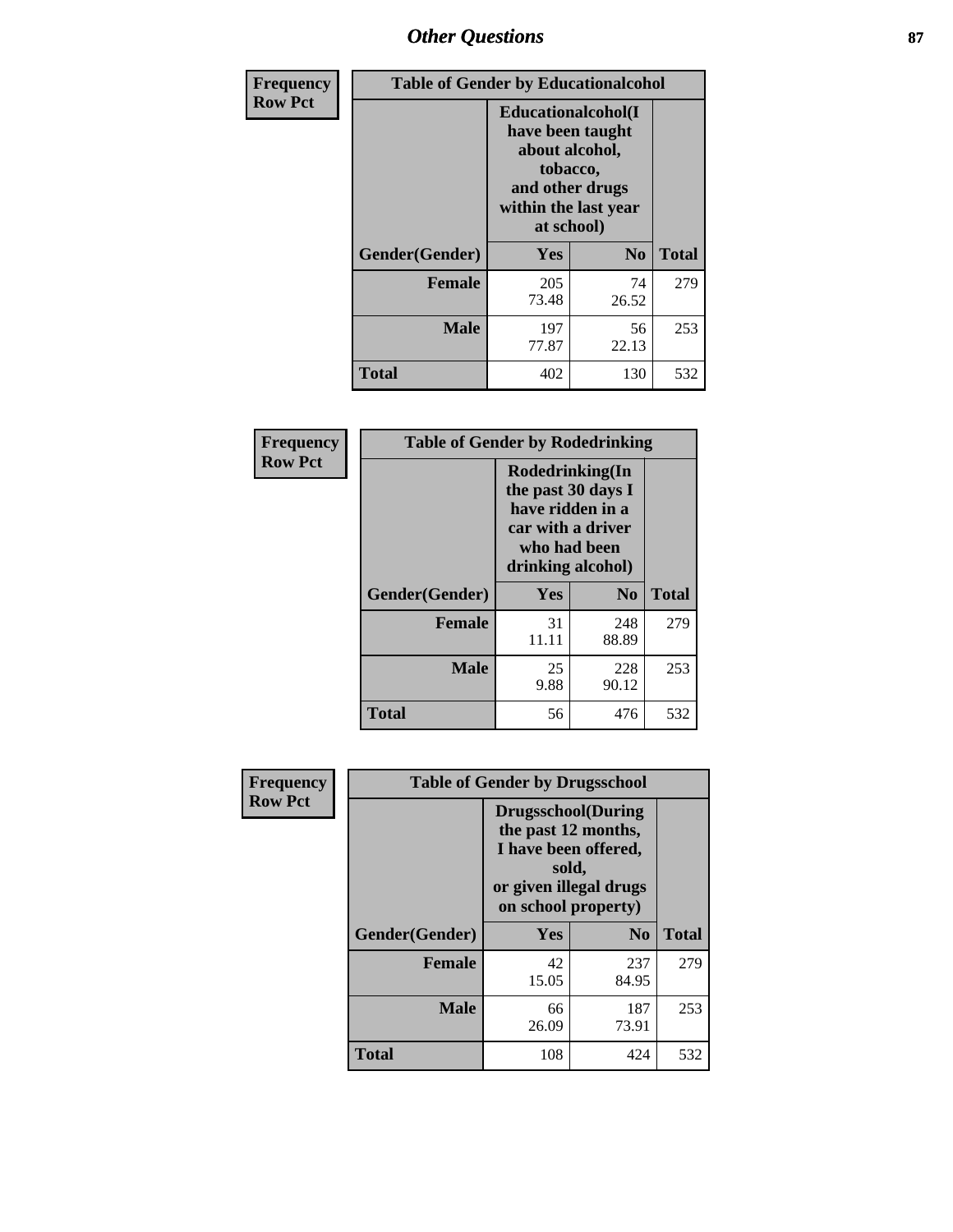# *Other Questions* **88**

**Frequency Row Pct**

| <b>Table of Gender by Bingedrinking</b> |                                                                                                         |                   |                              |                        |                        |                               |                   |              |
|-----------------------------------------|---------------------------------------------------------------------------------------------------------|-------------------|------------------------------|------------------------|------------------------|-------------------------------|-------------------|--------------|
|                                         | Bingedrinking(I have drunk five or more<br>drinks of alcohol at one sitting during the<br>last 30 days) |                   |                              |                        |                        |                               |                   |              |
| <b>Gender</b> (Gender)                  | $\mathbf 0$<br><b>Days</b>                                                                              | 1 or<br>2<br>days | 3 <sub>to</sub><br>5<br>days | 6 to<br>9<br>days      | 10<br>to<br>19<br>days | <b>20</b><br>to<br>29<br>days | All<br>30<br>days | <b>Total</b> |
| Female                                  | 243<br>87.10                                                                                            | 18<br>6.45        | 7<br>2.51                    | $\overline{c}$<br>0.72 | 4<br>1.43              | 3                             | $\overline{2}$    | 279          |
|                                         |                                                                                                         |                   |                              |                        |                        | 1.08                          | 0.72              |              |
| <b>Male</b>                             | 218<br>86.17                                                                                            | 6<br>2.37         | 9<br>3.56                    | 4<br>1.58              | 6<br>2.37              | 10<br>3.95                    | $\Omega$<br>0.00  | 253          |

| Frequency      | <b>Table of Gender by Educationaids</b> |                                                                                                 |                |              |
|----------------|-----------------------------------------|-------------------------------------------------------------------------------------------------|----------------|--------------|
| <b>Row Pct</b> |                                         | <b>Educationaids</b> (I<br>have been taught<br>about HIV/AIDS<br>at school in the<br>past year) |                |              |
|                | Gender(Gender)                          | Yes                                                                                             | N <sub>0</sub> | <b>Total</b> |
|                | <b>Female</b>                           | 208<br>74.55                                                                                    | 71<br>25.45    | 279          |
|                | <b>Male</b>                             | 199<br>78.66                                                                                    | 54<br>21.34    | 253          |
|                | <b>Total</b>                            | 407                                                                                             | 125            | 532          |

| <b>Frequency</b> | <b>Table of Gender by Suicideconsider</b> |                 |                |              |  |
|------------------|-------------------------------------------|-----------------|----------------|--------------|--|
| <b>Row Pct</b>   |                                           | Suicideconsider |                |              |  |
|                  | Gender(Gender)                            | <b>Yes</b>      | N <sub>0</sub> | <b>Total</b> |  |
|                  | <b>Female</b>                             | 32<br>11.47     | 247<br>88.53   | 279          |  |
|                  | <b>Male</b>                               | 20<br>7.91      | 233<br>92.09   | 253          |  |
|                  | Total                                     | 52              | 480            | 532          |  |